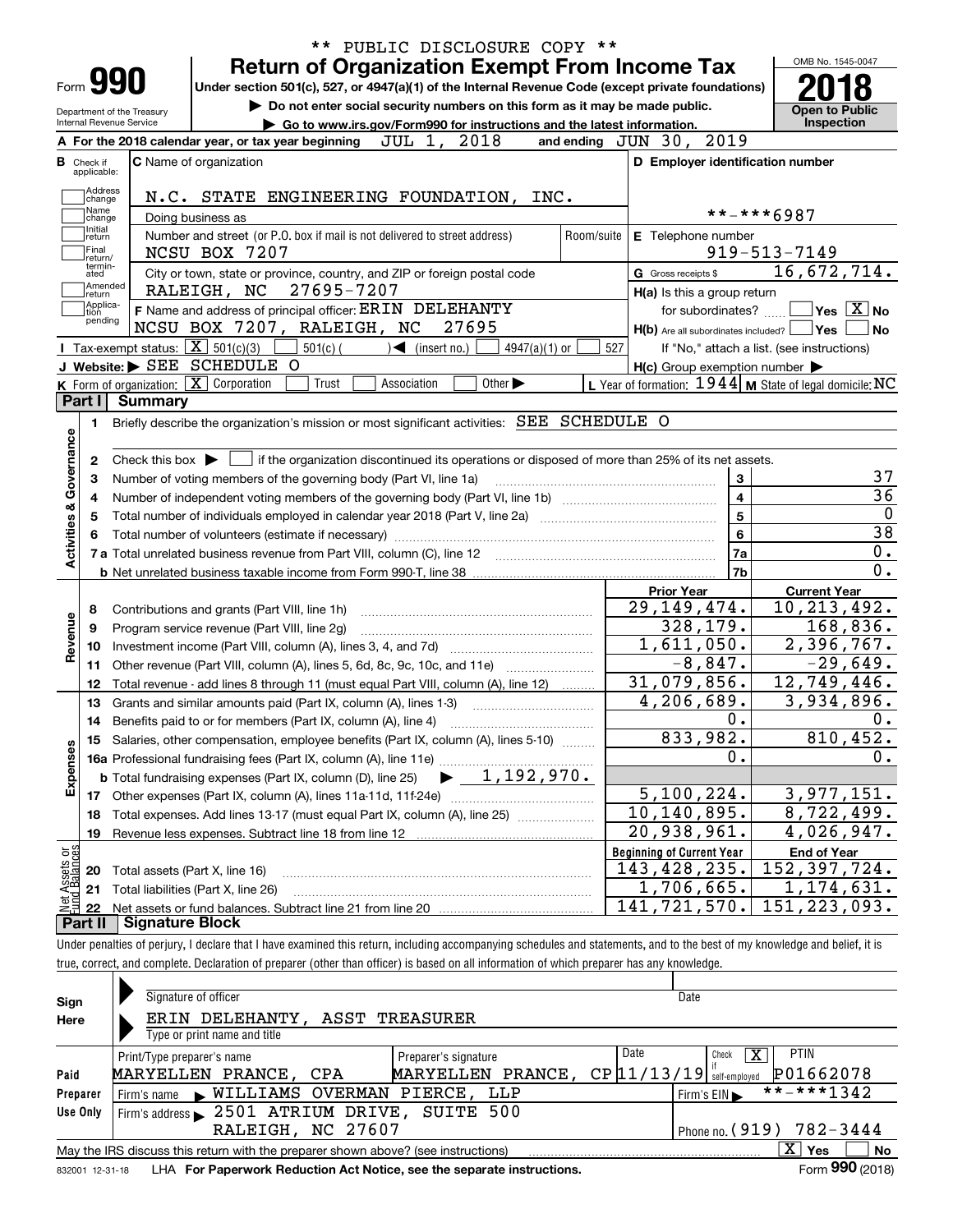|              | **-***6987<br>N.C. STATE ENGINEERING FOUNDATION, INC.<br>Page $2$<br>Form 990 (2018)                                                                            |
|--------------|-----------------------------------------------------------------------------------------------------------------------------------------------------------------|
|              | Part III   Statement of Program Service Accomplishments                                                                                                         |
|              |                                                                                                                                                                 |
| $\mathbf{1}$ | Briefly describe the organization's mission:                                                                                                                    |
|              | TO AID AND PROMOTE, BY FINANCIAL ASSISTANCE AND OTHERWISE,                                                                                                      |
|              | EDUCATIONAL, RESEARCH, AND EXTENSION IN THE COLLEGE OF ENGINEERING AT                                                                                           |
|              | NORTH CAROLINA STATE UNIVERSITY                                                                                                                                 |
|              |                                                                                                                                                                 |
| $\mathbf{2}$ | Did the organization undertake any significant program services during the year which were not listed on the<br>$\sqrt{}$ Yes $\sqrt{X}$ No                     |
|              | If "Yes," describe these new services on Schedule O.                                                                                                            |
|              | $\sqrt{Y}$ Yes $\boxed{X}$ No                                                                                                                                   |
| 3            | Did the organization cease conducting, or make significant changes in how it conducts, any program services?<br>If "Yes," describe these changes on Schedule O. |
|              |                                                                                                                                                                 |
| 4            | Describe the organization's program service accomplishments for each of its three largest program services, as measured by expenses.                            |
|              | Section 501(c)(3) and 501(c)(4) organizations are required to report the amount of grants and allocations to others, the total expenses, and                    |
|              | revenue, if any, for each program service reported.<br>7,071,438. including grants of \$ _ 3,934,896. ) (Revenue \$ _ 168,836. )                                |
|              | <b>4a</b> $\left(\text{Code:}\right)$ $\left(\text{Expenses $}\right)$<br>AIDS AND PROMOTES, BY FINANCIAL ASSISTANCE AND OTHERWISE, EDUCATIONAL,                |
|              | RESEARCH, AND EXTENSION IN THE COLLEGE OF ENGINEERING AT NORTH CAROLINA                                                                                         |
|              | STATE UNIVERSITY                                                                                                                                                |
|              |                                                                                                                                                                 |
|              |                                                                                                                                                                 |
|              |                                                                                                                                                                 |
|              |                                                                                                                                                                 |
|              |                                                                                                                                                                 |
|              |                                                                                                                                                                 |
|              |                                                                                                                                                                 |
|              |                                                                                                                                                                 |
|              |                                                                                                                                                                 |
|              |                                                                                                                                                                 |
| 4b           |                                                                                                                                                                 |
|              |                                                                                                                                                                 |
|              |                                                                                                                                                                 |
|              |                                                                                                                                                                 |
|              |                                                                                                                                                                 |
|              |                                                                                                                                                                 |
|              |                                                                                                                                                                 |
|              |                                                                                                                                                                 |
|              |                                                                                                                                                                 |
|              |                                                                                                                                                                 |
|              |                                                                                                                                                                 |
|              |                                                                                                                                                                 |
|              |                                                                                                                                                                 |
| 4c           |                                                                                                                                                                 |
|              |                                                                                                                                                                 |
|              |                                                                                                                                                                 |
|              |                                                                                                                                                                 |
|              |                                                                                                                                                                 |
|              |                                                                                                                                                                 |
|              |                                                                                                                                                                 |
|              |                                                                                                                                                                 |
|              |                                                                                                                                                                 |
|              |                                                                                                                                                                 |
|              |                                                                                                                                                                 |
|              |                                                                                                                                                                 |
|              |                                                                                                                                                                 |
|              | 4d Other program services (Describe in Schedule O.)                                                                                                             |
|              | ) (Revenue \$<br>(Expenses \$<br>including grants of \$                                                                                                         |
| 4е           | Total program service expenses $\triangleright$ 7, 071, 438.                                                                                                    |
|              | $F_{\text{arm}}$ 990 $(2019)$                                                                                                                                   |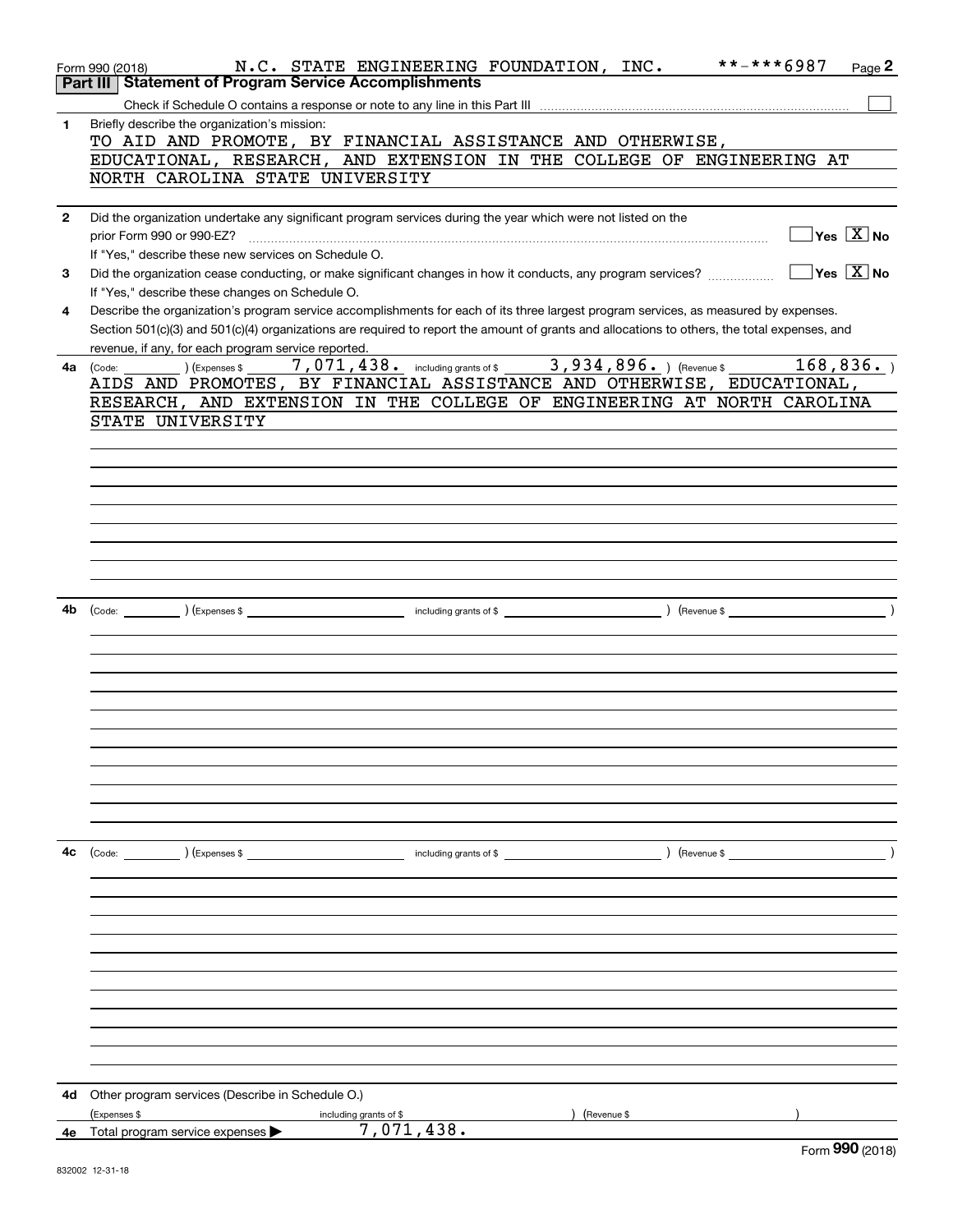|  | Form 990 (2018) |  |
|--|-----------------|--|

|     |                                                                                                                                      |                 | Yes                     | No                      |
|-----|--------------------------------------------------------------------------------------------------------------------------------------|-----------------|-------------------------|-------------------------|
| 1   | Is the organization described in section 501(c)(3) or 4947(a)(1) (other than a private foundation)?                                  |                 |                         |                         |
|     |                                                                                                                                      | 1               | х                       |                         |
| 2   |                                                                                                                                      | $\mathbf{2}$    | $\overline{\mathbf{x}}$ |                         |
| 3   | Did the organization engage in direct or indirect political campaign activities on behalf of or in opposition to candidates for      |                 |                         |                         |
|     |                                                                                                                                      | 3               |                         | X.                      |
| 4   | Section 501(c)(3) organizations. Did the organization engage in lobbying activities, or have a section 501(h) election in effect     |                 |                         |                         |
|     |                                                                                                                                      | 4               |                         | X.                      |
| 5   | Is the organization a section 501(c)(4), 501(c)(5), or 501(c)(6) organization that receives membership dues, assessments, or         |                 |                         |                         |
|     |                                                                                                                                      | 5               |                         | X.                      |
| 6   | Did the organization maintain any donor advised funds or any similar funds or accounts for which donors have the right to            |                 |                         |                         |
|     | provide advice on the distribution or investment of amounts in such funds or accounts? If "Yes," complete Schedule D, Part I         | 6               |                         | X.                      |
| 7   | Did the organization receive or hold a conservation easement, including easements to preserve open space,                            |                 |                         |                         |
|     |                                                                                                                                      | 7               |                         | X.                      |
| 8   | Did the organization maintain collections of works of art, historical treasures, or other similar assets? If "Yes," complete         |                 |                         |                         |
|     |                                                                                                                                      | 8               |                         | X.                      |
| 9   | Did the organization report an amount in Part X, line 21, for escrow or custodial account liability, serve as a custodian for        |                 |                         |                         |
|     | amounts not listed in Part X; or provide credit counseling, debt management, credit repair, or debt negotiation services?            |                 |                         |                         |
|     | If "Yes," complete Schedule D, Part IV                                                                                               | 9               |                         | x                       |
| 10  | Did the organization, directly or through a related organization, hold assets in temporarily restricted endowments, permanent        |                 |                         |                         |
|     |                                                                                                                                      | 10              | х                       |                         |
| 11  | If the organization's answer to any of the following questions is "Yes," then complete Schedule D, Parts VI, VII, VIII, IX, or X     |                 |                         |                         |
|     | as applicable.                                                                                                                       |                 |                         |                         |
|     | a Did the organization report an amount for land, buildings, and equipment in Part X, line 10? If "Yes," complete Schedule D,        |                 |                         |                         |
|     |                                                                                                                                      | 11a             |                         | x                       |
|     | <b>b</b> Did the organization report an amount for investments - other securities in Part X, line 12 that is 5% or more of its total |                 |                         |                         |
|     |                                                                                                                                      | 11b             | x                       |                         |
|     | c Did the organization report an amount for investments - program related in Part X, line 13 that is 5% or more of its total         |                 |                         |                         |
|     |                                                                                                                                      | 11c             |                         | X.                      |
|     | d Did the organization report an amount for other assets in Part X, line 15 that is 5% or more of its total assets reported in       |                 |                         |                         |
|     |                                                                                                                                      | 11d             |                         | X.                      |
|     | e Did the organization report an amount for other liabilities in Part X, line 25? If "Yes," complete Schedule D, Part X              | <b>11e</b>      | X                       |                         |
| f   | Did the organization's separate or consolidated financial statements for the tax year include a footnote that addresses              |                 |                         |                         |
|     | the organization's liability for uncertain tax positions under FIN 48 (ASC 740)? If "Yes," complete Schedule D, Part X               | 11f             | X                       |                         |
|     | 12a Did the organization obtain separate, independent audited financial statements for the tax year? If "Yes," complete              |                 |                         |                         |
|     | Schedule D, Parts XI and XII                                                                                                         | 12a             | x                       |                         |
|     | <b>b</b> Was the organization included in consolidated, independent audited financial statements for the tax year?                   |                 |                         |                         |
|     | If "Yes," and if the organization answered "No" to line 12a, then completing Schedule D, Parts XI and XII is optional                | 12 <sub>b</sub> |                         | X<br>X                  |
| 13  |                                                                                                                                      | 13              |                         | X                       |
| 14a | Did the organization maintain an office, employees, or agents outside of the United States?                                          | 14a             |                         |                         |
| b   | Did the organization have aggregate revenues or expenses of more than \$10,000 from grantmaking, fundraising, business,              |                 |                         |                         |
|     | investment, and program service activities outside the United States, or aggregate foreign investments valued at \$100,000           | 14b             |                         | X.                      |
| 15  | Did the organization report on Part IX, column (A), line 3, more than \$5,000 of grants or other assistance to or for any            |                 |                         |                         |
|     |                                                                                                                                      | 15              |                         | X.                      |
| 16  | Did the organization report on Part IX, column (A), line 3, more than \$5,000 of aggregate grants or other assistance to             |                 |                         |                         |
|     |                                                                                                                                      | 16              |                         | X.                      |
| 17  | Did the organization report a total of more than \$15,000 of expenses for professional fundraising services on Part IX,              |                 |                         |                         |
|     |                                                                                                                                      | 17              |                         | X.                      |
| 18  | Did the organization report more than \$15,000 total of fundraising event gross income and contributions on Part VIII, lines         |                 |                         |                         |
|     |                                                                                                                                      | 18              | x                       |                         |
| 19  | Did the organization report more than \$15,000 of gross income from gaming activities on Part VIII, line 9a? If "Yes."               |                 |                         |                         |
|     |                                                                                                                                      | 19              |                         | X.                      |
| 20a | Did the organization operate one or more hospital facilities? If "Yes," complete Schedule H                                          | 20a             |                         | $\overline{\mathbf{x}}$ |
|     | <b>b</b> If "Yes" to line 20a, did the organization attach a copy of its audited financial statements to this return?                | 20b             |                         |                         |
| 21  | Did the organization report more than \$5,000 of grants or other assistance to any domestic organization or                          |                 |                         |                         |
|     |                                                                                                                                      | 21              | x                       |                         |
|     |                                                                                                                                      |                 |                         |                         |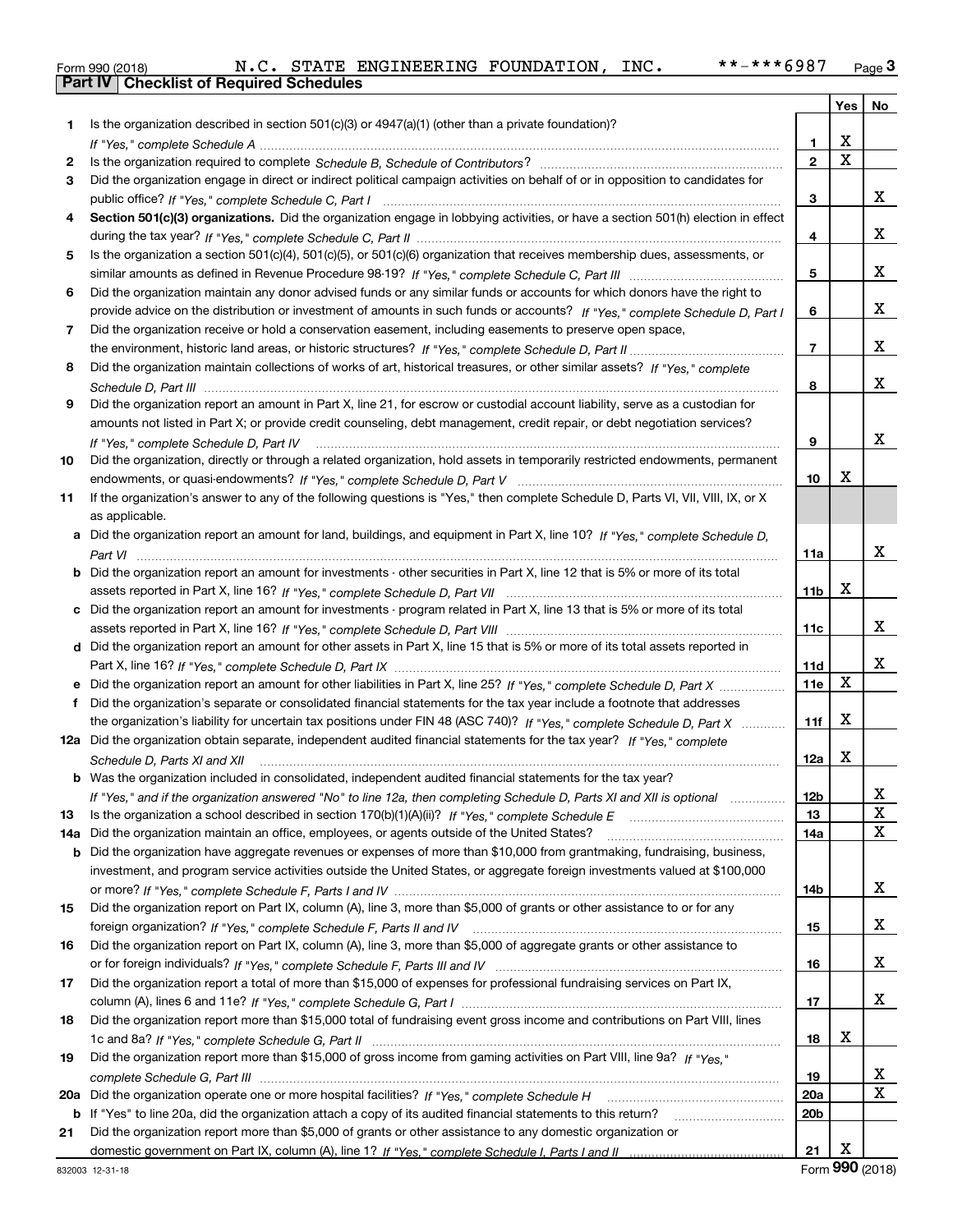|  | Form 990 (2018) |
|--|-----------------|
|  |                 |

*(continued)*

|               |                                                                                                                                   |                 | Yes         | No          |
|---------------|-----------------------------------------------------------------------------------------------------------------------------------|-----------------|-------------|-------------|
| 22            | Did the organization report more than \$5,000 of grants or other assistance to or for domestic individuals on                     |                 |             |             |
|               |                                                                                                                                   | 22              |             | x           |
| 23            | Did the organization answer "Yes" to Part VII, Section A, line 3, 4, or 5 about compensation of the organization's current        |                 |             |             |
|               | and former officers, directors, trustees, key employees, and highest compensated employees? If "Yes," complete                    |                 |             |             |
|               |                                                                                                                                   | 23              | X           |             |
|               | 24a Did the organization have a tax-exempt bond issue with an outstanding principal amount of more than \$100,000 as of the       |                 |             |             |
|               | last day of the year, that was issued after December 31, 2002? If "Yes," answer lines 24b through 24d and complete                |                 |             |             |
|               |                                                                                                                                   | 24a             |             | x           |
|               | <b>b</b> Did the organization invest any proceeds of tax-exempt bonds beyond a temporary period exception?                        | 24b             |             |             |
|               | c Did the organization maintain an escrow account other than a refunding escrow at any time during the year to defease            |                 |             |             |
|               | any tax-exempt bonds?                                                                                                             | 24c             |             |             |
|               |                                                                                                                                   | 24d             |             |             |
|               | 25a Section 501(c)(3), 501(c)(4), and 501(c)(29) organizations. Did the organization engage in an excess benefit                  |                 |             |             |
|               |                                                                                                                                   | 25a             |             | x           |
|               | b Is the organization aware that it engaged in an excess benefit transaction with a disqualified person in a prior year, and      |                 |             |             |
|               | that the transaction has not been reported on any of the organization's prior Forms 990 or 990-EZ? If "Yes," complete             |                 |             |             |
|               | Schedule L, Part I                                                                                                                | 25b             |             | x           |
| 26            | Did the organization report any amount on Part X, line 5, 6, or 22 for receivables from or payables to any current or             |                 |             |             |
|               | former officers, directors, trustees, key employees, highest compensated employees, or disqualified persons? If "Yes."            |                 |             |             |
|               |                                                                                                                                   | 26              |             | x           |
| 27            | Did the organization provide a grant or other assistance to an officer, director, trustee, key employee, substantial              |                 |             |             |
|               | contributor or employee thereof, a grant selection committee member, or to a 35% controlled entity or family member               |                 |             |             |
|               |                                                                                                                                   | 27              |             | х           |
| 28            | Was the organization a party to a business transaction with one of the following parties (see Schedule L, Part IV                 |                 |             |             |
|               | instructions for applicable filing thresholds, conditions, and exceptions):                                                       |                 |             |             |
| а             |                                                                                                                                   | 28a             |             | X           |
| b             | A family member of a current or former officer, director, trustee, or key employee? If "Yes," complete Schedule L, Part IV        | 28 <sub>b</sub> |             | $\mathbf X$ |
|               | c An entity of which a current or former officer, director, trustee, or key employee (or a family member thereof) was an officer, |                 |             |             |
|               |                                                                                                                                   | 28c             |             | х           |
| 29            |                                                                                                                                   | 29              | $\mathbf X$ |             |
| 30            | Did the organization receive contributions of art, historical treasures, or other similar assets, or qualified conservation       |                 |             |             |
|               |                                                                                                                                   | 30              |             | x           |
| 31            | Did the organization liquidate, terminate, or dissolve and cease operations?                                                      |                 |             | x           |
|               |                                                                                                                                   | 31              |             |             |
| 32            | Did the organization sell, exchange, dispose of, or transfer more than 25% of its net assets? If "Yes," complete                  |                 |             | х           |
|               | Did the organization own 100% of an entity disregarded as separate from the organization under Regulations                        | 32              |             |             |
|               |                                                                                                                                   |                 |             | x           |
| 34            | Was the organization related to any tax-exempt or taxable entity? If "Yes," complete Schedule R, Part II, III, or IV, and         | 33              |             |             |
|               |                                                                                                                                   | 34              | X           |             |
|               | 35a Did the organization have a controlled entity within the meaning of section 512(b)(13)?                                       | <b>35a</b>      |             | X           |
|               | b If "Yes" to line 35a, did the organization receive any payment from or engage in any transaction with a controlled entity       |                 |             |             |
|               |                                                                                                                                   | 35 <sub>b</sub> |             |             |
| 36            | Section 501(c)(3) organizations. Did the organization make any transfers to an exempt non-charitable related organization?        |                 |             |             |
|               |                                                                                                                                   | 36              |             | x           |
| 37            | Did the organization conduct more than 5% of its activities through an entity that is not a related organization                  |                 |             |             |
|               |                                                                                                                                   | 37              |             | x           |
| 38            | Did the organization complete Schedule O and provide explanations in Schedule O for Part VI, lines 11b and 19?                    |                 |             |             |
|               |                                                                                                                                   | 38              | X           |             |
| <b>Part V</b> | <b>Statements Regarding Other IRS Filings and Tax Compliance</b>                                                                  |                 |             |             |
|               | Check if Schedule O contains a response or note to any line in this Part V                                                        |                 |             |             |
|               |                                                                                                                                   |                 | Yes         | No          |
|               | 0<br>1a                                                                                                                           |                 |             |             |
|               | 0<br><b>b</b> Enter the number of Forms W-2G included in line 1a. Enter -0- if not applicable<br>1b                               |                 |             |             |
|               | c Did the organization comply with backup withholding rules for reportable payments to vendors and reportable gaming              |                 |             |             |
|               |                                                                                                                                   | 1c              |             |             |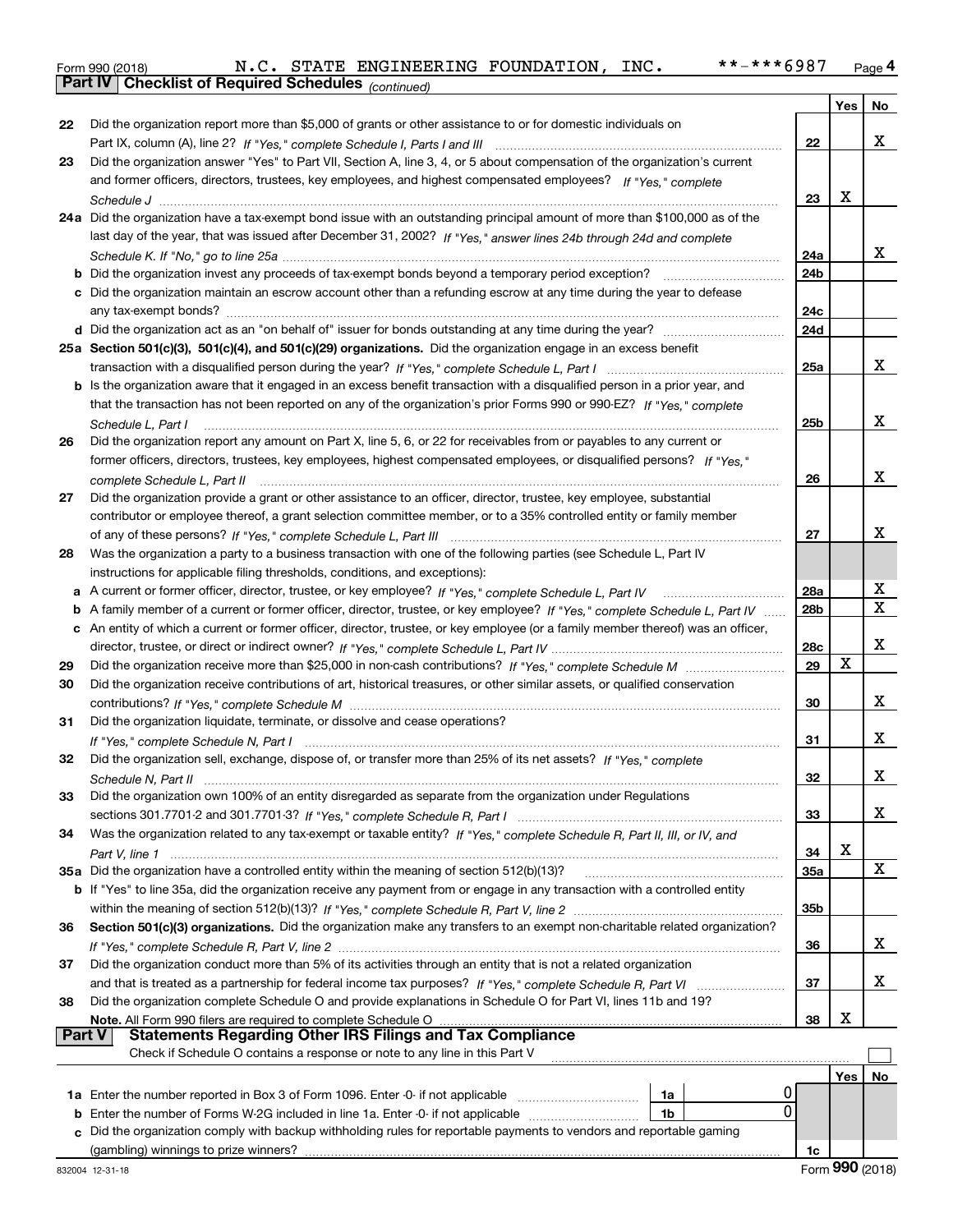|               | **-***6987<br>N.C. STATE ENGINEERING FOUNDATION, INC.<br>Form 990 (2018)                                                                        |                |     | $_{\text{Page}}$ 5 |
|---------------|-------------------------------------------------------------------------------------------------------------------------------------------------|----------------|-----|--------------------|
| <b>Part V</b> | Statements Regarding Other IRS Filings and Tax Compliance (continued)                                                                           |                |     |                    |
|               |                                                                                                                                                 |                | Yes | No                 |
|               | 2a Enter the number of employees reported on Form W-3, Transmittal of Wage and Tax Statements,                                                  |                |     |                    |
|               | 0<br>filed for the calendar year ending with or within the year covered by this return<br>2a                                                    |                |     |                    |
|               |                                                                                                                                                 | 2 <sub>b</sub> |     |                    |
|               |                                                                                                                                                 |                |     |                    |
| За            | Did the organization have unrelated business gross income of \$1,000 or more during the year?                                                   | 3a             |     | x                  |
| b             |                                                                                                                                                 | 3 <sub>b</sub> |     |                    |
|               | 4a At any time during the calendar year, did the organization have an interest in, or a signature or other authority over, a                    |                |     |                    |
|               |                                                                                                                                                 | 4a             |     | х                  |
|               | <b>b</b> If "Yes," enter the name of the foreign country: $\blacktriangleright$                                                                 |                |     |                    |
|               | See instructions for filing requirements for FinCEN Form 114, Report of Foreign Bank and Financial Accounts (FBAR).                             |                |     |                    |
|               | 5a Was the organization a party to a prohibited tax shelter transaction at any time during the tax year?                                        | 5a             |     | х                  |
| b             |                                                                                                                                                 | 5 <sub>b</sub> |     | X                  |
| с             |                                                                                                                                                 | 5с             |     |                    |
|               | 6a Does the organization have annual gross receipts that are normally greater than \$100,000, and did the organization solicit                  |                |     |                    |
|               | any contributions that were not tax deductible as charitable contributions?                                                                     | 6a             |     | x                  |
|               | <b>b</b> If "Yes," did the organization include with every solicitation an express statement that such contributions or gifts                   |                |     |                    |
|               | were not tax deductible?                                                                                                                        | 6b             |     |                    |
| 7             | Organizations that may receive deductible contributions under section 170(c).                                                                   |                |     |                    |
| а             | Did the organization receive a payment in excess of \$75 made partly as a contribution and partly for goods and services provided to the payor? | 7a             |     | x                  |
| b             | If "Yes," did the organization notify the donor of the value of the goods or services provided?                                                 | 7b             |     |                    |
|               | c Did the organization sell, exchange, or otherwise dispose of tangible personal property for which it was required                             |                |     |                    |
|               |                                                                                                                                                 | 7c             | х   |                    |
|               | 1<br>7d<br>d If "Yes," indicate the number of Forms 8282 filed during the year [11] [11] No. 2010 [12] Hyllands Holman [1                       |                |     |                    |
| е             | Did the organization receive any funds, directly or indirectly, to pay premiums on a personal benefit contract?                                 | 7е             |     | х                  |
| f             | Did the organization, during the year, pay premiums, directly or indirectly, on a personal benefit contract?                                    | 7f             |     | X                  |
| g             | If the organization received a contribution of qualified intellectual property, did the organization file Form 8899 as required?                | 7g             | N/R |                    |
| h             | If the organization received a contribution of cars, boats, airplanes, or other vehicles, did the organization file a Form 1098-C?              | 7h             | N/R |                    |
| 8             | Sponsoring organizations maintaining donor advised funds. Did a donor advised fund maintained by the                                            |                |     |                    |
|               | N/A<br>sponsoring organization have excess business holdings at any time during the year?                                                       | 8              |     |                    |
| 9             | Sponsoring organizations maintaining donor advised funds.                                                                                       |                |     |                    |
| а             | N/A<br>Did the sponsoring organization make any taxable distributions under section 4966?                                                       | 9а             |     |                    |
| b             | N/A<br>Did the sponsoring organization make a distribution to a donor, donor advisor, or related person?                                        | 9b             |     |                    |
| 10            | Section 501(c)(7) organizations. Enter:                                                                                                         |                |     |                    |
| а             | N/A<br>10a                                                                                                                                      |                |     |                    |
|               | Gross receipts, included on Form 990, Part VIII, line 12, for public use of club facilities<br>10 <sub>b</sub>                                  |                |     |                    |
| 11            | Section 501(c)(12) organizations. Enter:                                                                                                        |                |     |                    |
| a             | N/A<br>11a                                                                                                                                      |                |     |                    |
|               | <b>b</b> Gross income from other sources (Do not net amounts due or paid to other sources against                                               |                |     |                    |
|               | 11 <sub>b</sub>                                                                                                                                 |                |     |                    |
|               | 12a Section 4947(a)(1) non-exempt charitable trusts. Is the organization filing Form 990 in lieu of Form 1041?                                  | 12a            |     |                    |
| b             | If "Yes," enter the amount of tax-exempt interest received or accrued during the year $\ldots \mathbf{N}/\mathbf{A}$<br>12b                     |                |     |                    |
| 13            | Section 501(c)(29) qualified nonprofit health insurance issuers.                                                                                |                |     |                    |
| а             | N/A<br>Is the organization licensed to issue qualified health plans in more than one state?                                                     | 13а            |     |                    |
|               | Note. See the instructions for additional information the organization must report on Schedule O.                                               |                |     |                    |
|               | <b>b</b> Enter the amount of reserves the organization is required to maintain by the states in which the                                       |                |     |                    |
|               | 13b                                                                                                                                             |                |     |                    |
|               | 13c                                                                                                                                             |                |     |                    |
| 14a           | Did the organization receive any payments for indoor tanning services during the tax year?                                                      | 14a            |     | X                  |
| b             |                                                                                                                                                 | 14b            |     |                    |
| 15            | Is the organization subject to the section 4960 tax on payment(s) of more than \$1,000,000 in remuneration or                                   |                |     |                    |
|               |                                                                                                                                                 | 15             |     | х                  |
|               | If "Yes," see instructions and file Form 4720, Schedule N.                                                                                      |                |     |                    |
| 16            | Is the organization an educational institution subject to the section 4968 excise tax on net investment income?                                 | 16             |     | х                  |
|               | If "Yes," complete Form 4720, Schedule O.                                                                                                       |                | റററ |                    |

| Form 990 (2018) |  |
|-----------------|--|
|-----------------|--|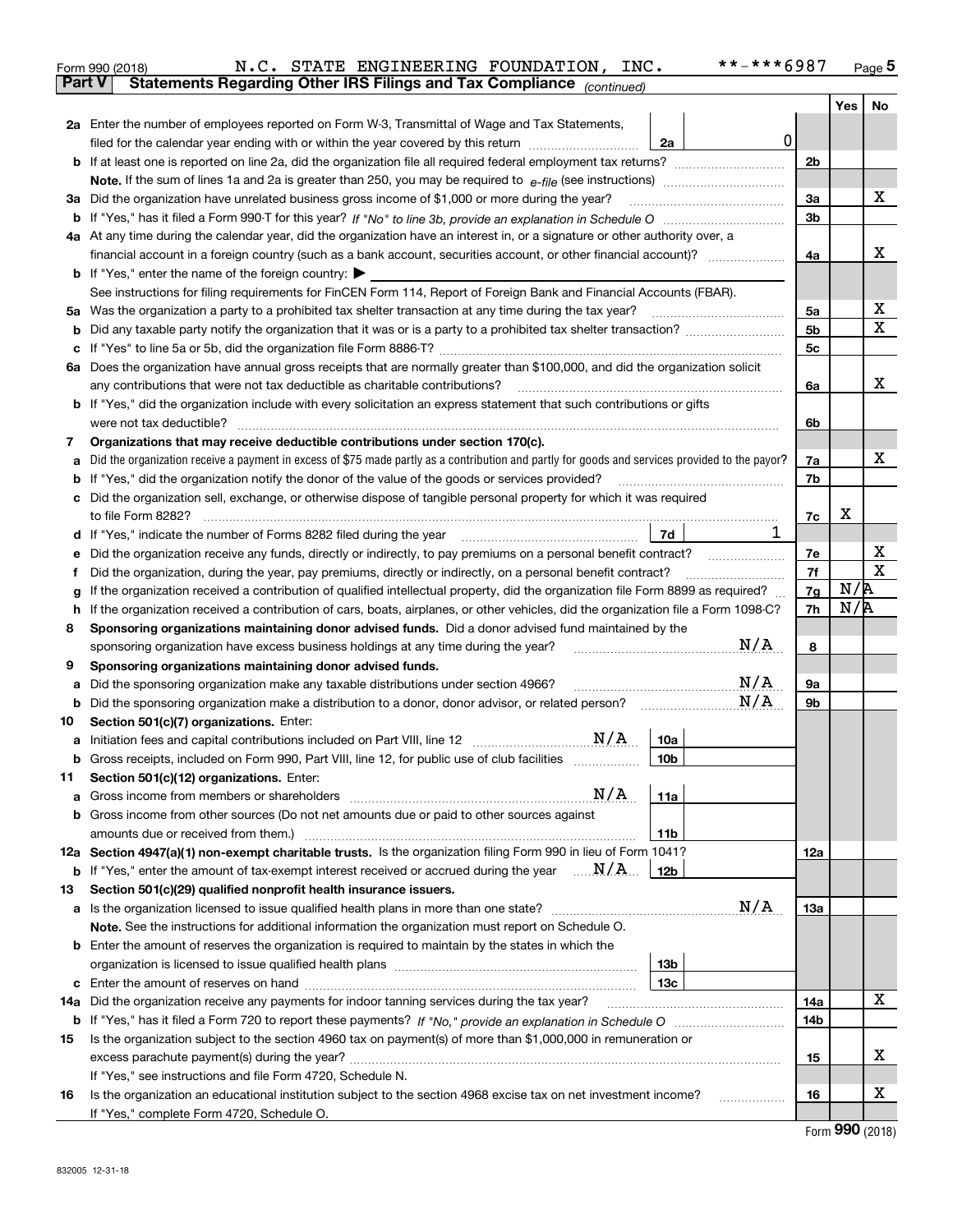|  | Form 990 (2018) |
|--|-----------------|
|  |                 |

*For each "Yes" response to lines 2 through 7b below, and for a "No" response to line 8a, 8b, or 10b below, describe the circumstances, processes, or changes in Schedule O. See instructions.* Form 990 (2018) **M.C. STATE ENGINEERING FOUNDATION, INC.** \*\*-\*\*\*6987 Page 6<br>**Part VI Governance, Management, and Disclosure** *For each "Yes" response to lines 2 through 7b below, and for a "No" response* 

|     | Check if Schedule O contains a response or note to any line in this Part VI                                                                                           |                 |     | $\mathbf{X}$ |
|-----|-----------------------------------------------------------------------------------------------------------------------------------------------------------------------|-----------------|-----|--------------|
|     | Section A. Governing Body and Management                                                                                                                              |                 |     |              |
|     |                                                                                                                                                                       |                 | Yes | No           |
|     | <b>1a</b> Enter the number of voting members of the governing body at the end of the tax year<br>1a                                                                   | 37              |     |              |
|     | If there are material differences in voting rights among members of the governing body, or if the governing                                                           |                 |     |              |
|     | body delegated broad authority to an executive committee or similar committee, explain in Schedule O.                                                                 |                 |     |              |
| b   | Enter the number of voting members included in line 1a, above, who are independent<br>1b                                                                              | 36              |     |              |
| 2   | Did any officer, director, trustee, or key employee have a family relationship or a business relationship with any other                                              |                 |     |              |
|     | officer, director, trustee, or key employee?<br>.                                                                                                                     | 2               |     | Х            |
| 3   | Did the organization delegate control over management duties customarily performed by or under the direct supervision                                                 |                 |     |              |
|     |                                                                                                                                                                       | 3               |     | X            |
| 4   | Did the organization make any significant changes to its governing documents since the prior Form 990 was filed?                                                      | 4               | X   |              |
| 5   |                                                                                                                                                                       | 5               |     | X            |
| 6   | Did the organization have members or stockholders?                                                                                                                    | 6               |     | х            |
| 7a  | Did the organization have members, stockholders, or other persons who had the power to elect or appoint one or                                                        |                 |     |              |
|     | more members of the governing body?                                                                                                                                   | 7a              |     | X            |
|     | <b>b</b> Are any governance decisions of the organization reserved to (or subject to approval by) members, stockholders, or                                           |                 |     |              |
|     | persons other than the governing body?                                                                                                                                | 7b              |     | x            |
| 8   | Did the organization contemporaneously document the meetings held or written actions undertaken during the vear by the following:                                     |                 |     |              |
| a   |                                                                                                                                                                       | 8а              | X   |              |
| b   |                                                                                                                                                                       | 8b              | X   |              |
| 9   | Is there any officer, director, trustee, or key employee listed in Part VII, Section A, who cannot be reached at the                                                  |                 |     |              |
|     |                                                                                                                                                                       | 9               |     | x            |
|     | <b>Section B. Policies</b> (This Section B requests information about policies not required by the Internal Revenue Code.)                                            |                 |     |              |
|     |                                                                                                                                                                       |                 | Yes | No           |
|     |                                                                                                                                                                       | 10a             |     | x            |
|     | <b>b</b> If "Yes," did the organization have written policies and procedures governing the activities of such chapters, affiliates,                                   |                 |     |              |
|     | and branches to ensure their operations are consistent with the organization's exempt purposes?                                                                       | 10 <sub>b</sub> |     |              |
|     | 11a Has the organization provided a complete copy of this Form 990 to all members of its governing body before filing the form?                                       | 11a             | X   |              |
| b   | Describe in Schedule O the process, if any, used by the organization to review this Form 990.                                                                         |                 |     |              |
| 12a | Did the organization have a written conflict of interest policy? If "No," go to line 13                                                                               | 12a             | X   |              |
| b   |                                                                                                                                                                       | 12 <sub>b</sub> | x   |              |
|     | c Did the organization regularly and consistently monitor and enforce compliance with the policy? If "Yes." describe                                                  |                 |     |              |
|     | in Schedule O how this was done www.communication.com/www.communications.com/www.communications.com/                                                                  | 12c             | X   |              |
| 13  | Did the organization have a written whistleblower policy?                                                                                                             | 13              | X   |              |
| 14  | Did the organization have a written document retention and destruction policy?                                                                                        | 14              | X   |              |
| 15  | Did the process for determining compensation of the following persons include a review and approval by independent                                                    |                 |     |              |
|     | persons, comparability data, and contemporaneous substantiation of the deliberation and decision?                                                                     |                 |     |              |
| a   | The organization's CEO, Executive Director, or top management official manufactured content of the organization's CEO, Executive Director, or top management official | 15a             | х   |              |
|     | <b>b</b> Other officers or key employees of the organization                                                                                                          | 15 <sub>b</sub> | х   |              |
|     | If "Yes" to line 15a or 15b, describe the process in Schedule O (see instructions).                                                                                   |                 |     |              |
|     | 16a Did the organization invest in, contribute assets to, or participate in a joint venture or similar arrangement with a                                             |                 |     |              |
|     | taxable entity during the year?                                                                                                                                       | 16a             |     | х            |
|     | <b>b</b> If "Yes," did the organization follow a written policy or procedure requiring the organization to evaluate its participation                                 |                 |     |              |
|     | in joint venture arrangements under applicable federal tax law, and take steps to safequard the organization's                                                        |                 |     |              |
|     | exempt status with respect to such arrangements?                                                                                                                      | 16b             |     |              |
|     | Section C. Disclosure                                                                                                                                                 |                 |     |              |
| 17  | NONE<br>List the states with which a copy of this Form 990 is required to be filed $\blacktriangleright$                                                              |                 |     |              |
| 18  | Section 6104 requires an organization to make its Forms 1023 (1024 or 1024-A if applicable), 990, and 990-T (Section 501(c)(3)s only) available                       |                 |     |              |
|     | for public inspection. Indicate how you made these available. Check all that apply.                                                                                   |                 |     |              |
|     | $X$ Own website<br>$\lfloor x \rfloor$ Upon request<br>Another's website<br>Other (explain in Schedule O)                                                             |                 |     |              |
| 19  | Describe in Schedule O whether (and if so, how) the organization made its governing documents, conflict of interest policy, and financial                             |                 |     |              |
|     | statements available to the public during the tax year.                                                                                                               |                 |     |              |
| 20  | State the name, address, and telephone number of the person who possesses the organization's books and records                                                        |                 |     |              |
|     | ERIN DELEHANTY - 919-513-7149                                                                                                                                         |                 |     |              |
|     | NCSU BOX 7207,<br>27695<br>RALEIGH, NC                                                                                                                                |                 |     |              |
|     |                                                                                                                                                                       |                 | nnn |              |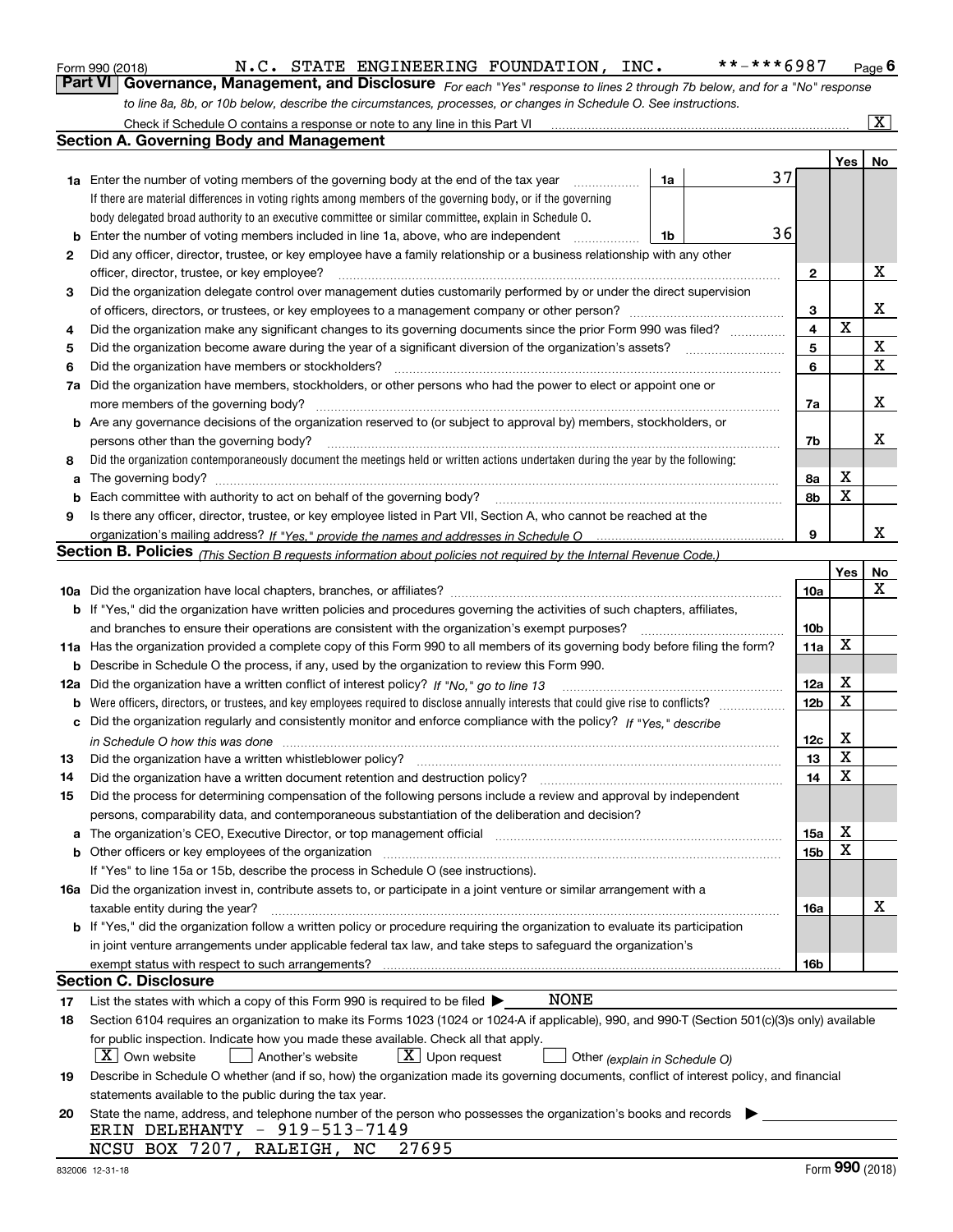$\mathcal{L}^{\text{max}}$ 

**7Part VII Compensation of Officers, Directors, Trustees, Key Employees, Highest Compensated Employees, and Independent Contractors**

Check if Schedule O contains a response or note to any line in this Part VII

**Section A. Officers, Directors, Trustees, Key Employees, and Highest Compensated Employees**

**1a**  Complete this table for all persons required to be listed. Report compensation for the calendar year ending with or within the organization's tax year.

**•** List all of the organization's current officers, directors, trustees (whether individuals or organizations), regardless of amount of compensation. Enter -0- in columns  $(D)$ ,  $(E)$ , and  $(F)$  if no compensation was paid.

● List all of the organization's **current** key employees, if any. See instructions for definition of "key employee."

**•** List the organization's five current highest compensated employees (other than an officer, director, trustee, or key employee) who received reportable compensation (Box 5 of Form W-2 and/or Box 7 of Form 1099-MISC) of more than \$100,000 from the organization and any related organizations.

 $\bullet$  List all of the organization's **former** officers, key employees, and highest compensated employees who received more than \$100,000 of reportable compensation from the organization and any related organizations.

**•** List all of the organization's former directors or trustees that received, in the capacity as a former director or trustee of the organization, more than \$10,000 of reportable compensation from the organization and any related organizations.

List persons in the following order: individual trustees or directors; institutional trustees; officers; key employees; highest compensated employees; and former such persons.

Check this box if neither the organization nor any related organization compensated any current officer, director, or trustee.  $\mathcal{L}^{\text{max}}$ 

| (A)                                             | (B)                                                                          |                                                                                                             |                      | (C)                     |              |                                   |        | (D)                                            | (E)                                              | (F)                                                                               |
|-------------------------------------------------|------------------------------------------------------------------------------|-------------------------------------------------------------------------------------------------------------|----------------------|-------------------------|--------------|-----------------------------------|--------|------------------------------------------------|--------------------------------------------------|-----------------------------------------------------------------------------------|
| Name and Title                                  | Average<br>hours per                                                         | Position<br>(do not check more than one<br>box, unless person is both an<br>officer and a director/trustee) |                      |                         |              |                                   |        | Reportable<br>compensation                     | Reportable<br>compensation                       | Estimated<br>amount of                                                            |
|                                                 | week<br>(list any<br>hours for<br>related<br>organizations<br>below<br>line) | ndividual trustee or director                                                                               | nstitutional trustee | Officer                 | Key employee | Highest compensated<br>  employee | Former | from<br>the<br>organization<br>(W-2/1099-MISC) | from related<br>organizations<br>(W-2/1099-MISC) | other<br>compensation<br>from the<br>organization<br>and related<br>organizations |
| BRUCE R BALDWIN<br>(1)                          | 1.00                                                                         |                                                                                                             |                      |                         |              |                                   |        |                                                |                                                  |                                                                                   |
| <b>DIRECTOR</b>                                 |                                                                              | $\rm X$                                                                                                     |                      |                         |              |                                   |        | 0.                                             | 0.                                               | $0_{.}$                                                                           |
| (2)<br><b>ASHLEY S BARNES</b>                   | 1.00                                                                         |                                                                                                             |                      |                         |              |                                   |        |                                                |                                                  |                                                                                   |
| <b>DIRECTOR</b>                                 |                                                                              | X                                                                                                           |                      |                         |              |                                   |        | 0.                                             | 0.                                               | $\mathbf 0$ .                                                                     |
| SUZANNE M BECKSTOFFER<br>(3)<br><b>DIRECTOR</b> | 1.00                                                                         | $\mathbf X$                                                                                                 |                      |                         |              |                                   |        | $\mathbf 0$ .                                  | $\mathbf 0$ .                                    | 0.                                                                                |
| <b>ASHOK S BHATNAGAR</b><br>(4)                 | 1.00                                                                         |                                                                                                             |                      |                         |              |                                   |        |                                                |                                                  |                                                                                   |
| <b>DIRECTOR</b>                                 |                                                                              | X                                                                                                           |                      |                         |              |                                   |        | 0.                                             | 0.                                               | $\mathbf 0$ .                                                                     |
| (5) ROBERT L BROOKS                             | 1.00                                                                         |                                                                                                             |                      |                         |              |                                   |        |                                                |                                                  |                                                                                   |
| <b>DIRECTOR</b>                                 |                                                                              | $\mathbf X$                                                                                                 |                      |                         |              |                                   |        | 0.                                             | $\mathbf 0$ .                                    | $0_{.}$                                                                           |
| (6) LINDA H BUTLER                              | 1.00                                                                         |                                                                                                             |                      |                         |              |                                   |        |                                                |                                                  |                                                                                   |
| <b>DIRECTOR</b>                                 |                                                                              | X                                                                                                           |                      |                         |              |                                   |        | 0.                                             | $\mathbf 0$ .                                    | $\mathbf 0$ .                                                                     |
| CALVIN H CARTER<br>(7)                          | 1.00                                                                         |                                                                                                             |                      |                         |              |                                   |        |                                                |                                                  |                                                                                   |
| <b>DIRECTOR</b>                                 |                                                                              | $\rm X$                                                                                                     |                      |                         |              |                                   |        | 0.                                             | $\mathbf 0$ .                                    | $\mathbf 0$ .                                                                     |
| (8) WORLEY H CLARK, JR.                         | 1.00                                                                         |                                                                                                             |                      |                         |              |                                   |        |                                                |                                                  |                                                                                   |
| <b>DIRECTOR</b>                                 |                                                                              | $\overline{\textbf{X}}$                                                                                     |                      |                         |              |                                   |        | 0.                                             | $\mathbf 0$ .                                    | $\mathbf 0$ .                                                                     |
| (9) MICHAEL W CREED                             | 1.00                                                                         |                                                                                                             |                      |                         |              |                                   |        |                                                |                                                  |                                                                                   |
| <b>DIRECTOR</b>                                 |                                                                              | $\rm X$                                                                                                     |                      |                         |              |                                   |        | 0.                                             | $\mathbf 0$ .                                    | $\mathbf 0$ .                                                                     |
| (10) MARION CASEY DEAN                          | 1.00                                                                         |                                                                                                             |                      |                         |              |                                   |        |                                                |                                                  |                                                                                   |
| <b>DIRECTOR</b>                                 |                                                                              | $\overline{\textbf{X}}$                                                                                     |                      |                         |              |                                   |        | 0.                                             | $\mathbf 0$ .                                    | $\mathbf 0$ .                                                                     |
| (11) HEATHER DENNY                              | 1.00                                                                         |                                                                                                             |                      |                         |              |                                   |        |                                                |                                                  |                                                                                   |
| <b>DIRECTOR</b>                                 |                                                                              | $\rm X$                                                                                                     |                      |                         |              |                                   |        | 0.                                             | $\mathbf 0$ .                                    | $0_{.}$                                                                           |
| (12) DAVID DOVE                                 | 1.00                                                                         |                                                                                                             |                      |                         |              |                                   |        |                                                |                                                  |                                                                                   |
| <b>DIRECTOR</b>                                 |                                                                              | $\overline{\mathbf{X}}$                                                                                     |                      |                         |              |                                   |        | 0.                                             | $\mathbf 0$ .                                    | $0_{.}$                                                                           |
| (13) RALPH G EDWARDS, JR                        | 1.00                                                                         |                                                                                                             |                      |                         |              |                                   |        |                                                |                                                  |                                                                                   |
| COLLEGE RELATIONS CHAIR                         |                                                                              | $\mathbf x$                                                                                                 |                      | $\rm X$                 |              |                                   |        | 0.                                             | $\mathbf 0$ .                                    | 0.                                                                                |
| (14) JOHN L FREEMAN                             | 1.00                                                                         |                                                                                                             |                      |                         |              |                                   |        |                                                |                                                  |                                                                                   |
| <b>DIRECTOR</b>                                 |                                                                              | X                                                                                                           |                      |                         |              |                                   |        | $0$ .                                          | $\mathbf 0$ .                                    | $\mathbf 0$ .                                                                     |
| (15) SUZANNE S GORDON                           | 1.00                                                                         |                                                                                                             |                      |                         |              |                                   |        |                                                |                                                  |                                                                                   |
| PRESIDENT                                       |                                                                              | $\rm X$                                                                                                     |                      | $\rm X$                 |              |                                   |        | 0.                                             | $\mathbf 0$ .                                    | $\mathbf 0$ .                                                                     |
| (16) LEONARD H HABAS                            | 1.00                                                                         |                                                                                                             |                      |                         |              |                                   |        |                                                |                                                  |                                                                                   |
| IMMEDIATE PAST PRESIDENT                        |                                                                              | X                                                                                                           |                      | $\overline{\mathbf{X}}$ |              |                                   |        | 0.                                             | $\mathbf 0$ .                                    | 0.                                                                                |
| (17) RASHIDA A HODGE                            | 1.00                                                                         |                                                                                                             |                      |                         |              |                                   |        |                                                |                                                  |                                                                                   |
| <b>DIRECTOR</b>                                 |                                                                              | $\mathbf x$                                                                                                 |                      |                         |              |                                   |        | $\mathbf{0}$ .                                 | 0.                                               | $\mathbf 0$ .                                                                     |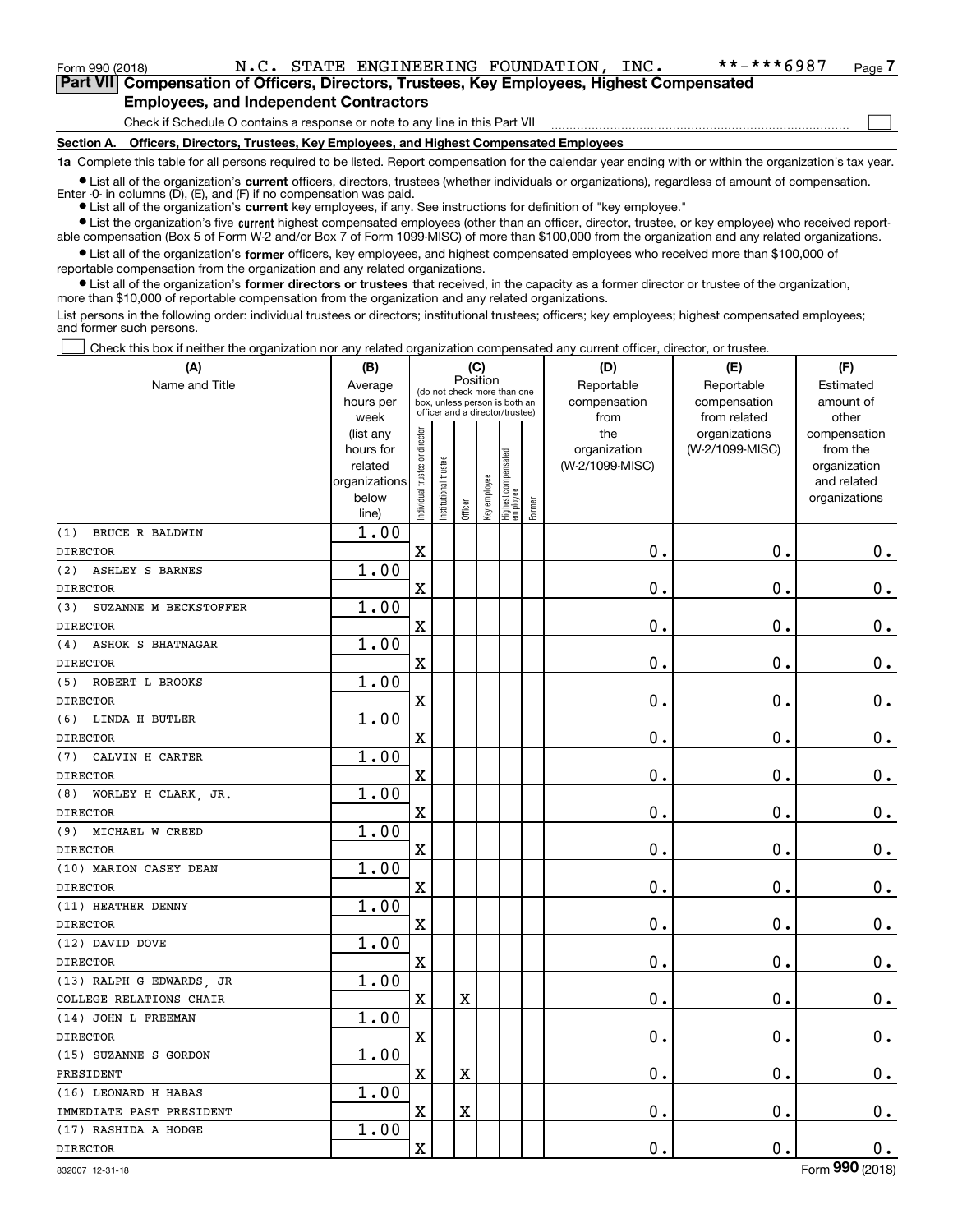| Form 990 (2018)                                                                                                                                                                                                                                  |                      |                               |                       |          |              |                                   |        | N.C. STATE ENGINEERING FOUNDATION, INC. | **-***6987             |    |              | Page 8                      |
|--------------------------------------------------------------------------------------------------------------------------------------------------------------------------------------------------------------------------------------------------|----------------------|-------------------------------|-----------------------|----------|--------------|-----------------------------------|--------|-----------------------------------------|------------------------|----|--------------|-----------------------------|
| Part VII<br>Section A. Officers, Directors, Trustees, Key Employees, and Highest Compensated Employees (continued)                                                                                                                               |                      |                               |                       |          |              |                                   |        |                                         |                        |    |              |                             |
| (B)<br>(A)                                                                                                                                                                                                                                       |                      |                               |                       |          | (C)          |                                   |        | (D)                                     | (E)                    |    |              | (F)                         |
| Name and title                                                                                                                                                                                                                                   | Average              |                               |                       | Position |              | (do not check more than one       |        | Reportable                              | Reportable             |    |              | Estimated                   |
|                                                                                                                                                                                                                                                  | hours per            |                               |                       |          |              | box, unless person is both an     |        | compensation                            | compensation           |    |              | amount of                   |
|                                                                                                                                                                                                                                                  | week                 |                               |                       |          |              | officer and a director/trustee)   |        | from                                    | from related           |    |              | other                       |
|                                                                                                                                                                                                                                                  | (list any            |                               |                       |          |              |                                   |        | the                                     | organizations          |    |              | compensation                |
|                                                                                                                                                                                                                                                  | hours for<br>related |                               |                       |          |              |                                   |        | organization                            | (W-2/1099-MISC)        |    |              | from the                    |
|                                                                                                                                                                                                                                                  | organizations        |                               |                       |          |              |                                   |        | (W-2/1099-MISC)                         |                        |    |              | organization<br>and related |
|                                                                                                                                                                                                                                                  | below                | ndividual trustee or director | Institutional trustee |          | key employee |                                   |        |                                         |                        |    |              | organizations               |
|                                                                                                                                                                                                                                                  | line)                |                               |                       | Officer  |              | Highest compensated<br>  employee | Former |                                         |                        |    |              |                             |
| (18) JACOB T HOOKS                                                                                                                                                                                                                               | 1.00                 |                               |                       |          |              |                                   |        |                                         |                        |    |              |                             |
| DEVELOPMENT CHAIR                                                                                                                                                                                                                                |                      | X                             |                       | X        |              |                                   |        | 0.                                      |                        | 0. |              | 0.                          |
| (19) SENECA JACOBS                                                                                                                                                                                                                               | 1.00                 |                               |                       |          |              |                                   |        |                                         |                        |    |              |                             |
| <b>DIRECTOR</b>                                                                                                                                                                                                                                  |                      | X                             |                       |          |              |                                   |        | 0.                                      |                        | 0. |              | $\mathbf 0$ .               |
| (20) ROBERT S LOFTIS                                                                                                                                                                                                                             | 1.00                 |                               |                       |          |              |                                   |        |                                         |                        |    |              |                             |
| <b>DIRECTOR</b>                                                                                                                                                                                                                                  |                      | X                             |                       |          |              |                                   |        | 0.                                      |                        | 0. |              | $\mathbf 0$ .               |
| (21) HELENE G LOLLIS                                                                                                                                                                                                                             | 1.00                 |                               |                       |          |              |                                   |        |                                         |                        |    |              |                             |
| <b>DIRECTOR</b>                                                                                                                                                                                                                                  |                      | X                             |                       |          |              |                                   |        | 0.                                      |                        | 0. |              | 0.                          |
| (22) LOUIS A MARTIN-VEGA                                                                                                                                                                                                                         | 1.00                 |                               |                       |          |              |                                   |        |                                         |                        |    |              |                             |
| <b>DIRECTOR</b>                                                                                                                                                                                                                                  | 40.00                | $\mathbf X$                   |                       | X        |              |                                   |        | 0.                                      | 347,674.               |    |              | 42,067.                     |
| (23) SAMUEL G MCCACHERN                                                                                                                                                                                                                          | 1.00                 |                               |                       |          |              |                                   |        |                                         |                        |    |              |                             |
| <b>DIRECTOR</b>                                                                                                                                                                                                                                  |                      | X                             |                       |          |              |                                   |        | 0.                                      |                        | 0. |              | $\mathbf 0$ .               |
| (24) THOMAS R MCPHERSON                                                                                                                                                                                                                          | 1.00                 |                               |                       |          |              |                                   |        |                                         |                        |    |              |                             |
| <b>DIRECTOR</b>                                                                                                                                                                                                                                  |                      | $\mathbf X$                   |                       |          |              |                                   |        | 0.                                      |                        | 0. |              | $\mathbf 0$ .               |
| (25) DUNG C NGUYEN                                                                                                                                                                                                                               | 1.00                 |                               |                       |          |              |                                   |        |                                         |                        |    |              |                             |
| <b>DIRECTOR</b>                                                                                                                                                                                                                                  |                      | $\mathbf X$                   |                       |          |              |                                   |        | 0.                                      |                        | 0. |              | $\mathbf 0$ .               |
| (26) MARK A NORCROSS                                                                                                                                                                                                                             | 1.00                 |                               |                       |          |              |                                   |        |                                         |                        |    |              |                             |
| <b>DIRECTOR</b>                                                                                                                                                                                                                                  |                      | $\mathbf X$                   |                       |          |              |                                   |        | $0$ .<br>$\overline{0}$ .               |                        | 0. |              | 0.                          |
| 1b Sub-total                                                                                                                                                                                                                                     |                      |                               |                       |          |              |                                   |        | $\overline{0}$ .                        | 347,674.               |    |              | 42,067.                     |
| c Total from continuation sheets to Part VII, Section A                                                                                                                                                                                          |                      |                               |                       |          |              |                                   |        | $\overline{0}$ .                        | 742,662.<br>1,090,336. |    |              | 125, 266.<br>167, 333.      |
|                                                                                                                                                                                                                                                  |                      |                               |                       |          |              |                                   |        |                                         |                        |    |              |                             |
| Total number of individuals (including but not limited to those listed above) who received more than \$100,000 of reportable<br>$\mathbf{2}$                                                                                                     |                      |                               |                       |          |              |                                   |        |                                         |                        |    |              | 0                           |
| compensation from the organization $\blacktriangleright$                                                                                                                                                                                         |                      |                               |                       |          |              |                                   |        |                                         |                        |    |              | No<br>Yes                   |
| 3<br>Did the organization list any former officer, director, or trustee, key employee, or highest compensated employee on                                                                                                                        |                      |                               |                       |          |              |                                   |        |                                         |                        |    |              |                             |
|                                                                                                                                                                                                                                                  |                      |                               |                       |          |              |                                   |        |                                         |                        |    | 3            | X                           |
| line 1a? If "Yes," complete Schedule J for such individual manufactured contained and the Schedule J for such i<br>For any individual listed on line 1a, is the sum of reportable compensation and other compensation from the organization<br>4 |                      |                               |                       |          |              |                                   |        |                                         |                        |    |              |                             |
|                                                                                                                                                                                                                                                  |                      |                               |                       |          |              |                                   |        |                                         |                        |    | 4            | х                           |
| Did any person listed on line 1a receive or accrue compensation from any unrelated organization or individual for services<br>5                                                                                                                  |                      |                               |                       |          |              |                                   |        |                                         |                        |    |              |                             |
|                                                                                                                                                                                                                                                  |                      |                               |                       |          |              |                                   |        |                                         |                        |    | 5            | x                           |
| <b>Section B. Independent Contractors</b>                                                                                                                                                                                                        |                      |                               |                       |          |              |                                   |        |                                         |                        |    |              |                             |
| Complete this table for your five highest compensated independent contractors that received more than \$100,000 of compensation from<br>1                                                                                                        |                      |                               |                       |          |              |                                   |        |                                         |                        |    |              |                             |
| the organization. Report compensation for the calendar year ending with or within the organization's tax year.                                                                                                                                   |                      |                               |                       |          |              |                                   |        |                                         |                        |    |              |                             |
| (A)                                                                                                                                                                                                                                              |                      |                               |                       |          |              |                                   |        | (B)                                     |                        |    | (C)          |                             |
| Name and business address                                                                                                                                                                                                                        |                      |                               | <b>NONE</b>           |          |              |                                   |        | Description of services                 |                        |    | Compensation |                             |
|                                                                                                                                                                                                                                                  |                      |                               |                       |          |              |                                   |        |                                         |                        |    |              |                             |
|                                                                                                                                                                                                                                                  |                      |                               |                       |          |              |                                   |        |                                         |                        |    |              |                             |
|                                                                                                                                                                                                                                                  |                      |                               |                       |          |              |                                   |        |                                         |                        |    |              |                             |
|                                                                                                                                                                                                                                                  |                      |                               |                       |          |              |                                   |        |                                         |                        |    |              |                             |
|                                                                                                                                                                                                                                                  |                      |                               |                       |          |              |                                   |        |                                         |                        |    |              |                             |
|                                                                                                                                                                                                                                                  |                      |                               |                       |          |              |                                   |        |                                         |                        |    |              |                             |
|                                                                                                                                                                                                                                                  |                      |                               |                       |          |              |                                   |        |                                         |                        |    |              |                             |
| Total number of independent contractors (including but not limited to those listed above) who received more than<br>2                                                                                                                            |                      |                               |                       |          |              |                                   |        |                                         |                        |    |              |                             |
|                                                                                                                                                                                                                                                  |                      |                               |                       |          |              |                                   |        |                                         |                        |    |              |                             |

 $$100,000$  of compensation from the organization  $\qquad \blacktriangleright$   $\qquad \qquad 0$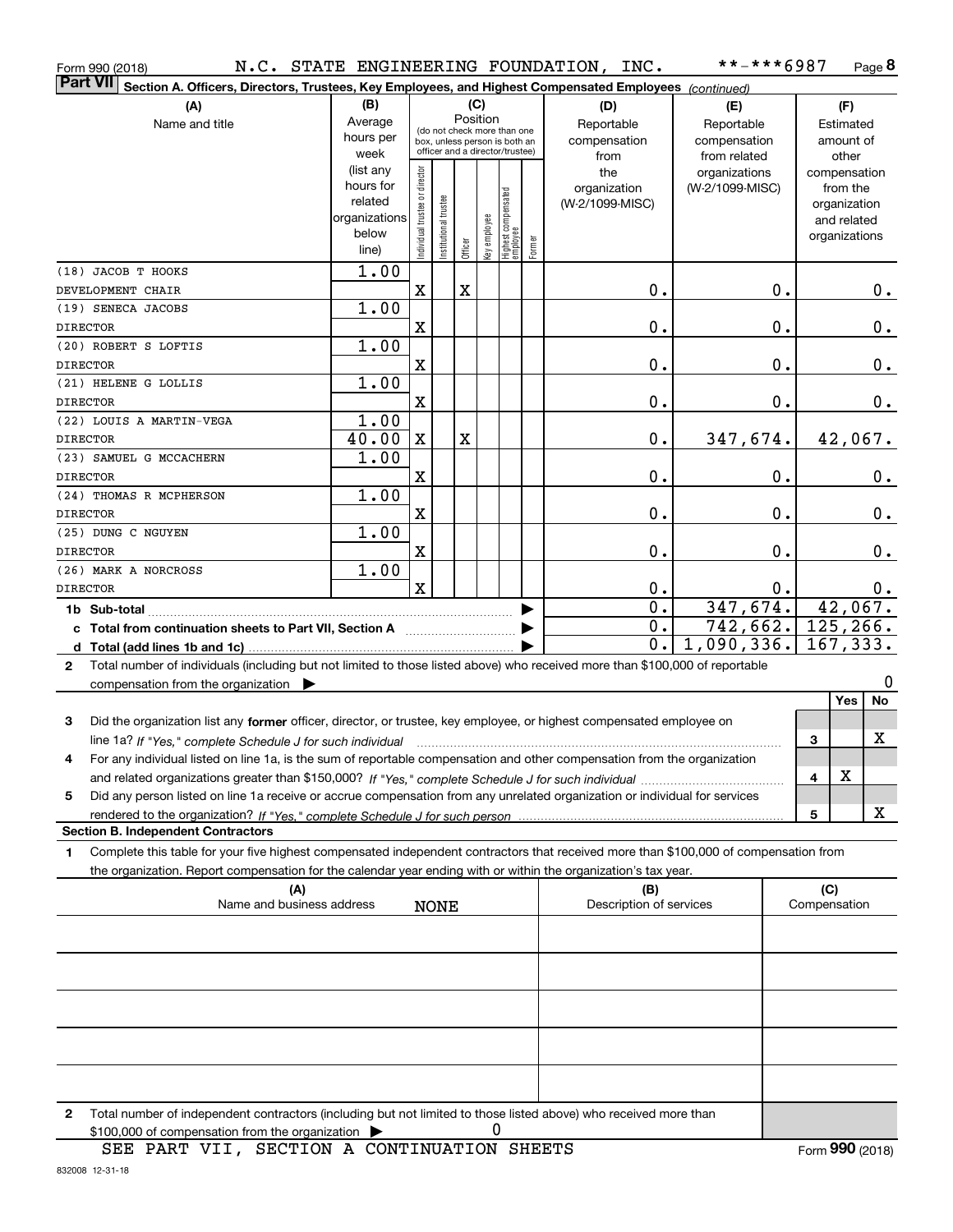| Form 990                                                                                                                  |                |                                |                        |             |              |                              |        | N.C. STATE ENGINEERING FOUNDATION, INC. | **-***6987                    |                       |
|---------------------------------------------------------------------------------------------------------------------------|----------------|--------------------------------|------------------------|-------------|--------------|------------------------------|--------|-----------------------------------------|-------------------------------|-----------------------|
| <b>Part VII</b><br>Section A. Officers, Directors, Trustees, Key Employees, and Highest Compensated Employees (continued) |                |                                |                        |             |              |                              |        |                                         |                               |                       |
| (A)<br>(B)                                                                                                                |                |                                |                        |             | (C)          |                              |        | (D)                                     | (E)                           | (F)                   |
| Name and title                                                                                                            | Average        | Position                       |                        |             |              |                              |        | Reportable                              | Reportable                    | Estimated             |
|                                                                                                                           | hours          |                                | (check all that apply) |             |              |                              |        | compensation                            | compensation                  | amount of             |
|                                                                                                                           | per<br>week    |                                |                        |             |              |                              |        | from<br>the                             | from related<br>organizations | other<br>compensation |
|                                                                                                                           | (list any      |                                |                        |             |              |                              |        | organization                            | (W-2/1099-MISC)               | from the              |
|                                                                                                                           | hours for      |                                |                        |             |              |                              |        | (W-2/1099-MISC)                         |                               | organization          |
|                                                                                                                           | related        |                                |                        |             |              |                              |        |                                         |                               | and related           |
|                                                                                                                           | organizations  |                                |                        |             |              |                              |        |                                         |                               | organizations         |
|                                                                                                                           | below<br>line) | Individual trustee or director | nstitutional trustee   | Officer     | Key employee | Highest compensated employee | Former |                                         |                               |                       |
| (27) V. NELSON PEELER                                                                                                     | 1.00           |                                |                        |             |              |                              |        |                                         |                               |                       |
| VICE PRESIDENT                                                                                                            |                | $\mathbf X$                    |                        | $\mathbf X$ |              |                              |        | 0.                                      | 0.                            | $0$ .                 |
| (28) D. SCOTT STABLER                                                                                                     | 1.00           |                                |                        |             |              |                              |        |                                         |                               |                       |
| FINANCE & AUDIT CHAIR                                                                                                     |                | $\mathbf X$                    |                        | $\mathbf X$ |              |                              |        | 0.                                      | 0.                            | 0.                    |
| (29) CARL S STUTTS, JR.                                                                                                   | 1.00           |                                |                        |             |              |                              |        |                                         |                               |                       |
| <b>DIRECTOR</b>                                                                                                           |                | $\mathbf X$                    |                        |             |              |                              |        | 0.                                      | 0.                            | 0.                    |
| (30) ALVIN SUMTER                                                                                                         | 1.00           |                                |                        |             |              |                              |        |                                         |                               |                       |
| <b>DIRECTOR</b>                                                                                                           |                | $\mathbf X$                    |                        |             |              |                              |        | 0.                                      | 0.                            | 0.                    |
| (31) PAMELA B TOWNSEND                                                                                                    | 1.00           |                                |                        |             |              |                              |        |                                         |                               |                       |
| ADVOCACY CHAIR                                                                                                            |                | $\mathbf X$                    |                        | $\mathbf X$ |              |                              |        | 0.                                      | 0.                            | 0.                    |
| (32) HANNIBAL G WARREN, JR.                                                                                               | 1.00           |                                |                        |             |              |                              |        |                                         |                               |                       |
| <b>DIRECTOR</b>                                                                                                           |                | $\mathbf X$                    |                        |             |              |                              |        | 0.                                      | 0.                            | 0.                    |
| (33) GREGORY N WASHINGTON                                                                                                 | 1.00           |                                |                        |             |              |                              |        |                                         |                               |                       |
| <b>DIRECTOR</b>                                                                                                           |                | $\mathbf X$                    |                        |             |              |                              |        | 0.                                      | 0.                            | 0.                    |
| (34) DAVID H WHITLEY                                                                                                      | 1.00           |                                |                        |             |              |                              |        |                                         |                               |                       |
| <b>DIRECTOR</b>                                                                                                           |                | $\mathbf X$                    |                        |             |              |                              |        | 0.                                      | 0.                            | 0.                    |
| (35) ROBERT R WOMACK<br><b>DIRECTOR</b>                                                                                   | 1.00           | $\mathbf X$                    |                        |             |              |                              |        |                                         | 0.                            |                       |
| (36) MARK D WYATT                                                                                                         | 1.00           |                                |                        |             |              |                              |        | 0.                                      |                               | 0.                    |
| <b>DIRECTOR</b>                                                                                                           |                | $\mathbf X$                    |                        |             |              |                              |        | 0.                                      | 0.                            | $\mathbf 0$ .         |
| (37) DEBORAH B YOUNG                                                                                                      | 1.00           |                                |                        |             |              |                              |        |                                         |                               |                       |
| NORC CHAIR                                                                                                                |                | $\mathbf X$                    |                        | $\mathbf X$ |              |                              |        | 0.                                      | $\mathbf 0$ .                 | 0.                    |
| (38) ERIN DELEHANTY                                                                                                       | 1.00           |                                |                        |             |              |                              |        |                                         |                               |                       |
| ASSISTANT TREASURER                                                                                                       | 40.00          |                                |                        | X           |              |                              |        | $\mathbf 0$ .                           | 115,487.                      | 26,803.               |
| (39) MARY T PELOQUIN-DODD                                                                                                 | 1.00           |                                |                        |             |              |                              |        |                                         |                               |                       |
| TREASURER                                                                                                                 | 40.00          |                                |                        | $\mathbf X$ |              |                              |        | 0.                                      | 286, 150.                     | 42,146.               |
| (40) LORA F BREMER                                                                                                        | 1.00           |                                |                        |             |              |                              |        |                                         |                               |                       |
| SECRETARY                                                                                                                 | 40.00          |                                |                        | х           |              |                              |        | $\mathbf 0$ .                           | 134,701.                      | 23,706.               |
| (41) GRIFFIN R LAMB                                                                                                       | 1.00           |                                |                        |             |              |                              |        |                                         |                               |                       |
| SECRETARY                                                                                                                 | 40.00          |                                |                        | X           |              |                              |        | $\mathbf 0$ .                           | $\mathbf 0$ .                 | 0.                    |
| (42) BRIAN E CAMPBELL                                                                                                     | 1.00           |                                |                        |             |              |                              |        |                                         |                               |                       |
| <b>SECRETARY</b>                                                                                                          | 40.00          |                                |                        | X           |              |                              |        | 0.                                      | 206, 324.                     | 32,611.               |
|                                                                                                                           |                |                                |                        |             |              |                              |        |                                         |                               |                       |
|                                                                                                                           |                |                                |                        |             |              |                              |        |                                         |                               |                       |
|                                                                                                                           |                |                                |                        |             |              |                              |        |                                         |                               |                       |
|                                                                                                                           |                |                                |                        |             |              |                              |        |                                         |                               |                       |
|                                                                                                                           |                |                                |                        |             |              |                              |        |                                         |                               |                       |
|                                                                                                                           |                |                                |                        |             |              |                              |        |                                         |                               |                       |
| Total to Part VII, Section A, line 1c                                                                                     |                |                                |                        |             |              |                              |        |                                         |                               | $742,662.$ 125,266.   |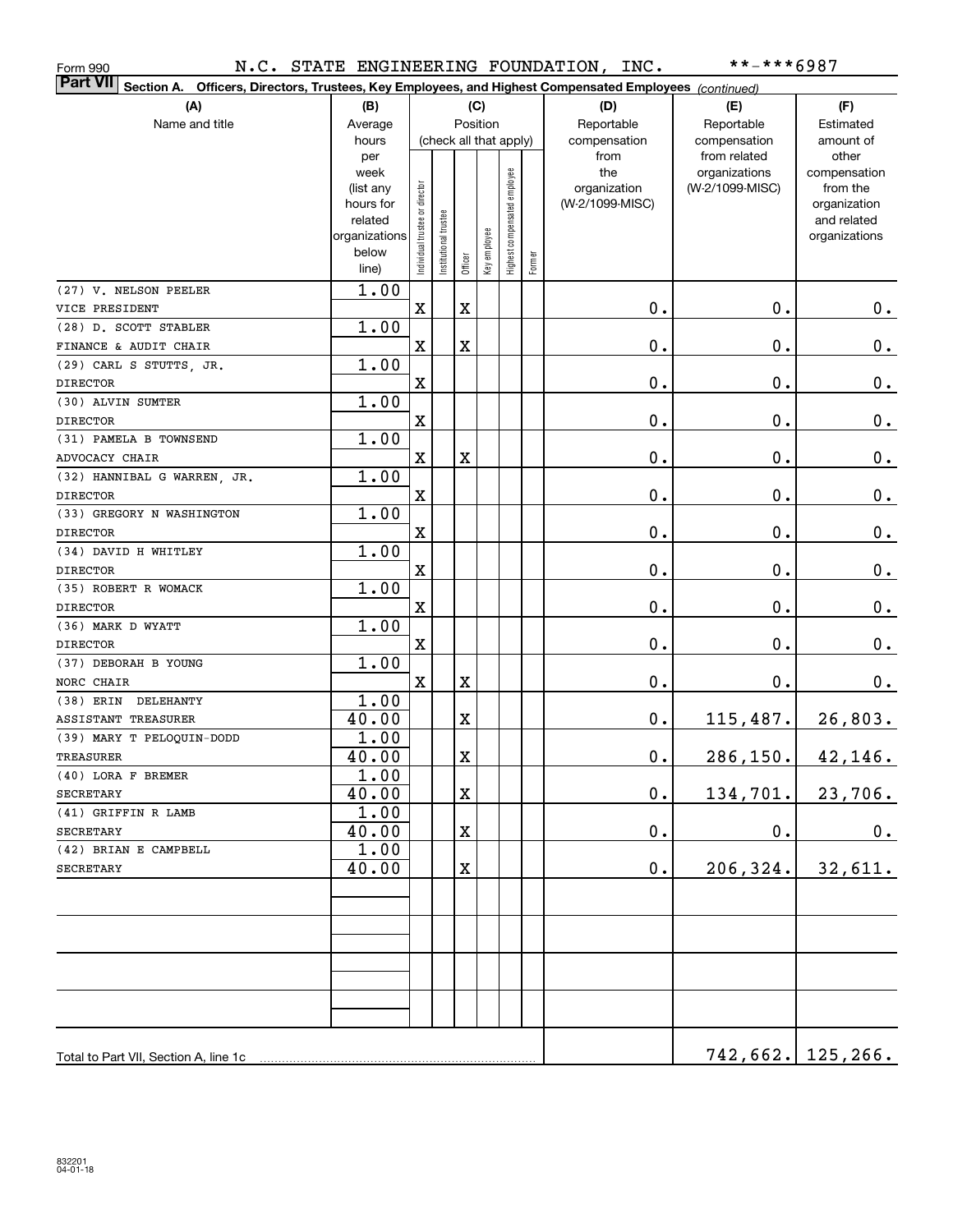|                                                           |     |    | Form 990 (2018)                                                                                                      |                |                                | N.C. STATE ENGINEERING FOUNDATION, INC. |                                                              | **-***6987                                           | Page 9                                                                             |
|-----------------------------------------------------------|-----|----|----------------------------------------------------------------------------------------------------------------------|----------------|--------------------------------|-----------------------------------------|--------------------------------------------------------------|------------------------------------------------------|------------------------------------------------------------------------------------|
| <b>Part VIII</b>                                          |     |    | <b>Statement of Revenue</b>                                                                                          |                |                                |                                         |                                                              |                                                      |                                                                                    |
|                                                           |     |    | Check if Schedule O contains a response or note to any line in this Part VIII                                        |                |                                |                                         |                                                              |                                                      |                                                                                    |
|                                                           |     |    |                                                                                                                      |                |                                | (A)<br>Total revenue                    | $\overline{(B)}$<br>Related or<br>exempt function<br>revenue | $\overline{(C)}$<br>Unrelated<br>business<br>revenue | (D)<br>Revenue excluded<br>from tax under<br>$\frac{200}{3}$ sections<br>512 - 514 |
|                                                           |     |    | 1 a Federated campaigns                                                                                              | 1a             |                                |                                         |                                                              |                                                      |                                                                                    |
| Contributions, Gifts, Grants<br>and Other Similar Amounts |     |    | <b>b</b> Membership dues                                                                                             | 1b             |                                |                                         |                                                              |                                                      |                                                                                    |
|                                                           |     |    | c Fundraising events                                                                                                 | 1 <sub>c</sub> | 61,190.                        |                                         |                                                              |                                                      |                                                                                    |
|                                                           |     |    | d Related organizations                                                                                              | 1d             |                                |                                         |                                                              |                                                      |                                                                                    |
|                                                           |     |    | e Government grants (contributions)                                                                                  | 1e             |                                |                                         |                                                              |                                                      |                                                                                    |
|                                                           |     |    | f All other contributions, gifts, grants, and                                                                        |                |                                |                                         |                                                              |                                                      |                                                                                    |
|                                                           |     |    | similar amounts not included above                                                                                   | 1f             | 10, 152, 302.                  |                                         |                                                              |                                                      |                                                                                    |
|                                                           |     |    | <b>g</b> Noncash contributions included in lines 1a-1f: \$                                                           |                | 869,075.                       |                                         |                                                              |                                                      |                                                                                    |
|                                                           |     |    |                                                                                                                      |                | ▶                              | 10, 213, 492.                           |                                                              |                                                      |                                                                                    |
|                                                           |     |    |                                                                                                                      |                | <b>Business Code</b><br>611710 |                                         |                                                              |                                                      |                                                                                    |
|                                                           |     | 2a | PROGRAM REVENUES                                                                                                     |                |                                | 168,836.                                | 168,836.                                                     |                                                      |                                                                                    |
|                                                           |     | b  | <u> 1989 - Johann Barbara, martxa alemaniar amerikan a</u>                                                           |                |                                |                                         |                                                              |                                                      |                                                                                    |
| Program Service<br>Revenue                                |     | с  | <u> 1989 - Johann John Stone, markin fan it ferstjer fan de ferstjer fan it ferstjer fan de ferstjer fan it fers</u> |                |                                |                                         |                                                              |                                                      |                                                                                    |
|                                                           |     | d  | <u> 1989 - Andrea State Barbara, amerikan personal (</u>                                                             |                |                                |                                         |                                                              |                                                      |                                                                                    |
|                                                           |     | е  |                                                                                                                      |                |                                |                                         |                                                              |                                                      |                                                                                    |
|                                                           |     | f  |                                                                                                                      |                |                                | 168,836.                                |                                                              |                                                      |                                                                                    |
|                                                           | 3   |    | Investment income (including dividends, interest, and                                                                |                |                                |                                         |                                                              |                                                      |                                                                                    |
|                                                           |     |    |                                                                                                                      |                |                                | 835,893.                                |                                                              |                                                      | 835,893.                                                                           |
|                                                           | 4   |    | Income from investment of tax-exempt bond proceeds                                                                   |                |                                |                                         |                                                              |                                                      |                                                                                    |
|                                                           | 5   |    |                                                                                                                      |                |                                |                                         |                                                              |                                                      |                                                                                    |
|                                                           |     |    |                                                                                                                      | (i) Real       | (ii) Personal                  |                                         |                                                              |                                                      |                                                                                    |
|                                                           |     |    | 6 a Gross rents                                                                                                      |                |                                |                                         |                                                              |                                                      |                                                                                    |
|                                                           |     |    | <b>b</b> Less: rental expenses                                                                                       |                |                                |                                         |                                                              |                                                      |                                                                                    |
|                                                           |     |    | Rental income or (loss)                                                                                              |                |                                |                                         |                                                              |                                                      |                                                                                    |
|                                                           |     |    |                                                                                                                      |                |                                |                                         |                                                              |                                                      |                                                                                    |
|                                                           |     |    | 7 a Gross amount from sales of                                                                                       | (i) Securities | (ii) Other                     |                                         |                                                              |                                                      |                                                                                    |
|                                                           |     |    | assets other than inventory                                                                                          | 5, 343, 673.   | 89,900.                        |                                         |                                                              |                                                      |                                                                                    |
|                                                           |     |    | <b>b</b> Less: cost or other basis                                                                                   |                |                                |                                         |                                                              |                                                      |                                                                                    |
|                                                           |     |    | and sales expenses                                                                                                   | 3,736,694.     | 136,005.                       |                                         |                                                              |                                                      |                                                                                    |
|                                                           |     |    | c Gain or (loss)                                                                                                     | 1,606,979.     | $-46, 105.$                    |                                         |                                                              |                                                      |                                                                                    |
|                                                           |     |    |                                                                                                                      |                |                                | 1,560,874.                              |                                                              |                                                      | 1,560,874.                                                                         |
|                                                           |     |    | 8 a Gross income from fundraising events (not                                                                        |                |                                |                                         |                                                              |                                                      |                                                                                    |
|                                                           |     |    | $61,190.$ of<br>including \$                                                                                         |                |                                |                                         |                                                              |                                                      |                                                                                    |
|                                                           |     |    | contributions reported on line 1c). See                                                                              |                |                                |                                         |                                                              |                                                      |                                                                                    |
| <b>Other Revenue</b>                                      |     |    |                                                                                                                      |                | 20,920.                        |                                         |                                                              |                                                      |                                                                                    |
|                                                           |     |    |                                                                                                                      | b              | 50,569.                        |                                         |                                                              |                                                      |                                                                                    |
|                                                           |     |    | c Net income or (loss) from fundraising events                                                                       |                | ____________ ▶                 | $-29,649.$                              |                                                              |                                                      | $-29,649.$                                                                         |
|                                                           |     |    | 9 a Gross income from gaming activities. See                                                                         |                |                                |                                         |                                                              |                                                      |                                                                                    |
|                                                           |     |    |                                                                                                                      |                |                                |                                         |                                                              |                                                      |                                                                                    |
|                                                           |     |    |                                                                                                                      | $\mathbf b$    |                                |                                         |                                                              |                                                      |                                                                                    |
|                                                           |     |    | 10 a Gross sales of inventory, less returns                                                                          |                |                                |                                         |                                                              |                                                      |                                                                                    |
|                                                           |     |    |                                                                                                                      |                |                                |                                         |                                                              |                                                      |                                                                                    |
|                                                           |     |    |                                                                                                                      |                |                                |                                         |                                                              |                                                      |                                                                                    |
|                                                           |     |    |                                                                                                                      |                |                                |                                         |                                                              |                                                      |                                                                                    |
|                                                           |     |    | Miscellaneous Revenue                                                                                                |                | <b>Business Code</b>           |                                         |                                                              |                                                      |                                                                                    |
|                                                           | 11a |    | <u> 1989 - Andrea Stadt Britain, amerikansk politiker (</u>                                                          |                |                                |                                         |                                                              |                                                      |                                                                                    |
|                                                           |     | b  |                                                                                                                      |                |                                |                                         |                                                              |                                                      |                                                                                    |
|                                                           |     | с  | <u> 1989 - Johann Stein, fransk politiker (d. 1989)</u>                                                              |                |                                |                                         |                                                              |                                                      |                                                                                    |
|                                                           |     |    |                                                                                                                      |                |                                |                                         |                                                              |                                                      |                                                                                    |
|                                                           |     |    |                                                                                                                      |                |                                |                                         |                                                              |                                                      |                                                                                    |
|                                                           | 12  |    |                                                                                                                      |                |                                | 12,749,446.                             | 168,836.                                                     | 0.                                                   | 2,367,118.                                                                         |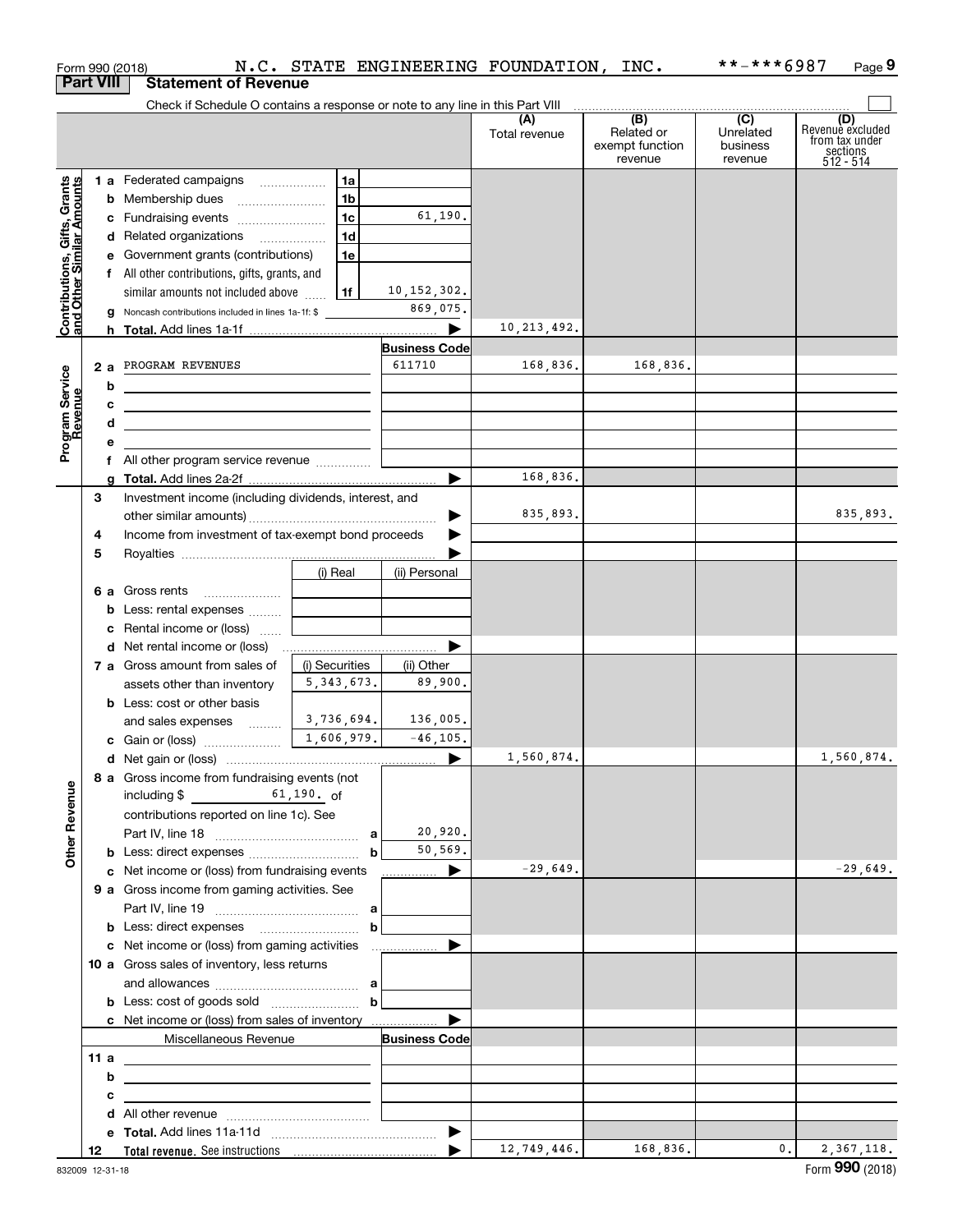#### Form 990 (2018) Page **Part IX Statement of Functional Expenses 10** N.C. STATE ENGINEERING FOUNDATION, INC. \*\*-\*\*\*6987

*Section 501(c)(3) and 501(c)(4) organizations must complete all columns. All other organizations must complete column (A).*

|              |                                                                                                           |                       |                                    |                                                      | $\overline{\mathbf{X}}$        |
|--------------|-----------------------------------------------------------------------------------------------------------|-----------------------|------------------------------------|------------------------------------------------------|--------------------------------|
|              | Do not include amounts reported on lines 6b,<br>7b, 8b, 9b, and 10b of Part VIII.                         | (A)<br>Total expenses | (B)<br>Program service<br>expenses | $\overline{C}$<br>Management and<br>general expenses | (D)<br>Fundraising<br>expenses |
| 1.           | Grants and other assistance to domestic organizations                                                     |                       |                                    |                                                      |                                |
|              | and domestic governments. See Part IV, line 21                                                            | 3,934,896.            | 3,934,896.                         |                                                      |                                |
| $\mathbf{2}$ | Grants and other assistance to domestic                                                                   |                       |                                    |                                                      |                                |
|              | individuals. See Part IV, line 22                                                                         |                       |                                    |                                                      |                                |
| 3            | Grants and other assistance to foreign                                                                    |                       |                                    |                                                      |                                |
|              | organizations, foreign governments, and foreign                                                           |                       |                                    |                                                      |                                |
|              | individuals. See Part IV, lines 15 and 16                                                                 |                       |                                    |                                                      |                                |
| 4            | Benefits paid to or for members                                                                           |                       |                                    |                                                      |                                |
| 5            | Compensation of current officers, directors,                                                              |                       |                                    |                                                      |                                |
|              | trustees, and key employees                                                                               |                       |                                    |                                                      |                                |
| 6            | Compensation not included above, to disqualified                                                          |                       |                                    |                                                      |                                |
|              | persons (as defined under section 4958(f)(1)) and                                                         |                       |                                    |                                                      |                                |
|              | persons described in section 4958(c)(3)(B)                                                                |                       |                                    |                                                      |                                |
| 7            |                                                                                                           | 810, 452.             |                                    |                                                      | 810,452.                       |
| 8            | Pension plan accruals and contributions (include                                                          |                       |                                    |                                                      |                                |
|              | section 401(k) and 403(b) employer contributions)                                                         |                       |                                    |                                                      |                                |
| 9            |                                                                                                           |                       |                                    |                                                      |                                |
| 10           |                                                                                                           |                       |                                    |                                                      |                                |
| 11           | Fees for services (non-employees):                                                                        |                       |                                    |                                                      |                                |
| а            |                                                                                                           |                       |                                    |                                                      |                                |
| b            |                                                                                                           | 17,666.               | 10,000.                            |                                                      | 7,666.                         |
| с            |                                                                                                           | 63,750.               |                                    | 63,750.                                              |                                |
| d            |                                                                                                           |                       |                                    |                                                      |                                |
| е            | Professional fundraising services. See Part IV, line 17                                                   |                       |                                    |                                                      |                                |
| f            | Investment management fees                                                                                | 394, 341.             |                                    | 394, 341.                                            |                                |
| g            | Other. (If line 11g amount exceeds 10% of line 25,                                                        |                       |                                    |                                                      |                                |
|              | column (A) amount, list line 11g expenses on Sch O.)                                                      |                       |                                    |                                                      |                                |
| 12           |                                                                                                           | 85,034.               | 63,711.<br>39,391.                 |                                                      | $\frac{21,323.}{69,329.}$      |
| 13           |                                                                                                           | 108, 720.             |                                    |                                                      |                                |
| 14           |                                                                                                           |                       |                                    |                                                      |                                |
| 15           |                                                                                                           |                       |                                    |                                                      |                                |
| 16           |                                                                                                           | 191,410.<br>725, 134. | 191,410.<br>651,572.               |                                                      |                                |
| 17           | Travel                                                                                                    |                       |                                    |                                                      | 73,562.                        |
| 18           | Payments of travel or entertainment expenses                                                              |                       |                                    |                                                      |                                |
|              | for any federal, state, or local public officials                                                         | 124,788.              | 101,058.                           |                                                      | $\overline{23,730}$ .          |
| 19           | Conferences, conventions, and meetings                                                                    |                       |                                    |                                                      |                                |
| 20           | Interest                                                                                                  |                       |                                    |                                                      |                                |
| 21<br>22     | Depreciation, depletion, and amortization                                                                 |                       |                                    |                                                      |                                |
| 23           | Insurance                                                                                                 | 14,864.               | 8,848.                             |                                                      | 6,016.                         |
| 24           | Other expenses. Itemize expenses not covered                                                              |                       |                                    |                                                      |                                |
|              | above. (List miscellaneous expenses in line 24e. If line<br>24e amount exceeds 10% of line 25, column (A) |                       |                                    |                                                      |                                |
|              | amount, list line 24e expenses on Schedule O.)<br>MISC. SERVICES & FEES                                   | 1,371,715.            | 1,336,744.                         |                                                      | 34,971.                        |
| a            | <b>SUPPLIES</b>                                                                                           | 402, 332.             | 382,692.                           |                                                      | 19,640.                        |
| b<br>C       | PRINTING                                                                                                  | 177,422.              | 82,898.                            |                                                      | 94,524.                        |
| d            | EDUCATIONAL EQUIPMENT                                                                                     | 124,166.              | 122,164.                           |                                                      | 2,002.                         |
| е            | SEE SCH O<br>All other expenses                                                                           | 175,809.              | 146,054.                           |                                                      | 29,755.                        |
| 25           | Total functional expenses. Add lines 1 through 24e                                                        | 8,722,499.            | 7,071,438.                         | 458,091.                                             | 1,192,970.                     |
| 26           | Joint costs. Complete this line only if the organization                                                  |                       |                                    |                                                      |                                |
|              | reported in column (B) joint costs from a combined                                                        |                       |                                    |                                                      |                                |
|              | educational campaign and fundraising solicitation.                                                        |                       |                                    |                                                      |                                |
|              | Check here $\blacktriangleright$<br>if following SOP 98-2 (ASC 958-720)                                   |                       |                                    |                                                      |                                |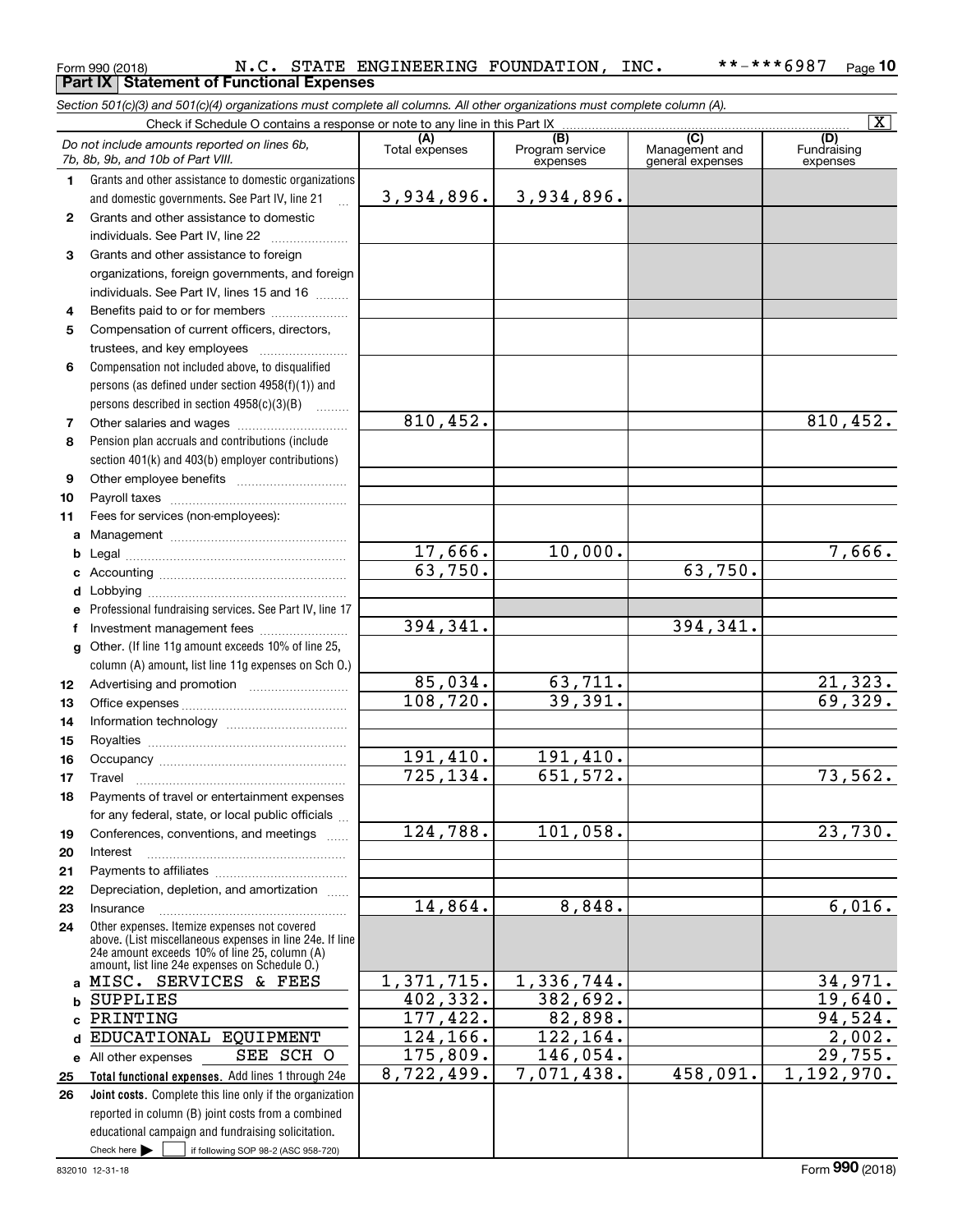| 832011 12-31-18 |
|-----------------|

| Form 990 (2018)               |  |  |
|-------------------------------|--|--|
| <b>Part X   Balance Sheet</b> |  |  |

|                             |    | Check if Schedule O contains a response or note to any line in this Part X                                                                |                           |                         |                           |
|-----------------------------|----|-------------------------------------------------------------------------------------------------------------------------------------------|---------------------------|-------------------------|---------------------------|
|                             |    |                                                                                                                                           | (A)<br>Beginning of year  |                         | (B)<br>End of year        |
|                             | 1  |                                                                                                                                           |                           | 1                       |                           |
|                             | 2  |                                                                                                                                           | 32,508,665.               | $\overline{\mathbf{2}}$ | 37,641,737.               |
|                             | з  |                                                                                                                                           | $\overline{24,354,815}$ . | 3                       | 23,816,479.               |
|                             | 4  |                                                                                                                                           |                           | 4                       |                           |
|                             | 5  | Loans and other receivables from current and former officers, directors,                                                                  |                           |                         |                           |
|                             |    | trustees, key employees, and highest compensated employees. Complete                                                                      |                           |                         |                           |
|                             |    | Part II of Schedule L                                                                                                                     |                           | 5                       |                           |
|                             | 6  | Loans and other receivables from other disqualified persons (as defined under                                                             |                           |                         |                           |
|                             |    | section 4958(f)(1)), persons described in section 4958(c)(3)(B), and contributing                                                         |                           |                         |                           |
|                             |    | employers and sponsoring organizations of section 501(c)(9) voluntary                                                                     |                           |                         |                           |
|                             |    | employees' beneficiary organizations (see instr). Complete Part II of Sch L                                                               |                           | 6                       |                           |
| Assets                      | 7  |                                                                                                                                           |                           | $\overline{7}$          |                           |
|                             | 8  |                                                                                                                                           |                           | 8                       |                           |
|                             | 9  | Prepaid expenses and deferred charges                                                                                                     |                           | 9                       |                           |
|                             |    | <b>10a</b> Land, buildings, and equipment: cost or other                                                                                  |                           |                         |                           |
|                             |    | basis. Complete Part VI of Schedule D  10a                                                                                                |                           |                         |                           |
|                             |    | 10b<br><b>b</b> Less: accumulated depreciation<br>. 1                                                                                     | 125,000.                  | 10 <sub>c</sub>         |                           |
|                             | 11 |                                                                                                                                           |                           | 11                      |                           |
|                             | 12 |                                                                                                                                           | 86, 272, 619.             | 12                      | 90,779,350.               |
|                             | 13 |                                                                                                                                           |                           | 13                      |                           |
|                             | 14 |                                                                                                                                           |                           | 14                      |                           |
|                             | 15 |                                                                                                                                           | 167, 136.                 | 15                      | 160,158.                  |
|                             | 16 |                                                                                                                                           | 143,428,235.              | 16                      | 152, 397, 724.            |
|                             | 17 |                                                                                                                                           | 106,675.                  | 17                      | 100, 797.                 |
|                             | 18 |                                                                                                                                           |                           | 18                      |                           |
|                             | 19 | Deferred revenue manual contracts and contracts are all the manual contracts and contracts are the contracts of                           |                           | 19                      |                           |
|                             | 20 |                                                                                                                                           |                           | 20                      |                           |
|                             | 21 | Escrow or custodial account liability. Complete Part IV of Schedule D                                                                     |                           | 21                      |                           |
|                             | 22 | Loans and other payables to current and former officers, directors, trustees,                                                             |                           |                         |                           |
|                             |    | key employees, highest compensated employees, and disqualified persons.                                                                   |                           |                         |                           |
| Liabilities                 |    |                                                                                                                                           |                           | 22                      |                           |
|                             | 23 | Secured mortgages and notes payable to unrelated third parties <i>manufactured</i> mortgages and notes payable to unrelated third parties |                           | 23                      |                           |
|                             | 24 |                                                                                                                                           |                           | 24                      |                           |
|                             | 25 | Other liabilities (including federal income tax, payables to related third                                                                |                           |                         |                           |
|                             |    | parties, and other liabilities not included on lines 17-24). Complete Part X of                                                           | 1,599,990.                |                         | 1,073,834.                |
|                             |    | Schedule D<br>Total liabilities. Add lines 17 through 25                                                                                  | 1,706,665.                | 25<br>26                | 1, 174, 631.              |
|                             | 26 | $\overline{X}$ and<br>Organizations that follow SFAS 117 (ASC 958), check here >                                                          |                           |                         |                           |
|                             |    | complete lines 27 through 29, and lines 33 and 34.                                                                                        |                           |                         |                           |
|                             | 27 |                                                                                                                                           | 4,011,814.                | 27                      | 5,842,232.                |
|                             | 28 | Temporarily restricted net assets                                                                                                         | 85,740,364.               | 28                      | 91,065,044.               |
|                             | 29 | Permanently restricted net assets                                                                                                         | 51,969,392.               | 29                      | $\overline{54,315,817}$ . |
| Net Assets or Fund Balances |    | Organizations that do not follow SFAS 117 (ASC 958), check here ▶                                                                         |                           |                         |                           |
|                             |    | and complete lines 30 through 34.                                                                                                         |                           |                         |                           |
|                             | 30 |                                                                                                                                           |                           | 30                      |                           |
|                             | 31 | Paid-in or capital surplus, or land, building, or equipment fund                                                                          |                           | 31                      |                           |
|                             | 32 | Retained earnings, endowment, accumulated income, or other funds<br>1.1.1.1.1.1.1.1.1.1                                                   |                           | 32                      |                           |
|                             | 33 | Total net assets or fund balances                                                                                                         | 141, 721, 570.            | 33                      | 151, 223, 093.            |
|                             | 34 |                                                                                                                                           | 143,428,235.              | 34                      | 152,397,724.              |

Form (2018) **990**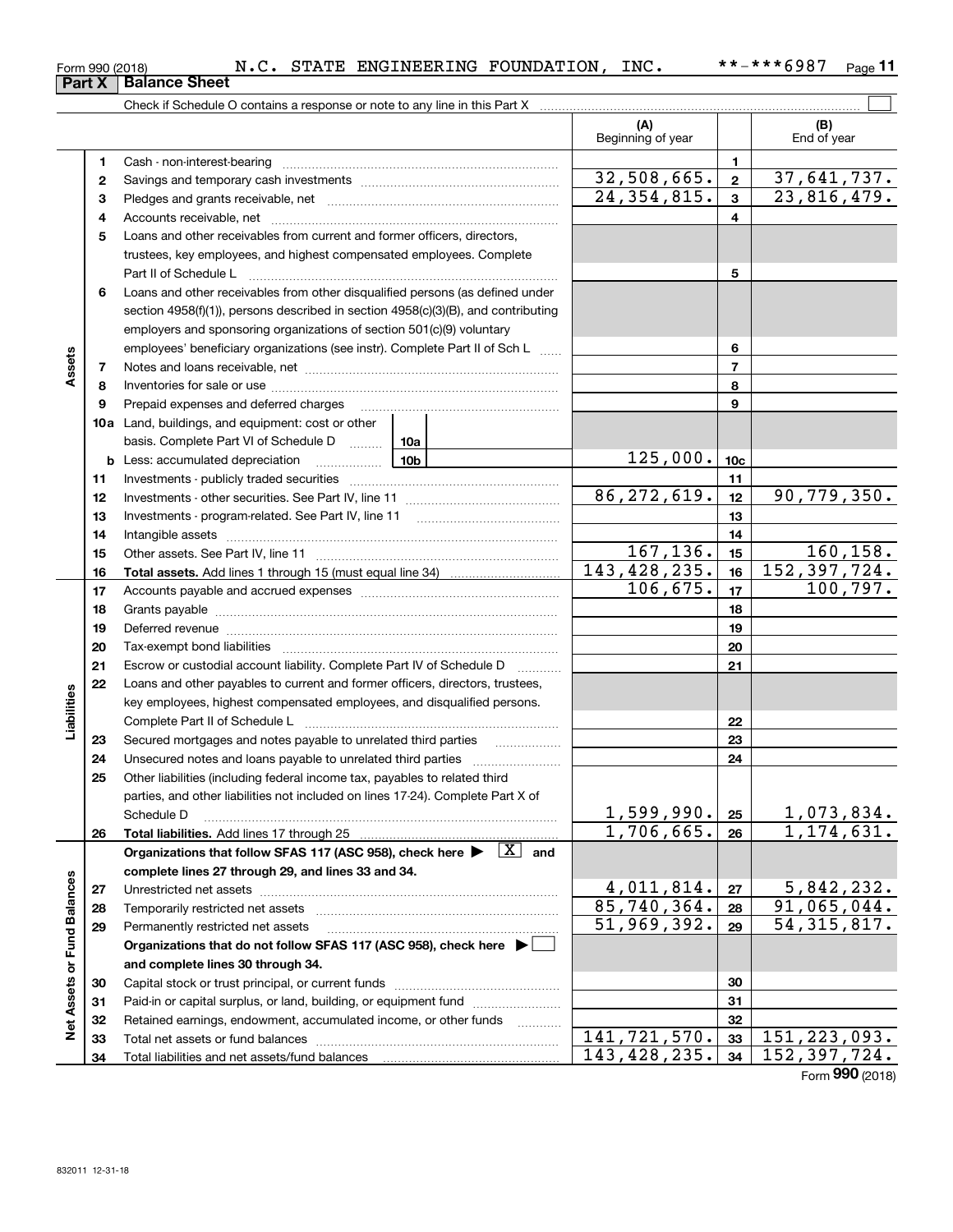|    | N.C. STATE ENGINEERING FOUNDATION, INC.<br>Form 990 (2018)                                                                      |                         | **-***6987     |          | $Page$ 12               |
|----|---------------------------------------------------------------------------------------------------------------------------------|-------------------------|----------------|----------|-------------------------|
|    | <b>Reconciliation of Net Assets</b><br><b>Part XI</b>                                                                           |                         |                |          |                         |
|    | Check if Schedule O contains a response or note to any line in this Part XI                                                     |                         |                |          | $\overline{\mathbf{x}}$ |
|    |                                                                                                                                 |                         |                |          |                         |
| 1  | Total revenue (must equal Part VIII, column (A), line 12)                                                                       | 1.                      | 12,749,446.    |          |                         |
| 2  | Total expenses (must equal Part IX, column (A), line 25)                                                                        | $\mathbf{2}$            | 8,722,499.     |          |                         |
| З  | Revenue less expenses. Subtract line 2 from line 1                                                                              | 3                       | 4,026,947.     |          |                         |
| 4  |                                                                                                                                 | $\overline{\mathbf{4}}$ | 141,721,570.   |          |                         |
| 5  | Net unrealized gains (losses) on investments                                                                                    | 5                       | 5,066,623.     |          |                         |
| 6  | Donated services and use of facilities                                                                                          | 6                       |                |          |                         |
| 7  | Investment expenses                                                                                                             | $\overline{7}$          |                |          |                         |
| 8  | Prior period adjustments                                                                                                        | 8                       |                |          |                         |
| 9  | Other changes in net assets or fund balances (explain in Schedule O)                                                            | 9                       |                | 407,953. |                         |
| 10 | Net assets or fund balances at end of year. Combine lines 3 through 9 (must equal Part X, line 33,                              |                         |                |          |                         |
|    | column (B))                                                                                                                     | 10                      | 151, 223, 093. |          |                         |
|    | Part XII Financial Statements and Reporting                                                                                     |                         |                |          |                         |
|    |                                                                                                                                 |                         |                |          |                         |
|    |                                                                                                                                 |                         |                | Yes      | <b>No</b>               |
| 1  | $\boxed{\mathbf{X}}$ Accrual<br>Other<br>Accounting method used to prepare the Form 990:<br>  Cash                              |                         |                |          |                         |
|    | If the organization changed its method of accounting from a prior year or checked "Other," explain in Schedule O.               |                         |                |          |                         |
|    | 2a Were the organization's financial statements compiled or reviewed by an independent accountant?                              |                         | 2a             |          | X                       |
|    | If "Yes," check a box below to indicate whether the financial statements for the year were compiled or reviewed on a            |                         |                |          |                         |
|    | separate basis, consolidated basis, or both:                                                                                    |                         |                |          |                         |
|    | Separate basis<br><b>Consolidated basis</b><br>Both consolidated and separate basis                                             |                         |                |          |                         |
|    | <b>b</b> Were the organization's financial statements audited by an independent accountant?                                     |                         | 2 <sub>b</sub> | Χ        |                         |
|    | If "Yes," check a box below to indicate whether the financial statements for the year were audited on a separate basis,         |                         |                |          |                         |
|    | consolidated basis, or both:                                                                                                    |                         |                |          |                         |
|    | $X$ Separate basis<br><b>Consolidated basis</b><br>Both consolidated and separate basis                                         |                         |                |          |                         |
|    | c If "Yes" to line 2a or 2b, does the organization have a committee that assumes responsibility for oversight of the audit,     |                         |                |          |                         |
|    |                                                                                                                                 |                         | 2c             | x        |                         |
|    | If the organization changed either its oversight process or selection process during the tax year, explain in Schedule O.       |                         |                |          |                         |
|    | 3a As a result of a federal award, was the organization required to undergo an audit or audits as set forth in the Single Audit |                         |                |          |                         |
|    |                                                                                                                                 |                         | За             |          | x                       |
|    | b If "Yes," did the organization undergo the required audit or audits? If the organization did not undergo the required audit   |                         |                |          |                         |
|    | or audits, explain why in Schedule O and describe any steps taken to undergo such audits                                        |                         | 3b             |          |                         |

Form (2018) **990**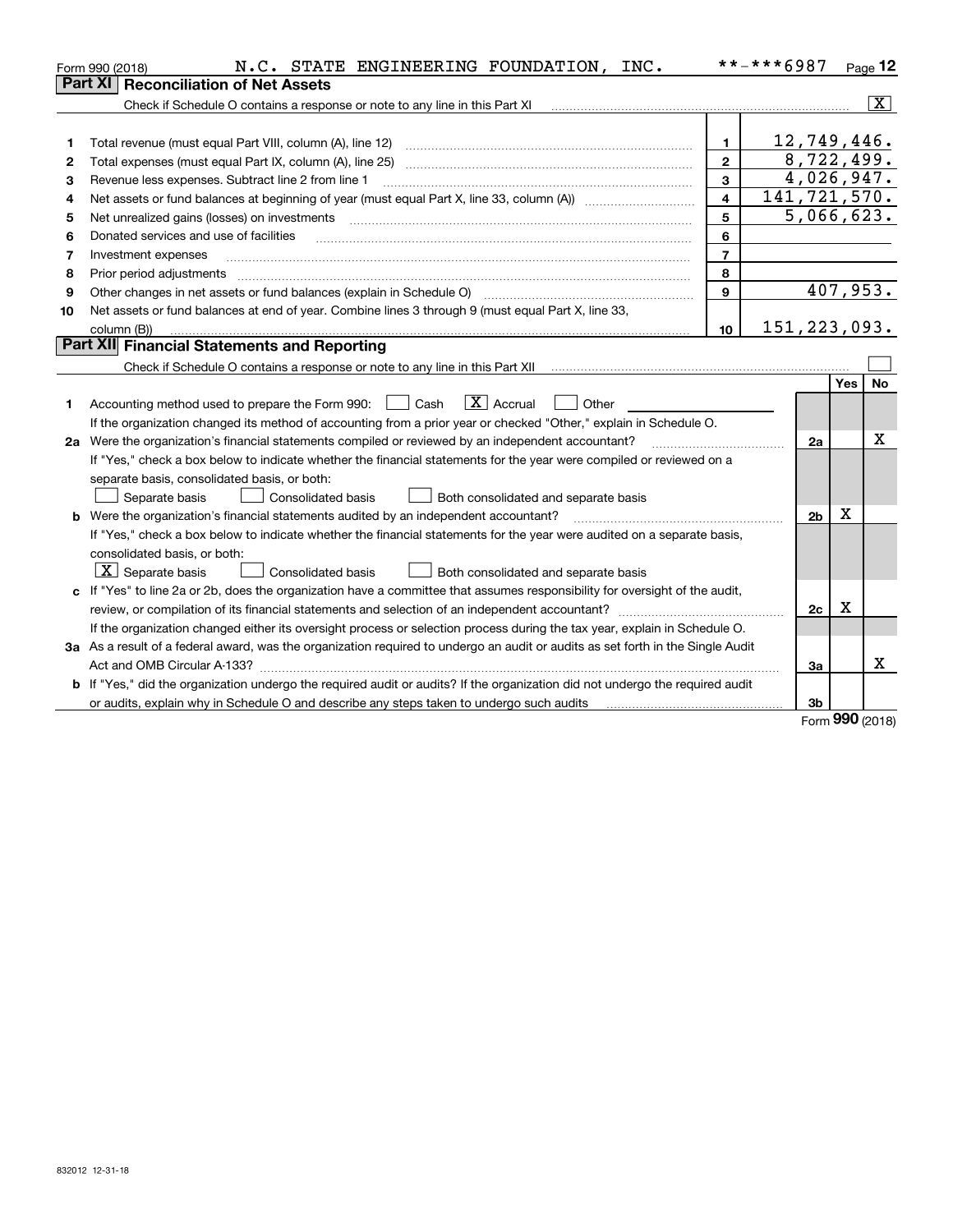Department of the Treasury Internal Revenue Service

# **Public Charity Status and Public Support**

**Complete if the organization is a section 501(c)(3) organization or a section 4947(a)(1) nonexempt charitable trust.**

**| Attach to Form 990 or Form 990-EZ.** 

**| Go to www.irs.gov/Form990 for instructions and the latest information.**

| OMB No. 1545-0047                   |
|-------------------------------------|
| 2018                                |
| <b>Open to Public</b><br>Inspection |

|                   | Name of the organization                                                                                                                                                                                                                                                                                                                                                                                                                                                                                                                                        |          |                                                       |                                                                |    |                            |  | <b>Employer identification number</b> |  |  |
|-------------------|-----------------------------------------------------------------------------------------------------------------------------------------------------------------------------------------------------------------------------------------------------------------------------------------------------------------------------------------------------------------------------------------------------------------------------------------------------------------------------------------------------------------------------------------------------------------|----------|-------------------------------------------------------|----------------------------------------------------------------|----|----------------------------|--|---------------------------------------|--|--|
|                   |                                                                                                                                                                                                                                                                                                                                                                                                                                                                                                                                                                 |          | N.C. STATE ENGINEERING FOUNDATION, INC.               |                                                                |    |                            |  | **-***6987                            |  |  |
| Part I            | Reason for Public Charity Status (All organizations must complete this part.) See instructions.                                                                                                                                                                                                                                                                                                                                                                                                                                                                 |          |                                                       |                                                                |    |                            |  |                                       |  |  |
| 1.<br>2<br>3<br>4 | The organization is not a private foundation because it is: (For lines 1 through 12, check only one box.)<br>A church, convention of churches, or association of churches described in section 170(b)(1)(A)(i).<br>A school described in section 170(b)(1)(A)(ii). (Attach Schedule E (Form 990 or 990-EZ).)<br>A hospital or a cooperative hospital service organization described in section 170(b)(1)(A)(iii).<br>A medical research organization operated in conjunction with a hospital described in section 170(b)(1)(A)(iii). Enter the hospital's name, |          |                                                       |                                                                |    |                            |  |                                       |  |  |
|                   | city, and state:                                                                                                                                                                                                                                                                                                                                                                                                                                                                                                                                                |          |                                                       |                                                                |    |                            |  |                                       |  |  |
| $5 \mid X$        | An organization operated for the benefit of a college or university owned or operated by a governmental unit described in<br>section 170(b)(1)(A)(iv). (Complete Part II.)                                                                                                                                                                                                                                                                                                                                                                                      |          |                                                       |                                                                |    |                            |  |                                       |  |  |
| 6                 | A federal, state, or local government or governmental unit described in section 170(b)(1)(A)(v).                                                                                                                                                                                                                                                                                                                                                                                                                                                                |          |                                                       |                                                                |    |                            |  |                                       |  |  |
| 7                 | An organization that normally receives a substantial part of its support from a governmental unit or from the general public described in                                                                                                                                                                                                                                                                                                                                                                                                                       |          |                                                       |                                                                |    |                            |  |                                       |  |  |
|                   | section 170(b)(1)(A)(vi). (Complete Part II.)                                                                                                                                                                                                                                                                                                                                                                                                                                                                                                                   |          |                                                       |                                                                |    |                            |  |                                       |  |  |
| 8                 | A community trust described in section 170(b)(1)(A)(vi). (Complete Part II.)                                                                                                                                                                                                                                                                                                                                                                                                                                                                                    |          |                                                       |                                                                |    |                            |  |                                       |  |  |
| 9                 | An agricultural research organization described in section 170(b)(1)(A)(ix) operated in conjunction with a land-grant college                                                                                                                                                                                                                                                                                                                                                                                                                                   |          |                                                       |                                                                |    |                            |  |                                       |  |  |
|                   | or university or a non-land-grant college of agriculture (see instructions). Enter the name, city, and state of the college or                                                                                                                                                                                                                                                                                                                                                                                                                                  |          |                                                       |                                                                |    |                            |  |                                       |  |  |
|                   | university:                                                                                                                                                                                                                                                                                                                                                                                                                                                                                                                                                     |          |                                                       |                                                                |    |                            |  |                                       |  |  |
| 10                | An organization that normally receives: (1) more than 33 1/3% of its support from contributions, membership fees, and gross receipts from<br>activities related to its exempt functions - subject to certain exceptions, and (2) no more than 33 1/3% of its support from gross investment                                                                                                                                                                                                                                                                      |          |                                                       |                                                                |    |                            |  |                                       |  |  |
|                   | income and unrelated business taxable income (less section 511 tax) from businesses acquired by the organization after June 30, 1975.                                                                                                                                                                                                                                                                                                                                                                                                                           |          |                                                       |                                                                |    |                            |  |                                       |  |  |
|                   | See section 509(a)(2). (Complete Part III.)                                                                                                                                                                                                                                                                                                                                                                                                                                                                                                                     |          |                                                       |                                                                |    |                            |  |                                       |  |  |
| 11                | An organization organized and operated exclusively to test for public safety. See section 509(a)(4).                                                                                                                                                                                                                                                                                                                                                                                                                                                            |          |                                                       |                                                                |    |                            |  |                                       |  |  |
| 12                | An organization organized and operated exclusively for the benefit of, to perform the functions of, or to carry out the purposes of one or                                                                                                                                                                                                                                                                                                                                                                                                                      |          |                                                       |                                                                |    |                            |  |                                       |  |  |
|                   | more publicly supported organizations described in section 509(a)(1) or section 509(a)(2). See section 509(a)(3). Check the box in                                                                                                                                                                                                                                                                                                                                                                                                                              |          |                                                       |                                                                |    |                            |  |                                       |  |  |
|                   | lines 12a through 12d that describes the type of supporting organization and complete lines 12e, 12f, and 12g.                                                                                                                                                                                                                                                                                                                                                                                                                                                  |          |                                                       |                                                                |    |                            |  |                                       |  |  |
| а                 | Type I. A supporting organization operated, supervised, or controlled by its supported organization(s), typically by giving                                                                                                                                                                                                                                                                                                                                                                                                                                     |          |                                                       |                                                                |    |                            |  |                                       |  |  |
|                   | the supported organization(s) the power to regularly appoint or elect a majority of the directors or trustees of the supporting                                                                                                                                                                                                                                                                                                                                                                                                                                 |          |                                                       |                                                                |    |                            |  |                                       |  |  |
|                   | organization. You must complete Part IV, Sections A and B.                                                                                                                                                                                                                                                                                                                                                                                                                                                                                                      |          |                                                       |                                                                |    |                            |  |                                       |  |  |
| b                 | Type II. A supporting organization supervised or controlled in connection with its supported organization(s), by having                                                                                                                                                                                                                                                                                                                                                                                                                                         |          |                                                       |                                                                |    |                            |  |                                       |  |  |
|                   | control or management of the supporting organization vested in the same persons that control or manage the supported                                                                                                                                                                                                                                                                                                                                                                                                                                            |          |                                                       |                                                                |    |                            |  |                                       |  |  |
|                   | organization(s). You must complete Part IV, Sections A and C.                                                                                                                                                                                                                                                                                                                                                                                                                                                                                                   |          |                                                       |                                                                |    |                            |  |                                       |  |  |
| с                 | Type III functionally integrated. A supporting organization operated in connection with, and functionally integrated with,                                                                                                                                                                                                                                                                                                                                                                                                                                      |          |                                                       |                                                                |    |                            |  |                                       |  |  |
|                   | its supported organization(s) (see instructions). You must complete Part IV, Sections A, D, and E.                                                                                                                                                                                                                                                                                                                                                                                                                                                              |          |                                                       |                                                                |    |                            |  |                                       |  |  |
| d                 | Type III non-functionally integrated. A supporting organization operated in connection with its supported organization(s)                                                                                                                                                                                                                                                                                                                                                                                                                                       |          |                                                       |                                                                |    |                            |  |                                       |  |  |
|                   | that is not functionally integrated. The organization generally must satisfy a distribution requirement and an attentiveness                                                                                                                                                                                                                                                                                                                                                                                                                                    |          |                                                       |                                                                |    |                            |  |                                       |  |  |
|                   | requirement (see instructions). You must complete Part IV, Sections A and D, and Part V.                                                                                                                                                                                                                                                                                                                                                                                                                                                                        |          |                                                       |                                                                |    |                            |  |                                       |  |  |
| е                 | Check this box if the organization received a written determination from the IRS that it is a Type I, Type II, Type III                                                                                                                                                                                                                                                                                                                                                                                                                                         |          |                                                       |                                                                |    |                            |  |                                       |  |  |
|                   | functionally integrated, or Type III non-functionally integrated supporting organization.                                                                                                                                                                                                                                                                                                                                                                                                                                                                       |          |                                                       |                                                                |    |                            |  |                                       |  |  |
|                   | Enter the number of supported organizations<br>f.<br>Provide the following information about the supported organization(s).                                                                                                                                                                                                                                                                                                                                                                                                                                     |          |                                                       |                                                                |    |                            |  |                                       |  |  |
| a                 | (i) Name of supported                                                                                                                                                                                                                                                                                                                                                                                                                                                                                                                                           | (ii) EIN | (iii) Type of organization                            | (iv) Is the organization listed<br>in your governing document? |    | (v) Amount of monetary     |  | (vi) Amount of other                  |  |  |
|                   | organization                                                                                                                                                                                                                                                                                                                                                                                                                                                                                                                                                    |          | (described on lines 1-10<br>above (see instructions)) | Yes                                                            | No | support (see instructions) |  | support (see instructions)            |  |  |
|                   |                                                                                                                                                                                                                                                                                                                                                                                                                                                                                                                                                                 |          |                                                       |                                                                |    |                            |  |                                       |  |  |
|                   |                                                                                                                                                                                                                                                                                                                                                                                                                                                                                                                                                                 |          |                                                       |                                                                |    |                            |  |                                       |  |  |
|                   |                                                                                                                                                                                                                                                                                                                                                                                                                                                                                                                                                                 |          |                                                       |                                                                |    |                            |  |                                       |  |  |
|                   |                                                                                                                                                                                                                                                                                                                                                                                                                                                                                                                                                                 |          |                                                       |                                                                |    |                            |  |                                       |  |  |
|                   |                                                                                                                                                                                                                                                                                                                                                                                                                                                                                                                                                                 |          |                                                       |                                                                |    |                            |  |                                       |  |  |
|                   |                                                                                                                                                                                                                                                                                                                                                                                                                                                                                                                                                                 |          |                                                       |                                                                |    |                            |  |                                       |  |  |
|                   |                                                                                                                                                                                                                                                                                                                                                                                                                                                                                                                                                                 |          |                                                       |                                                                |    |                            |  |                                       |  |  |
|                   |                                                                                                                                                                                                                                                                                                                                                                                                                                                                                                                                                                 |          |                                                       |                                                                |    |                            |  |                                       |  |  |
|                   |                                                                                                                                                                                                                                                                                                                                                                                                                                                                                                                                                                 |          |                                                       |                                                                |    |                            |  |                                       |  |  |
| Total             |                                                                                                                                                                                                                                                                                                                                                                                                                                                                                                                                                                 |          |                                                       |                                                                |    |                            |  |                                       |  |  |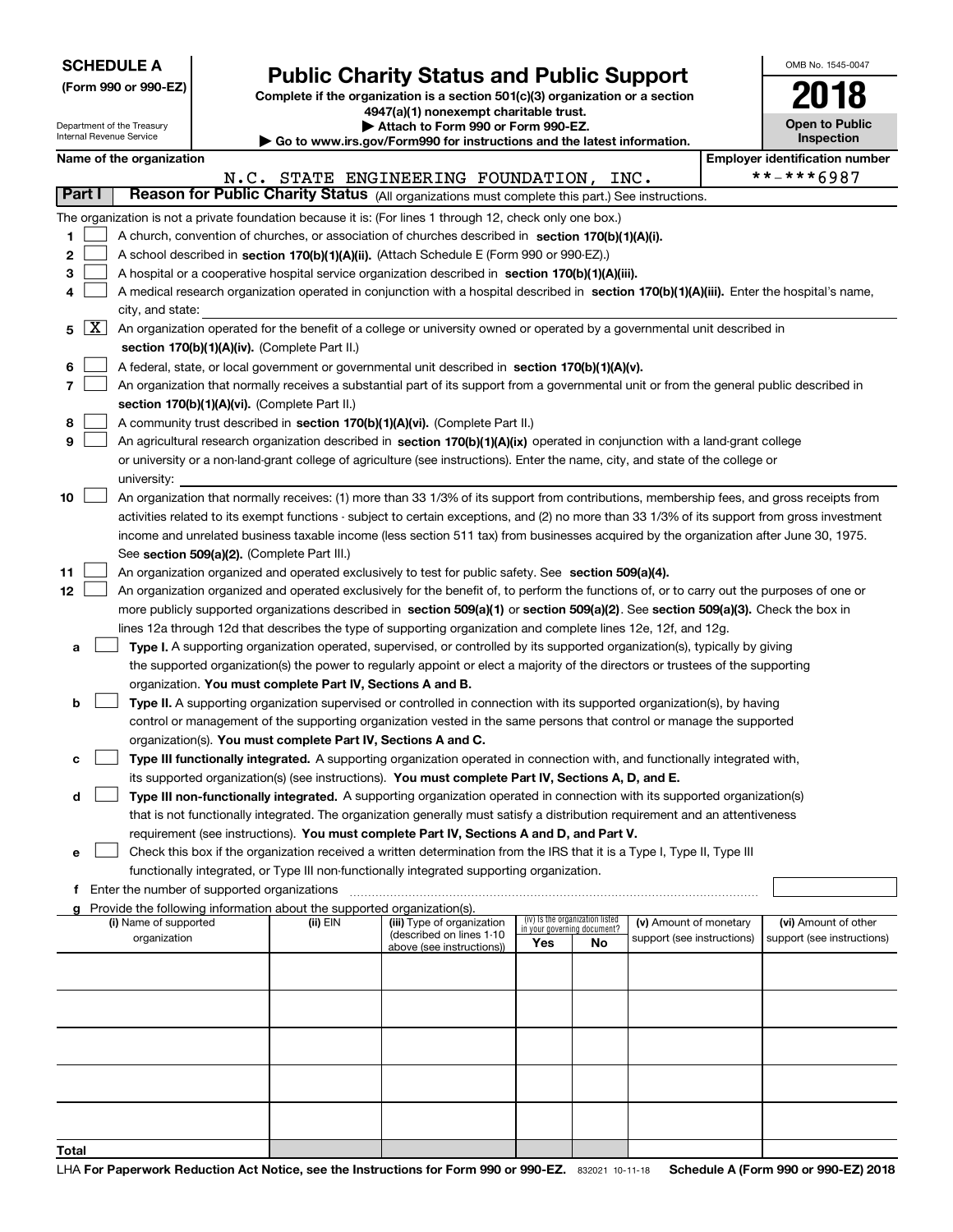#### **2** Schedule A (Form 990 or 990-EZ) 2018  $\, {\bf N}$  ,  $\, {\bf C}$  ,  $\,$  STATE ENGINEERING FOUNDATION ,  $\,$  INC  $_{\bullet}$   $\,$  \* \* – \* \* \* 6  $987$   $\,$  Page **Part II Support Schedule for Organizations Described in Sections 170(b)(1)(A)(iv) and 170(b)(1)(A)(vi)**

(Complete only if you checked the box on line 5, 7, or 8 of Part I or if the organization failed to qualify under Part III. If the organization fails to qualify under the tests listed below, please complete Part III.)

| <b>Section A. Public Support</b>                                                                                                                                                                                                                                    |                                                        |            |            |                                                           |          |            |
|---------------------------------------------------------------------------------------------------------------------------------------------------------------------------------------------------------------------------------------------------------------------|--------------------------------------------------------|------------|------------|-----------------------------------------------------------|----------|------------|
| Calendar year (or fiscal year beginning in) $\blacktriangleright$                                                                                                                                                                                                   | (a) 2014                                               | $(b)$ 2015 | $(c)$ 2016 | $(d)$ 2017                                                | (e) 2018 | (f) Total  |
| 1 Gifts, grants, contributions, and                                                                                                                                                                                                                                 |                                                        |            |            |                                                           |          |            |
| membership fees received. (Do not                                                                                                                                                                                                                                   |                                                        |            |            |                                                           |          |            |
| include any "unusual grants.")                                                                                                                                                                                                                                      | 11310077.21391400.12256078.29149474.10213492.84320521. |            |            |                                                           |          |            |
| 2 Tax revenues levied for the organ-                                                                                                                                                                                                                                |                                                        |            |            |                                                           |          |            |
| ization's benefit and either paid to                                                                                                                                                                                                                                |                                                        |            |            |                                                           |          |            |
| or expended on its behalf                                                                                                                                                                                                                                           |                                                        |            |            |                                                           |          |            |
| 3 The value of services or facilities                                                                                                                                                                                                                               |                                                        |            |            |                                                           |          |            |
| furnished by a governmental unit to                                                                                                                                                                                                                                 |                                                        |            |            |                                                           |          |            |
| the organization without charge                                                                                                                                                                                                                                     |                                                        |            |            |                                                           |          |            |
| 4 Total. Add lines 1 through 3                                                                                                                                                                                                                                      |                                                        |            |            | 11310077.21391400.12256078.29149474.10213492.84320521.    |          |            |
| 5 The portion of total contributions                                                                                                                                                                                                                                |                                                        |            |            |                                                           |          |            |
| by each person (other than a                                                                                                                                                                                                                                        |                                                        |            |            |                                                           |          |            |
| governmental unit or publicly                                                                                                                                                                                                                                       |                                                        |            |            |                                                           |          |            |
| supported organization) included                                                                                                                                                                                                                                    |                                                        |            |            |                                                           |          |            |
| on line 1 that exceeds 2% of the                                                                                                                                                                                                                                    |                                                        |            |            |                                                           |          |            |
| amount shown on line 11,                                                                                                                                                                                                                                            |                                                        |            |            |                                                           |          |            |
| column (f)                                                                                                                                                                                                                                                          |                                                        |            |            |                                                           |          | 24324734.  |
| 6 Public support. Subtract line 5 from line 4.                                                                                                                                                                                                                      |                                                        |            |            |                                                           |          | 59995787.  |
| <b>Section B. Total Support</b>                                                                                                                                                                                                                                     |                                                        |            |            |                                                           |          |            |
| Calendar year (or fiscal year beginning in)                                                                                                                                                                                                                         | (a) 2014                                               | $(b)$ 2015 | $(c)$ 2016 | $(d)$ 2017                                                | (e) 2018 | (f) Total  |
| <b>7</b> Amounts from line 4                                                                                                                                                                                                                                        |                                                        |            |            | $11310077$ ,21391400,12256078,29149474,10213492,84320521, |          |            |
| 8 Gross income from interest,                                                                                                                                                                                                                                       |                                                        |            |            |                                                           |          |            |
| dividends, payments received on                                                                                                                                                                                                                                     |                                                        |            |            |                                                           |          |            |
| securities loans, rents, royalties,                                                                                                                                                                                                                                 |                                                        |            |            |                                                           |          |            |
| and income from similar sources                                                                                                                                                                                                                                     | 283,532.                                               | 289,491.   | 434,644.   | 567, 331.                                                 | 835,893. | 2410891.   |
| 9 Net income from unrelated business                                                                                                                                                                                                                                |                                                        |            |            |                                                           |          |            |
| activities, whether or not the                                                                                                                                                                                                                                      |                                                        |            |            |                                                           |          |            |
| business is regularly carried on                                                                                                                                                                                                                                    |                                                        |            |            |                                                           |          |            |
| 10 Other income. Do not include gain                                                                                                                                                                                                                                |                                                        |            |            |                                                           |          |            |
| or loss from the sale of capital                                                                                                                                                                                                                                    |                                                        |            |            |                                                           |          |            |
| assets (Explain in Part VI.)                                                                                                                                                                                                                                        |                                                        |            |            |                                                           |          |            |
| 11 Total support. Add lines 7 through 10                                                                                                                                                                                                                            |                                                        |            |            |                                                           |          | 86731412.  |
| <b>12</b> Gross receipts from related activities, etc. (see instructions)                                                                                                                                                                                           |                                                        |            |            |                                                           | 12       | 1,297,645. |
| 13 First five years. If the Form 990 is for the organization's first, second, third, fourth, or fifth tax year as a section 501(c)(3)                                                                                                                               |                                                        |            |            |                                                           |          |            |
| organization, check this box and stop here                                                                                                                                                                                                                          |                                                        |            |            |                                                           |          |            |
| Section C. Computation of Public Support Percentage                                                                                                                                                                                                                 |                                                        |            |            |                                                           |          |            |
| 14 Public support percentage for 2018 (line 6, column (f) divided by line 11, column (f) <i>marrouum</i> manu-                                                                                                                                                      |                                                        |            |            |                                                           | 14       | 69.17<br>% |
|                                                                                                                                                                                                                                                                     |                                                        |            |            |                                                           | 15       | 68.55<br>% |
|                                                                                                                                                                                                                                                                     |                                                        |            |            |                                                           |          |            |
| 16a 33 1/3% support test - 2018. If the organization did not check the box on line 13, and line 14 is 33 1/3% or more, check this box and<br>$\blacktriangleright$ $\boxed{\text{X}}$<br>stop here. The organization qualifies as a publicly supported organization |                                                        |            |            |                                                           |          |            |
| b 33 1/3% support test - 2017. If the organization did not check a box on line 13 or 16a, and line 15 is 33 1/3% or more, check this box                                                                                                                            |                                                        |            |            |                                                           |          |            |
| and stop here. The organization qualifies as a publicly supported organization                                                                                                                                                                                      |                                                        |            |            |                                                           |          |            |
| 17a 10% -facts-and-circumstances test - 2018. If the organization did not check a box on line 13, 16a, or 16b, and line 14 is 10% or more,                                                                                                                          |                                                        |            |            |                                                           |          |            |
| and if the organization meets the "facts-and-circumstances" test, check this box and stop here. Explain in Part VI how the organization                                                                                                                             |                                                        |            |            |                                                           |          |            |
| meets the "facts-and-circumstances" test. The organization qualifies as a publicly supported organization                                                                                                                                                           |                                                        |            |            |                                                           |          |            |
| <b>b 10% -facts-and-circumstances test - 2017.</b> If the organization did not check a box on line 13, 16a, 16b, or 17a, and line 15 is 10% or                                                                                                                      |                                                        |            |            |                                                           |          |            |
|                                                                                                                                                                                                                                                                     |                                                        |            |            |                                                           |          |            |
| more, and if the organization meets the "facts-and-circumstances" test, check this box and stop here. Explain in Part VI how the<br>organization meets the "facts-and-circumstances" test. The organization qualifies as a publicly supported organization          |                                                        |            |            |                                                           |          |            |
| 18 Private foundation. If the organization did not check a box on line 13, 16a, 16b, 17a, or 17b, check this box and see instructions                                                                                                                               |                                                        |            |            |                                                           |          |            |
|                                                                                                                                                                                                                                                                     |                                                        |            |            |                                                           |          |            |

**Schedule A (Form 990 or 990-EZ) 2018**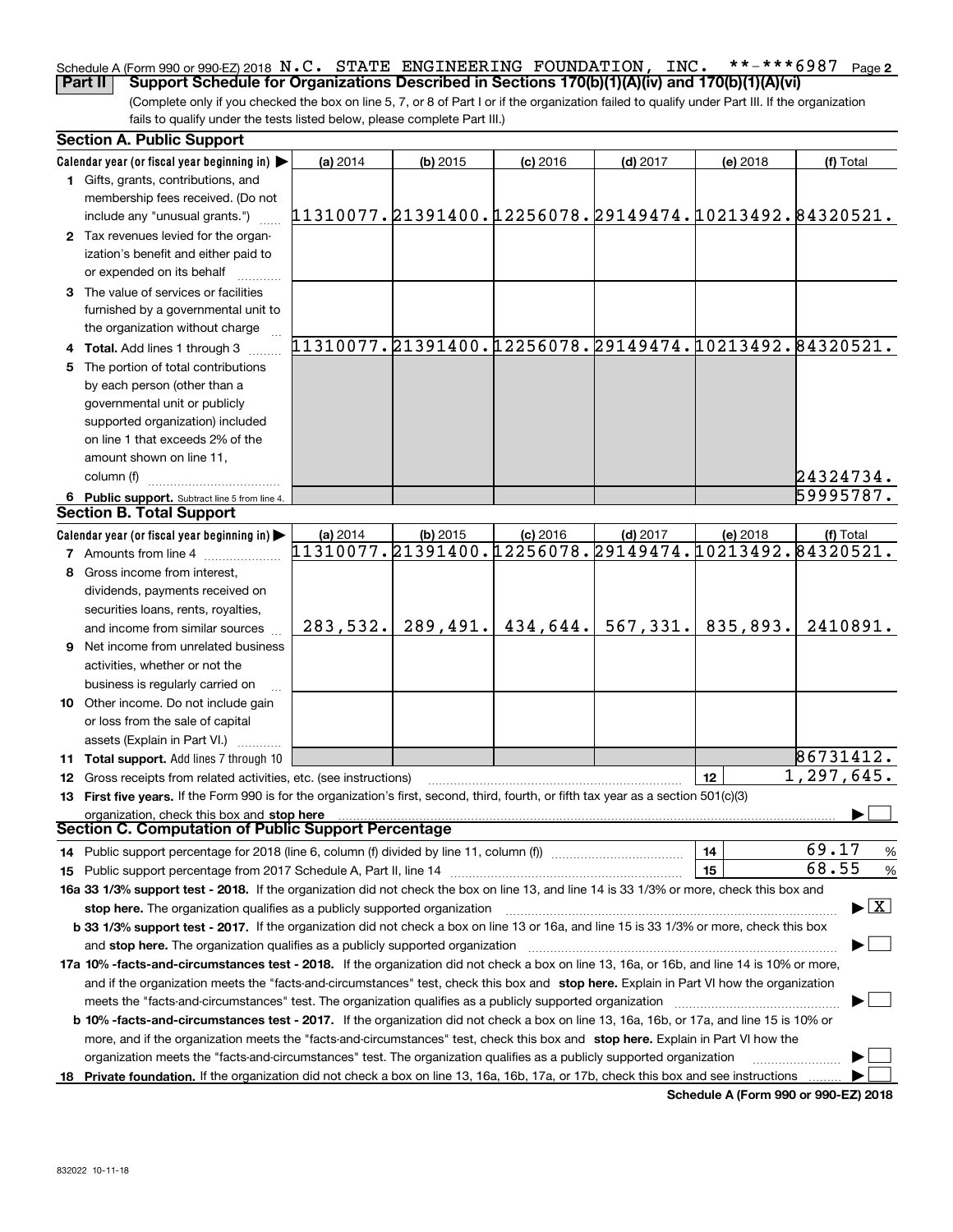#### **3** Schedule A (Form 990 or 990-EZ) 2018  $\, {\bf N}$  ,  $\, {\bf C}$  ,  $\,$  STATE ENGINEERING FOUNDATION ,  $\,$  INC  $_{\bullet}$   $\,$  \* \* – \* \* \* 6987  $\,$  Page **Part III** | Support Schedule for Organizations Described in Section 509(a)(2)

(Complete only if you checked the box on line 10 of Part I or if the organization failed to qualify under Part II. If the organization fails to qualify under the tests listed below, please complete Part II.)

| <b>Section A. Public Support</b>                                                                                                                                                                                               |          |          |                 |                                                                                                                        |          |             |
|--------------------------------------------------------------------------------------------------------------------------------------------------------------------------------------------------------------------------------|----------|----------|-----------------|------------------------------------------------------------------------------------------------------------------------|----------|-------------|
| Calendar year (or fiscal year beginning in) $\blacktriangleright$                                                                                                                                                              | (a) 2014 | (b) 2015 | <b>(c)</b> 2016 | $(d)$ 2017                                                                                                             | (e) 2018 | (f) Total   |
| 1 Gifts, grants, contributions, and                                                                                                                                                                                            |          |          |                 |                                                                                                                        |          |             |
| membership fees received. (Do not                                                                                                                                                                                              |          |          |                 |                                                                                                                        |          |             |
| include any "unusual grants.")                                                                                                                                                                                                 |          |          |                 |                                                                                                                        |          |             |
| <b>2</b> Gross receipts from admissions,                                                                                                                                                                                       |          |          |                 |                                                                                                                        |          |             |
| merchandise sold or services per-                                                                                                                                                                                              |          |          |                 |                                                                                                                        |          |             |
| formed, or facilities furnished in                                                                                                                                                                                             |          |          |                 |                                                                                                                        |          |             |
| any activity that is related to the<br>organization's tax-exempt purpose                                                                                                                                                       |          |          |                 |                                                                                                                        |          |             |
| 3 Gross receipts from activities that                                                                                                                                                                                          |          |          |                 |                                                                                                                        |          |             |
| are not an unrelated trade or bus-                                                                                                                                                                                             |          |          |                 |                                                                                                                        |          |             |
|                                                                                                                                                                                                                                |          |          |                 |                                                                                                                        |          |             |
| iness under section 513                                                                                                                                                                                                        |          |          |                 |                                                                                                                        |          |             |
| 4 Tax revenues levied for the organ-                                                                                                                                                                                           |          |          |                 |                                                                                                                        |          |             |
| ization's benefit and either paid to                                                                                                                                                                                           |          |          |                 |                                                                                                                        |          |             |
| or expended on its behalf<br>.                                                                                                                                                                                                 |          |          |                 |                                                                                                                        |          |             |
| 5 The value of services or facilities                                                                                                                                                                                          |          |          |                 |                                                                                                                        |          |             |
| furnished by a governmental unit to                                                                                                                                                                                            |          |          |                 |                                                                                                                        |          |             |
| the organization without charge                                                                                                                                                                                                |          |          |                 |                                                                                                                        |          |             |
| <b>6 Total.</b> Add lines 1 through 5                                                                                                                                                                                          |          |          |                 |                                                                                                                        |          |             |
| 7a Amounts included on lines 1, 2, and                                                                                                                                                                                         |          |          |                 |                                                                                                                        |          |             |
| 3 received from disqualified persons                                                                                                                                                                                           |          |          |                 |                                                                                                                        |          |             |
| <b>b</b> Amounts included on lines 2 and 3 received                                                                                                                                                                            |          |          |                 |                                                                                                                        |          |             |
| from other than disqualified persons that                                                                                                                                                                                      |          |          |                 |                                                                                                                        |          |             |
| exceed the greater of \$5,000 or 1% of the<br>amount on line 13 for the year                                                                                                                                                   |          |          |                 |                                                                                                                        |          |             |
| c Add lines 7a and 7b                                                                                                                                                                                                          |          |          |                 |                                                                                                                        |          |             |
| 8 Public support. (Subtract line 7c from line 6.)                                                                                                                                                                              |          |          |                 |                                                                                                                        |          |             |
| <b>Section B. Total Support</b>                                                                                                                                                                                                |          |          |                 |                                                                                                                        |          |             |
| Calendar year (or fiscal year beginning in) $\blacktriangleright$                                                                                                                                                              | (a) 2014 | (b) 2015 | $(c)$ 2016      | $(d)$ 2017                                                                                                             | (e) 2018 | (f) Total   |
| 9 Amounts from line 6                                                                                                                                                                                                          |          |          |                 |                                                                                                                        |          |             |
| 10a Gross income from interest,                                                                                                                                                                                                |          |          |                 |                                                                                                                        |          |             |
| dividends, payments received on                                                                                                                                                                                                |          |          |                 |                                                                                                                        |          |             |
| securities loans, rents, royalties,<br>and income from similar sources                                                                                                                                                         |          |          |                 |                                                                                                                        |          |             |
| <b>b</b> Unrelated business taxable income                                                                                                                                                                                     |          |          |                 |                                                                                                                        |          |             |
| (less section 511 taxes) from businesses                                                                                                                                                                                       |          |          |                 |                                                                                                                        |          |             |
| acquired after June 30, 1975                                                                                                                                                                                                   |          |          |                 |                                                                                                                        |          |             |
|                                                                                                                                                                                                                                |          |          |                 |                                                                                                                        |          |             |
| c Add lines 10a and 10b<br>11 Net income from unrelated business                                                                                                                                                               |          |          |                 |                                                                                                                        |          |             |
| activities not included in line 10b.                                                                                                                                                                                           |          |          |                 |                                                                                                                        |          |             |
| whether or not the business is                                                                                                                                                                                                 |          |          |                 |                                                                                                                        |          |             |
| regularly carried on                                                                                                                                                                                                           |          |          |                 |                                                                                                                        |          |             |
| 12 Other income. Do not include gain<br>or loss from the sale of capital                                                                                                                                                       |          |          |                 |                                                                                                                        |          |             |
| assets (Explain in Part VI.)                                                                                                                                                                                                   |          |          |                 |                                                                                                                        |          |             |
| <b>13</b> Total support. (Add lines 9, 10c, 11, and 12.)                                                                                                                                                                       |          |          |                 |                                                                                                                        |          |             |
| 14 First five years. If the Form 990 is for the organization's first, second, third, fourth, or fifth tax year as a section 501(c)(3) organization,                                                                            |          |          |                 |                                                                                                                        |          |             |
| check this box and stop here measurements are all the state of the state of the state of the state of the state of the state of the state of the state of the state of the state of the state of the state of the state of the |          |          |                 |                                                                                                                        |          |             |
| <b>Section C. Computation of Public Support Percentage</b>                                                                                                                                                                     |          |          |                 |                                                                                                                        |          |             |
| 15 Public support percentage for 2018 (line 8, column (f), divided by line 13, column (f))                                                                                                                                     |          |          |                 | <u> 1986 - Jan Barthard Bartham Barthard Barthard Barthard Barthard Barthard Barthard Barthard Barthard Barthard B</u> | 15       | %           |
| 16 Public support percentage from 2017 Schedule A, Part III, line 15                                                                                                                                                           |          |          |                 |                                                                                                                        | 16       | %           |
| <b>Section D. Computation of Investment Income Percentage</b>                                                                                                                                                                  |          |          |                 |                                                                                                                        |          |             |
|                                                                                                                                                                                                                                |          |          |                 |                                                                                                                        | 17       | %           |
| <b>18</b> Investment income percentage from <b>2017</b> Schedule A, Part III, line 17                                                                                                                                          |          |          |                 |                                                                                                                        | 18       | %           |
| 19a 33 1/3% support tests - 2018. If the organization did not check the box on line 14, and line 15 is more than 33 1/3%, and line 17 is not                                                                                   |          |          |                 |                                                                                                                        |          |             |
| more than 33 1/3%, check this box and stop here. The organization qualifies as a publicly supported organization                                                                                                               |          |          |                 |                                                                                                                        |          | $\sim$<br>▶ |
| b 33 1/3% support tests - 2017. If the organization did not check a box on line 14 or line 19a, and line 16 is more than 33 1/3%, and                                                                                          |          |          |                 |                                                                                                                        |          |             |
| line 18 is not more than 33 1/3%, check this box and stop here. The organization qualifies as a publicly supported organization                                                                                                |          |          |                 |                                                                                                                        |          |             |
| 20                                                                                                                                                                                                                             |          |          |                 |                                                                                                                        |          |             |

**Schedule A (Form 990 or 990-EZ) 2018**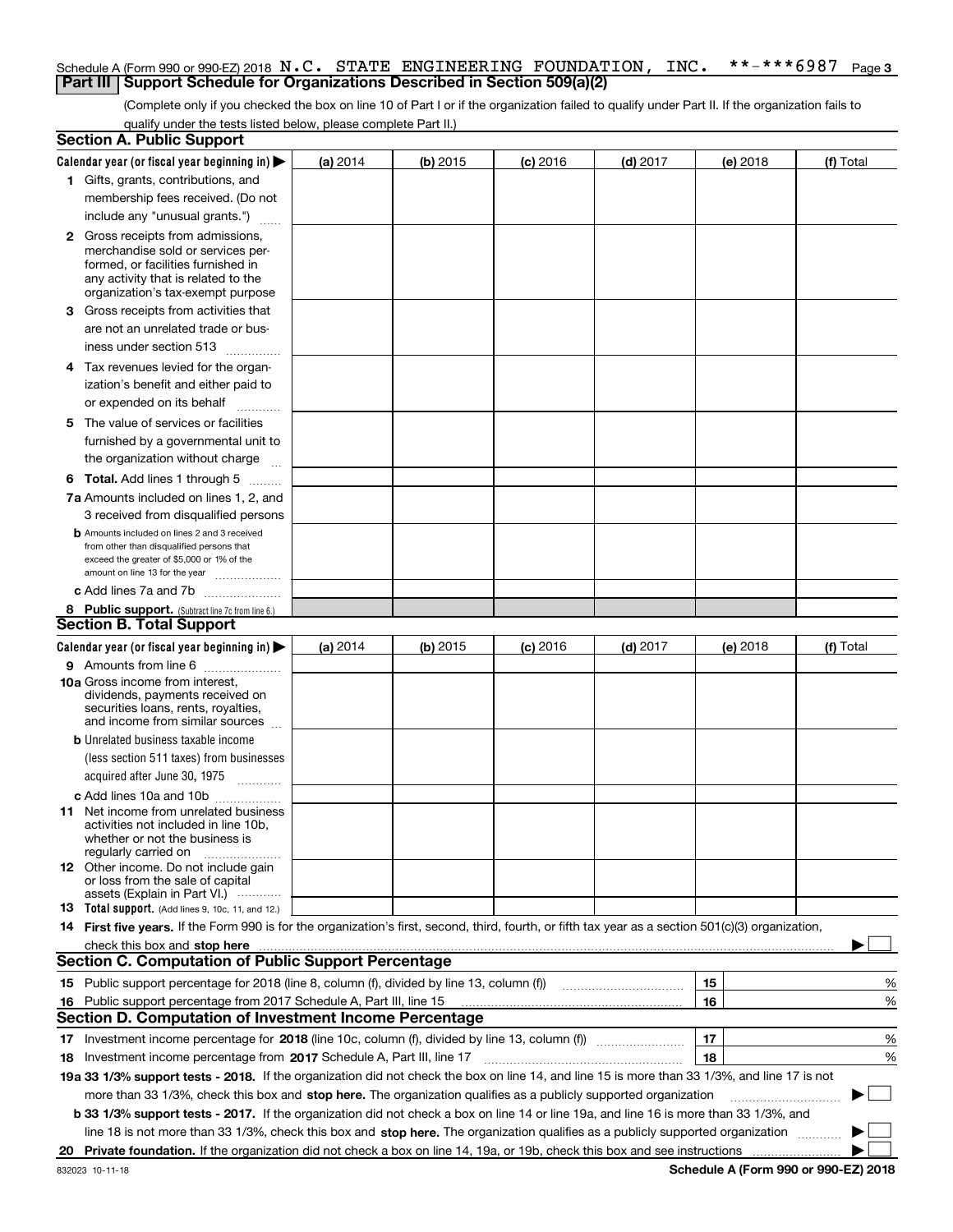#### $***$   $***$  6987 Page 4 Schedule A (Form 990 or 990-EZ) 2018  $\, {\bf N}$  ,  $\, {\bf C}$  ,  $\,$  STATE ENGINEERING FOUNDATION ,  $\,$  INC  $_{\bullet}$   $\,$  \* \* – \* \* \* 6987  $\,$  Page

## **Part IV Supporting Organizations**

(Complete only if you checked a box in line 12 on Part I. If you checked 12a of Part I, complete Sections A and B. If you checked 12b of Part I, complete Sections A and C. If you checked 12c of Part I, complete Sections A, D, and E. If you checked 12d of Part I, complete Sections A and D, and complete Part V.)

#### **Section A. All Supporting Organizations**

- **1** Are all of the organization's supported organizations listed by name in the organization's governing documents? If "No," describe in **Part VI** how the supported organizations are designated. If designated by *class or purpose, describe the designation. If historic and continuing relationship, explain.*
- **2** Did the organization have any supported organization that does not have an IRS determination of status under section 509(a)(1) or (2)? If "Yes," explain in Part VI how the organization determined that the supported *organization was described in section 509(a)(1) or (2).*
- **3a** Did the organization have a supported organization described in section 501(c)(4), (5), or (6)? If "Yes," answer *(b) and (c) below.*
- **b** Did the organization confirm that each supported organization qualified under section 501(c)(4), (5), or (6) and satisfied the public support tests under section 509(a)(2)? If "Yes," describe in **Part VI** when and how the *organization made the determination.*
- **c**Did the organization ensure that all support to such organizations was used exclusively for section 170(c)(2)(B) purposes? If "Yes," explain in **Part VI** what controls the organization put in place to ensure such use.
- **4a***If* Was any supported organization not organized in the United States ("foreign supported organization")? *"Yes," and if you checked 12a or 12b in Part I, answer (b) and (c) below.*
- **b** Did the organization have ultimate control and discretion in deciding whether to make grants to the foreign supported organization? If "Yes," describe in **Part VI** how the organization had such control and discretion *despite being controlled or supervised by or in connection with its supported organizations.*
- **c** Did the organization support any foreign supported organization that does not have an IRS determination under sections 501(c)(3) and 509(a)(1) or (2)? If "Yes," explain in **Part VI** what controls the organization used *to ensure that all support to the foreign supported organization was used exclusively for section 170(c)(2)(B) purposes.*
- **5a***If "Yes,"* Did the organization add, substitute, or remove any supported organizations during the tax year? answer (b) and (c) below (if applicable). Also, provide detail in **Part VI,** including (i) the names and EIN *numbers of the supported organizations added, substituted, or removed; (ii) the reasons for each such action; (iii) the authority under the organization's organizing document authorizing such action; and (iv) how the action was accomplished (such as by amendment to the organizing document).*
- **b** Type I or Type II only. Was any added or substituted supported organization part of a class already designated in the organization's organizing document?
- **cSubstitutions only.**  Was the substitution the result of an event beyond the organization's control?
- **6** Did the organization provide support (whether in the form of grants or the provision of services or facilities) to **Part VI.** *If "Yes," provide detail in* support or benefit one or more of the filing organization's supported organizations? anyone other than (i) its supported organizations, (ii) individuals that are part of the charitable class benefited by one or more of its supported organizations, or (iii) other supporting organizations that also
- **7**Did the organization provide a grant, loan, compensation, or other similar payment to a substantial contributor *If "Yes," complete Part I of Schedule L (Form 990 or 990-EZ).* regard to a substantial contributor? (as defined in section 4958(c)(3)(C)), a family member of a substantial contributor, or a 35% controlled entity with
- **8** Did the organization make a loan to a disqualified person (as defined in section 4958) not described in line 7? *If "Yes," complete Part I of Schedule L (Form 990 or 990-EZ).*
- **9a** Was the organization controlled directly or indirectly at any time during the tax year by one or more in section 509(a)(1) or (2))? If "Yes," *provide detail in* <code>Part VI.</code> disqualified persons as defined in section 4946 (other than foundation managers and organizations described
- **b** Did one or more disqualified persons (as defined in line 9a) hold a controlling interest in any entity in which the supporting organization had an interest? If "Yes," provide detail in P**art VI**.
- **c**Did a disqualified person (as defined in line 9a) have an ownership interest in, or derive any personal benefit from, assets in which the supporting organization also had an interest? If "Yes," provide detail in P**art VI.**
- **10a** Was the organization subject to the excess business holdings rules of section 4943 because of section supporting organizations)? If "Yes," answer 10b below. 4943(f) (regarding certain Type II supporting organizations, and all Type III non-functionally integrated
- **b** Did the organization have any excess business holdings in the tax year? (Use Schedule C, Form 4720, to *determine whether the organization had excess business holdings.)*

**YesNo**

**1**

**2**

**3a**

**3b**

**3c**

**4a**

**4b**

**4c**

**5a**

**5b5c**

**6**

**7**

**8**

**9a**

**9b**

**9c**

**10a**

**10b**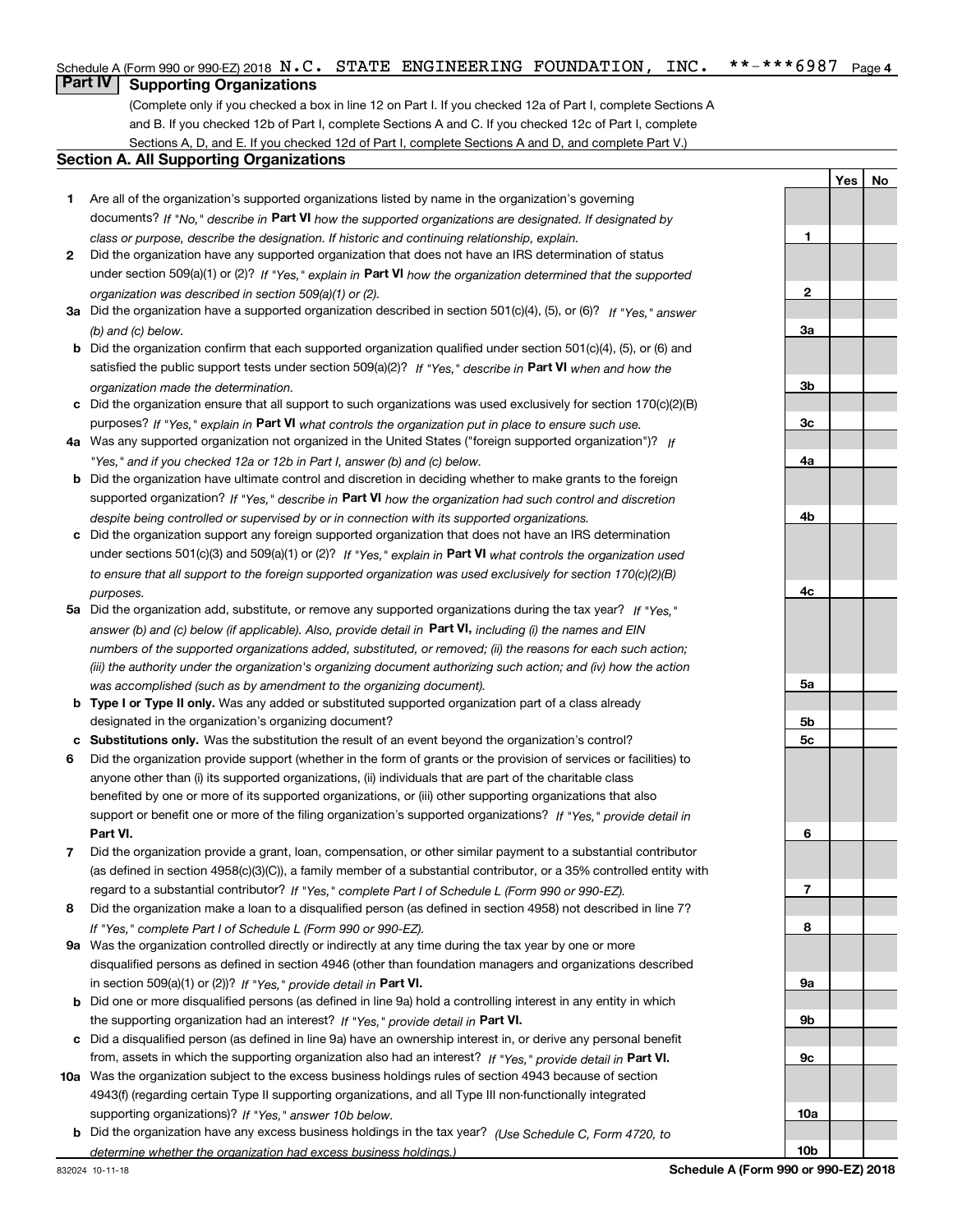#### Schedule A (Form 990 or 990-EZ) 2018  $\, {\bf N}$  **. C .**  $\,$  STATE <code>ENGINEERING</code> <code>FOUNDATION</code> , <code>INC. \*\*-\*\*\*6987</code> <code>Page 5</code> **Part IV** Supporting Organizations (*continued*)

|    |                                                                                                                                                                                                             |                 | Yes        | No |
|----|-------------------------------------------------------------------------------------------------------------------------------------------------------------------------------------------------------------|-----------------|------------|----|
| 11 | Has the organization accepted a gift or contribution from any of the following persons?                                                                                                                     |                 |            |    |
|    | a A person who directly or indirectly controls, either alone or together with persons described in (b) and (c)                                                                                              |                 |            |    |
|    | below, the governing body of a supported organization?                                                                                                                                                      | 11a             |            |    |
|    | <b>b</b> A family member of a person described in (a) above?                                                                                                                                                | 11 <sub>b</sub> |            |    |
| c  | A 35% controlled entity of a person described in (a) or (b) above? If "Yes" to a, b, or c, provide detail in Part VI.                                                                                       | 11c             |            |    |
|    | <b>Section B. Type I Supporting Organizations</b>                                                                                                                                                           |                 |            |    |
|    |                                                                                                                                                                                                             |                 | <b>Yes</b> | No |
| 1. | Did the directors, trustees, or membership of one or more supported organizations have the power to                                                                                                         |                 |            |    |
|    | regularly appoint or elect at least a majority of the organization's directors or trustees at all times during the                                                                                          |                 |            |    |
|    | tax year? If "No," describe in Part VI how the supported organization(s) effectively operated, supervised, or                                                                                               |                 |            |    |
|    | controlled the organization's activities. If the organization had more than one supported organization,                                                                                                     |                 |            |    |
|    | describe how the powers to appoint and/or remove directors or trustees were allocated among the supported                                                                                                   |                 |            |    |
|    | organizations and what conditions or restrictions, if any, applied to such powers during the tax year.                                                                                                      | 1               |            |    |
| 2  | Did the organization operate for the benefit of any supported organization other than the supported                                                                                                         |                 |            |    |
|    | organization(s) that operated, supervised, or controlled the supporting organization? If "Yes," explain in                                                                                                  |                 |            |    |
|    | Part VI how providing such benefit carried out the purposes of the supported organization(s) that operated,                                                                                                 |                 |            |    |
|    | supervised, or controlled the supporting organization.                                                                                                                                                      | $\mathbf{2}$    |            |    |
|    | <b>Section C. Type II Supporting Organizations</b>                                                                                                                                                          |                 |            |    |
|    |                                                                                                                                                                                                             |                 | Yes        | No |
| 1. | Were a majority of the organization's directors or trustees during the tax year also a majority of the directors                                                                                            |                 |            |    |
|    | or trustees of each of the organization's supported organization(s)? If "No," describe in Part VI how control                                                                                               |                 |            |    |
|    | or management of the supporting organization was vested in the same persons that controlled or managed                                                                                                      |                 |            |    |
|    | the supported organization(s).                                                                                                                                                                              | 1               |            |    |
|    | <b>Section D. All Type III Supporting Organizations</b>                                                                                                                                                     |                 |            |    |
|    |                                                                                                                                                                                                             |                 | <b>Yes</b> | No |
| 1. | Did the organization provide to each of its supported organizations, by the last day of the fifth month of the                                                                                              |                 |            |    |
|    | organization's tax year, (i) a written notice describing the type and amount of support provided during the prior tax                                                                                       |                 |            |    |
|    | year, (ii) a copy of the Form 990 that was most recently filed as of the date of notification, and (iii) copies of the                                                                                      |                 |            |    |
|    | organization's governing documents in effect on the date of notification, to the extent not previously provided?                                                                                            | 1               |            |    |
| 2  | Were any of the organization's officers, directors, or trustees either (i) appointed or elected by the supported                                                                                            |                 |            |    |
|    | organization(s) or (ii) serving on the governing body of a supported organization? If "No," explain in Part VI how                                                                                          |                 |            |    |
|    | the organization maintained a close and continuous working relationship with the supported organization(s).                                                                                                 | 2               |            |    |
| 3  | By reason of the relationship described in (2), did the organization's supported organizations have a                                                                                                       |                 |            |    |
|    | significant voice in the organization's investment policies and in directing the use of the organization's                                                                                                  |                 |            |    |
|    | income or assets at all times during the tax year? If "Yes," describe in Part VI the role the organization's                                                                                                |                 |            |    |
|    |                                                                                                                                                                                                             | 3               |            |    |
|    | supported organizations played in this regard.<br>Section E. Type III Functionally Integrated Supporting Organizations                                                                                      |                 |            |    |
| 1  |                                                                                                                                                                                                             |                 |            |    |
| а  | Check the box next to the method that the organization used to satisfy the Integral Part Test during the year (see instructions).<br>The organization satisfied the Activities Test. Complete line 2 below. |                 |            |    |
| b  | The organization is the parent of each of its supported organizations. Complete line 3 below.                                                                                                               |                 |            |    |
| c  | The organization supported a governmental entity. Describe in Part VI how you supported a government entity (see instructions).                                                                             |                 |            |    |
| 2  | Activities Test. Answer (a) and (b) below.                                                                                                                                                                  |                 | Yes        | No |
| а  | Did substantially all of the organization's activities during the tax year directly further the exempt purposes of                                                                                          |                 |            |    |
|    | the supported organization(s) to which the organization was responsive? If "Yes," then in Part VI identify                                                                                                  |                 |            |    |
|    |                                                                                                                                                                                                             |                 |            |    |
|    | those supported organizations and explain how these activities directly furthered their exempt purposes,                                                                                                    |                 |            |    |
|    | how the organization was responsive to those supported organizations, and how the organization determined                                                                                                   | 2a              |            |    |
|    | that these activities constituted substantially all of its activities.                                                                                                                                      |                 |            |    |
| b  | Did the activities described in (a) constitute activities that, but for the organization's involvement, one or more                                                                                         |                 |            |    |
|    | of the organization's supported organization(s) would have been engaged in? If "Yes," explain in Part VI the                                                                                                |                 |            |    |
|    | reasons for the organization's position that its supported organization(s) would have engaged in these                                                                                                      |                 |            |    |
|    | activities but for the organization's involvement.                                                                                                                                                          | 2b              |            |    |
| З  | Parent of Supported Organizations. Answer (a) and (b) below.                                                                                                                                                |                 |            |    |
| а  | Did the organization have the power to regularly appoint or elect a majority of the officers, directors, or                                                                                                 |                 |            |    |
|    | trustees of each of the supported organizations? Provide details in Part VI.                                                                                                                                | 3a              |            |    |
| b  | Did the organization exercise a substantial degree of direction over the policies, programs, and activities of each                                                                                         |                 |            |    |
|    | of its supported organizations? If "Yes," describe in Part VI the role played by the organization in this regard.                                                                                           | 3 <sub>b</sub>  |            |    |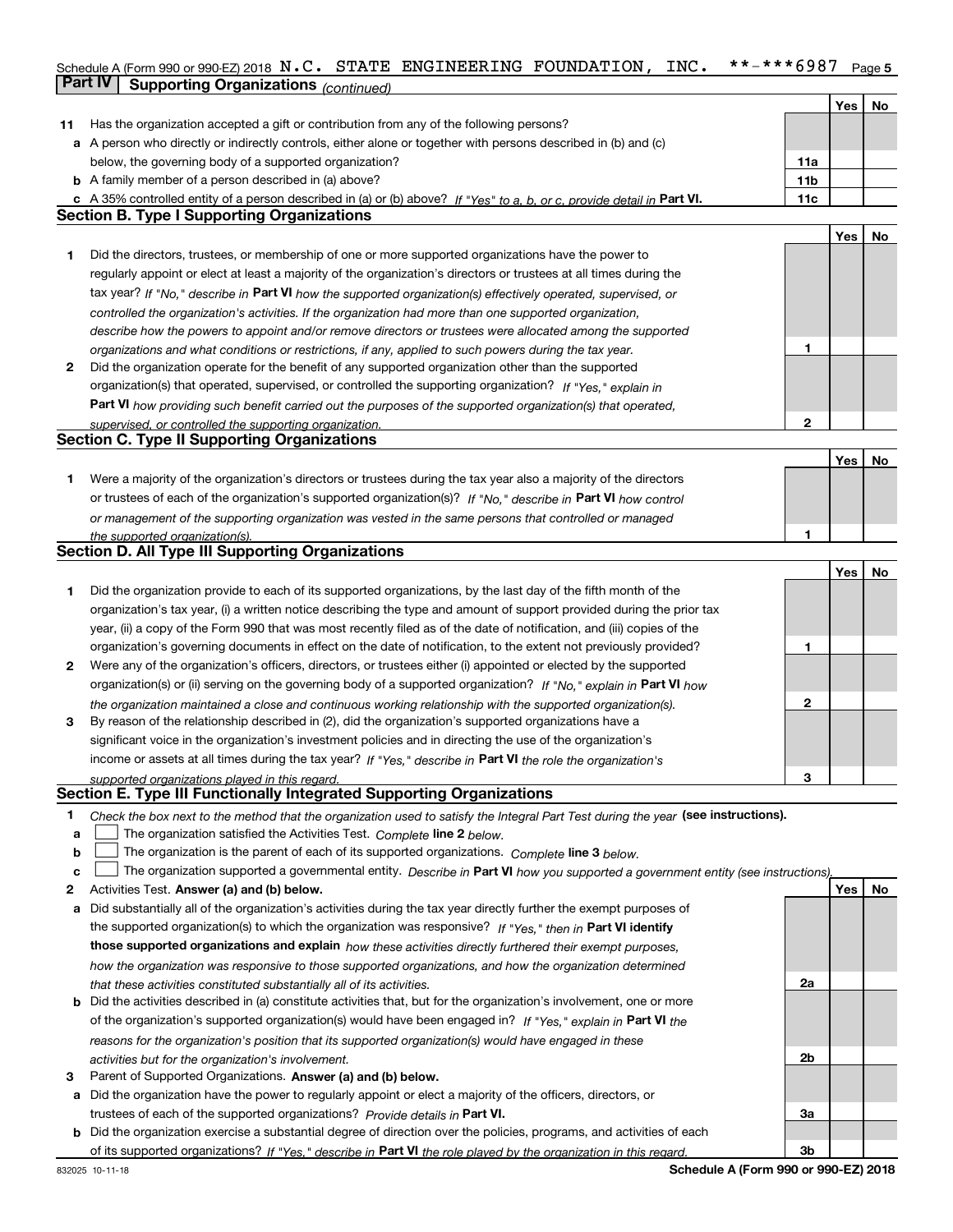|   | Schedule A (Form 990 or 990-EZ) 2018 $N.C.$ STATE ENGINEERING FOUNDATION, INC.<br><b>Part V</b><br>Type III Non-Functionally Integrated 509(a)(3) Supporting Organizations |                |                | **-***6987<br>Page 6           |
|---|----------------------------------------------------------------------------------------------------------------------------------------------------------------------------|----------------|----------------|--------------------------------|
|   |                                                                                                                                                                            |                |                |                                |
| 1 | Check here if the organization satisfied the Integral Part Test as a qualifying trust on Nov. 20, 1970 (explain in Part VI.) See instructions. Al                          |                |                |                                |
|   | other Type III non-functionally integrated supporting organizations must complete Sections A through E.<br>Section A - Adjusted Net Income                                 |                | (A) Prior Year | (B) Current Year<br>(optional) |
| 1 | Net short-term capital gain                                                                                                                                                | 1              |                |                                |
| 2 | Recoveries of prior-year distributions                                                                                                                                     | $\mathbf{2}$   |                |                                |
| З | Other gross income (see instructions)                                                                                                                                      | 3              |                |                                |
| 4 | Add lines 1 through 3                                                                                                                                                      | 4              |                |                                |
| 5 | Depreciation and depletion                                                                                                                                                 | 5              |                |                                |
| 6 | Portion of operating expenses paid or incurred for production or                                                                                                           |                |                |                                |
|   | collection of gross income or for management, conservation, or                                                                                                             |                |                |                                |
|   | maintenance of property held for production of income (see instructions)                                                                                                   | 6              |                |                                |
| 7 | Other expenses (see instructions)                                                                                                                                          | $\overline{7}$ |                |                                |
| 8 | <b>Adjusted Net Income</b> (subtract lines 5, 6, and 7 from line 4)                                                                                                        | 8              |                |                                |
|   | <b>Section B - Minimum Asset Amount</b>                                                                                                                                    |                | (A) Prior Year | (B) Current Year<br>(optional) |
| 1 | Aggregate fair market value of all non-exempt-use assets (see                                                                                                              |                |                |                                |
|   | instructions for short tax year or assets held for part of year):                                                                                                          |                |                |                                |
|   | a Average monthly value of securities                                                                                                                                      | 1a             |                |                                |
|   | <b>b</b> Average monthly cash balances                                                                                                                                     | 1b             |                |                                |
|   | c Fair market value of other non-exempt-use assets                                                                                                                         | 1c             |                |                                |
|   | d Total (add lines 1a, 1b, and 1c)                                                                                                                                         | 1d             |                |                                |
|   | e Discount claimed for blockage or other                                                                                                                                   |                |                |                                |
|   | factors (explain in detail in Part VI):                                                                                                                                    |                |                |                                |
| 2 | Acquisition indebtedness applicable to non-exempt-use assets                                                                                                               | $\mathbf{2}$   |                |                                |
| 3 | Subtract line 2 from line 1d                                                                                                                                               | 3              |                |                                |
| 4 | Cash deemed held for exempt use. Enter 1-1/2% of line 3 (for greater amount,                                                                                               |                |                |                                |
|   | see instructions)                                                                                                                                                          | 4              |                |                                |
| 5 | Net value of non-exempt-use assets (subtract line 4 from line 3)                                                                                                           | 5              |                |                                |
| 6 | Multiply line 5 by .035                                                                                                                                                    | 6              |                |                                |
| 7 | Recoveries of prior-year distributions                                                                                                                                     | $\overline{7}$ |                |                                |
| 8 | Minimum Asset Amount (add line 7 to line 6)                                                                                                                                | 8              |                |                                |
|   | <b>Section C - Distributable Amount</b>                                                                                                                                    |                |                | <b>Current Year</b>            |
| 1 | Adjusted net income for prior year (from Section A, line 8, Column A)                                                                                                      | 1              |                |                                |
| 2 | Enter 85% of line 1                                                                                                                                                        | 2              |                |                                |
| 3 | Minimum asset amount for prior year (from Section B, line 8, Column A)                                                                                                     | 3              |                |                                |
| 4 | Enter greater of line 2 or line 3                                                                                                                                          | 4              |                |                                |
| 5 | Income tax imposed in prior year                                                                                                                                           | 5              |                |                                |
| 6 | <b>Distributable Amount.</b> Subtract line 5 from line 4, unless subject to                                                                                                |                |                |                                |
|   | emergency temporary reduction (see instructions)                                                                                                                           | 6              |                |                                |

**7** Check here if the current year is the organization's first as a non-functionally integrated Type III supporting organization (see instructions).

**Schedule A (Form 990 or 990-EZ) 2018**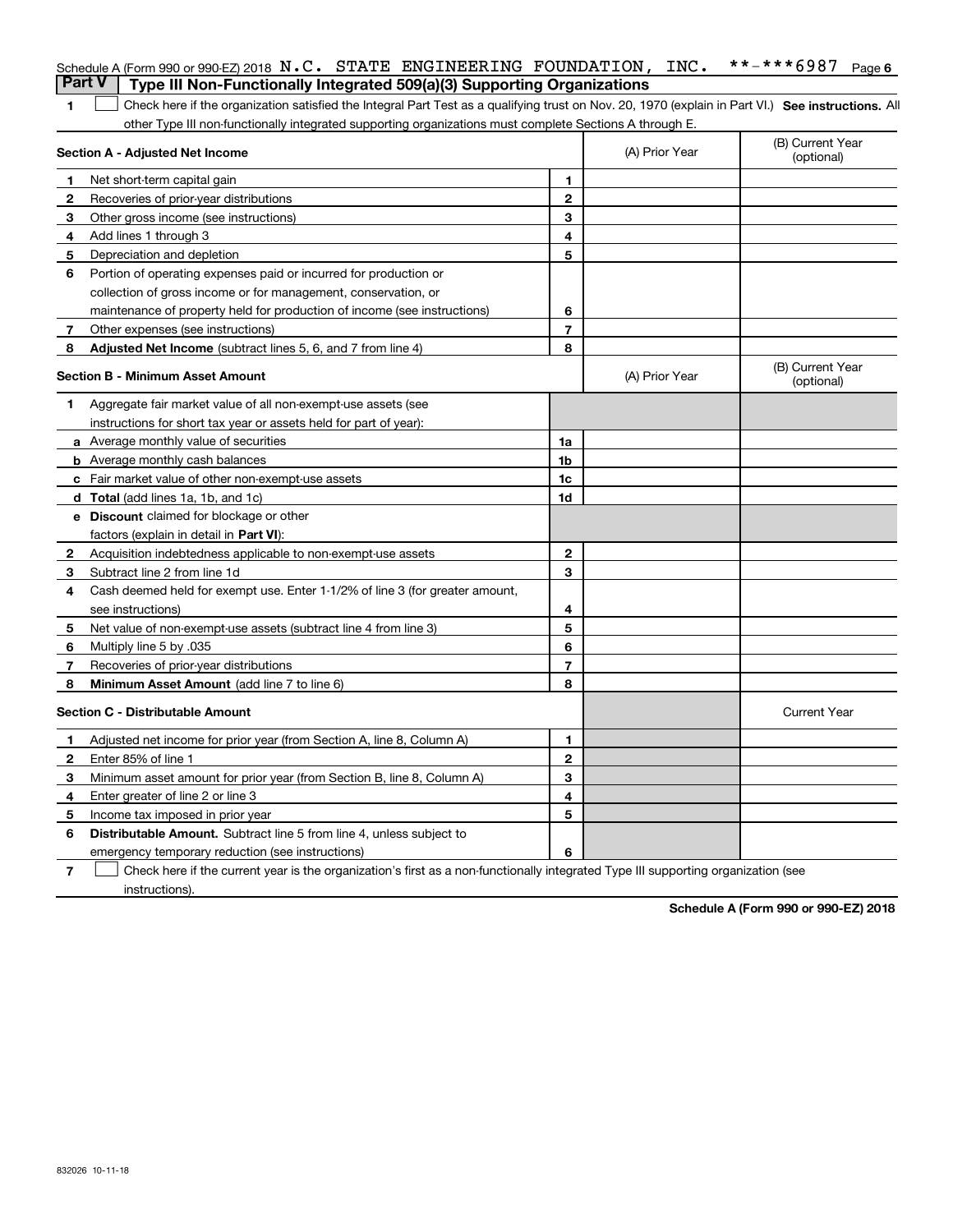#### Schedule A (Form 990 or 990-EZ) 2018  $\, {\bf N}$  **. C .**  $\,$  STATE <code>ENGINEERING</code> <code>FOUNDATION</code> , <code>INC. \*\*-\*\*\*6987</code> <code>Page 7</code>

| Part V | Type III Non-Functionally Integrated 509(a)(3) Supporting Organizations                    |                             | (continued)                           |                                         |
|--------|--------------------------------------------------------------------------------------------|-----------------------------|---------------------------------------|-----------------------------------------|
|        | <b>Section D - Distributions</b>                                                           |                             |                                       | <b>Current Year</b>                     |
| 1      | Amounts paid to supported organizations to accomplish exempt purposes                      |                             |                                       |                                         |
| 2      | Amounts paid to perform activity that directly furthers exempt purposes of supported       |                             |                                       |                                         |
|        | organizations, in excess of income from activity                                           |                             |                                       |                                         |
| 3      | Administrative expenses paid to accomplish exempt purposes of supported organizations      |                             |                                       |                                         |
| 4      | Amounts paid to acquire exempt-use assets                                                  |                             |                                       |                                         |
| 5      | Qualified set-aside amounts (prior IRS approval required)                                  |                             |                                       |                                         |
| 6      | Other distributions (describe in Part VI). See instructions.                               |                             |                                       |                                         |
| 7      | Total annual distributions. Add lines 1 through 6.                                         |                             |                                       |                                         |
| 8      | Distributions to attentive supported organizations to which the organization is responsive |                             |                                       |                                         |
|        | (provide details in Part VI). See instructions.                                            |                             |                                       |                                         |
| 9      | Distributable amount for 2018 from Section C, line 6                                       |                             |                                       |                                         |
| 10     | Line 8 amount divided by line 9 amount                                                     |                             |                                       |                                         |
|        |                                                                                            | (i)                         | (ii)                                  | (iii)                                   |
|        | Section E - Distribution Allocations (see instructions)                                    | <b>Excess Distributions</b> | <b>Underdistributions</b><br>Pre-2018 | <b>Distributable</b><br>Amount for 2018 |
| 1      | Distributable amount for 2018 from Section C, line 6                                       |                             |                                       |                                         |
| 2      | Underdistributions, if any, for years prior to 2018 (reason-                               |                             |                                       |                                         |
|        | able cause required- explain in Part VI). See instructions.                                |                             |                                       |                                         |
| З      | Excess distributions carryover, if any, to 2018                                            |                             |                                       |                                         |
|        | <b>a</b> From 2013                                                                         |                             |                                       |                                         |
|        | $b$ From 2014                                                                              |                             |                                       |                                         |
|        | c From 2015                                                                                |                             |                                       |                                         |
|        | <b>d</b> From 2016                                                                         |                             |                                       |                                         |
|        | e From 2017                                                                                |                             |                                       |                                         |
|        | Total of lines 3a through e                                                                |                             |                                       |                                         |
|        | <b>g</b> Applied to underdistributions of prior years                                      |                             |                                       |                                         |
|        | <b>h</b> Applied to 2018 distributable amount                                              |                             |                                       |                                         |
|        | Carryover from 2013 not applied (see instructions)                                         |                             |                                       |                                         |
|        | Remainder. Subtract lines 3g, 3h, and 3i from 3f.                                          |                             |                                       |                                         |
| 4      | Distributions for 2018 from Section D,                                                     |                             |                                       |                                         |
|        | line $7:$                                                                                  |                             |                                       |                                         |
|        | <b>a</b> Applied to underdistributions of prior years                                      |                             |                                       |                                         |
|        | <b>b</b> Applied to 2018 distributable amount                                              |                             |                                       |                                         |
| c      | Remainder. Subtract lines 4a and 4b from 4.                                                |                             |                                       |                                         |
| 5      | Remaining underdistributions for years prior to 2018, if                                   |                             |                                       |                                         |
|        | any. Subtract lines 3g and 4a from line 2. For result greater                              |                             |                                       |                                         |
|        | than zero, explain in Part VI. See instructions.                                           |                             |                                       |                                         |
| 6      | Remaining underdistributions for 2018. Subtract lines 3h                                   |                             |                                       |                                         |
|        | and 4b from line 1. For result greater than zero, explain in                               |                             |                                       |                                         |
|        | Part VI. See instructions.                                                                 |                             |                                       |                                         |
| 7      | Excess distributions carryover to 2019. Add lines 3j                                       |                             |                                       |                                         |
|        | and 4c.                                                                                    |                             |                                       |                                         |
| 8      | Breakdown of line 7:                                                                       |                             |                                       |                                         |
|        | a Excess from 2014                                                                         |                             |                                       |                                         |
|        | <b>b</b> Excess from 2015                                                                  |                             |                                       |                                         |
|        | c Excess from 2016                                                                         |                             |                                       |                                         |
|        | d Excess from 2017                                                                         |                             |                                       |                                         |
|        | e Excess from 2018                                                                         |                             |                                       |                                         |

**Schedule A (Form 990 or 990-EZ) 2018**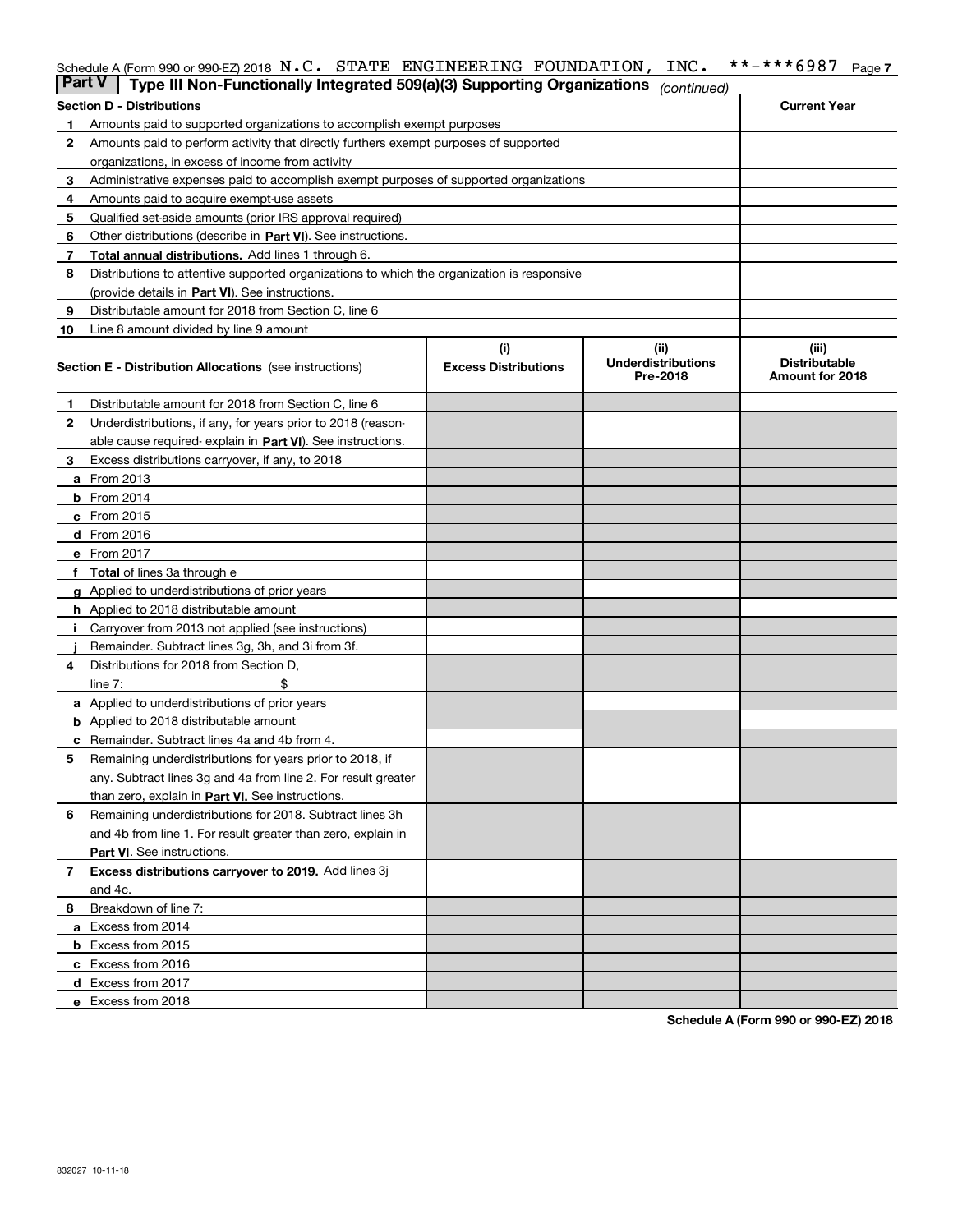|                | Schedule A (Form 990 or 990-EZ) 2018 N.C. STATE ENGINEERING FOUNDATION, INC.                                                                                                                                                                                                                     |  |  | **-***6987 Page 8 |  |
|----------------|--------------------------------------------------------------------------------------------------------------------------------------------------------------------------------------------------------------------------------------------------------------------------------------------------|--|--|-------------------|--|
| <b>Part VI</b> | Supplemental Information. Provide the explanations required by Part II, line 10; Part II, line 17a or 17b; Part III, line 12;                                                                                                                                                                    |  |  |                   |  |
|                | Part IV, Section A, lines 1, 2, 3b, 3c, 4b, 4c, 5a, 6, 9a, 9b, 9c, 11a, 11b, and 11c; Part IV, Section B, lines 1 and 2; Part IV, Section C,<br>line 1; Part IV, Section D, lines 2 and 3; Part IV, Section E, lines 1c, 2a, 2b, 3a, and 3b; Part V, line 1; Part V, Section B, line 1e; Part V, |  |  |                   |  |
|                | Section D, lines 5, 6, and 8; and Part V, Section E, lines 2, 5, and 6. Also complete this part for any additional information.                                                                                                                                                                  |  |  |                   |  |
|                | (See instructions.)                                                                                                                                                                                                                                                                              |  |  |                   |  |
|                |                                                                                                                                                                                                                                                                                                  |  |  |                   |  |
|                |                                                                                                                                                                                                                                                                                                  |  |  |                   |  |
|                |                                                                                                                                                                                                                                                                                                  |  |  |                   |  |
|                |                                                                                                                                                                                                                                                                                                  |  |  |                   |  |
|                |                                                                                                                                                                                                                                                                                                  |  |  |                   |  |
|                |                                                                                                                                                                                                                                                                                                  |  |  |                   |  |
|                |                                                                                                                                                                                                                                                                                                  |  |  |                   |  |
|                |                                                                                                                                                                                                                                                                                                  |  |  |                   |  |
|                |                                                                                                                                                                                                                                                                                                  |  |  |                   |  |
|                |                                                                                                                                                                                                                                                                                                  |  |  |                   |  |
|                |                                                                                                                                                                                                                                                                                                  |  |  |                   |  |
|                |                                                                                                                                                                                                                                                                                                  |  |  |                   |  |
|                |                                                                                                                                                                                                                                                                                                  |  |  |                   |  |
|                |                                                                                                                                                                                                                                                                                                  |  |  |                   |  |
|                |                                                                                                                                                                                                                                                                                                  |  |  |                   |  |
|                |                                                                                                                                                                                                                                                                                                  |  |  |                   |  |
|                |                                                                                                                                                                                                                                                                                                  |  |  |                   |  |
|                |                                                                                                                                                                                                                                                                                                  |  |  |                   |  |
|                |                                                                                                                                                                                                                                                                                                  |  |  |                   |  |
|                |                                                                                                                                                                                                                                                                                                  |  |  |                   |  |
|                |                                                                                                                                                                                                                                                                                                  |  |  |                   |  |
|                |                                                                                                                                                                                                                                                                                                  |  |  |                   |  |
|                |                                                                                                                                                                                                                                                                                                  |  |  |                   |  |
|                |                                                                                                                                                                                                                                                                                                  |  |  |                   |  |
|                |                                                                                                                                                                                                                                                                                                  |  |  |                   |  |
|                |                                                                                                                                                                                                                                                                                                  |  |  |                   |  |
|                |                                                                                                                                                                                                                                                                                                  |  |  |                   |  |
|                |                                                                                                                                                                                                                                                                                                  |  |  |                   |  |
|                |                                                                                                                                                                                                                                                                                                  |  |  |                   |  |
|                |                                                                                                                                                                                                                                                                                                  |  |  |                   |  |
|                |                                                                                                                                                                                                                                                                                                  |  |  |                   |  |
|                |                                                                                                                                                                                                                                                                                                  |  |  |                   |  |
|                |                                                                                                                                                                                                                                                                                                  |  |  |                   |  |
|                |                                                                                                                                                                                                                                                                                                  |  |  |                   |  |
|                |                                                                                                                                                                                                                                                                                                  |  |  |                   |  |
|                |                                                                                                                                                                                                                                                                                                  |  |  |                   |  |
|                |                                                                                                                                                                                                                                                                                                  |  |  |                   |  |
|                |                                                                                                                                                                                                                                                                                                  |  |  |                   |  |
|                |                                                                                                                                                                                                                                                                                                  |  |  |                   |  |
|                |                                                                                                                                                                                                                                                                                                  |  |  |                   |  |
|                |                                                                                                                                                                                                                                                                                                  |  |  |                   |  |
|                |                                                                                                                                                                                                                                                                                                  |  |  |                   |  |
|                |                                                                                                                                                                                                                                                                                                  |  |  |                   |  |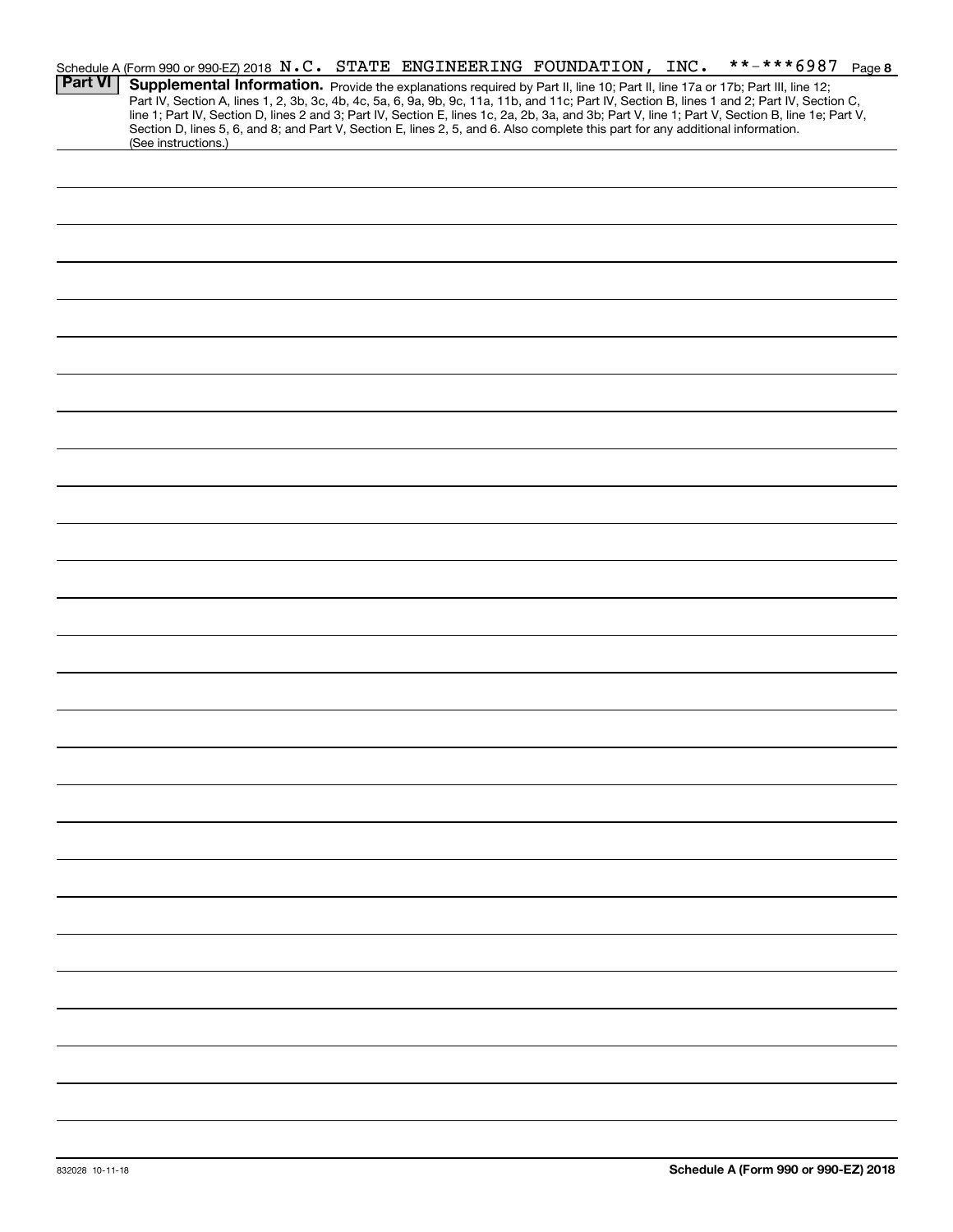Department of the Treasury Internal Revenue Service **(Form 990, 990-EZ, or 990-PF)**

Name of the organization

#### \*\* PUBLIC DISCLOSURE COPY \*\*

# **Schedule B Schedule of Contributors**

**| Attach to Form 990, Form 990-EZ, or Form 990-PF. | Go to www.irs.gov/Form990 for the latest information.** OMB No. 1545-0047

**2018**

**Employer identification number**

|                                | N.C. STATE ENGINEERING FOUNDATION, INC.                                   | **-***6987 |
|--------------------------------|---------------------------------------------------------------------------|------------|
| Organization type (check one): |                                                                           |            |
| Filers of:                     | Section:                                                                  |            |
| Form 990 or 990-EZ             | $ \mathbf{X} $ 501(c)( 3) (enter number) organization                     |            |
|                                | 4947(a)(1) nonexempt charitable trust not treated as a private foundation |            |
|                                | 527 political organization                                                |            |
| Form 990-PF                    | 501(c)(3) exempt private foundation                                       |            |
|                                | 4947(a)(1) nonexempt charitable trust treated as a private foundation     |            |
|                                | 501(c)(3) taxable private foundation                                      |            |

Check if your organization is covered by the **General Rule** or a **Special Rule. Note:**  Only a section 501(c)(7), (8), or (10) organization can check boxes for both the General Rule and a Special Rule. See instructions.

#### **General Rule**

 $\mathcal{L}^{\text{max}}$ 

For an organization filing Form 990, 990-EZ, or 990-PF that received, during the year, contributions totaling \$5,000 or more (in money or property) from any one contributor. Complete Parts I and II. See instructions for determining a contributor's total contributions.

#### **Special Rules**

any one contributor, during the year, total contributions of the greater of  $\,$  (1) \$5,000; or **(2)** 2% of the amount on (i) Form 990, Part VIII, line 1h;  $\boxed{\textbf{X}}$  For an organization described in section 501(c)(3) filing Form 990 or 990-EZ that met the 33 1/3% support test of the regulations under sections 509(a)(1) and 170(b)(1)(A)(vi), that checked Schedule A (Form 990 or 990-EZ), Part II, line 13, 16a, or 16b, and that received from or (ii) Form 990-EZ, line 1. Complete Parts I and II.

year, total contributions of more than \$1,000 *exclusively* for religious, charitable, scientific, literary, or educational purposes, or for the For an organization described in section 501(c)(7), (8), or (10) filing Form 990 or 990-EZ that received from any one contributor, during the prevention of cruelty to children or animals. Complete Parts I (entering "N/A" in column (b) instead of the contributor name and address), II, and III.  $\mathcal{L}^{\text{max}}$ 

purpose. Don't complete any of the parts unless the **General Rule** applies to this organization because it received *nonexclusively* year, contributions <sub>exclusively</sub> for religious, charitable, etc., purposes, but no such contributions totaled more than \$1,000. If this box is checked, enter here the total contributions that were received during the year for an  $\;$ exclusively religious, charitable, etc., For an organization described in section 501(c)(7), (8), or (10) filing Form 990 or 990-EZ that received from any one contributor, during the religious, charitable, etc., contributions totaling \$5,000 or more during the year  $\Box$ — $\Box$   $\Box$  $\mathcal{L}^{\text{max}}$ 

**Caution:**  An organization that isn't covered by the General Rule and/or the Special Rules doesn't file Schedule B (Form 990, 990-EZ, or 990-PF),  **must** but it answer "No" on Part IV, line 2, of its Form 990; or check the box on line H of its Form 990-EZ or on its Form 990-PF, Part I, line 2, to certify that it doesn't meet the filing requirements of Schedule B (Form 990, 990-EZ, or 990-PF).

**For Paperwork Reduction Act Notice, see the instructions for Form 990, 990-EZ, or 990-PF. Schedule B (Form 990, 990-EZ, or 990-PF) (2018)** LHA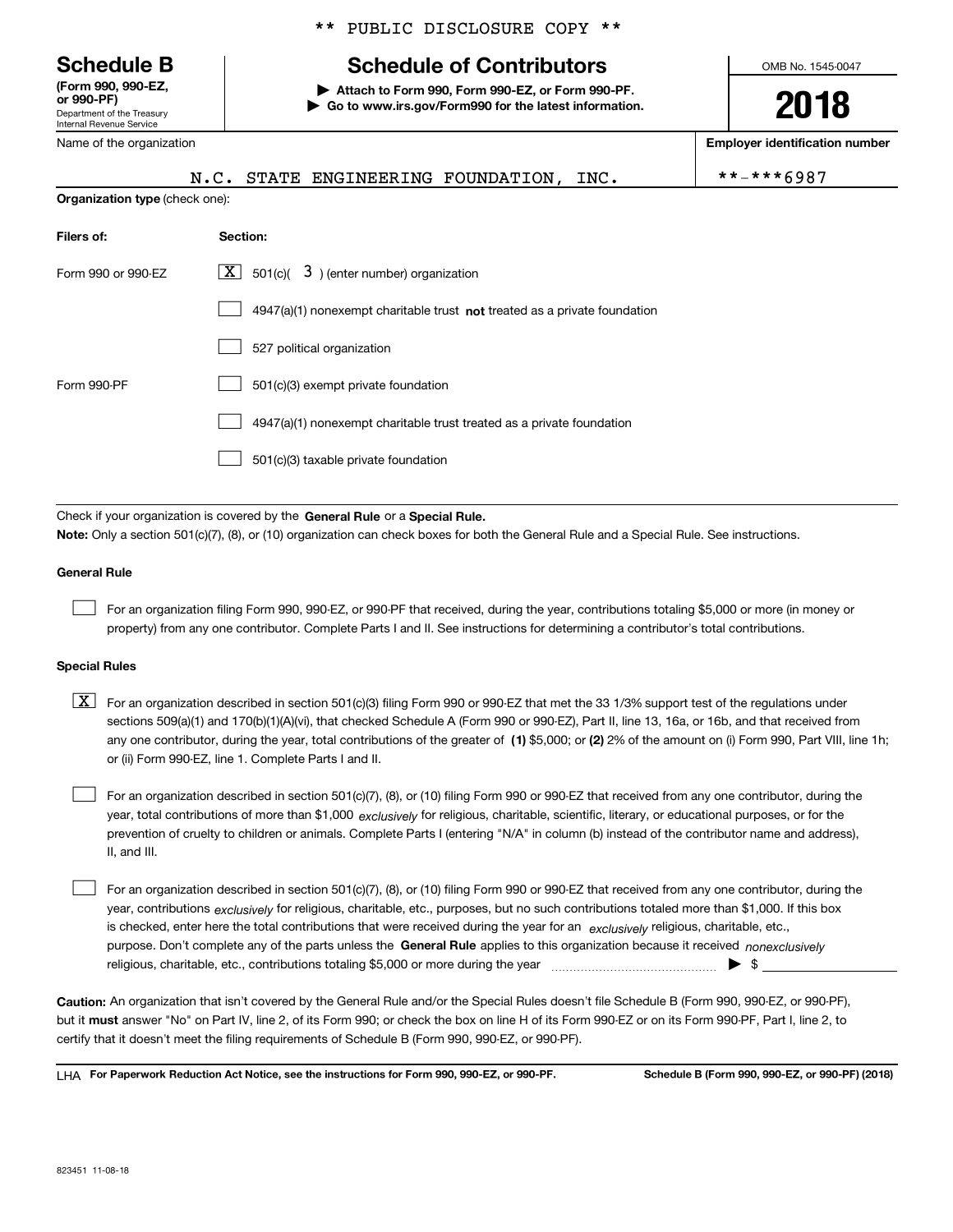Name of organization

**Employer identification number**

## N.C. STATE ENGINEERING FOUNDATION, INC.  $\vert$  \*\*-\*\*\*6987

Chedule B (Form 990, 990-EZ, or 990-PF) (2018)<br> **2018** alame of organization<br> **2. C.** STATE ENGINEERING FOUNDATION, INC.<br> **2018 2. Part I Contributors** (see instructions). Use duplicate copies of Part I if additional s

| (a)<br>No. | (b)<br>Name, address, and ZIP + 4 | (c)<br><b>Total contributions</b>                      | (d)<br>Type of contribution                                                                               |
|------------|-----------------------------------|--------------------------------------------------------|-----------------------------------------------------------------------------------------------------------|
| 1          |                                   | 879,344.<br>\$                                         | $\overline{\text{X}}$<br>Person<br>Payroll<br>Noncash<br>(Complete Part II for<br>noncash contributions.) |
| (a)<br>No. | (b)<br>Name, address, and ZIP + 4 | (c)<br><b>Total contributions</b>                      | (d)<br>Type of contribution                                                                               |
| 2          |                                   | 500,000.<br>\$                                         | $\overline{\text{X}}$<br>Person<br>Payroll<br>Noncash<br>(Complete Part II for<br>noncash contributions.) |
| (a)<br>No. | (b)<br>Name, address, and ZIP + 4 | (c)<br><b>Total contributions</b>                      | (d)<br>Type of contribution                                                                               |
| 3          |                                   | 350,000.<br>\$                                         | $\overline{\text{X}}$<br>Person<br>Payroll<br>Noncash<br>(Complete Part II for<br>noncash contributions.) |
| (a)<br>No. | (b)<br>Name, address, and ZIP + 4 | (c)<br><b>Total contributions</b>                      | (d)<br>Type of contribution                                                                               |
| 4          |                                   | 283,556.<br>\$                                         | $\overline{\text{X}}$<br>Person<br>Payroll<br>Noncash<br>(Complete Part II for<br>noncash contributions.) |
| (a)<br>No. | (b)<br>Name, address, and ZIP + 4 | (c)<br><b>Total contributions</b>                      | (d)<br>Type of contribution                                                                               |
| 5          |                                   | 267, 100.<br>$\, \, \raisebox{12pt}{$\scriptstyle \$}$ | $\overline{\text{X}}$<br>Person<br>Payroll<br>Noncash<br>(Complete Part II for<br>noncash contributions.) |
| (a)<br>No. | (b)<br>Name, address, and ZIP + 4 | (c)<br><b>Total contributions</b>                      | (d)<br>Type of contribution                                                                               |
| 6          |                                   | 237,500.<br>$\, \, \raisebox{12pt}{$\scriptstyle \$}$  | $\overline{\text{X}}$<br>Person<br>Payroll<br>Noncash<br>(Complete Part II for<br>noncash contributions.) |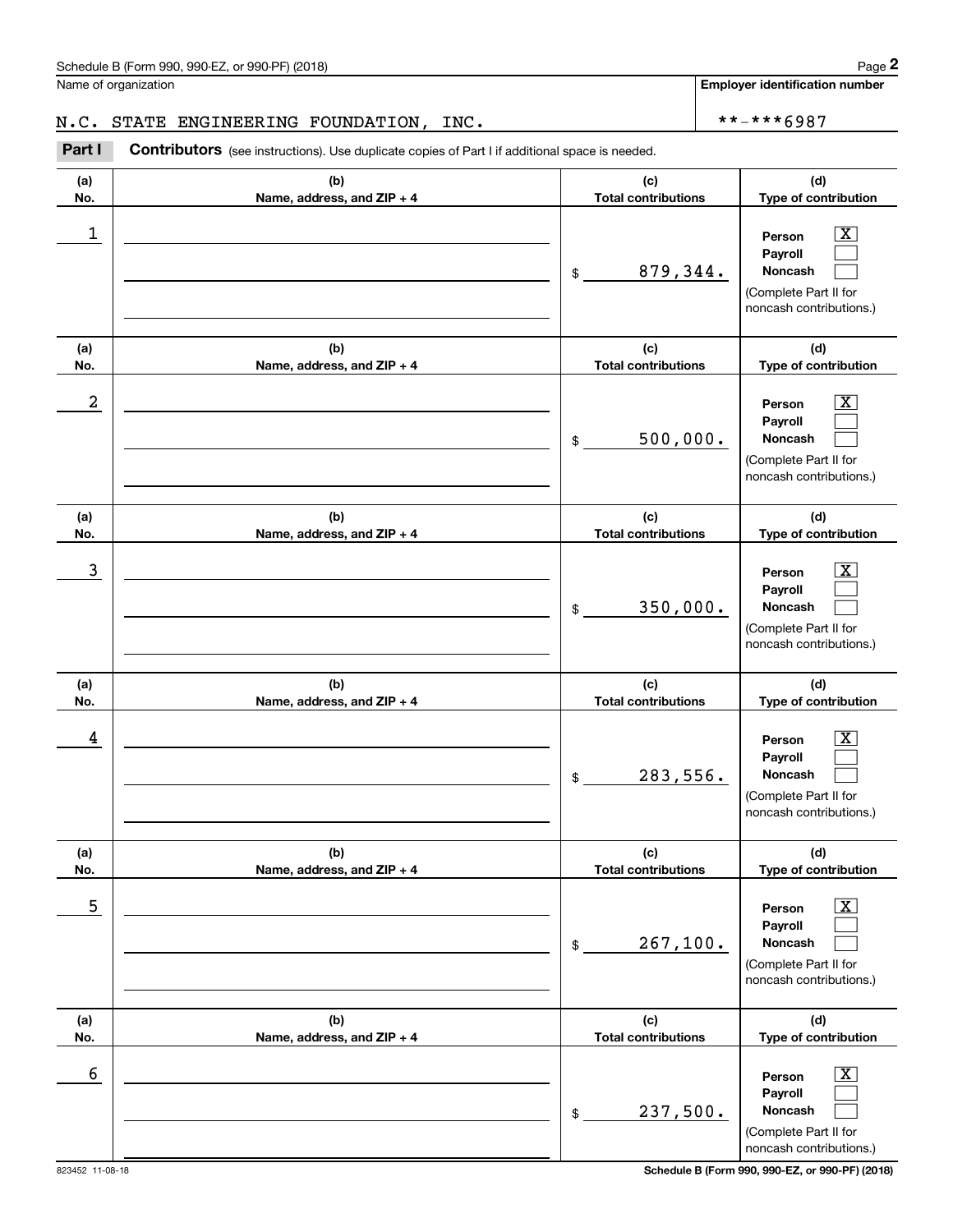Name of organization

**Employer identification number**

**(d) Type of contribution**

### N.C. STATE ENGINEERING FOUNDATION, INC. \*\*-\*\*\*6987

**(a) No.(b) Name, address, and ZIP + 4 (c) Total contributions Contributors** (see instructions). Use duplicate copies of Part I if additional space is needed. Chedule B (Form 990, 990-EZ, or 990-PF) (2018)<br>Iame of organization<br>**1. C. STATE ENGINEERING FOUNDATION, INC.**<br>**Part I** Contributors (see instructions). Use duplicate copies of Part I if additional space is needed.

| 7          |                                   | 225,000.<br>\$                    | $\overline{\texttt{X}}$<br>Person<br>Payroll<br><b>Noncash</b><br>$\boxed{\text{X}}$<br>(Complete Part II for<br>noncash contributions.) |
|------------|-----------------------------------|-----------------------------------|------------------------------------------------------------------------------------------------------------------------------------------|
| (a)<br>No. | (b)<br>Name, address, and ZIP + 4 | (c)<br><b>Total contributions</b> | (d)<br>Type of contribution                                                                                                              |
|            |                                   | \$                                | Person<br>Payroll<br>Noncash<br>(Complete Part II for<br>noncash contributions.)                                                         |
| (a)<br>No. | (b)<br>Name, address, and ZIP + 4 | (c)<br><b>Total contributions</b> | (d)<br>Type of contribution                                                                                                              |
|            |                                   | \$                                | Person<br>Payroll<br>Noncash<br>(Complete Part II for<br>noncash contributions.)                                                         |
| (a)<br>No. | (b)<br>Name, address, and ZIP + 4 | (c)<br><b>Total contributions</b> | (d)<br>Type of contribution                                                                                                              |
|            |                                   | \$                                | Person<br>Payroll<br>Noncash<br>(Complete Part II for<br>noncash contributions.)                                                         |
| (a)<br>No. | (b)<br>Name, address, and ZIP + 4 | (c)<br><b>Total contributions</b> | (d)<br>Type of contribution                                                                                                              |
|            |                                   | \$                                | Person<br>Payroll<br>Noncash<br>(Complete Part II for<br>noncash contributions.)                                                         |
| (a)<br>No. | (b)<br>Name, address, and ZIP + 4 | (c)<br><b>Total contributions</b> | (d)<br>Type of contribution                                                                                                              |
|            |                                   | \$                                | Person<br>Payroll<br>Noncash<br>(Complete Part II for<br>noncash contributions.)                                                         |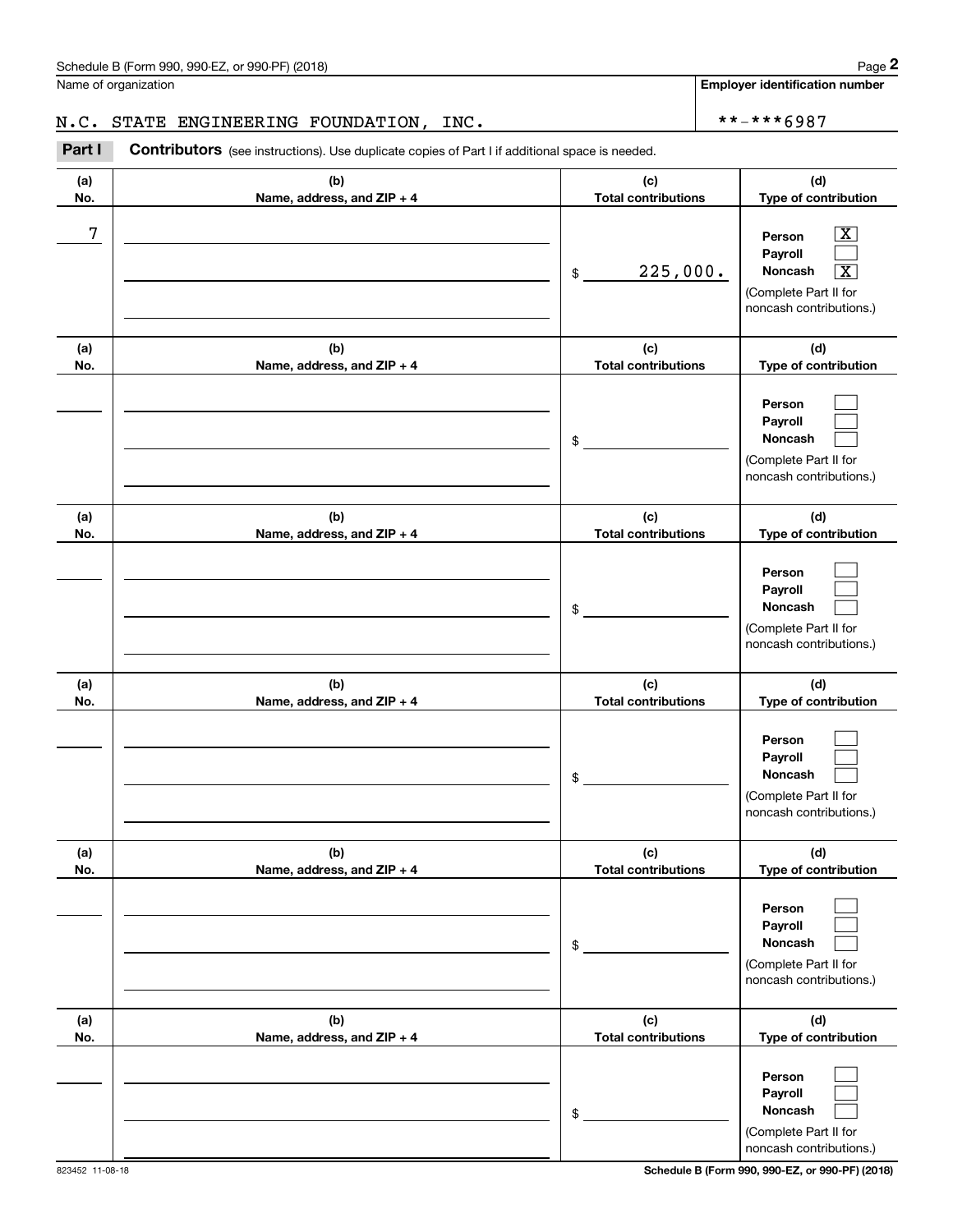**Employer identification number**

Chedule B (Form 990, 990-EZ, or 990-PF) (2018)<br>Iame of organization<br>**3Part II Noncash Property** (see instructions). Use duplicate copies of Part II if additional space is needed. N.C. STATE ENGINEERING FOUNDATION, INC. \*\*-\*\*\*6987

Noncash Property (see instructions). Use duplicate copies of Part II if additional space is needed.

**(a)No.fromPart I (c)FMV (or estimate) (b) Description of noncash property given (d) Date received (a)No.fromPart I (c) FMV (or estimate) (b) Description of noncash property given (d) Date received (a)No.fromPart I (c)FMV (or estimate) (b) Description of noncash property given (d) Date received (a) No.fromPart I (c) FMV (or estimate) (b)Description of noncash property given (d)Date received (a) No.fromPart I (c) FMV (or estimate) (b) Description of noncash property given (d) Date received (a) No.fromPart I (c)FMV (or estimate) (b)Description of noncash property given (d)Date received** (See instructions.)  $\frac{1}{2}$ (See instructions.) \$(See instructions.) \$(See instructions.) \$(See instructions.) \$(See instructions.) \$7 121,984. 04/04/19 SECURITIES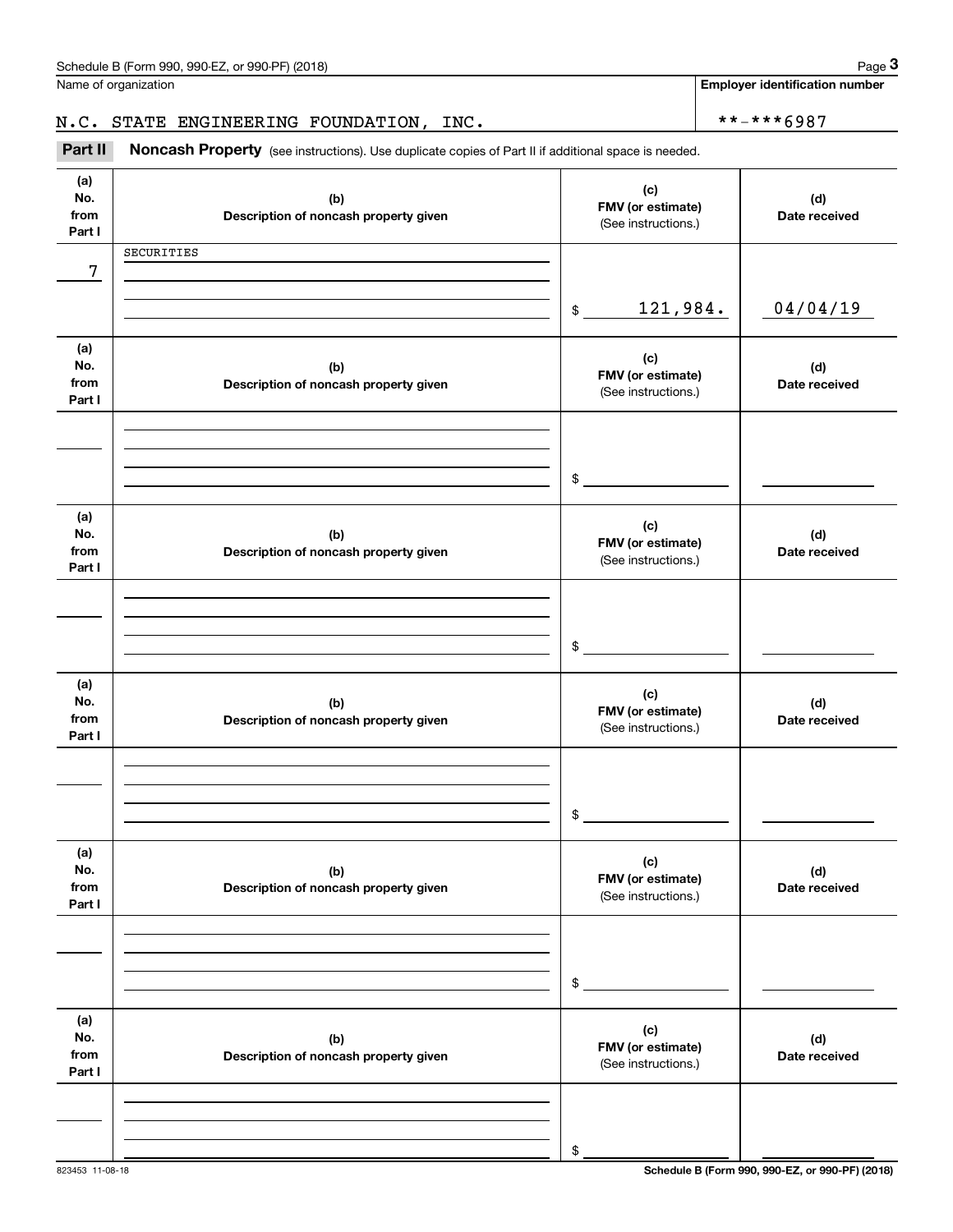|                           | Schedule B (Form 990, 990-EZ, or 990-PF) (2018)                                                                                                                                                                                                       |                      | Page 4                                                                                                                                                         |  |  |  |  |
|---------------------------|-------------------------------------------------------------------------------------------------------------------------------------------------------------------------------------------------------------------------------------------------------|----------------------|----------------------------------------------------------------------------------------------------------------------------------------------------------------|--|--|--|--|
|                           | Name of organization                                                                                                                                                                                                                                  |                      | <b>Employer identification number</b>                                                                                                                          |  |  |  |  |
| N.C.                      | STATE ENGINEERING FOUNDATION, INC.                                                                                                                                                                                                                    |                      | **-***6987                                                                                                                                                     |  |  |  |  |
| Part III                  | from any one contributor. Complete columns (a) through (e) and the following line entry. For organizations                                                                                                                                            |                      | Exclusively religious, charitable, etc., contributions to organizations described in section 501(c)(7), (8), or (10) that total more than \$1,000 for the year |  |  |  |  |
|                           | completing Part III, enter the total of exclusively religious, charitable, etc., contributions of $$1,000$ or less for the year. (Enter this info. once.) $\blacktriangleright$ \$<br>Use duplicate copies of Part III if additional space is needed. |                      |                                                                                                                                                                |  |  |  |  |
| (a) No.                   |                                                                                                                                                                                                                                                       |                      |                                                                                                                                                                |  |  |  |  |
| from<br>Part I            | (b) Purpose of gift                                                                                                                                                                                                                                   | (c) Use of gift      | (d) Description of how gift is held                                                                                                                            |  |  |  |  |
|                           |                                                                                                                                                                                                                                                       |                      |                                                                                                                                                                |  |  |  |  |
|                           |                                                                                                                                                                                                                                                       |                      |                                                                                                                                                                |  |  |  |  |
|                           |                                                                                                                                                                                                                                                       |                      |                                                                                                                                                                |  |  |  |  |
|                           |                                                                                                                                                                                                                                                       | (e) Transfer of gift |                                                                                                                                                                |  |  |  |  |
|                           | Transferee's name, address, and ZIP + 4                                                                                                                                                                                                               |                      | Relationship of transferor to transferee                                                                                                                       |  |  |  |  |
|                           |                                                                                                                                                                                                                                                       |                      |                                                                                                                                                                |  |  |  |  |
|                           |                                                                                                                                                                                                                                                       |                      |                                                                                                                                                                |  |  |  |  |
|                           |                                                                                                                                                                                                                                                       |                      |                                                                                                                                                                |  |  |  |  |
| (a) No.                   |                                                                                                                                                                                                                                                       |                      |                                                                                                                                                                |  |  |  |  |
| from<br>Part I            | (b) Purpose of gift                                                                                                                                                                                                                                   | (c) Use of gift      | (d) Description of how gift is held                                                                                                                            |  |  |  |  |
|                           |                                                                                                                                                                                                                                                       |                      |                                                                                                                                                                |  |  |  |  |
|                           |                                                                                                                                                                                                                                                       |                      |                                                                                                                                                                |  |  |  |  |
|                           |                                                                                                                                                                                                                                                       |                      |                                                                                                                                                                |  |  |  |  |
|                           | (e) Transfer of gift                                                                                                                                                                                                                                  |                      |                                                                                                                                                                |  |  |  |  |
|                           | Transferee's name, address, and ZIP + 4                                                                                                                                                                                                               |                      | Relationship of transferor to transferee                                                                                                                       |  |  |  |  |
|                           |                                                                                                                                                                                                                                                       |                      |                                                                                                                                                                |  |  |  |  |
|                           |                                                                                                                                                                                                                                                       |                      |                                                                                                                                                                |  |  |  |  |
|                           |                                                                                                                                                                                                                                                       |                      |                                                                                                                                                                |  |  |  |  |
| (a) No.<br>from           | (b) Purpose of gift                                                                                                                                                                                                                                   | (c) Use of gift      | (d) Description of how gift is held                                                                                                                            |  |  |  |  |
| Part I                    |                                                                                                                                                                                                                                                       |                      |                                                                                                                                                                |  |  |  |  |
|                           |                                                                                                                                                                                                                                                       |                      |                                                                                                                                                                |  |  |  |  |
|                           |                                                                                                                                                                                                                                                       |                      |                                                                                                                                                                |  |  |  |  |
|                           |                                                                                                                                                                                                                                                       | (e) Transfer of gift |                                                                                                                                                                |  |  |  |  |
|                           |                                                                                                                                                                                                                                                       |                      |                                                                                                                                                                |  |  |  |  |
|                           | Transferee's name, address, and $ZIP + 4$                                                                                                                                                                                                             |                      | Relationship of transferor to transferee                                                                                                                       |  |  |  |  |
|                           |                                                                                                                                                                                                                                                       |                      |                                                                                                                                                                |  |  |  |  |
|                           |                                                                                                                                                                                                                                                       |                      |                                                                                                                                                                |  |  |  |  |
|                           |                                                                                                                                                                                                                                                       |                      |                                                                                                                                                                |  |  |  |  |
| (a) No.<br>from<br>Part I | (b) Purpose of gift                                                                                                                                                                                                                                   | (c) Use of gift      | (d) Description of how gift is held                                                                                                                            |  |  |  |  |
|                           |                                                                                                                                                                                                                                                       |                      |                                                                                                                                                                |  |  |  |  |
|                           |                                                                                                                                                                                                                                                       |                      |                                                                                                                                                                |  |  |  |  |
|                           |                                                                                                                                                                                                                                                       |                      |                                                                                                                                                                |  |  |  |  |
|                           |                                                                                                                                                                                                                                                       | (e) Transfer of gift |                                                                                                                                                                |  |  |  |  |
|                           |                                                                                                                                                                                                                                                       |                      |                                                                                                                                                                |  |  |  |  |
|                           | Transferee's name, address, and $ZIP + 4$                                                                                                                                                                                                             |                      | Relationship of transferor to transferee                                                                                                                       |  |  |  |  |
|                           |                                                                                                                                                                                                                                                       |                      |                                                                                                                                                                |  |  |  |  |
|                           |                                                                                                                                                                                                                                                       |                      |                                                                                                                                                                |  |  |  |  |
|                           |                                                                                                                                                                                                                                                       |                      |                                                                                                                                                                |  |  |  |  |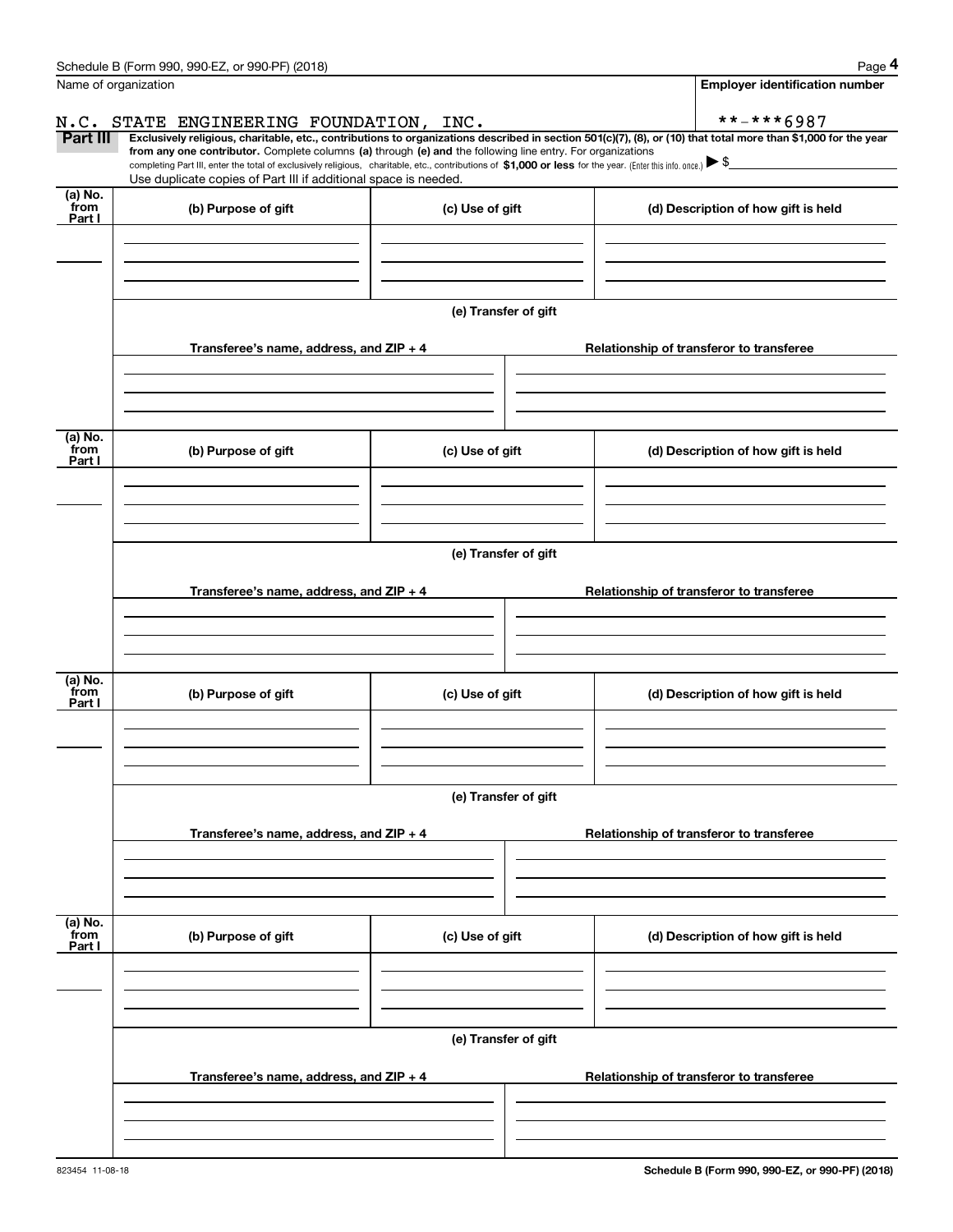| <b>SCHEDULE D</b> |  |
|-------------------|--|
|-------------------|--|

| (Form 990) |  |
|------------|--|
|------------|--|

# **SCHEDULE D Supplemental Financial Statements**

(Form 990)<br>
Pepartment of the Treasury<br>
Department of the Treasury<br>
Department of the Treasury<br>
Department of the Treasury<br> **Co to www.irs.gov/Form990 for instructions and the latest information.**<br> **Co to www.irs.gov/Form9** 



Department of the Treasury Internal Revenue Service

|         | Name of the organization                                                                                                                                                                                                      | N.C. STATE ENGINEERING FOUNDATION, INC. | <b>Employer identification number</b><br>**-***6987 |
|---------|-------------------------------------------------------------------------------------------------------------------------------------------------------------------------------------------------------------------------------|-----------------------------------------|-----------------------------------------------------|
| Part I  | Organizations Maintaining Donor Advised Funds or Other Similar Funds or Accounts. Complete if the                                                                                                                             |                                         |                                                     |
|         | organization answered "Yes" on Form 990, Part IV, line 6.                                                                                                                                                                     |                                         |                                                     |
|         |                                                                                                                                                                                                                               | (a) Donor advised funds                 | (b) Funds and other accounts                        |
| 1       |                                                                                                                                                                                                                               |                                         |                                                     |
| 2       | Aggregate value of contributions to (during year)                                                                                                                                                                             |                                         |                                                     |
| з       | Aggregate value of grants from (during year)                                                                                                                                                                                  |                                         |                                                     |
| 4       |                                                                                                                                                                                                                               |                                         |                                                     |
| 5       | Did the organization inform all donors and donor advisors in writing that the assets held in donor advised funds                                                                                                              |                                         |                                                     |
|         |                                                                                                                                                                                                                               |                                         | Yes<br>No                                           |
| 6       | Did the organization inform all grantees, donors, and donor advisors in writing that grant funds can be used only                                                                                                             |                                         |                                                     |
|         | for charitable purposes and not for the benefit of the donor or donor advisor, or for any other purpose conferring                                                                                                            |                                         |                                                     |
|         | impermissible private benefit?                                                                                                                                                                                                |                                         | Yes<br>No                                           |
| Part II | Conservation Easements. Complete if the organization answered "Yes" on Form 990, Part IV, line 7.                                                                                                                             |                                         |                                                     |
| 1       | Purpose(s) of conservation easements held by the organization (check all that apply).                                                                                                                                         |                                         |                                                     |
|         | Preservation of land for public use (e.g., recreation or education)                                                                                                                                                           |                                         | Preservation of a historically important land area  |
|         | Protection of natural habitat                                                                                                                                                                                                 |                                         | Preservation of a certified historic structure      |
|         | Preservation of open space                                                                                                                                                                                                    |                                         |                                                     |
| 2       | Complete lines 2a through 2d if the organization held a qualified conservation contribution in the form of a conservation easement on the last                                                                                |                                         |                                                     |
|         | day of the tax year.                                                                                                                                                                                                          |                                         | Held at the End of the Tax Year                     |
| а       |                                                                                                                                                                                                                               |                                         | 2a                                                  |
| b       | Total acreage restricted by conservation easements                                                                                                                                                                            |                                         | 2 <sub>b</sub>                                      |
| с       |                                                                                                                                                                                                                               |                                         | 2c                                                  |
| d       | Number of conservation easements included in (c) acquired after 7/25/06, and not on a historic structure                                                                                                                      |                                         |                                                     |
|         | listed in the National Register [11, 1200] [12] The National Register [11, 1200] [12] The National Register [11, 1200] [12] The National Register [11, 1200] [12] The National Register [11, 1200] [12] The National Register |                                         | 2d                                                  |
| З.      | Number of conservation easements modified, transferred, released, extinguished, or terminated by the organization during the tax                                                                                              |                                         |                                                     |
|         | $year \blacktriangleright$                                                                                                                                                                                                    |                                         |                                                     |
| 4       | Number of states where property subject to conservation easement is located >                                                                                                                                                 |                                         |                                                     |
| 5       | Does the organization have a written policy regarding the periodic monitoring, inspection, handling of                                                                                                                        |                                         |                                                     |
|         | violations, and enforcement of the conservation easements it holds?                                                                                                                                                           |                                         | Yes<br><b>No</b>                                    |
| 6       | Staff and volunteer hours devoted to monitoring, inspecting, handling of violations, and enforcing conservation easements during the year                                                                                     |                                         |                                                     |
|         |                                                                                                                                                                                                                               |                                         |                                                     |
| 7       | Amount of expenses incurred in monitoring, inspecting, handling of violations, and enforcing conservation easements during the year<br>$\blacktriangleright$ \$                                                               |                                         |                                                     |
|         | Does each conservation easement reported on line 2(d) above satisfy the requirements of section 170(h)(4)(B)(i)                                                                                                               |                                         |                                                     |
| 8       |                                                                                                                                                                                                                               |                                         | No<br>Yes                                           |
|         | In Part XIII, describe how the organization reports conservation easements in its revenue and expense statement, and balance sheet, and                                                                                       |                                         |                                                     |
|         | include, if applicable, the text of the footnote to the organization's financial statements that describes the organization's accounting for                                                                                  |                                         |                                                     |
|         | conservation easements.                                                                                                                                                                                                       |                                         |                                                     |
|         | Organizations Maintaining Collections of Art, Historical Treasures, or Other Similar Assets.<br>Part III                                                                                                                      |                                         |                                                     |
|         | Complete if the organization answered "Yes" on Form 990, Part IV, line 8.                                                                                                                                                     |                                         |                                                     |
|         | 1a If the organization elected, as permitted under SFAS 116 (ASC 958), not to report in its revenue statement and balance sheet works of art,                                                                                 |                                         |                                                     |
|         | historical treasures, or other similar assets held for public exhibition, education, or research in furtherance of public service, provide, in Part XIII,                                                                     |                                         |                                                     |
|         | the text of the footnote to its financial statements that describes these items.                                                                                                                                              |                                         |                                                     |
| b       | If the organization elected, as permitted under SFAS 116 (ASC 958), to report in its revenue statement and balance sheet works of art, historical                                                                             |                                         |                                                     |
|         | treasures, or other similar assets held for public exhibition, education, or research in furtherance of public service, provide the following amounts                                                                         |                                         |                                                     |
|         | relating to these items:                                                                                                                                                                                                      |                                         |                                                     |
|         |                                                                                                                                                                                                                               |                                         |                                                     |
|         | (ii) Assets included in Form 990, Part X                                                                                                                                                                                      |                                         | $\blacktriangleright$ \$                            |
| 2       | If the organization received or held works of art, historical treasures, or other similar assets for financial gain, provide                                                                                                  |                                         |                                                     |
|         | the following amounts required to be reported under SFAS 116 (ASC 958) relating to these items:                                                                                                                               |                                         |                                                     |
| а       |                                                                                                                                                                                                                               |                                         | $\blacktriangleright$ \$                            |
|         |                                                                                                                                                                                                                               |                                         | $\blacktriangleright$ \$                            |

|  | LHA For Paperwork Reduction Act Notice, see the Instructions for Form 990. |  |  |  |  |  |
|--|----------------------------------------------------------------------------|--|--|--|--|--|
|--|----------------------------------------------------------------------------|--|--|--|--|--|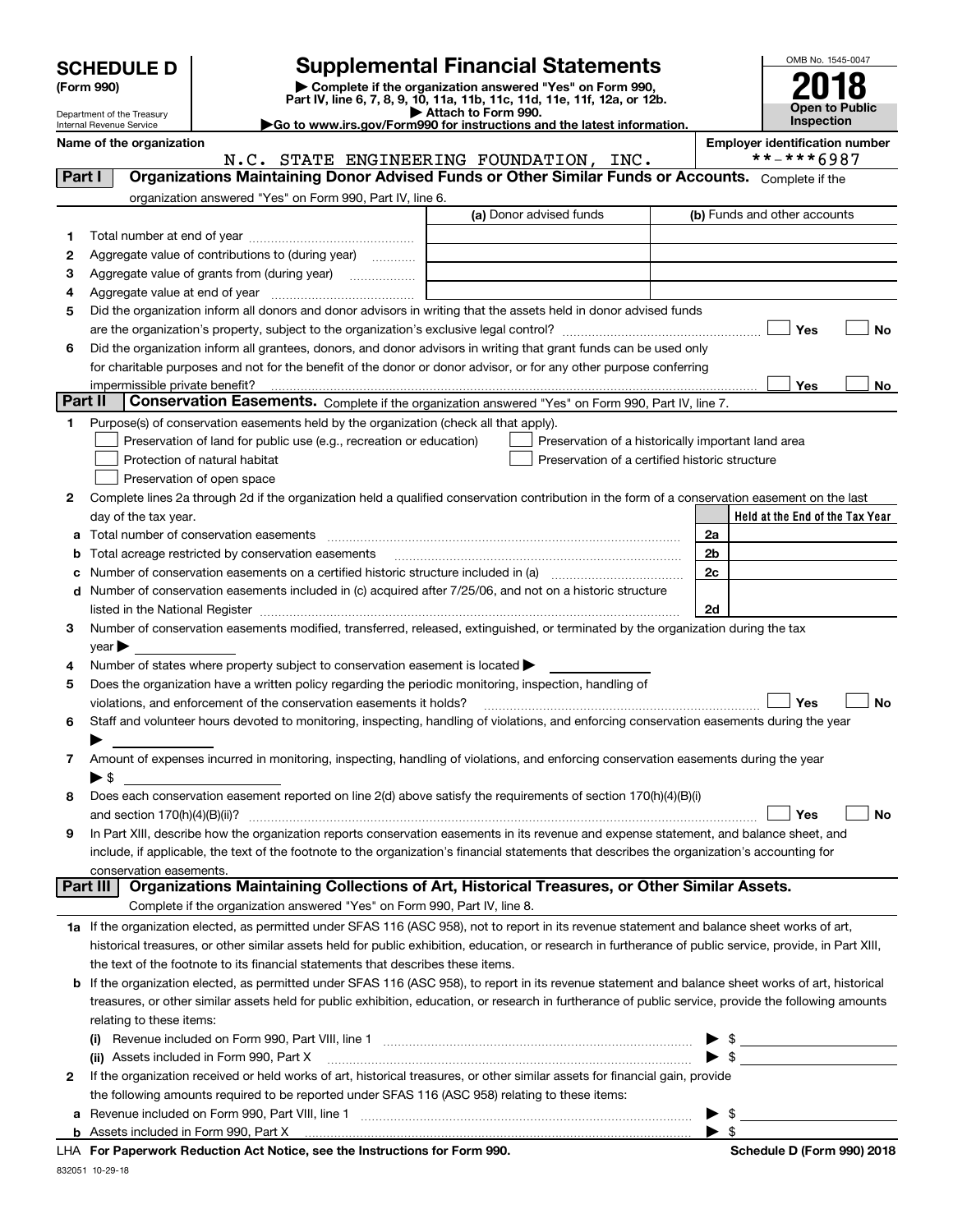|               | Schedule D (Form 990) 2018                                                                                                                                                                                                     | N.C. STATE ENGINEERING FOUNDATION, INC. |                |                                                                                                                                                                                                                               |                                 | **-***6987           |                     |     | Page 2      |  |  |  |  |
|---------------|--------------------------------------------------------------------------------------------------------------------------------------------------------------------------------------------------------------------------------|-----------------------------------------|----------------|-------------------------------------------------------------------------------------------------------------------------------------------------------------------------------------------------------------------------------|---------------------------------|----------------------|---------------------|-----|-------------|--|--|--|--|
|               | Part III<br>Organizations Maintaining Collections of Art, Historical Treasures, or Other Similar Assets (continued)                                                                                                            |                                         |                |                                                                                                                                                                                                                               |                                 |                      |                     |     |             |  |  |  |  |
| 3             | Using the organization's acquisition, accession, and other records, check any of the following that are a significant use of its collection items                                                                              |                                         |                |                                                                                                                                                                                                                               |                                 |                      |                     |     |             |  |  |  |  |
|               | (check all that apply):                                                                                                                                                                                                        |                                         |                |                                                                                                                                                                                                                               |                                 |                      |                     |     |             |  |  |  |  |
| a             | Public exhibition                                                                                                                                                                                                              | d                                       |                | Loan or exchange programs                                                                                                                                                                                                     |                                 |                      |                     |     |             |  |  |  |  |
| b             | Scholarly research                                                                                                                                                                                                             | е                                       |                | Other and the contract of the contract of the contract of the contract of the contract of the contract of the contract of the contract of the contract of the contract of the contract of the contract of the contract of the |                                 |                      |                     |     |             |  |  |  |  |
| c             | Preservation for future generations                                                                                                                                                                                            |                                         |                |                                                                                                                                                                                                                               |                                 |                      |                     |     |             |  |  |  |  |
| 4             | Provide a description of the organization's collections and explain how they further the organization's exempt purpose in Part XIII.                                                                                           |                                         |                |                                                                                                                                                                                                                               |                                 |                      |                     |     |             |  |  |  |  |
| 5             | During the year, did the organization solicit or receive donations of art, historical treasures, or other similar assets                                                                                                       |                                         |                |                                                                                                                                                                                                                               |                                 |                      |                     |     |             |  |  |  |  |
|               | Part IV                                                                                                                                                                                                                        |                                         |                |                                                                                                                                                                                                                               |                                 |                      | Yes                 |     | No          |  |  |  |  |
|               | Escrow and Custodial Arrangements. Complete if the organization answered "Yes" on Form 990, Part IV, line 9, or<br>reported an amount on Form 990, Part X, line 21.                                                            |                                         |                |                                                                                                                                                                                                                               |                                 |                      |                     |     |             |  |  |  |  |
|               |                                                                                                                                                                                                                                |                                         |                |                                                                                                                                                                                                                               |                                 |                      |                     |     |             |  |  |  |  |
|               | 1a Is the organization an agent, trustee, custodian or other intermediary for contributions or other assets not included                                                                                                       |                                         |                |                                                                                                                                                                                                                               |                                 |                      | Yes                 |     | <b>No</b>   |  |  |  |  |
|               | b If "Yes," explain the arrangement in Part XIII and complete the following table:                                                                                                                                             |                                         |                |                                                                                                                                                                                                                               |                                 |                      |                     |     |             |  |  |  |  |
|               |                                                                                                                                                                                                                                |                                         |                |                                                                                                                                                                                                                               |                                 |                      | Amount              |     |             |  |  |  |  |
|               | c Beginning balance manufactured and the contract of Beginning balance manufactured and the contract of the contract of the contract of the contract of the contract of the contract of the contract of the contract of the co |                                         |                |                                                                                                                                                                                                                               | 1c                              |                      |                     |     |             |  |  |  |  |
|               |                                                                                                                                                                                                                                |                                         |                |                                                                                                                                                                                                                               | 1d                              |                      |                     |     |             |  |  |  |  |
|               | Distributions during the year manufactured and an account of the state of the state of the state of the state of the state of the state of the state of the state of the state of the state of the state of the state of the s |                                         |                |                                                                                                                                                                                                                               | 1e                              |                      |                     |     |             |  |  |  |  |
|               |                                                                                                                                                                                                                                |                                         |                |                                                                                                                                                                                                                               | 1f                              |                      |                     |     |             |  |  |  |  |
|               | 2a Did the organization include an amount on Form 990, Part X, line 21, for escrow or custodial account liability?                                                                                                             |                                         |                |                                                                                                                                                                                                                               |                                 |                      | Yes                 |     | No          |  |  |  |  |
|               | <b>b</b> If "Yes," explain the arrangement in Part XIII. Check here if the explanation has been provided on Part XIII                                                                                                          |                                         |                |                                                                                                                                                                                                                               |                                 |                      |                     |     |             |  |  |  |  |
| <b>Part V</b> | Endowment Funds. Complete if the organization answered "Yes" on Form 990, Part IV, line 10.                                                                                                                                    |                                         |                |                                                                                                                                                                                                                               |                                 |                      |                     |     |             |  |  |  |  |
|               |                                                                                                                                                                                                                                | (a) Current year                        | (b) Prior year | (c) Two years back                                                                                                                                                                                                            |                                 | (d) Three years back | (e) Four years back |     |             |  |  |  |  |
| 1a            | Beginning of year balance                                                                                                                                                                                                      | 85, 273, 793.                           | 77,109,266.    | 68,442,361.                                                                                                                                                                                                                   |                                 | 70,278,935.          | 64,075,794.         |     |             |  |  |  |  |
| b             |                                                                                                                                                                                                                                | 1,596,996.                              | 2,662,853.     | 2,978,732.                                                                                                                                                                                                                    |                                 | 1,596,105.           | 2, 179, 742.        |     |             |  |  |  |  |
|               | Net investment earnings, gains, and losses                                                                                                                                                                                     | 6,514,624.                              | 8,708,921.     | 7,881,543.                                                                                                                                                                                                                    |                                 | $-1, 141, 329.$      | 5,207,321.          |     |             |  |  |  |  |
|               |                                                                                                                                                                                                                                | 3, 378, 383.                            | 3,207,247.     | 2, 193, 370.                                                                                                                                                                                                                  |                                 | 2,291,350.           | 1, 183, 922.        |     |             |  |  |  |  |
|               | e Other expenditures for facilities                                                                                                                                                                                            |                                         |                |                                                                                                                                                                                                                               |                                 |                      |                     |     |             |  |  |  |  |
|               | and programs                                                                                                                                                                                                                   |                                         |                |                                                                                                                                                                                                                               |                                 |                      |                     |     |             |  |  |  |  |
|               |                                                                                                                                                                                                                                |                                         |                |                                                                                                                                                                                                                               |                                 |                      |                     |     |             |  |  |  |  |
| g             | End of year balance                                                                                                                                                                                                            | 90,007,030.                             | 85, 273, 793.  | 77, 109, 266.                                                                                                                                                                                                                 |                                 | 68, 442, 361.        |                     |     | 70,278,935. |  |  |  |  |
| 2             | Provide the estimated percentage of the current year end balance (line 1g, column (a)) held as:                                                                                                                                |                                         |                |                                                                                                                                                                                                                               |                                 |                      |                     |     |             |  |  |  |  |
| а             | Board designated or quasi-endowment >                                                                                                                                                                                          | 3.84                                    | %              |                                                                                                                                                                                                                               |                                 |                      |                     |     |             |  |  |  |  |
|               | Permanent endowment > 60.35                                                                                                                                                                                                    | $\%$                                    |                |                                                                                                                                                                                                                               |                                 |                      |                     |     |             |  |  |  |  |
|               | c Temporarily restricted endowment $\blacktriangleright$ 35.81                                                                                                                                                                 | %                                       |                |                                                                                                                                                                                                                               |                                 |                      |                     |     |             |  |  |  |  |
|               | The percentages on lines 2a, 2b, and 2c should equal 100%.<br>3a Are there endowment funds not in the possession of the organization that are held and administered for the organization                                       |                                         |                |                                                                                                                                                                                                                               |                                 |                      |                     |     |             |  |  |  |  |
|               | by:                                                                                                                                                                                                                            |                                         |                |                                                                                                                                                                                                                               |                                 |                      |                     | Yes | No          |  |  |  |  |
|               | (i)                                                                                                                                                                                                                            |                                         |                |                                                                                                                                                                                                                               |                                 |                      | 3a(i)               |     | х           |  |  |  |  |
|               | (ii)                                                                                                                                                                                                                           |                                         |                |                                                                                                                                                                                                                               |                                 |                      | 3a(ii)              |     | x           |  |  |  |  |
|               |                                                                                                                                                                                                                                |                                         |                |                                                                                                                                                                                                                               |                                 |                      | 3 <sub>b</sub>      |     |             |  |  |  |  |
|               | Describe in Part XIII the intended uses of the organization's endowment funds.                                                                                                                                                 |                                         |                |                                                                                                                                                                                                                               |                                 |                      |                     |     |             |  |  |  |  |
|               | <b>Part VI</b><br>Land, Buildings, and Equipment.                                                                                                                                                                              |                                         |                |                                                                                                                                                                                                                               |                                 |                      |                     |     |             |  |  |  |  |
|               | Complete if the organization answered "Yes" on Form 990, Part IV, line 11a. See Form 990, Part X, line 10.                                                                                                                     |                                         |                |                                                                                                                                                                                                                               |                                 |                      |                     |     |             |  |  |  |  |
|               | Description of property                                                                                                                                                                                                        | (a) Cost or other<br>basis (investment) |                | (b) Cost or other<br>basis (other)                                                                                                                                                                                            | (c) Accumulated<br>depreciation |                      | (d) Book value      |     |             |  |  |  |  |
|               |                                                                                                                                                                                                                                |                                         |                |                                                                                                                                                                                                                               |                                 |                      |                     |     |             |  |  |  |  |
|               |                                                                                                                                                                                                                                |                                         |                |                                                                                                                                                                                                                               |                                 |                      |                     |     |             |  |  |  |  |
|               |                                                                                                                                                                                                                                |                                         |                |                                                                                                                                                                                                                               |                                 |                      |                     |     |             |  |  |  |  |
|               |                                                                                                                                                                                                                                |                                         |                |                                                                                                                                                                                                                               |                                 |                      |                     |     |             |  |  |  |  |
|               |                                                                                                                                                                                                                                |                                         |                |                                                                                                                                                                                                                               |                                 |                      |                     |     |             |  |  |  |  |
|               |                                                                                                                                                                                                                                |                                         |                |                                                                                                                                                                                                                               |                                 |                      |                     |     | $0$ .       |  |  |  |  |
|               |                                                                                                                                                                                                                                |                                         |                |                                                                                                                                                                                                                               |                                 |                      |                     |     |             |  |  |  |  |

**Schedule D (Form 990) 2018**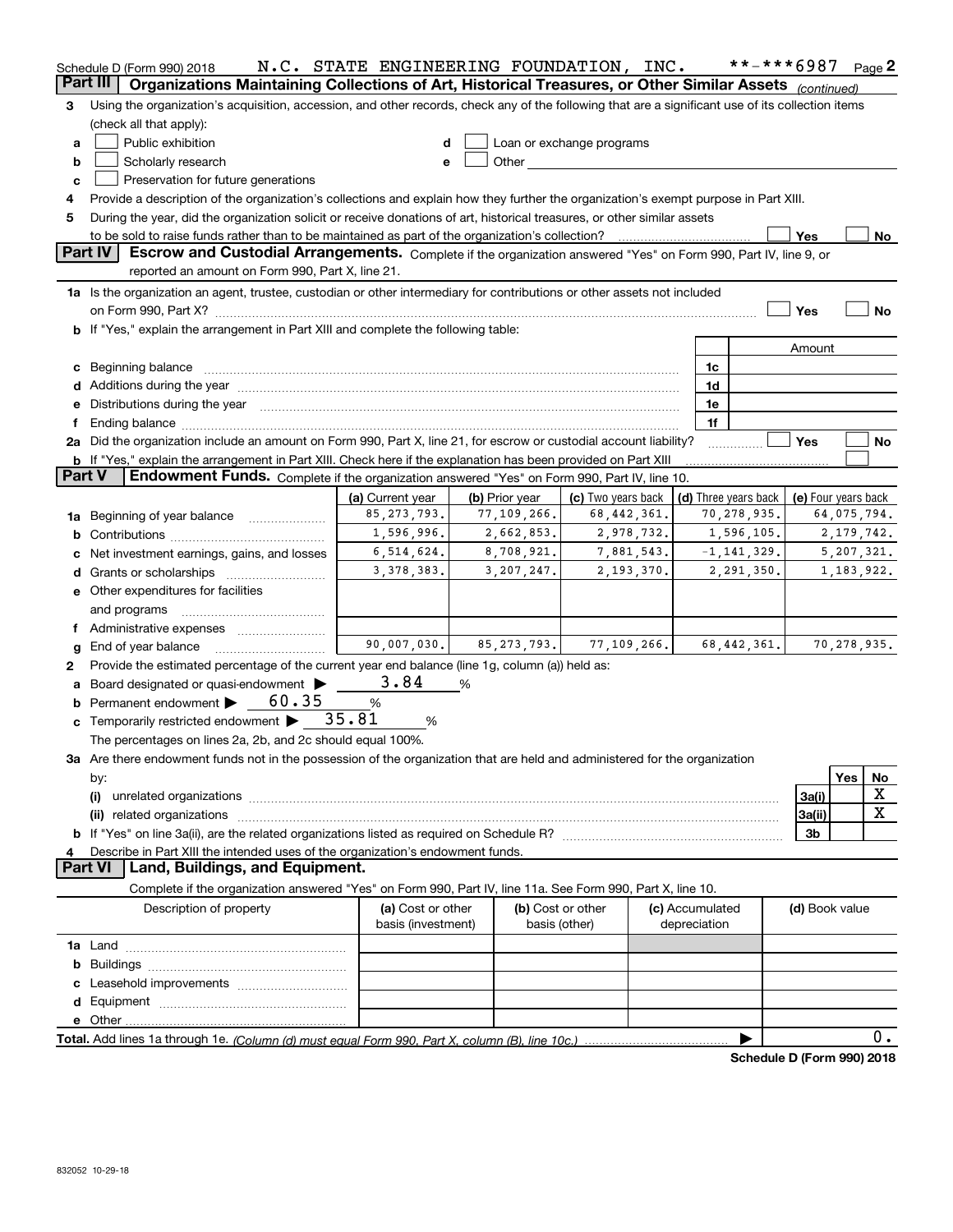| Schedule D (Form 990) 2018                      |  | N.C. STATE ENGINEERING FOUNDATION.                                                                         | INC. | **-***6987 | Page $3$ |
|-------------------------------------------------|--|------------------------------------------------------------------------------------------------------------|------|------------|----------|
| <b>Part VII</b> Investments - Other Securities. |  |                                                                                                            |      |            |          |
|                                                 |  | Complete if the organization answered "Yes" on Form 990. Part IV, line 11b, See Form 990, Part X, line 12. |      |            |          |

| (a) Description of security or category (including name of security)                                              | (b) Book value  | (c) Method of valuation: Cost or end-of-year market value |                |
|-------------------------------------------------------------------------------------------------------------------|-----------------|-----------------------------------------------------------|----------------|
| (1) Financial derivatives                                                                                         |                 |                                                           |                |
| (2) Closely-held equity interests                                                                                 |                 |                                                           |                |
| (3) Other                                                                                                         |                 |                                                           |                |
| (A) NC STATE INVESTMENT FUND                                                                                      | 88,852,115.     | END-OF-YEAR MARKET VALUE                                  |                |
| KASPICK-LIFE INCOME FUNDS<br>(B)                                                                                  | 1,502,685.      | END-OF-YEAR MARKET VALUE                                  |                |
| STIF<br>(C)                                                                                                       | 424,550.        | END-OF-YEAR MARKET VALUE                                  |                |
| (D)                                                                                                               |                 |                                                           |                |
| (E)                                                                                                               |                 |                                                           |                |
|                                                                                                                   |                 |                                                           |                |
| (F)                                                                                                               |                 |                                                           |                |
| (G)                                                                                                               |                 |                                                           |                |
| (H)                                                                                                               |                 |                                                           |                |
| Total. (Col. (b) must equal Form 990, Part X, col. (B) line 12.)                                                  | 90,779,350.     |                                                           |                |
| Part VIII Investments - Program Related.                                                                          |                 |                                                           |                |
| Complete if the organization answered "Yes" on Form 990, Part IV, line 11c. See Form 990, Part X, line 13.        |                 |                                                           |                |
| (a) Description of investment                                                                                     | (b) Book value  | (c) Method of valuation: Cost or end-of-year market value |                |
| (1)                                                                                                               |                 |                                                           |                |
| (2)                                                                                                               |                 |                                                           |                |
| (3)                                                                                                               |                 |                                                           |                |
| (4)                                                                                                               |                 |                                                           |                |
| (5)                                                                                                               |                 |                                                           |                |
| (6)                                                                                                               |                 |                                                           |                |
| (7)                                                                                                               |                 |                                                           |                |
| (8)                                                                                                               |                 |                                                           |                |
| (9)                                                                                                               |                 |                                                           |                |
| Total. (Col. (b) must equal Form 990, Part X, col. (B) line 13.)                                                  |                 |                                                           |                |
| Part IX<br><b>Other Assets.</b>                                                                                   |                 |                                                           |                |
| Complete if the organization answered "Yes" on Form 990, Part IV, line 11d. See Form 990, Part X, line 15.        |                 |                                                           |                |
|                                                                                                                   | (a) Description |                                                           | (b) Book value |
| (1)                                                                                                               |                 |                                                           |                |
| (2)                                                                                                               |                 |                                                           |                |
| (3)                                                                                                               |                 |                                                           |                |
| (4)                                                                                                               |                 |                                                           |                |
|                                                                                                                   |                 |                                                           |                |
| (5)                                                                                                               |                 |                                                           |                |
| (6)                                                                                                               |                 |                                                           |                |
| (7)                                                                                                               |                 |                                                           |                |
| (8)                                                                                                               |                 |                                                           |                |
| (9)                                                                                                               |                 |                                                           |                |
| Part X<br><b>Other Liabilities.</b>                                                                               |                 |                                                           |                |
|                                                                                                                   |                 |                                                           |                |
| Complete if the organization answered "Yes" on Form 990, Part IV, line 11e or 11f. See Form 990, Part X, line 25. |                 |                                                           |                |
| (a) Description of liability<br>1.                                                                                |                 | (b) Book value                                            |                |
| (1) Federal income taxes                                                                                          |                 |                                                           |                |
| LIFE INCOME FUNDS PAYABLE<br>(2)                                                                                  |                 | 1,016,631.                                                |                |
| LIFE INC FNDS A/P-EXT MNGD IRR<br>(3)                                                                             |                 |                                                           |                |
|                                                                                                                   |                 | 57,203.                                                   |                |
| (4)                                                                                                               |                 |                                                           |                |
| (5)                                                                                                               |                 |                                                           |                |

**Total.**  *(Column (b) must equal Form 990, Part X, col. (B) line 25.)* (9)  $\blacktriangleright$ 1,073,834.

**2.** Liability for uncertain tax positions. In Part XIII, provide the text of the footnote to the organization's financial statements that reports the

organization's liability for uncertain tax positions under FIN 48 (ASC 740). Check here if the text of the footnote has been provided in Part XIII  $~\boxed{\rm X}$ 

(7) (8)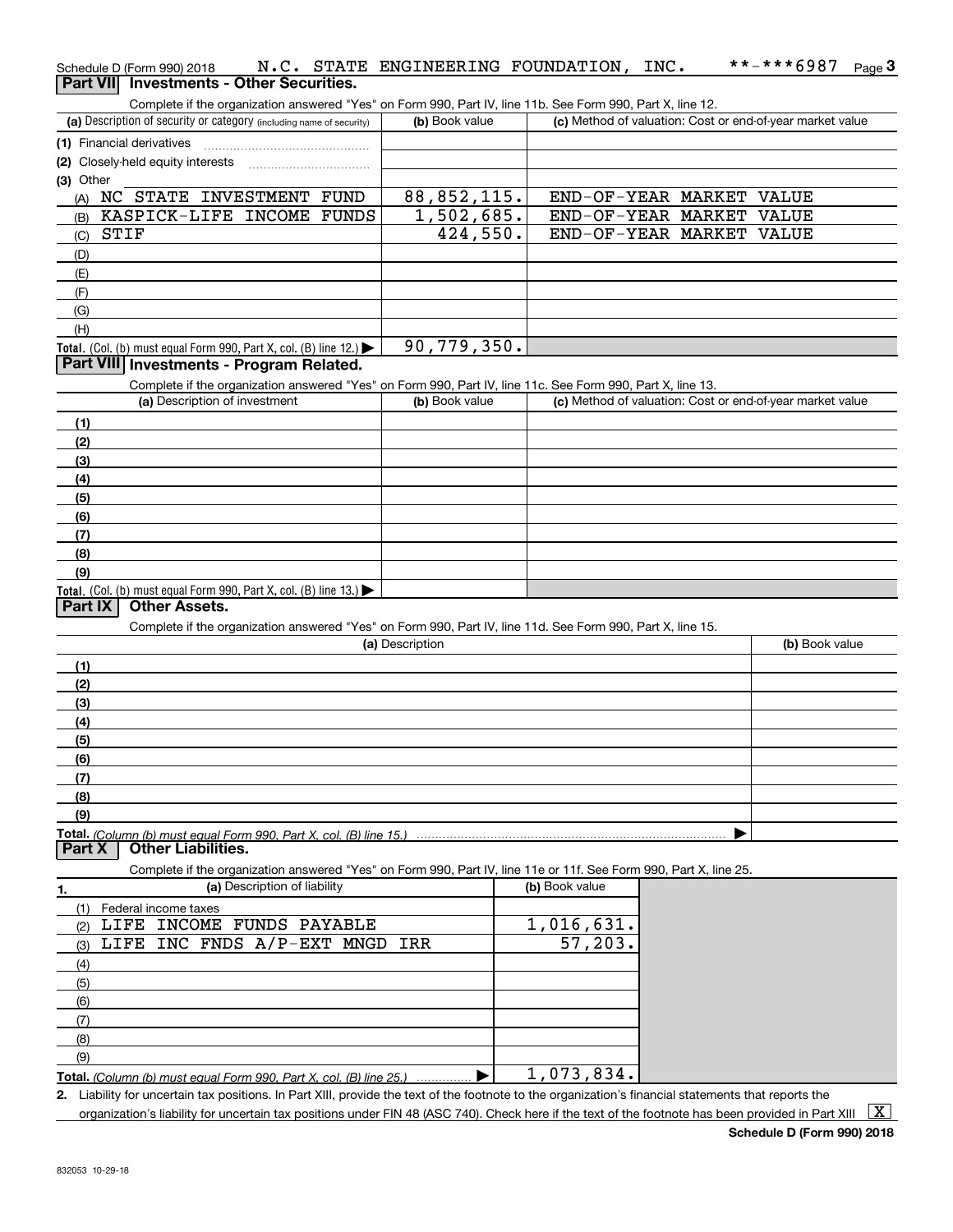|    | N.C. STATE ENGINEERING FOUNDATION, INC.<br>Schedule D (Form 990) 2018                                                                                                                                                               |                |            |                | **-***6987<br>Page $4$    |
|----|-------------------------------------------------------------------------------------------------------------------------------------------------------------------------------------------------------------------------------------|----------------|------------|----------------|---------------------------|
|    | <b>Part XI</b><br>Reconciliation of Revenue per Audited Financial Statements With Revenue per Return.                                                                                                                               |                |            |                |                           |
|    | Complete if the organization answered "Yes" on Form 990, Part IV, line 12a.                                                                                                                                                         |                |            |                |                           |
| 1  | Total revenue, gains, and other support per audited financial statements                                                                                                                                                            |                |            | $\blacksquare$ | $\overline{18,649,050}$ . |
| 2  | Amounts included on line 1 but not on Form 990, Part VIII, line 12:                                                                                                                                                                 |                |            |                |                           |
| a  | Net unrealized gains (losses) on investments [11] matter contracts and the unrealized gains (losses) on investments                                                                                                                 | 2a             | 5,066,623. |                |                           |
|    |                                                                                                                                                                                                                                     | 2 <sub>b</sub> | 776,000.   |                |                           |
| с  |                                                                                                                                                                                                                                     | 2 <sub>c</sub> |            |                |                           |
| d  | Other (Describe in Part XIII.) <b>2006</b> 2007 2010 2010 2010 2010 2011 2012 2013 2014 2014 2015 2016 2017 2018 2019 2016 2017 2018 2019 2016 2017 2018 2019 2016 2017 2018 2019 2018 2019 2019 2016 2017 2018 2019 2018 2019 2019 | 2d             | 451,322.   |                |                           |
| е  | Add lines 2a through 2d                                                                                                                                                                                                             |                |            | 2e             | 6, 293, 945.              |
| З. |                                                                                                                                                                                                                                     |                |            |                | 12, 355, 105.             |
| 4  | Amounts included on Form 990, Part VIII, line 12, but not on line 1:                                                                                                                                                                |                |            |                |                           |
|    |                                                                                                                                                                                                                                     | l 4a l         | 394,341.   |                |                           |
| b  |                                                                                                                                                                                                                                     | 4 <sub>h</sub> |            |                |                           |
|    | Add lines 4a and 4b                                                                                                                                                                                                                 |                |            | 4c             | 394,341.                  |
| 5. |                                                                                                                                                                                                                                     |                |            | 5              | 12,749,446.               |
|    |                                                                                                                                                                                                                                     |                |            |                |                           |
|    | Part XII   Reconciliation of Expenses per Audited Financial Statements With Expenses per Return.                                                                                                                                    |                |            |                |                           |
|    | Complete if the organization answered "Yes" on Form 990, Part IV, line 12a.                                                                                                                                                         |                |            |                |                           |
| 1  |                                                                                                                                                                                                                                     |                |            | $\mathbf{1}$   | 9, 154, 727.              |
| 2  | Amounts included on line 1 but not on Form 990, Part IX, line 25:                                                                                                                                                                   |                |            |                |                           |
| a  |                                                                                                                                                                                                                                     | 2a             | 776,000.   |                |                           |
|    |                                                                                                                                                                                                                                     | 2 <sub>b</sub> |            |                |                           |
| c  |                                                                                                                                                                                                                                     | 2c             |            |                |                           |
|    |                                                                                                                                                                                                                                     | 2d             | 50, 569.   |                |                           |
|    |                                                                                                                                                                                                                                     |                |            | 2e             | 826,569.                  |
| З. |                                                                                                                                                                                                                                     |                |            | $\mathbf{3}$   | 8,328,158.                |
| 4  | Amounts included on Form 990, Part IX, line 25, but not on line 1:                                                                                                                                                                  |                |            |                |                           |
| a  | Investment expenses not included on Form 990, Part VIII, line 7b [1000000000000000000000000000000000                                                                                                                                | 4a             | 394,341.   |                |                           |
|    |                                                                                                                                                                                                                                     | 4b             |            |                |                           |
|    | Add lines 4a and 4b                                                                                                                                                                                                                 |                |            | 4c             | 394,341.                  |
| 5. | Part XIII Supplemental Information.                                                                                                                                                                                                 |                |            |                | 8,722,499.                |

Provide the descriptions required for Part II, lines 3, 5, and 9; Part III, lines 1a and 4; Part IV, lines 1b and 2b; Part V, line 4; Part X, line 2; Part XI, lines 2d and 4b; and Part XII, lines 2d and 4b. Also complete this part to provide any additional information.

PART V, LINE 4:

THE FOUNDATION'S ENDOWMENT CONSISTS OF 440 INDIVIDUAL FUNDS ESTABLISHED

FOR A VARIETY OF PURPOSES RELATED TO THE FOUNDATION'S MISSION TO AID AND

PROMOTE ALL TYPES OF EDUCATION AND RESEARCH WITHIN THE COLLEGE OF

ENGINEERING AT NC STATE UNIVERSITY.

PART X, LINE 2:

MANAGEMENT HAS ANALYZED THE TAX POSITIONS TAKEN BY THE FOUNDATION, AND HAS

CONCLUDED THAT AS OF JUNE 30, 2019, THERE ARE NO UNCERTAIN POSITIONS TAKEN

OR EXPECTED TO BE TAKEN THAT WOULD REQUIRE RECOGNITION OF A LIABILITY (OR

ASSET) OR DISCLOSURE IN THE ACCOMPANYING FINANCIAL STATEMENTS. THE

FOUNDATION IS SUBJECT TO ROUTINE AUDITS BY TAXING JURISDICTIONS; HOWEVER,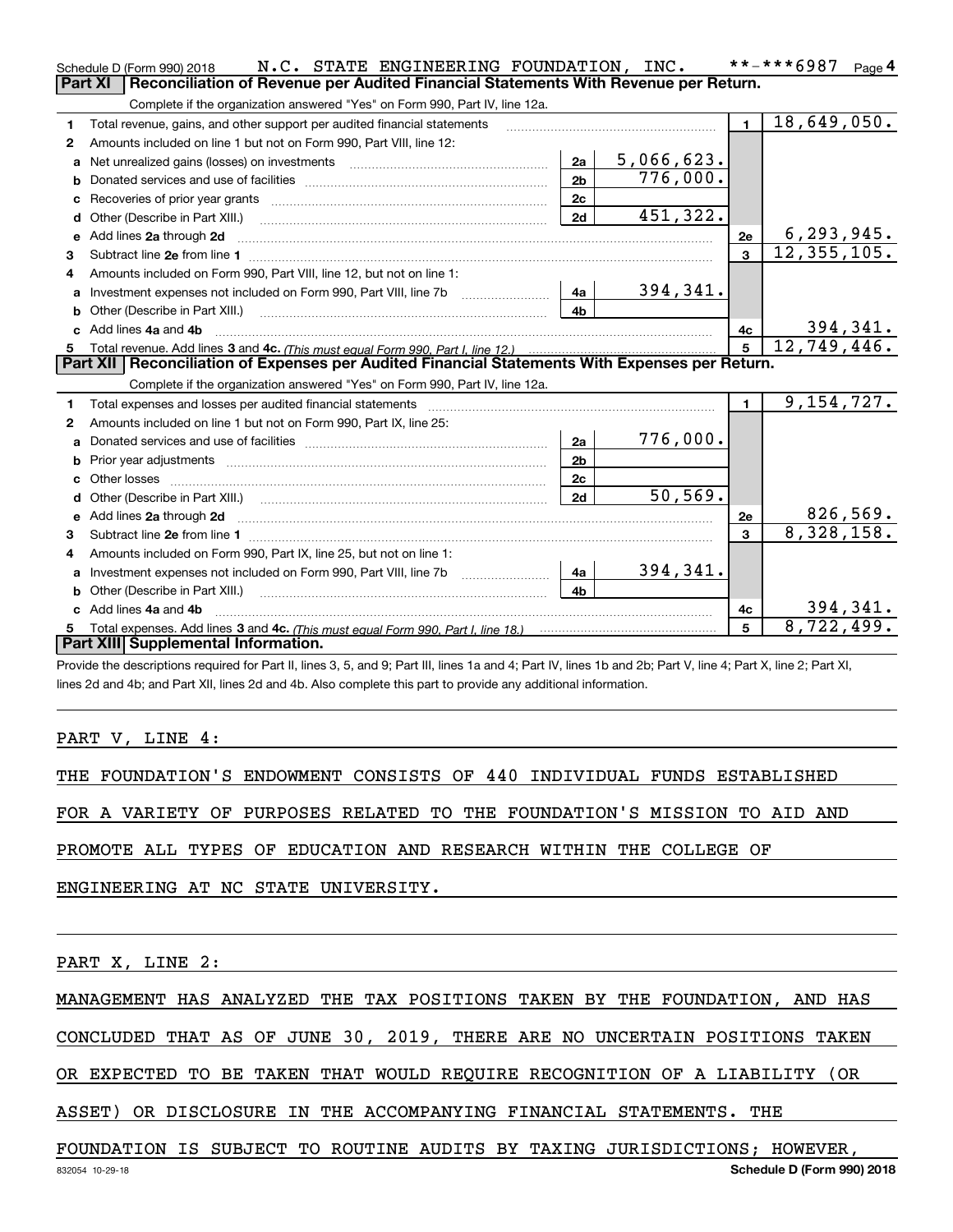| Schedule D (Form 990) 2018 N.C. STATE ENGINEERING FOUNDATION, INC. **-***6987 Page 5<br><b>Part XIII Supplemental Information</b> (continued)                  |            |
|----------------------------------------------------------------------------------------------------------------------------------------------------------------|------------|
| THERE ARE CURRENTLY NO AUDITS FOR ANY TAX PERIODS IN PROGRESS. MANAGEMENT                                                                                      |            |
| BELIEVES IT IS NO LONGER SUBJECT TO INCOME TAX EXAMINATIONS FOR YEARS                                                                                          |            |
| PRIOR TO TAX YEAR 2015.<br><u> 1989 - John Stein, september 1989 - John Stein, september 1989 - John Stein, september 1989 - John Stein, sep</u>               |            |
|                                                                                                                                                                |            |
| PART XI, LINE 2D - OTHER ADJUSTMENTS:                                                                                                                          |            |
| CHANGE IN VALUE OF SPLIT INTEREST AGREEMENT                                                                                                                    | 400,753.   |
| FUNDRAISING EXPENSES NETTED WITH REVENUE<br><u> 1989 - Johann Barn, fransk politik (d. 1989)</u>                                                               | $50,569$ . |
| TOTAL TO SCHEDULE D, PART XI, LINE 2D<br><u> 1989 - Johann Barn, mars ann an t-Amhair an t-Amhair an t-Amhair an t-Amhair an t-Amhair an t-Amhair an t-Amh</u> | 451,322.   |
| PART XII, LINE 2D - OTHER ADJUSTMENTS:                                                                                                                         |            |
| FUNDRAISING EXPENSES NETTED WITH REVENUE                                                                                                                       | 50, 569.   |
|                                                                                                                                                                |            |
|                                                                                                                                                                |            |
|                                                                                                                                                                |            |
|                                                                                                                                                                |            |
|                                                                                                                                                                |            |
|                                                                                                                                                                |            |
|                                                                                                                                                                |            |
|                                                                                                                                                                |            |
|                                                                                                                                                                |            |
|                                                                                                                                                                |            |
|                                                                                                                                                                |            |
|                                                                                                                                                                |            |
|                                                                                                                                                                |            |
|                                                                                                                                                                |            |
|                                                                                                                                                                |            |
|                                                                                                                                                                |            |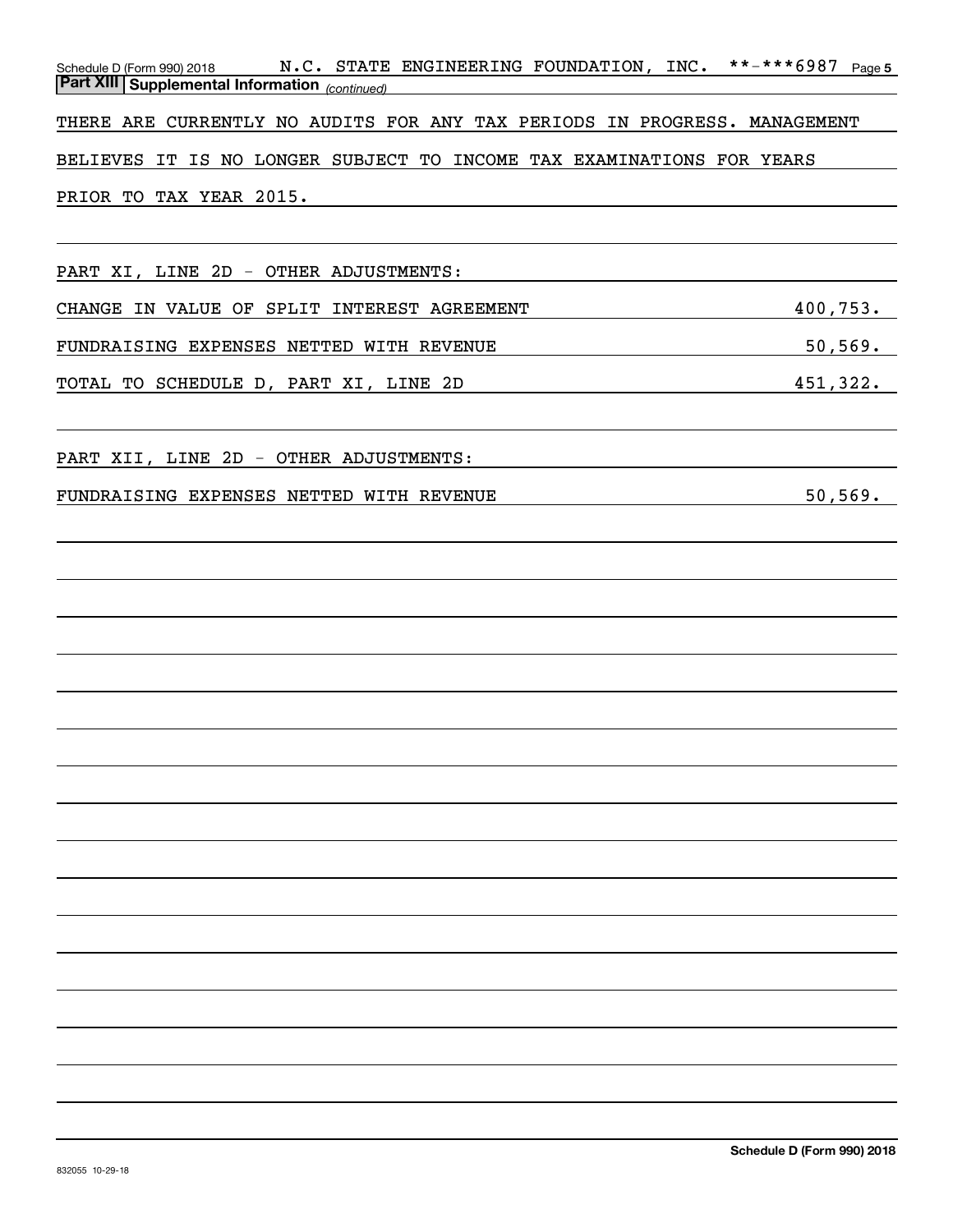| <b>SCHEDULE G</b>                                                                                                                                                          |                                                                                                                                                                     | <b>Supplemental Information Regarding Fundraising or Gaming Activities</b>                                                                         |      |                                 |                                       |  |                                   | OMB No. 1545-0047                     |  |  |  |  |
|----------------------------------------------------------------------------------------------------------------------------------------------------------------------------|---------------------------------------------------------------------------------------------------------------------------------------------------------------------|----------------------------------------------------------------------------------------------------------------------------------------------------|------|---------------------------------|---------------------------------------|--|-----------------------------------|---------------------------------------|--|--|--|--|
| (Form 990 or 990-EZ)                                                                                                                                                       | Complete if the organization answered "Yes" on Form 990, Part IV, line 17, 18, or 19, or if the<br>organization entered more than \$15,000 on Form 990-EZ, line 6a. |                                                                                                                                                    | 2018 |                                 |                                       |  |                                   |                                       |  |  |  |  |
| Department of the Treasury                                                                                                                                                 |                                                                                                                                                                     | Attach to Form 990 or Form 990-EZ.                                                                                                                 |      |                                 |                                       |  |                                   | <b>Open to Public</b>                 |  |  |  |  |
| Internal Revenue Service                                                                                                                                                   |                                                                                                                                                                     | Go to www.irs.gov/Form990 for instructions and the latest information.                                                                             |      |                                 |                                       |  |                                   | Inspection                            |  |  |  |  |
| Name of the organization                                                                                                                                                   |                                                                                                                                                                     |                                                                                                                                                    |      |                                 |                                       |  |                                   | <b>Employer identification number</b> |  |  |  |  |
|                                                                                                                                                                            |                                                                                                                                                                     | N.C. STATE ENGINEERING FOUNDATION, INC.                                                                                                            |      |                                 |                                       |  | **-***6987                        |                                       |  |  |  |  |
| Part I<br>Fundraising Activities. Complete if the organization answered "Yes" on Form 990, Part IV, line 17. Form 990-EZ filers are not<br>required to complete this part. |                                                                                                                                                                     |                                                                                                                                                    |      |                                 |                                       |  |                                   |                                       |  |  |  |  |
|                                                                                                                                                                            |                                                                                                                                                                     | 1 Indicate whether the organization raised funds through any of the following activities. Check all that apply.                                    |      |                                 |                                       |  |                                   |                                       |  |  |  |  |
| Mail solicitations<br>a                                                                                                                                                    |                                                                                                                                                                     | e                                                                                                                                                  |      |                                 | Solicitation of non-government grants |  |                                   |                                       |  |  |  |  |
| b                                                                                                                                                                          | Internet and email solicitations                                                                                                                                    |                                                                                                                                                    |      |                                 | Solicitation of government grants     |  |                                   |                                       |  |  |  |  |
| Phone solicitations<br>c                                                                                                                                                   |                                                                                                                                                                     | Special fundraising events<br>g                                                                                                                    |      |                                 |                                       |  |                                   |                                       |  |  |  |  |
| In-person solicitations<br>d                                                                                                                                               |                                                                                                                                                                     |                                                                                                                                                    |      |                                 |                                       |  |                                   |                                       |  |  |  |  |
|                                                                                                                                                                            |                                                                                                                                                                     | 2 a Did the organization have a written or oral agreement with any individual (including officers, directors, trustees, or                         |      |                                 |                                       |  |                                   |                                       |  |  |  |  |
|                                                                                                                                                                            |                                                                                                                                                                     | key employees listed in Form 990, Part VII) or entity in connection with professional fundraising services?                                        |      |                                 |                                       |  |                                   | Yes<br>No                             |  |  |  |  |
|                                                                                                                                                                            |                                                                                                                                                                     | <b>b</b> If "Yes," list the 10 highest paid individuals or entities (fundraisers) pursuant to agreements under which the fundraiser is to be       |      |                                 |                                       |  |                                   |                                       |  |  |  |  |
| compensated at least \$5,000 by the organization.                                                                                                                          |                                                                                                                                                                     |                                                                                                                                                    |      |                                 |                                       |  |                                   |                                       |  |  |  |  |
|                                                                                                                                                                            |                                                                                                                                                                     |                                                                                                                                                    |      | (iii) Did<br>fundraiser         |                                       |  | (v) Amount paid                   | (vi) Amount paid                      |  |  |  |  |
| (i) Name and address of individual                                                                                                                                         |                                                                                                                                                                     | (ii) Activity                                                                                                                                      |      | have custody                    | (iv) Gross receipts                   |  | to (or retained by)<br>fundraiser | to (or retained by)                   |  |  |  |  |
| or entity (fundraiser)                                                                                                                                                     |                                                                                                                                                                     |                                                                                                                                                    |      | or control of<br>contributions? | from activity                         |  | listed in col. (i)                | organization                          |  |  |  |  |
|                                                                                                                                                                            |                                                                                                                                                                     |                                                                                                                                                    | Yes  | <b>No</b>                       |                                       |  |                                   |                                       |  |  |  |  |
|                                                                                                                                                                            |                                                                                                                                                                     |                                                                                                                                                    |      |                                 |                                       |  |                                   |                                       |  |  |  |  |
|                                                                                                                                                                            |                                                                                                                                                                     |                                                                                                                                                    |      |                                 |                                       |  |                                   |                                       |  |  |  |  |
|                                                                                                                                                                            |                                                                                                                                                                     |                                                                                                                                                    |      |                                 |                                       |  |                                   |                                       |  |  |  |  |
|                                                                                                                                                                            |                                                                                                                                                                     |                                                                                                                                                    |      |                                 |                                       |  |                                   |                                       |  |  |  |  |
|                                                                                                                                                                            |                                                                                                                                                                     |                                                                                                                                                    |      |                                 |                                       |  |                                   |                                       |  |  |  |  |
|                                                                                                                                                                            |                                                                                                                                                                     |                                                                                                                                                    |      |                                 |                                       |  |                                   |                                       |  |  |  |  |
|                                                                                                                                                                            |                                                                                                                                                                     |                                                                                                                                                    |      |                                 |                                       |  |                                   |                                       |  |  |  |  |
|                                                                                                                                                                            |                                                                                                                                                                     |                                                                                                                                                    |      |                                 |                                       |  |                                   |                                       |  |  |  |  |
|                                                                                                                                                                            |                                                                                                                                                                     |                                                                                                                                                    |      |                                 |                                       |  |                                   |                                       |  |  |  |  |
|                                                                                                                                                                            |                                                                                                                                                                     |                                                                                                                                                    |      |                                 |                                       |  |                                   |                                       |  |  |  |  |
|                                                                                                                                                                            |                                                                                                                                                                     |                                                                                                                                                    |      |                                 |                                       |  |                                   |                                       |  |  |  |  |
|                                                                                                                                                                            |                                                                                                                                                                     |                                                                                                                                                    |      |                                 |                                       |  |                                   |                                       |  |  |  |  |
|                                                                                                                                                                            |                                                                                                                                                                     |                                                                                                                                                    |      |                                 |                                       |  |                                   |                                       |  |  |  |  |
|                                                                                                                                                                            |                                                                                                                                                                     |                                                                                                                                                    |      |                                 |                                       |  |                                   |                                       |  |  |  |  |
|                                                                                                                                                                            |                                                                                                                                                                     |                                                                                                                                                    |      |                                 |                                       |  |                                   |                                       |  |  |  |  |
|                                                                                                                                                                            |                                                                                                                                                                     |                                                                                                                                                    |      |                                 |                                       |  |                                   |                                       |  |  |  |  |
| Total                                                                                                                                                                      |                                                                                                                                                                     |                                                                                                                                                    |      |                                 |                                       |  |                                   |                                       |  |  |  |  |
|                                                                                                                                                                            |                                                                                                                                                                     | 3 List all states in which the organization is registered or licensed to solicit contributions or has been notified it is exempt from registration |      |                                 |                                       |  |                                   |                                       |  |  |  |  |

or licensing.

AL,AK,AR,CA,CO,CT,DC,FL,GA,HI,IL,KS,KY,ME,MD,MA,MI,MN,MS,NV,NH,NJ,NM,NY,NC ND,OH,OK,OR,PA,RI,SC,TN,UT,VA,WA,WV,WI

LHA For Paperwork Reduction Act Notice, see the Instructions for Form 990 or 990-EZ. Schedule G (Form 990 or 990-EZ) 2018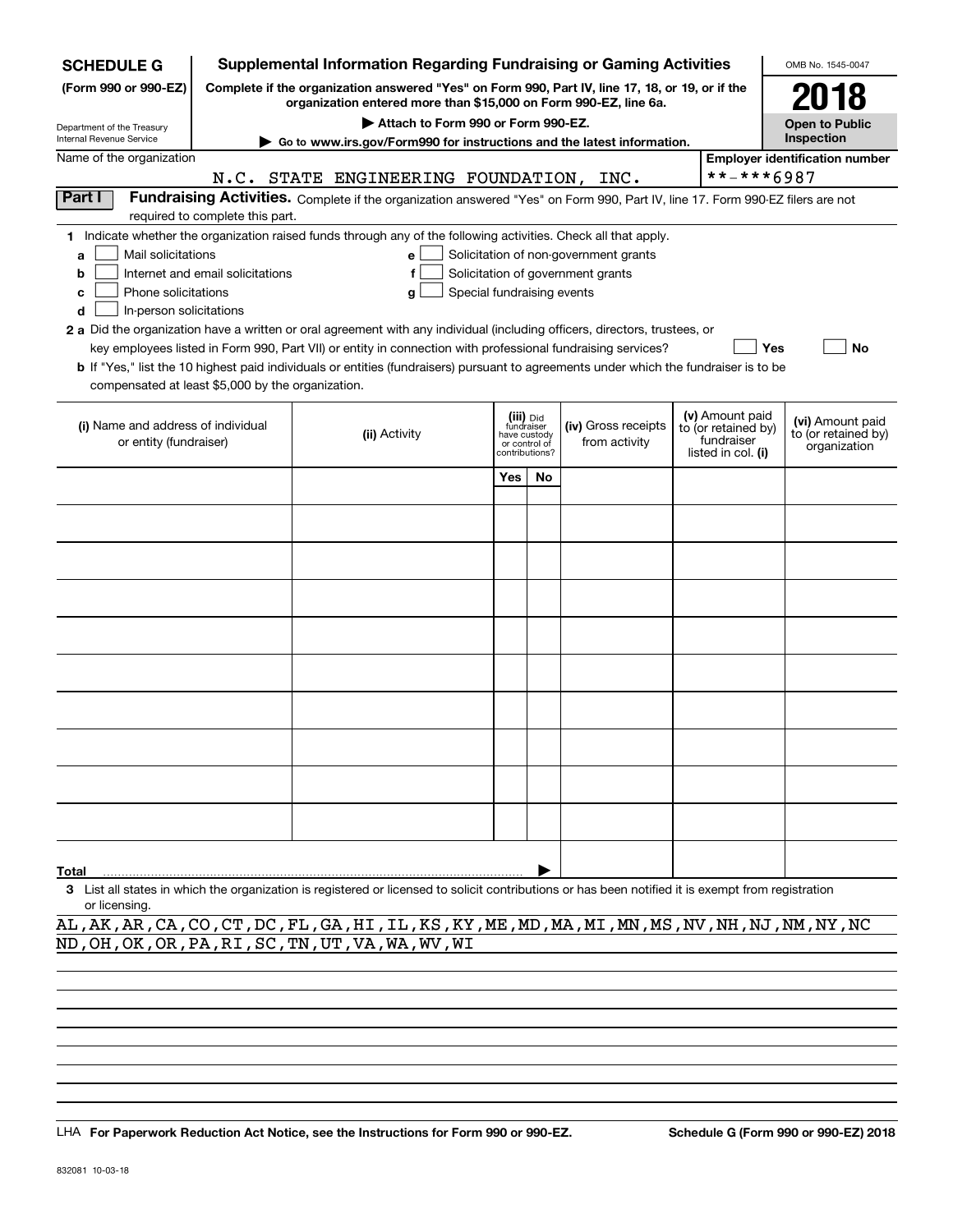**2** Schedule G (Form 990 or 990-EZ) 2018  $\rm\,N.C.$   $\,$   $\rm\,STATE$   $\,$   $\rm\,ENGINEERING$   $\,$   $\rm\,FOUNDATION$  ,  $\,$   $\rm\,INC.$   $\,$   $\,$  \* \* – \* \* \* 6  $987$   $\,$   $\rm\,Page$ **Part II** | Fundraising Events. Complete if the organization answered "Yes" on Form 990, Part IV, line 18, or reported more than \$15,000

|                 |                | of fundraising event contributions and gross income on Form 990-EZ, lines 1 and 6b. List events with gross receipts greater than \$5,000.                                   |              |                         |                  |                            |
|-----------------|----------------|-----------------------------------------------------------------------------------------------------------------------------------------------------------------------------|--------------|-------------------------|------------------|----------------------------|
|                 |                |                                                                                                                                                                             | (a) Event #1 | (b) Event #2            | (c) Other events | (d) Total events           |
|                 |                |                                                                                                                                                                             |              | <b>CCEE GOLF</b>        |                  | (add col. (a) through      |
|                 |                |                                                                                                                                                                             | ZIA LECTURE  | TOURNAMENT              | 1                |                            |
|                 |                |                                                                                                                                                                             | (event type) | (event type)            | (total number)   | col. (c)                   |
| Revenue         |                |                                                                                                                                                                             |              |                         |                  |                            |
|                 | 1.             |                                                                                                                                                                             | 55,000.      | 20,480.                 | 6,630.           | 82,110.                    |
|                 |                |                                                                                                                                                                             |              |                         |                  |                            |
|                 |                |                                                                                                                                                                             | 55,000.      | 4,940.                  | 1,250.           | 61, 190.                   |
|                 |                |                                                                                                                                                                             |              |                         |                  |                            |
|                 | 3              | Gross income (line 1 minus line 2)                                                                                                                                          |              | 15,540.                 | 5,380.           | 20,920.                    |
|                 |                |                                                                                                                                                                             |              |                         |                  |                            |
|                 |                | 4 Cash prizes                                                                                                                                                               |              |                         |                  |                            |
|                 |                |                                                                                                                                                                             |              |                         |                  |                            |
|                 | 5              |                                                                                                                                                                             |              | 2,544.                  | 539.             | 3,083.                     |
|                 |                |                                                                                                                                                                             |              |                         |                  |                            |
|                 | 6              |                                                                                                                                                                             | 4,892.       | 9,120.                  | 4,075.           | 18,087.                    |
|                 |                |                                                                                                                                                                             |              |                         |                  |                            |
| Direct Expenses | $\overline{7}$ |                                                                                                                                                                             | 10,618.      | 759.                    | 1,497.           | 12,874.                    |
|                 |                | Food and beverages                                                                                                                                                          |              |                         |                  |                            |
|                 |                |                                                                                                                                                                             |              |                         |                  |                            |
|                 | 8.             |                                                                                                                                                                             | 16,044.      | 313.                    | 168.             | 16,525.                    |
|                 | 9              |                                                                                                                                                                             |              |                         |                  | 50, 569.                   |
|                 |                | 10 Direct expense summary. Add lines 4 through 9 in column (d)                                                                                                              |              |                         |                  | $-29,649.$                 |
| <b>Part III</b> |                | 11 Net income summary. Subtract line 10 from line 3, column (d)<br>Gaming. Complete if the organization answered "Yes" on Form 990, Part IV, line 19, or reported more than |              |                         |                  |                            |
|                 |                | \$15,000 on Form 990-EZ, line 6a.                                                                                                                                           |              |                         |                  |                            |
|                 |                |                                                                                                                                                                             |              | (b) Pull tabs/instant   |                  | (d) Total gaming (add      |
|                 |                |                                                                                                                                                                             | (a) Bingo    | bingo/progressive bingo | (c) Other gaming | col. (a) through col. (c)) |
| Revenue         |                |                                                                                                                                                                             |              |                         |                  |                            |
|                 |                |                                                                                                                                                                             |              |                         |                  |                            |
|                 | 1.             |                                                                                                                                                                             |              |                         |                  |                            |
|                 |                |                                                                                                                                                                             |              |                         |                  |                            |
|                 | $\mathbf{2}$   |                                                                                                                                                                             |              |                         |                  |                            |
|                 |                |                                                                                                                                                                             |              |                         |                  |                            |
|                 | 3              |                                                                                                                                                                             |              |                         |                  |                            |
| Direct Expenses |                |                                                                                                                                                                             |              |                         |                  |                            |
|                 | 4              |                                                                                                                                                                             |              |                         |                  |                            |
|                 |                |                                                                                                                                                                             |              |                         |                  |                            |
|                 | 5              | Other direct expenses                                                                                                                                                       |              |                         |                  |                            |
|                 |                |                                                                                                                                                                             | Yes<br>%     | Yes<br>%                | Yes<br>%         |                            |

| <b>9</b> Enter the state(s) in which the organization conducts gaming activities:                         |     |  |
|-----------------------------------------------------------------------------------------------------------|-----|--|
| a Is the organization licensed to conduct gaming activities in each of these states?                      | Yes |  |
|                                                                                                           |     |  |
|                                                                                                           |     |  |
|                                                                                                           |     |  |
| 10a Were any of the organization's gaming licenses revoked, suspended, or terminated during the tax year? | Yes |  |
| <b>b</b> If "Yes," explain:                                                                               |     |  |

**No No**

**7**Direct expense summary. Add lines 2 through 5 in column (d) ~~~~~~~~~~~~~~~~~~~~~~~~ |

**8**Net gaming income summary. Subtract line 7 from line 1, column (d)

**No**

832082 10-03-18

**6** Volunteer labor

Volunteer labor \_\_\_\_\_\_\_\_\_\_\_\_\_\_\_\_\_\_\_\_\_\_\_\_\_\_\_\_\_

**Schedule G (Form 990 or 990-EZ) 2018**

 $\blacktriangleright$ 

**No**

**No**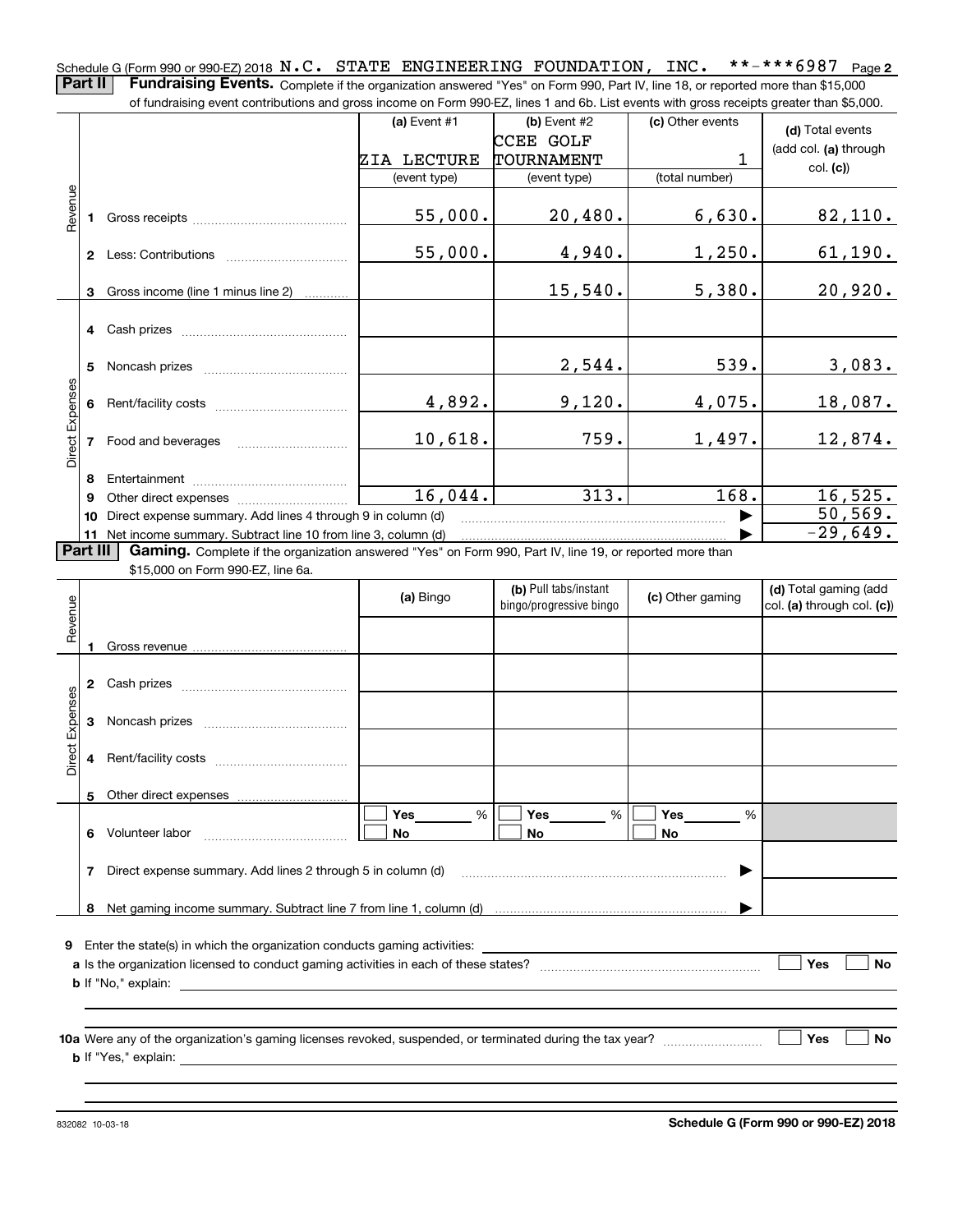|    | Schedule G (Form 990 or 990-EZ) 2018 $N.C.$ STATE ENGINEERING FOUNDATION, INC.                                                                                                                                                                                        | **-***6987      | Page 3 |
|----|-----------------------------------------------------------------------------------------------------------------------------------------------------------------------------------------------------------------------------------------------------------------------|-----------------|--------|
|    |                                                                                                                                                                                                                                                                       | Yes             | No     |
|    | 12 Is the organization a grantor, beneficiary or trustee of a trust, or a member of a partnership or other entity formed                                                                                                                                              |                 |        |
|    |                                                                                                                                                                                                                                                                       | Yes             | No     |
|    | 13 Indicate the percentage of gaming activity conducted in:                                                                                                                                                                                                           |                 |        |
|    |                                                                                                                                                                                                                                                                       | 13а             | %      |
|    | <b>b</b> An outside facility <i>www.communicality communicality communicality communicality communicality communicality communicality communicality communically communically communically communically communically communically com</i>                             | 13 <sub>b</sub> | %      |
|    | 14 Enter the name and address of the person who prepares the organization's gaming/special events books and records:                                                                                                                                                  |                 |        |
|    |                                                                                                                                                                                                                                                                       |                 |        |
|    | Name $\blacktriangleright$<br>and the control of the control of the control of the control of the control of the control of the control of the                                                                                                                        |                 |        |
|    | <u> 1989 - Johann Harry Harry Harry Harry Harry Harry Harry Harry Harry Harry Harry Harry Harry Harry Harry Harry</u><br>Address $\blacktriangleright$                                                                                                                |                 |        |
|    | 15a Does the organization have a contract with a third party from whom the organization receives gaming revenue?                                                                                                                                                      | Yes             | No     |
|    | <b>b</b> If "Yes," enter the amount of gaming revenue received by the organization $\triangleright$ \$ ___________________ and the amount                                                                                                                             |                 |        |
|    |                                                                                                                                                                                                                                                                       |                 |        |
|    | c If "Yes," enter name and address of the third party:                                                                                                                                                                                                                |                 |        |
|    |                                                                                                                                                                                                                                                                       |                 |        |
|    | Name $\blacktriangleright$                                                                                                                                                                                                                                            |                 |        |
|    | Address $\blacktriangleright$<br><u>state and the state of the state of the state of the state of the state of the state of the state of the state of the state of the state of the state of the state of the state of the state of the state of the state of the</u> |                 |        |
| 16 | Gaming manager information:                                                                                                                                                                                                                                           |                 |        |
|    | Name $\blacktriangleright$                                                                                                                                                                                                                                            |                 |        |
|    |                                                                                                                                                                                                                                                                       |                 |        |
|    | Gaming manager compensation > \$                                                                                                                                                                                                                                      |                 |        |
|    | Description of services provided $\blacktriangleright$ $\bot$                                                                                                                                                                                                         |                 |        |
|    |                                                                                                                                                                                                                                                                       |                 |        |
|    |                                                                                                                                                                                                                                                                       |                 |        |
|    |                                                                                                                                                                                                                                                                       |                 |        |
|    | Director/officer<br>Employee<br>Independent contractor                                                                                                                                                                                                                |                 |        |
|    | <b>17</b> Mandatory distributions:                                                                                                                                                                                                                                    |                 |        |
|    | a Is the organization required under state law to make charitable distributions from the gaming proceeds to                                                                                                                                                           |                 |        |
|    | retain the state gaming license?                                                                                                                                                                                                                                      | Yes             | No     |
|    | <b>b</b> Enter the amount of distributions required under state law to be distributed to other exempt organizations or spent in the                                                                                                                                   |                 |        |
|    | organization's own exempt activities during the tax year $\triangleright$ \$                                                                                                                                                                                          |                 |        |
|    | <b>Part IV</b><br>Supplemental Information. Provide the explanations required by Part I, line 2b, columns (iii) and (v); and Part III, lines 9, 9b, 10b,                                                                                                              |                 |        |
|    | 15b, 15c, 16, and 17b, as applicable. Also provide any additional information. See instructions.                                                                                                                                                                      |                 |        |
|    |                                                                                                                                                                                                                                                                       |                 |        |
|    |                                                                                                                                                                                                                                                                       |                 |        |
|    |                                                                                                                                                                                                                                                                       |                 |        |
|    |                                                                                                                                                                                                                                                                       |                 |        |
|    |                                                                                                                                                                                                                                                                       |                 |        |
|    |                                                                                                                                                                                                                                                                       |                 |        |
|    |                                                                                                                                                                                                                                                                       |                 |        |
|    |                                                                                                                                                                                                                                                                       |                 |        |
|    |                                                                                                                                                                                                                                                                       |                 |        |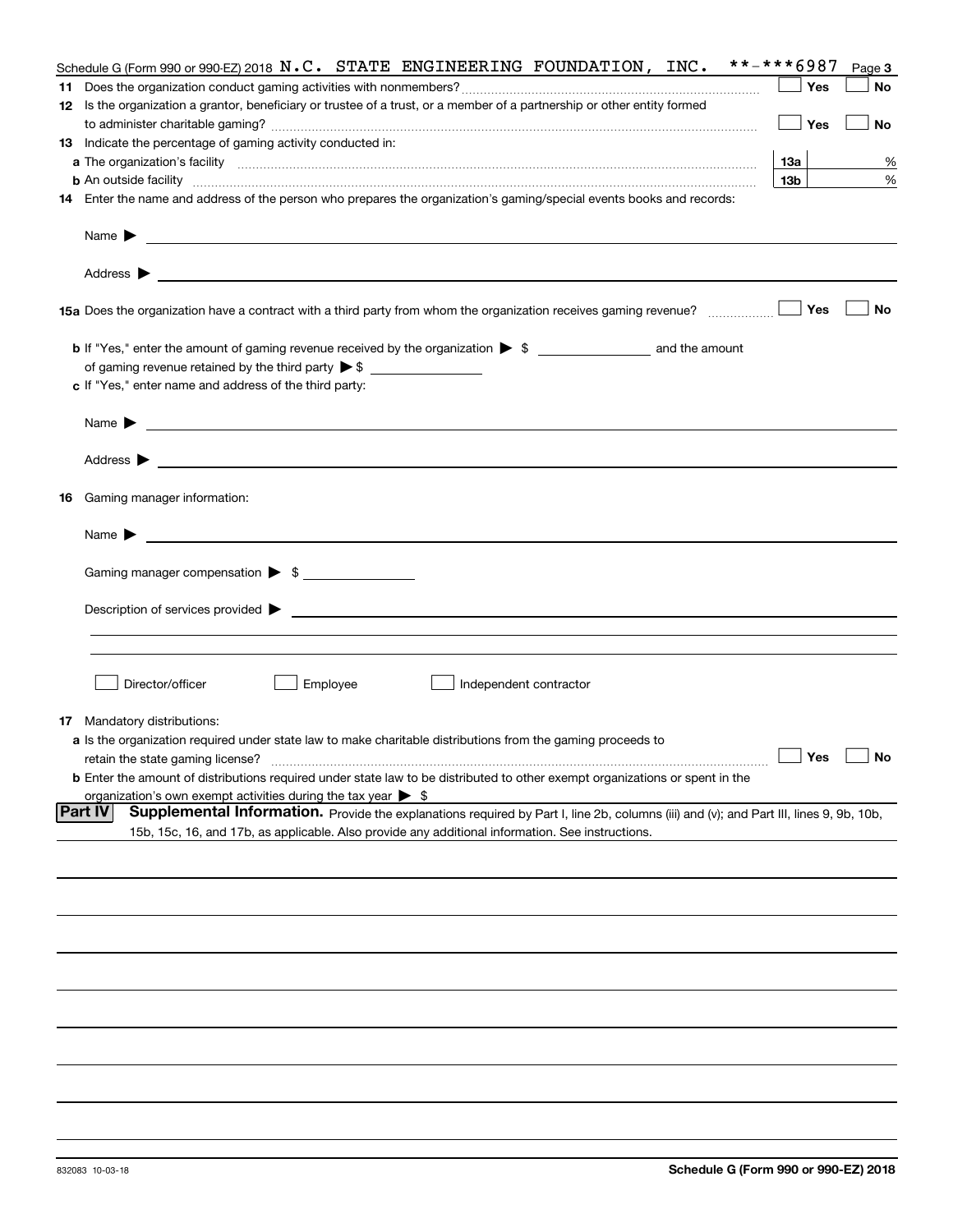|  |  | Schedule G (Form 990 or 990-EZ) $N.C.$ STATE ENGINEERING FOUNDATION, INC.<br><b>Part IV</b> Supplemental Information (continued) |  | **-***6987 Page 4 |  |
|--|--|----------------------------------------------------------------------------------------------------------------------------------|--|-------------------|--|
|  |  |                                                                                                                                  |  |                   |  |
|  |  |                                                                                                                                  |  |                   |  |
|  |  |                                                                                                                                  |  |                   |  |
|  |  |                                                                                                                                  |  |                   |  |
|  |  |                                                                                                                                  |  |                   |  |
|  |  |                                                                                                                                  |  |                   |  |
|  |  |                                                                                                                                  |  |                   |  |
|  |  |                                                                                                                                  |  |                   |  |
|  |  |                                                                                                                                  |  |                   |  |
|  |  |                                                                                                                                  |  |                   |  |
|  |  |                                                                                                                                  |  |                   |  |
|  |  |                                                                                                                                  |  |                   |  |
|  |  |                                                                                                                                  |  |                   |  |
|  |  |                                                                                                                                  |  |                   |  |
|  |  |                                                                                                                                  |  |                   |  |
|  |  |                                                                                                                                  |  |                   |  |
|  |  |                                                                                                                                  |  |                   |  |
|  |  |                                                                                                                                  |  |                   |  |
|  |  |                                                                                                                                  |  |                   |  |
|  |  |                                                                                                                                  |  |                   |  |
|  |  |                                                                                                                                  |  |                   |  |
|  |  |                                                                                                                                  |  |                   |  |
|  |  |                                                                                                                                  |  |                   |  |
|  |  |                                                                                                                                  |  |                   |  |
|  |  |                                                                                                                                  |  |                   |  |
|  |  |                                                                                                                                  |  |                   |  |
|  |  |                                                                                                                                  |  |                   |  |
|  |  |                                                                                                                                  |  |                   |  |
|  |  |                                                                                                                                  |  |                   |  |
|  |  |                                                                                                                                  |  |                   |  |
|  |  |                                                                                                                                  |  |                   |  |
|  |  |                                                                                                                                  |  |                   |  |
|  |  |                                                                                                                                  |  |                   |  |
|  |  |                                                                                                                                  |  |                   |  |
|  |  |                                                                                                                                  |  |                   |  |
|  |  |                                                                                                                                  |  |                   |  |
|  |  |                                                                                                                                  |  |                   |  |
|  |  |                                                                                                                                  |  |                   |  |
|  |  |                                                                                                                                  |  |                   |  |
|  |  |                                                                                                                                  |  |                   |  |
|  |  |                                                                                                                                  |  |                   |  |
|  |  |                                                                                                                                  |  |                   |  |
|  |  |                                                                                                                                  |  |                   |  |
|  |  |                                                                                                                                  |  |                   |  |
|  |  |                                                                                                                                  |  |                   |  |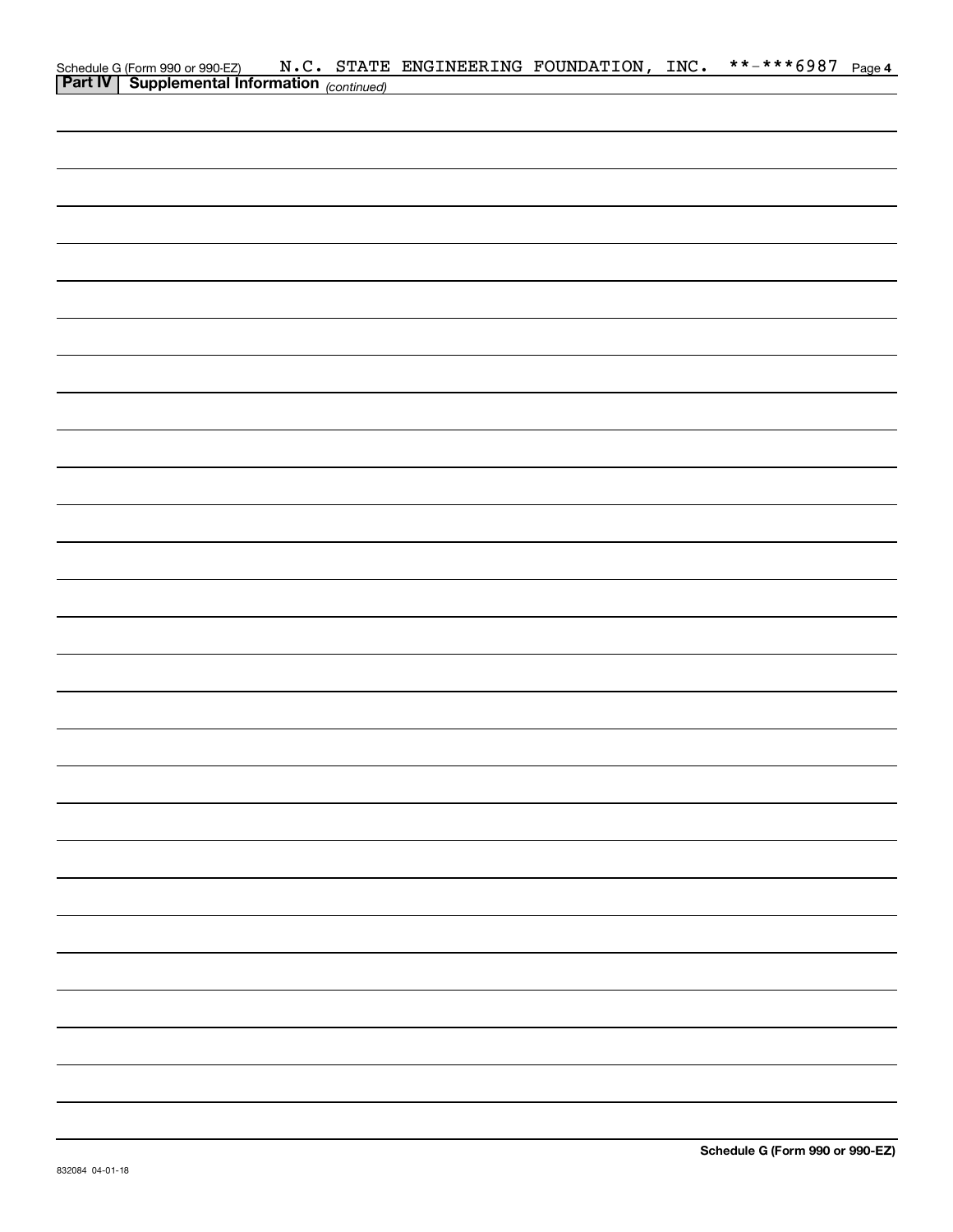| <b>SCHEDULE I</b><br>(Form 990)                                                                                                                                 |                                                                                                                            |           | <b>Grants and Other Assistance to Organizations,</b><br>Governments, and Individuals in the United States<br>Complete if the organization answered "Yes" on Form 990, Part IV, line 21 or 22. |                             |                                         |                                                                |                                                                                                                                                                          | OMB No. 1545-0047<br>20<br>18                                                      |  |
|-----------------------------------------------------------------------------------------------------------------------------------------------------------------|----------------------------------------------------------------------------------------------------------------------------|-----------|-----------------------------------------------------------------------------------------------------------------------------------------------------------------------------------------------|-----------------------------|-----------------------------------------|----------------------------------------------------------------|--------------------------------------------------------------------------------------------------------------------------------------------------------------------------|------------------------------------------------------------------------------------|--|
| Attach to Form 990.<br><b>Open to Public</b><br>Department of the Treasury<br>Internal Revenue Service<br>Go to www.irs.gov/Form990 for the latest information. |                                                                                                                            |           |                                                                                                                                                                                               |                             |                                         |                                                                |                                                                                                                                                                          |                                                                                    |  |
| Name of the organization                                                                                                                                        |                                                                                                                            |           | N.C. STATE ENGINEERING FOUNDATION, INC.                                                                                                                                                       |                             |                                         |                                                                |                                                                                                                                                                          | <b>Employer identification number</b><br>**-***6987                                |  |
| Part I                                                                                                                                                          | <b>General Information on Grants and Assistance</b>                                                                        |           |                                                                                                                                                                                               |                             |                                         |                                                                |                                                                                                                                                                          |                                                                                    |  |
| $\mathbf 1$<br>$\mathbf{2}$                                                                                                                                     | Describe in Part IV the organization's procedures for monitoring the use of grant funds in the United States.              |           |                                                                                                                                                                                               |                             |                                         |                                                                | Does the organization maintain records to substantiate the amount of the grants or assistance, the grantees' eligibility for the grants or assistance, and the selection | $\boxed{\text{X}}$ Yes<br>l No                                                     |  |
| Part II                                                                                                                                                         |                                                                                                                            |           |                                                                                                                                                                                               |                             |                                         |                                                                | Grants and Other Assistance to Domestic Organizations and Domestic Governments. Complete if the organization answered "Yes" on Form 990, Part IV, line 21, for any       |                                                                                    |  |
| 1 (a) Name and address of organization<br>or government                                                                                                         | recipient that received more than \$5,000. Part II can be duplicated if additional space is needed.                        | $(b)$ EIN | (c) IRC section<br>(if applicable)                                                                                                                                                            | (d) Amount of<br>cash grant | (e) Amount of<br>non-cash<br>assistance | (f) Method of<br>valuation (book,<br>FMV, appraisal,<br>other) | (g) Description of<br>noncash assistance                                                                                                                                 | (h) Purpose of grant<br>or assistance                                              |  |
| NORTH CAROLINA STATE UNIVERSITY<br>NCSU BOX 7205<br>RALEIGH, NC 27695                                                                                           |                                                                                                                            |           |                                                                                                                                                                                               | 3,934,896.                  |                                         | 0. BOOK                                                        | N/A                                                                                                                                                                      | SCHOLARSHIPS, FACULTY<br>SUPPORT, DEPARTMENTAL<br>SUPPORT, AND FACILITY<br>SUPPORT |  |
|                                                                                                                                                                 |                                                                                                                            |           |                                                                                                                                                                                               |                             |                                         |                                                                |                                                                                                                                                                          |                                                                                    |  |
| 3                                                                                                                                                               | $111A - 2.0$ $\sim 0.00$ and $\sim 0.00$ . And $\sim 0.00$ and $\sim 0.00$ and $\sim 0.00$ and $\sim 0.00$ and $\sim 0.00$ |           |                                                                                                                                                                                               |                             |                                         |                                                                |                                                                                                                                                                          | $1$ .<br>$1.1.1$ $(P_1, , Q_{n})$ (0040)                                           |  |

**For Paperwork Reduction Act Notice, see the Instructions for Form 990. Schedule I (Form 990) (2018)** LHA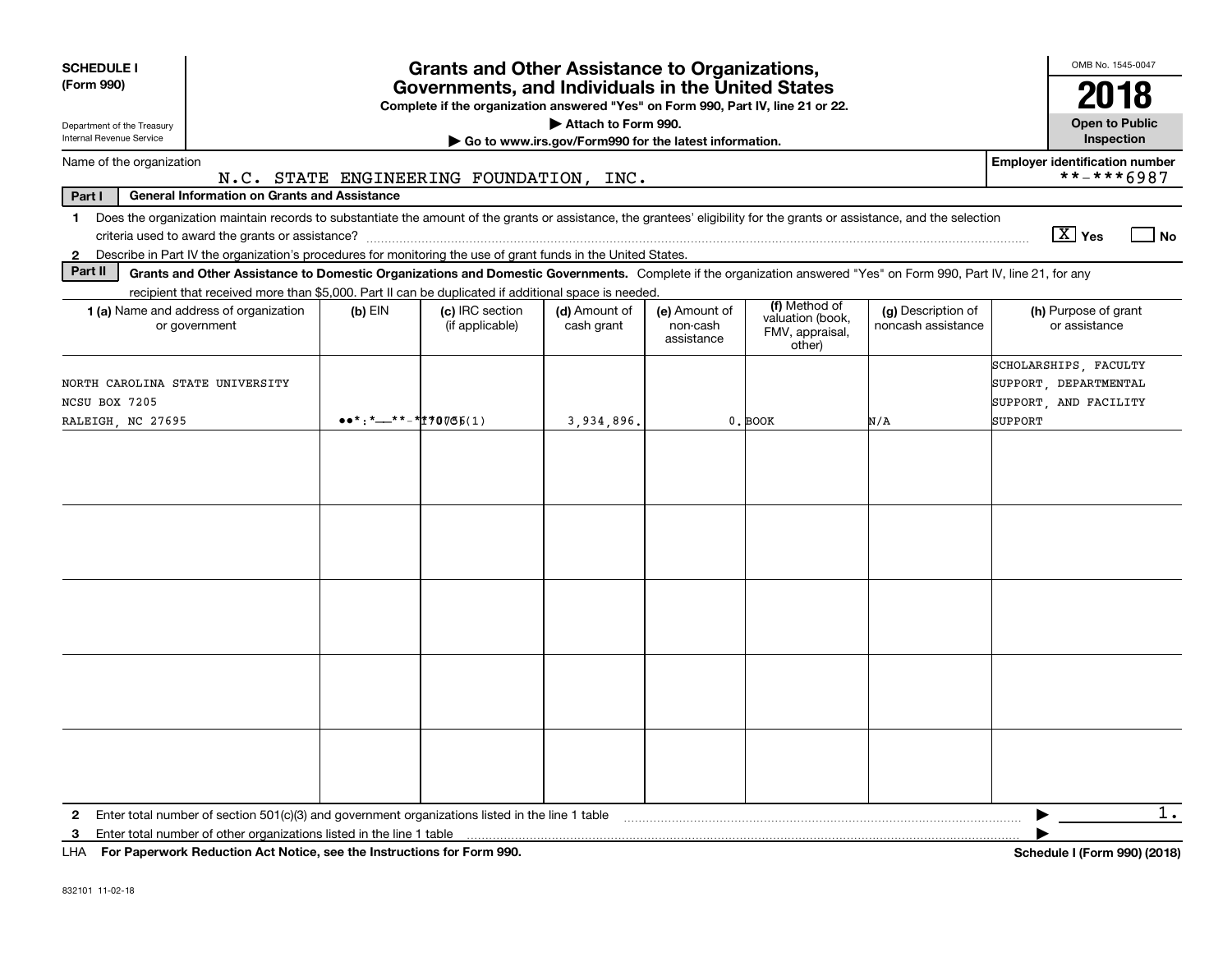#### Schedule I (Form 990) (2018) N.C. STATE ENGINEERING FOUNDATION, INC. \* \* – \* \* \* 6 9 8 7 Page

**Part III | Grants and Other Assistance to Domestic Individuals. Complete if the organization answered "Yes" on Form 990, Part IV, line 22.** Part III can be duplicated if additional space is needed.

| (a) Type of grant or assistance | (b) Number of<br>recipients | (c) Amount of<br>cash grant | (d) Amount of non-<br>cash assistance | (e) Method of valuation<br>(book, FMV, appraisal, other) | (f) Description of noncash assistance |
|---------------------------------|-----------------------------|-----------------------------|---------------------------------------|----------------------------------------------------------|---------------------------------------|
|                                 |                             |                             |                                       |                                                          |                                       |
|                                 |                             |                             |                                       |                                                          |                                       |
|                                 |                             |                             |                                       |                                                          |                                       |
|                                 |                             |                             |                                       |                                                          |                                       |
|                                 |                             |                             |                                       |                                                          |                                       |
|                                 |                             |                             |                                       |                                                          |                                       |
|                                 |                             |                             |                                       |                                                          |                                       |
|                                 |                             |                             |                                       |                                                          |                                       |
|                                 |                             |                             |                                       |                                                          |                                       |
|                                 |                             |                             |                                       |                                                          |                                       |

Part IV | Supplemental Information. Provide the information required in Part I, line 2; Part III, column (b); and any other additional information.

PART I, LINE 2:

GRANTS REPRESENT REIMBURSEMENT OF EXPENSES PROCESSED THROUGH THE

UNIVERSITY'S ACCOUNTING SYSTEMS, AND ARE SUBJECT TO UNIVERSITY AND STATE OF

NORTH CAROLINA GUIDELINES, IN ADDITION TO ANY RESTRICTIONS PLACED DIRECTLY

BY DONORS.

**2**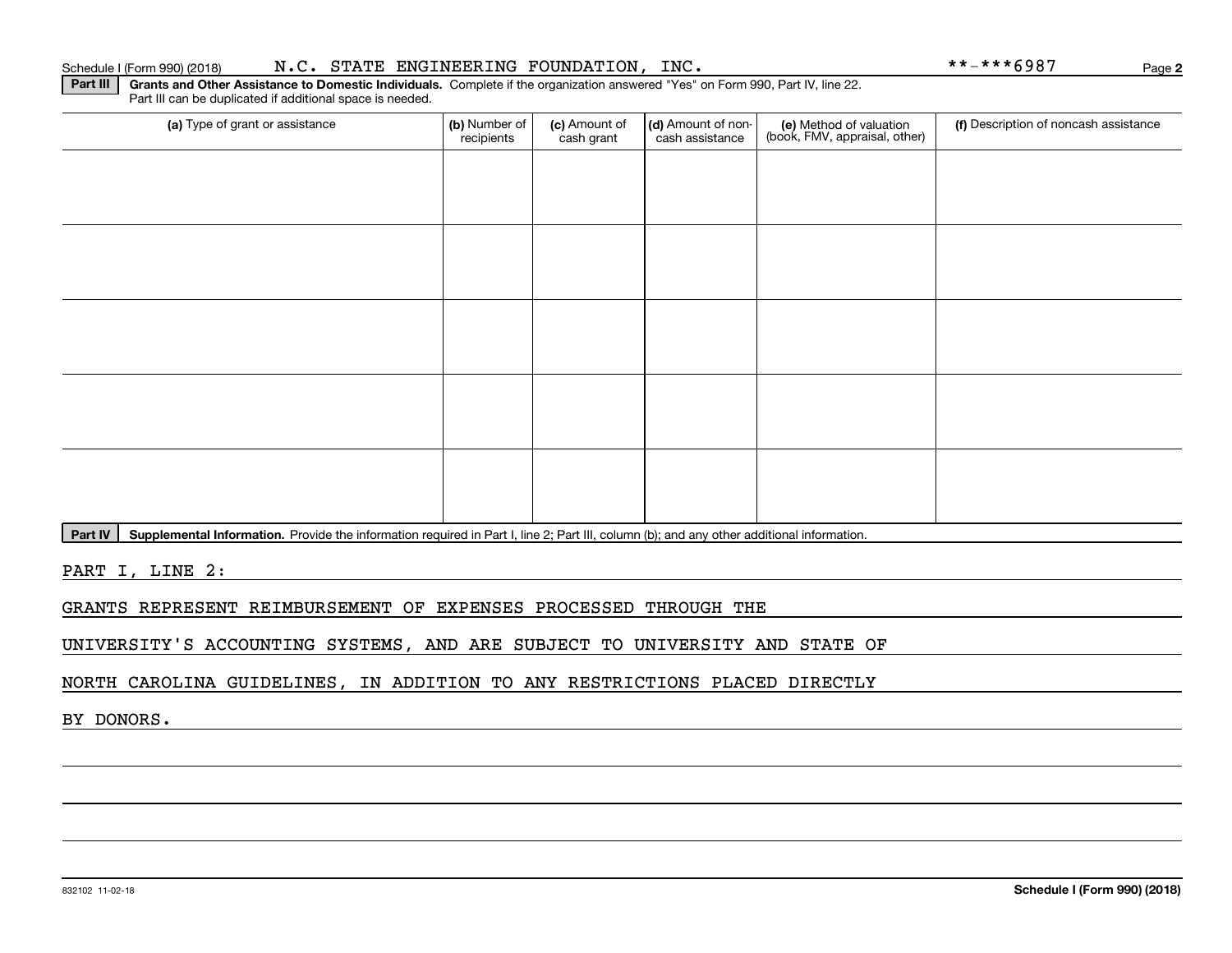|    | <b>Compensation Information</b><br><b>SCHEDULE J</b>                                                                                                                                                                  | OMB No. 1545-0047                     |            |                  |  |
|----|-----------------------------------------------------------------------------------------------------------------------------------------------------------------------------------------------------------------------|---------------------------------------|------------|------------------|--|
|    | (Form 990)<br>For certain Officers, Directors, Trustees, Key Employees, and Highest                                                                                                                                   |                                       |            |                  |  |
|    | <b>Compensated Employees</b>                                                                                                                                                                                          | 2018                                  |            |                  |  |
|    | Complete if the organization answered "Yes" on Form 990, Part IV, line 23.<br>Attach to Form 990.<br>Department of the Treasury                                                                                       | <b>Open to Public</b>                 |            |                  |  |
|    | ► Go to www.irs.gov/Form990 for instructions and the latest information.<br>Internal Revenue Service                                                                                                                  |                                       | Inspection |                  |  |
|    | Name of the organization                                                                                                                                                                                              | <b>Employer identification number</b> |            |                  |  |
|    | N.C. STATE ENGINEERING FOUNDATION, INC.                                                                                                                                                                               | **-***6987                            |            |                  |  |
|    | <b>Questions Regarding Compensation</b><br>Part I                                                                                                                                                                     |                                       |            |                  |  |
|    |                                                                                                                                                                                                                       |                                       | Yes        | No               |  |
|    | Check the appropriate box(es) if the organization provided any of the following to or for a person listed on Form 990,                                                                                                |                                       |            |                  |  |
|    | Part VII, Section A, line 1a. Complete Part III to provide any relevant information regarding these items.                                                                                                            |                                       |            |                  |  |
|    | First-class or charter travel<br>Housing allowance or residence for personal use                                                                                                                                      |                                       |            |                  |  |
|    | Travel for companions<br>Payments for business use of personal residence                                                                                                                                              |                                       |            |                  |  |
|    | Health or social club dues or initiation fees<br>Tax indemnification and gross-up payments                                                                                                                            |                                       |            |                  |  |
|    | Discretionary spending account<br>Personal services (such as maid, chauffeur, chef)                                                                                                                                   |                                       |            |                  |  |
|    | If any of the boxes on line 1a are checked, did the organization follow a written policy regarding payment or                                                                                                         |                                       |            |                  |  |
| b  |                                                                                                                                                                                                                       | 1b                                    |            |                  |  |
| 2  | Did the organization require substantiation prior to reimbursing or allowing expenses incurred by all directors,                                                                                                      |                                       |            |                  |  |
|    |                                                                                                                                                                                                                       | $\mathbf{2}$                          |            |                  |  |
|    |                                                                                                                                                                                                                       |                                       |            |                  |  |
| з  | Indicate which, if any, of the following the filing organization used to establish the compensation of the organization's                                                                                             |                                       |            |                  |  |
|    | CEO/Executive Director. Check all that apply. Do not check any boxes for methods used by a related organization to                                                                                                    |                                       |            |                  |  |
|    | establish compensation of the CEO/Executive Director, but explain in Part III.                                                                                                                                        |                                       |            |                  |  |
|    | Compensation committee<br>Written employment contract                                                                                                                                                                 |                                       |            |                  |  |
|    | Compensation survey or study<br>Independent compensation consultant                                                                                                                                                   |                                       |            |                  |  |
|    | $\boxed{\textbf{X}}$ Approval by the board or compensation committee<br>Form 990 of other organizations                                                                                                               |                                       |            |                  |  |
|    |                                                                                                                                                                                                                       |                                       |            |                  |  |
| 4  | During the year, did any person listed on Form 990, Part VII, Section A, line 1a, with respect to the filing                                                                                                          |                                       |            |                  |  |
|    | organization or a related organization:                                                                                                                                                                               |                                       |            |                  |  |
| а  | Receive a severance payment or change-of-control payment?                                                                                                                                                             | 4a                                    |            | х                |  |
| b  |                                                                                                                                                                                                                       | 4b                                    |            | X                |  |
|    |                                                                                                                                                                                                                       | 4c                                    |            | х                |  |
|    | If "Yes" to any of lines 4a-c, list the persons and provide the applicable amounts for each item in Part III.                                                                                                         |                                       |            |                  |  |
|    |                                                                                                                                                                                                                       |                                       |            |                  |  |
|    | Only section 501(c)(3), 501(c)(4), and 501(c)(29) organizations must complete lines 5-9.                                                                                                                              |                                       |            |                  |  |
| 5  | For persons listed on Form 990, Part VII, Section A, line 1a, did the organization pay or accrue any compensation                                                                                                     |                                       |            |                  |  |
|    | contingent on the revenues of:                                                                                                                                                                                        |                                       |            |                  |  |
| a  |                                                                                                                                                                                                                       | 5а                                    |            | х                |  |
|    |                                                                                                                                                                                                                       | 5b                                    |            | х                |  |
|    | If "Yes" on line 5a or 5b, describe in Part III.                                                                                                                                                                      |                                       |            |                  |  |
|    | 6 For persons listed on Form 990, Part VII, Section A, line 1a, did the organization pay or accrue any compensation                                                                                                   |                                       |            |                  |  |
|    | contingent on the net earnings of:                                                                                                                                                                                    |                                       |            |                  |  |
| a  |                                                                                                                                                                                                                       | 6a                                    |            | X<br>$\mathbf X$ |  |
|    |                                                                                                                                                                                                                       | 6b                                    |            |                  |  |
|    | If "Yes" on line 6a or 6b, describe in Part III.                                                                                                                                                                      |                                       |            |                  |  |
| 7. | For persons listed on Form 990, Part VII, Section A, line 1a, did the organization provide any nonfixed payments                                                                                                      |                                       |            | x                |  |
|    |                                                                                                                                                                                                                       | 7                                     |            |                  |  |
| 8  | Were any amounts reported on Form 990, Part VII, paid or accrued pursuant to a contract that was subject to the                                                                                                       | 8                                     |            | x                |  |
|    | initial contract exception described in Regulations section 53.4958-4(a)(3)? If "Yes," describe in Part III<br>If "Yes" on line 8, did the organization also follow the rebuttable presumption procedure described in |                                       |            |                  |  |
| 9  |                                                                                                                                                                                                                       | 9                                     |            |                  |  |
|    |                                                                                                                                                                                                                       | $\overline{1}$                        |            |                  |  |

LHA For Paperwork Reduction Act Notice, see the Instructions for Form 990. Schedule J (Form 990) 2018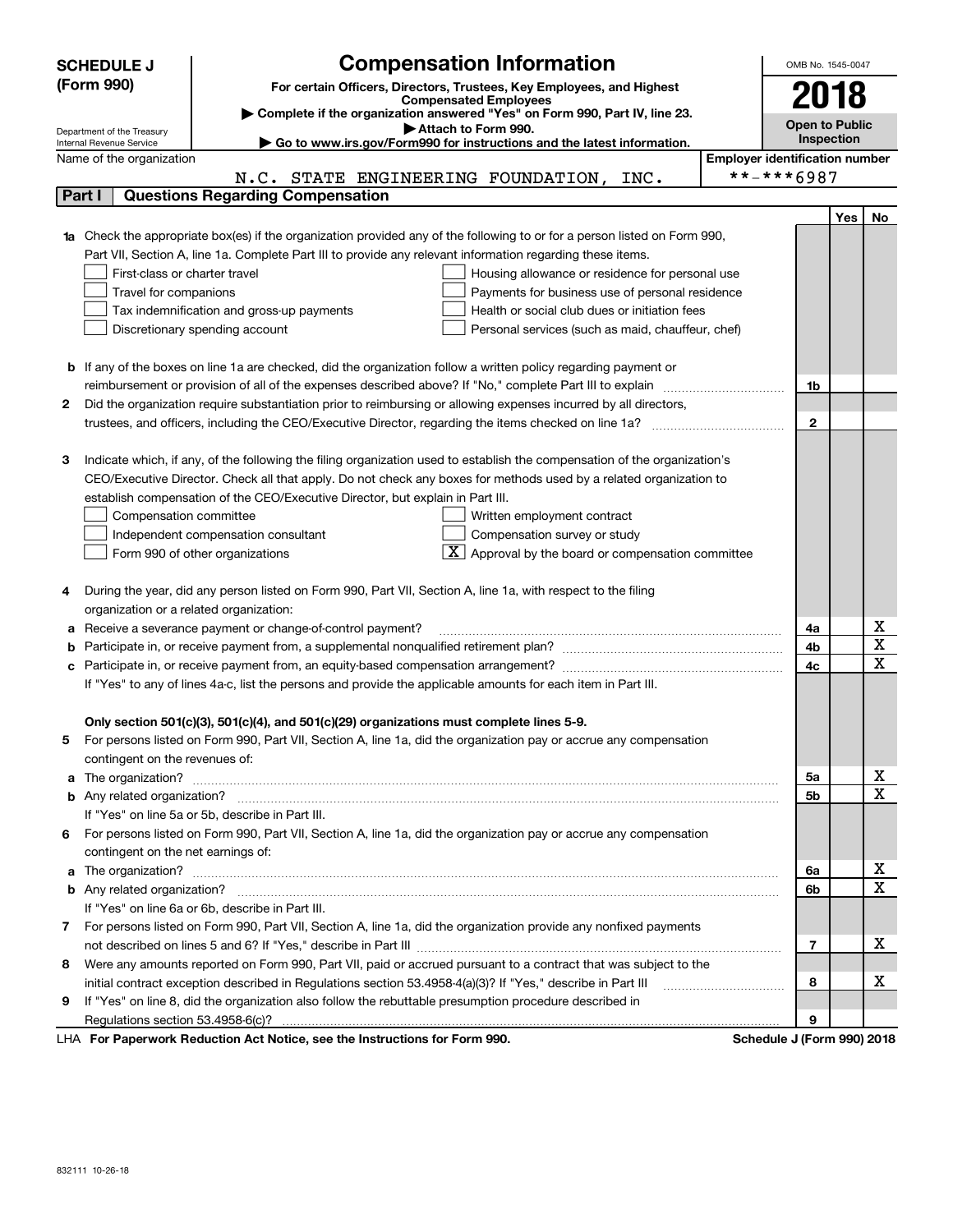# **Part II Officers, Directors, Trustees, Key Employees, and Highest Compensated Employees.**  Schedule J (Form 990) 2018 Page Use duplicate copies if additional space is needed.

For each individual whose compensation must be reported on Schedule J, report compensation from the organization on row (i) and from related organizations, described in the instructions, on row (ii). Do not list any individuals that aren't listed on Form 990, Part VII.

**Note:**  The sum of columns (B)(i)-(iii) for each listed individual must equal the total amount of Form 990, Part VII, Section A, line 1a, applicable column (D) and (E) amounts for that individual.

| (A) Name and Title       |      |                          | (B) Breakdown of W-2 and/or 1099-MISC compensation |                                           | (C) Retirement and<br>other deferred | (D) Nontaxable<br>benefits | (E) Total of columns<br>$(B)(i)-(D)$ | (F) Compensation<br>in column (B)         |
|--------------------------|------|--------------------------|----------------------------------------------------|-------------------------------------------|--------------------------------------|----------------------------|--------------------------------------|-------------------------------------------|
|                          |      | (i) Base<br>compensation | (ii) Bonus &<br>incentive<br>compensation          | (iii) Other<br>reportable<br>compensation | compensation                         |                            |                                      | reported as deferred<br>on prior Form 990 |
| (1) LOUIS A MARTIN-VEGA  | (i)  | 0.                       | 0.                                                 | 0.                                        | 0.                                   | 0.                         | 0.                                   | 0.                                        |
| <b>DIRECTOR</b>          | (ii) | 347,674.                 | 0.                                                 | $\overline{0}$ .                          | 36,063.                              | 6,004.                     | 389,741.                             | 0.                                        |
| (2) MARY T PELOQUIN-DODD | (i)  | 0.                       | 0.                                                 | 0.                                        | 0.                                   | 0.                         | $\mathbf 0$ .                        | $\overline{0}$ .                          |
| <b>TREASURER</b>         | (ii) | 286, 150.                | $\overline{0}$ .                                   | $\overline{0}$ .                          | 36, 142.                             | 6,004.                     | 328, 296.                            | $\overline{0}$ .                          |
| (3) LORA F BREMER        | (i)  | 0.                       | $\overline{0}$ .                                   | 0.                                        | 0.                                   | 0.                         | 0.                                   | $\overline{0}$ .                          |
| <b>SECRETARY</b>         | (ii) | 134,701.                 | $\overline{0}$ .                                   | $\overline{0}$ .                          | 17,702.                              | 6,004.                     | 158,407.                             | $\overline{0}$ .                          |
| (4) BRIAN E CAMPBELL     | (i)  | 0.                       | $\overline{0}$ .                                   | $\overline{0}$ .                          | 0.                                   | 0.                         | $\mathbf 0$ .                        | $\overline{0}$ .                          |
| SECRETARY                | (ii) | 206, 324.                | $0$ .                                              | $\overline{0}$ .                          | 27,126.                              | $\overline{5,485}$ .       | 238,935.                             | 0.                                        |
|                          | (i)  |                          |                                                    |                                           |                                      |                            |                                      |                                           |
|                          | (ii) |                          |                                                    |                                           |                                      |                            |                                      |                                           |
|                          | (i)  |                          |                                                    |                                           |                                      |                            |                                      |                                           |
|                          | (ii) |                          |                                                    |                                           |                                      |                            |                                      |                                           |
|                          | (i)  |                          |                                                    |                                           |                                      |                            |                                      |                                           |
|                          | (ii) |                          |                                                    |                                           |                                      |                            |                                      |                                           |
|                          | (i)  |                          |                                                    |                                           |                                      |                            |                                      |                                           |
|                          | (ii) |                          |                                                    |                                           |                                      |                            |                                      |                                           |
|                          | (i)  |                          |                                                    |                                           |                                      |                            |                                      |                                           |
|                          | (ii) |                          |                                                    |                                           |                                      |                            |                                      |                                           |
|                          | (i)  |                          |                                                    |                                           |                                      |                            |                                      |                                           |
|                          | (ii) |                          |                                                    |                                           |                                      |                            |                                      |                                           |
|                          | (i)  |                          |                                                    |                                           |                                      |                            |                                      |                                           |
|                          | (ii) |                          |                                                    |                                           |                                      |                            |                                      |                                           |
|                          | (i)  |                          |                                                    |                                           |                                      |                            |                                      |                                           |
|                          | (ii) |                          |                                                    |                                           |                                      |                            |                                      |                                           |
|                          | (i)  |                          |                                                    |                                           |                                      |                            |                                      |                                           |
|                          | (ii) |                          |                                                    |                                           |                                      |                            |                                      |                                           |
|                          | (i)  |                          |                                                    |                                           |                                      |                            |                                      |                                           |
|                          | (ii) |                          |                                                    |                                           |                                      |                            |                                      |                                           |
|                          | (i)  |                          |                                                    |                                           |                                      |                            |                                      |                                           |
|                          | (ii) |                          |                                                    |                                           |                                      |                            |                                      |                                           |
|                          | (i)  |                          |                                                    |                                           |                                      |                            |                                      |                                           |
|                          | (ii) |                          |                                                    |                                           |                                      |                            |                                      |                                           |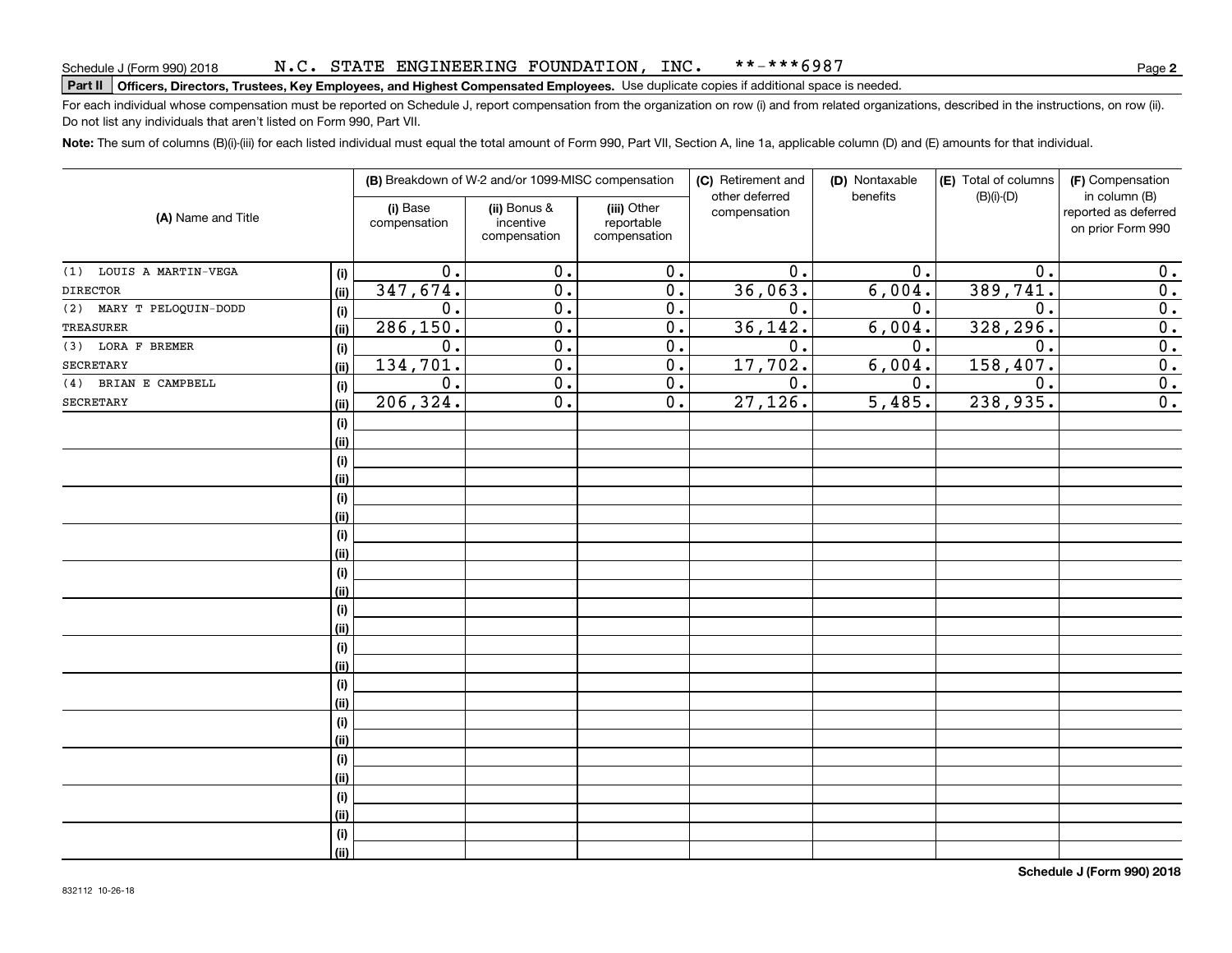**Part III Supplemental Information**

#### SCHEDULE J, PART II - COMPENSATION FROM RELATED ORGANIZATIONS

#### THE BOARD MEMBERS THAT ARE COMPENSATED RECEIVE COMPENSATION FROM NC

STATE UNIVERSITY, A  $170(C)(1)$  ORGANIZATION RELATED TO NC STATE

#### ENGINEERING FOUNDATION.

Page 3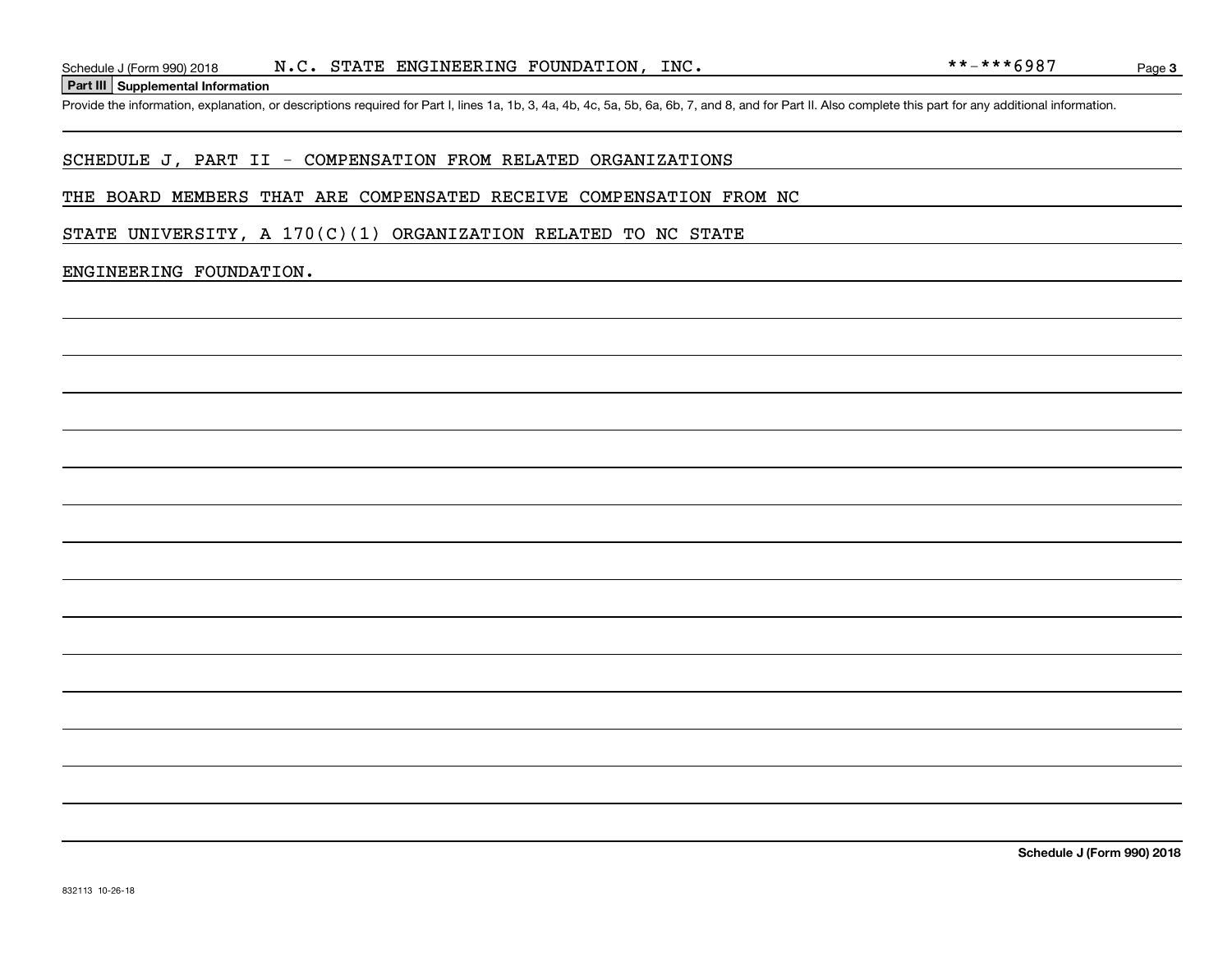#### **SCHEDULE M (Form 990)**

# **Noncash Contributions**

OMB No. 1545-0047

| Department of the Treasury      |
|---------------------------------|
| <b>Internal Revenue Service</b> |

**Complete if the organizations answered "Yes" on Form 990, Part IV, lines 29 or 30.** <sup>J</sup>**2018 Attach to Form 990.** J

**Open to Public Inspection**

 **Go to www.irs.gov/Form990 for instructions and the latest information.** J

| Employer identification number |
|--------------------------------|
| ** ***∠007                     |

| <b>Types of Property</b><br>Part I<br>(d)<br>(a)<br>(b)<br>(c)<br>Noncash contribution<br>Number of<br>Check if<br>Method of determining<br>contributions or<br>amounts reported on<br>applicable<br>noncash contribution amounts<br>litems contributed Form 990, Part VIII, line 1q<br>1.<br>2<br>Art - Historical treasures<br>Art - Fractional interests<br>3<br>Books and publications<br>4<br>Clothing and household goods<br>5<br>6<br>7<br>Intellectual property<br>8<br>$\mathbf X$<br>30<br>691, 211. FAIR MARKET VALUE<br>Securities - Publicly traded<br>9<br>Securities - Closely held stock<br>10<br>Securities - Partnership, LLC, or<br>11<br>trust interests<br>Securities - Miscellaneous<br>12<br>Qualified conservation contribution -<br>13<br>Historic structures<br><br>Qualified conservation contribution - Other<br>14<br>Real estate - Residential<br>15<br>Real estate - Commercial<br>16<br>17<br>18<br>19<br>Drugs and medical supplies<br>20<br>21<br>22<br>23<br>24<br>20<br>177,864. FAIR MARKET VALUE<br>(IRA ROLLOVERS)<br>х<br>Other $\blacktriangleright$<br>25<br>Other $\blacktriangleright$<br>$($ $)$<br>26<br>Other $\blacktriangleright$<br>27 |     |    |
|------------------------------------------------------------------------------------------------------------------------------------------------------------------------------------------------------------------------------------------------------------------------------------------------------------------------------------------------------------------------------------------------------------------------------------------------------------------------------------------------------------------------------------------------------------------------------------------------------------------------------------------------------------------------------------------------------------------------------------------------------------------------------------------------------------------------------------------------------------------------------------------------------------------------------------------------------------------------------------------------------------------------------------------------------------------------------------------------------------------------------------------------------------------------------------------|-----|----|
|                                                                                                                                                                                                                                                                                                                                                                                                                                                                                                                                                                                                                                                                                                                                                                                                                                                                                                                                                                                                                                                                                                                                                                                          |     |    |
|                                                                                                                                                                                                                                                                                                                                                                                                                                                                                                                                                                                                                                                                                                                                                                                                                                                                                                                                                                                                                                                                                                                                                                                          |     |    |
|                                                                                                                                                                                                                                                                                                                                                                                                                                                                                                                                                                                                                                                                                                                                                                                                                                                                                                                                                                                                                                                                                                                                                                                          |     |    |
|                                                                                                                                                                                                                                                                                                                                                                                                                                                                                                                                                                                                                                                                                                                                                                                                                                                                                                                                                                                                                                                                                                                                                                                          |     |    |
|                                                                                                                                                                                                                                                                                                                                                                                                                                                                                                                                                                                                                                                                                                                                                                                                                                                                                                                                                                                                                                                                                                                                                                                          |     |    |
|                                                                                                                                                                                                                                                                                                                                                                                                                                                                                                                                                                                                                                                                                                                                                                                                                                                                                                                                                                                                                                                                                                                                                                                          |     |    |
|                                                                                                                                                                                                                                                                                                                                                                                                                                                                                                                                                                                                                                                                                                                                                                                                                                                                                                                                                                                                                                                                                                                                                                                          |     |    |
|                                                                                                                                                                                                                                                                                                                                                                                                                                                                                                                                                                                                                                                                                                                                                                                                                                                                                                                                                                                                                                                                                                                                                                                          |     |    |
|                                                                                                                                                                                                                                                                                                                                                                                                                                                                                                                                                                                                                                                                                                                                                                                                                                                                                                                                                                                                                                                                                                                                                                                          |     |    |
|                                                                                                                                                                                                                                                                                                                                                                                                                                                                                                                                                                                                                                                                                                                                                                                                                                                                                                                                                                                                                                                                                                                                                                                          |     |    |
|                                                                                                                                                                                                                                                                                                                                                                                                                                                                                                                                                                                                                                                                                                                                                                                                                                                                                                                                                                                                                                                                                                                                                                                          |     |    |
|                                                                                                                                                                                                                                                                                                                                                                                                                                                                                                                                                                                                                                                                                                                                                                                                                                                                                                                                                                                                                                                                                                                                                                                          |     |    |
|                                                                                                                                                                                                                                                                                                                                                                                                                                                                                                                                                                                                                                                                                                                                                                                                                                                                                                                                                                                                                                                                                                                                                                                          |     |    |
|                                                                                                                                                                                                                                                                                                                                                                                                                                                                                                                                                                                                                                                                                                                                                                                                                                                                                                                                                                                                                                                                                                                                                                                          |     |    |
|                                                                                                                                                                                                                                                                                                                                                                                                                                                                                                                                                                                                                                                                                                                                                                                                                                                                                                                                                                                                                                                                                                                                                                                          |     |    |
|                                                                                                                                                                                                                                                                                                                                                                                                                                                                                                                                                                                                                                                                                                                                                                                                                                                                                                                                                                                                                                                                                                                                                                                          |     |    |
|                                                                                                                                                                                                                                                                                                                                                                                                                                                                                                                                                                                                                                                                                                                                                                                                                                                                                                                                                                                                                                                                                                                                                                                          |     |    |
|                                                                                                                                                                                                                                                                                                                                                                                                                                                                                                                                                                                                                                                                                                                                                                                                                                                                                                                                                                                                                                                                                                                                                                                          |     |    |
|                                                                                                                                                                                                                                                                                                                                                                                                                                                                                                                                                                                                                                                                                                                                                                                                                                                                                                                                                                                                                                                                                                                                                                                          |     |    |
|                                                                                                                                                                                                                                                                                                                                                                                                                                                                                                                                                                                                                                                                                                                                                                                                                                                                                                                                                                                                                                                                                                                                                                                          |     |    |
|                                                                                                                                                                                                                                                                                                                                                                                                                                                                                                                                                                                                                                                                                                                                                                                                                                                                                                                                                                                                                                                                                                                                                                                          |     |    |
|                                                                                                                                                                                                                                                                                                                                                                                                                                                                                                                                                                                                                                                                                                                                                                                                                                                                                                                                                                                                                                                                                                                                                                                          |     |    |
|                                                                                                                                                                                                                                                                                                                                                                                                                                                                                                                                                                                                                                                                                                                                                                                                                                                                                                                                                                                                                                                                                                                                                                                          |     |    |
|                                                                                                                                                                                                                                                                                                                                                                                                                                                                                                                                                                                                                                                                                                                                                                                                                                                                                                                                                                                                                                                                                                                                                                                          |     |    |
|                                                                                                                                                                                                                                                                                                                                                                                                                                                                                                                                                                                                                                                                                                                                                                                                                                                                                                                                                                                                                                                                                                                                                                                          |     |    |
|                                                                                                                                                                                                                                                                                                                                                                                                                                                                                                                                                                                                                                                                                                                                                                                                                                                                                                                                                                                                                                                                                                                                                                                          |     |    |
|                                                                                                                                                                                                                                                                                                                                                                                                                                                                                                                                                                                                                                                                                                                                                                                                                                                                                                                                                                                                                                                                                                                                                                                          |     |    |
|                                                                                                                                                                                                                                                                                                                                                                                                                                                                                                                                                                                                                                                                                                                                                                                                                                                                                                                                                                                                                                                                                                                                                                                          |     |    |
|                                                                                                                                                                                                                                                                                                                                                                                                                                                                                                                                                                                                                                                                                                                                                                                                                                                                                                                                                                                                                                                                                                                                                                                          |     |    |
|                                                                                                                                                                                                                                                                                                                                                                                                                                                                                                                                                                                                                                                                                                                                                                                                                                                                                                                                                                                                                                                                                                                                                                                          |     |    |
| 28<br>Other                                                                                                                                                                                                                                                                                                                                                                                                                                                                                                                                                                                                                                                                                                                                                                                                                                                                                                                                                                                                                                                                                                                                                                              |     |    |
| 29<br>Number of Forms 8283 received by the organization during the tax year for contributions                                                                                                                                                                                                                                                                                                                                                                                                                                                                                                                                                                                                                                                                                                                                                                                                                                                                                                                                                                                                                                                                                            |     |    |
| for which the organization completed Form 8283, Part IV, Donee Acknowledgement<br>29                                                                                                                                                                                                                                                                                                                                                                                                                                                                                                                                                                                                                                                                                                                                                                                                                                                                                                                                                                                                                                                                                                     | Yes | No |
| 30a During the year, did the organization receive by contribution any property reported in Part I, lines 1 through 28, that it                                                                                                                                                                                                                                                                                                                                                                                                                                                                                                                                                                                                                                                                                                                                                                                                                                                                                                                                                                                                                                                           |     |    |
| must hold for at least three years from the date of the initial contribution, and which isn't required to be used for                                                                                                                                                                                                                                                                                                                                                                                                                                                                                                                                                                                                                                                                                                                                                                                                                                                                                                                                                                                                                                                                    |     |    |
| exempt purposes for the entire holding period?<br>30a                                                                                                                                                                                                                                                                                                                                                                                                                                                                                                                                                                                                                                                                                                                                                                                                                                                                                                                                                                                                                                                                                                                                    |     | X  |
| If "Yes," describe the arrangement in Part II.<br>b                                                                                                                                                                                                                                                                                                                                                                                                                                                                                                                                                                                                                                                                                                                                                                                                                                                                                                                                                                                                                                                                                                                                      |     |    |
| Does the organization have a gift acceptance policy that requires the review of any nonstandard contributions?<br>31<br>31                                                                                                                                                                                                                                                                                                                                                                                                                                                                                                                                                                                                                                                                                                                                                                                                                                                                                                                                                                                                                                                               | х   |    |
| 32a Does the organization hire or use third parties or related organizations to solicit, process, or sell noncash                                                                                                                                                                                                                                                                                                                                                                                                                                                                                                                                                                                                                                                                                                                                                                                                                                                                                                                                                                                                                                                                        |     |    |
| contributions?<br>32a                                                                                                                                                                                                                                                                                                                                                                                                                                                                                                                                                                                                                                                                                                                                                                                                                                                                                                                                                                                                                                                                                                                                                                    |     |    |

**For Paperwork Reduction Act Notice, see the Instructions for Form 990. Schedule M (Form 990) 2018**

**33**If the organization didn't report an amount in column (c) for a type of property for which column (a) is checked,

LHA

**b**If "Yes," describe in Part II.

describe in Part II.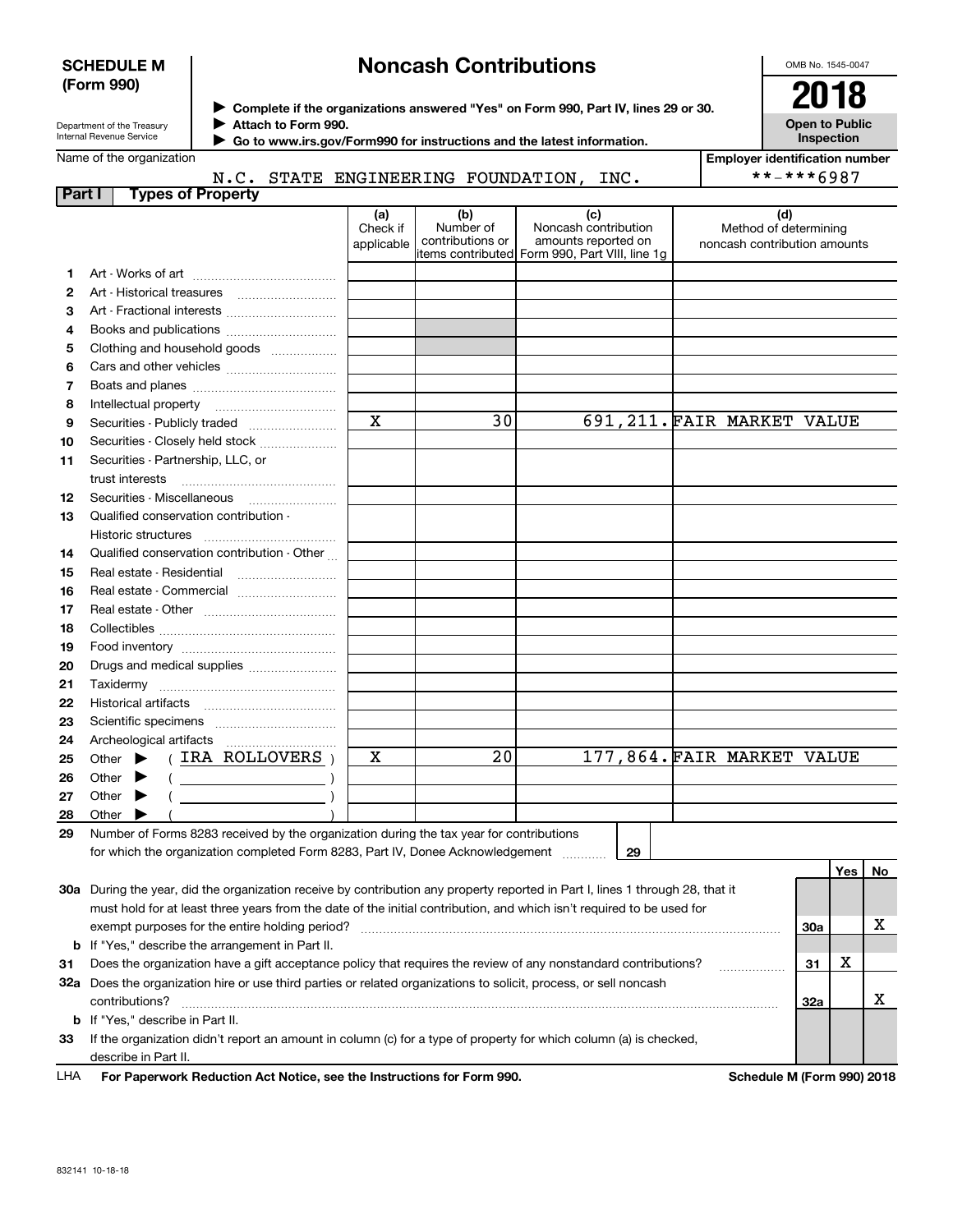|                |                                           |  | Schedule M (Form 990) 2018 N.C. STATE ENGINEERING FOUNDATION, INC. |  | **-***6987                                                                                                                                                                                                                          | Page 2 |
|----------------|-------------------------------------------|--|--------------------------------------------------------------------|--|-------------------------------------------------------------------------------------------------------------------------------------------------------------------------------------------------------------------------------------|--------|
| <b>Part II</b> |                                           |  |                                                                    |  |                                                                                                                                                                                                                                     |        |
|                |                                           |  |                                                                    |  | <b>Supplemental Information.</b> Provide the information required by Part I, lines 30b, 32b, and 33, and whether the organization is reporting in Part I, column (b), the number of contributions, the number of items received, or |        |
|                | this part for any additional information. |  |                                                                    |  |                                                                                                                                                                                                                                     |        |
|                |                                           |  |                                                                    |  |                                                                                                                                                                                                                                     |        |
|                |                                           |  |                                                                    |  |                                                                                                                                                                                                                                     |        |
|                |                                           |  |                                                                    |  |                                                                                                                                                                                                                                     |        |
|                |                                           |  |                                                                    |  |                                                                                                                                                                                                                                     |        |
|                |                                           |  |                                                                    |  |                                                                                                                                                                                                                                     |        |
|                |                                           |  |                                                                    |  |                                                                                                                                                                                                                                     |        |
|                |                                           |  |                                                                    |  |                                                                                                                                                                                                                                     |        |
|                |                                           |  |                                                                    |  |                                                                                                                                                                                                                                     |        |
|                |                                           |  |                                                                    |  |                                                                                                                                                                                                                                     |        |
|                |                                           |  |                                                                    |  |                                                                                                                                                                                                                                     |        |
|                |                                           |  |                                                                    |  |                                                                                                                                                                                                                                     |        |
|                |                                           |  |                                                                    |  |                                                                                                                                                                                                                                     |        |
|                |                                           |  |                                                                    |  |                                                                                                                                                                                                                                     |        |
|                |                                           |  |                                                                    |  |                                                                                                                                                                                                                                     |        |
|                |                                           |  |                                                                    |  |                                                                                                                                                                                                                                     |        |
|                |                                           |  |                                                                    |  |                                                                                                                                                                                                                                     |        |
|                |                                           |  |                                                                    |  |                                                                                                                                                                                                                                     |        |
|                |                                           |  |                                                                    |  |                                                                                                                                                                                                                                     |        |
|                |                                           |  |                                                                    |  |                                                                                                                                                                                                                                     |        |
|                |                                           |  |                                                                    |  |                                                                                                                                                                                                                                     |        |
|                |                                           |  |                                                                    |  |                                                                                                                                                                                                                                     |        |
|                |                                           |  |                                                                    |  |                                                                                                                                                                                                                                     |        |
|                |                                           |  |                                                                    |  |                                                                                                                                                                                                                                     |        |
|                |                                           |  |                                                                    |  |                                                                                                                                                                                                                                     |        |
|                |                                           |  |                                                                    |  |                                                                                                                                                                                                                                     |        |
|                |                                           |  |                                                                    |  |                                                                                                                                                                                                                                     |        |
|                |                                           |  |                                                                    |  |                                                                                                                                                                                                                                     |        |
|                |                                           |  |                                                                    |  |                                                                                                                                                                                                                                     |        |
|                |                                           |  |                                                                    |  |                                                                                                                                                                                                                                     |        |
|                |                                           |  |                                                                    |  |                                                                                                                                                                                                                                     |        |
|                |                                           |  |                                                                    |  |                                                                                                                                                                                                                                     |        |
|                |                                           |  |                                                                    |  |                                                                                                                                                                                                                                     |        |
|                |                                           |  |                                                                    |  |                                                                                                                                                                                                                                     |        |
|                |                                           |  |                                                                    |  |                                                                                                                                                                                                                                     |        |
|                |                                           |  |                                                                    |  |                                                                                                                                                                                                                                     |        |
|                |                                           |  |                                                                    |  |                                                                                                                                                                                                                                     |        |
|                |                                           |  |                                                                    |  |                                                                                                                                                                                                                                     |        |
|                |                                           |  |                                                                    |  |                                                                                                                                                                                                                                     |        |
|                |                                           |  |                                                                    |  |                                                                                                                                                                                                                                     |        |
|                |                                           |  |                                                                    |  |                                                                                                                                                                                                                                     |        |
|                |                                           |  |                                                                    |  |                                                                                                                                                                                                                                     |        |
|                |                                           |  |                                                                    |  |                                                                                                                                                                                                                                     |        |
|                |                                           |  |                                                                    |  |                                                                                                                                                                                                                                     |        |
|                |                                           |  |                                                                    |  |                                                                                                                                                                                                                                     |        |
|                |                                           |  |                                                                    |  |                                                                                                                                                                                                                                     |        |
|                |                                           |  |                                                                    |  |                                                                                                                                                                                                                                     |        |
|                |                                           |  |                                                                    |  |                                                                                                                                                                                                                                     |        |
|                |                                           |  |                                                                    |  |                                                                                                                                                                                                                                     |        |
|                |                                           |  |                                                                    |  |                                                                                                                                                                                                                                     |        |
|                |                                           |  |                                                                    |  |                                                                                                                                                                                                                                     |        |
|                |                                           |  |                                                                    |  |                                                                                                                                                                                                                                     |        |
|                |                                           |  |                                                                    |  |                                                                                                                                                                                                                                     |        |
|                |                                           |  |                                                                    |  |                                                                                                                                                                                                                                     |        |
|                |                                           |  |                                                                    |  |                                                                                                                                                                                                                                     |        |
|                |                                           |  |                                                                    |  |                                                                                                                                                                                                                                     |        |
|                |                                           |  |                                                                    |  |                                                                                                                                                                                                                                     |        |
|                |                                           |  |                                                                    |  |                                                                                                                                                                                                                                     |        |
|                |                                           |  |                                                                    |  |                                                                                                                                                                                                                                     |        |
|                |                                           |  |                                                                    |  |                                                                                                                                                                                                                                     |        |
|                |                                           |  |                                                                    |  |                                                                                                                                                                                                                                     |        |
|                |                                           |  |                                                                    |  |                                                                                                                                                                                                                                     |        |
|                |                                           |  |                                                                    |  |                                                                                                                                                                                                                                     |        |
|                |                                           |  |                                                                    |  |                                                                                                                                                                                                                                     |        |
|                |                                           |  |                                                                    |  |                                                                                                                                                                                                                                     |        |
|                |                                           |  |                                                                    |  |                                                                                                                                                                                                                                     |        |
|                |                                           |  |                                                                    |  |                                                                                                                                                                                                                                     |        |
|                |                                           |  |                                                                    |  |                                                                                                                                                                                                                                     |        |
|                |                                           |  |                                                                    |  |                                                                                                                                                                                                                                     |        |
|                |                                           |  |                                                                    |  |                                                                                                                                                                                                                                     |        |
|                |                                           |  |                                                                    |  |                                                                                                                                                                                                                                     |        |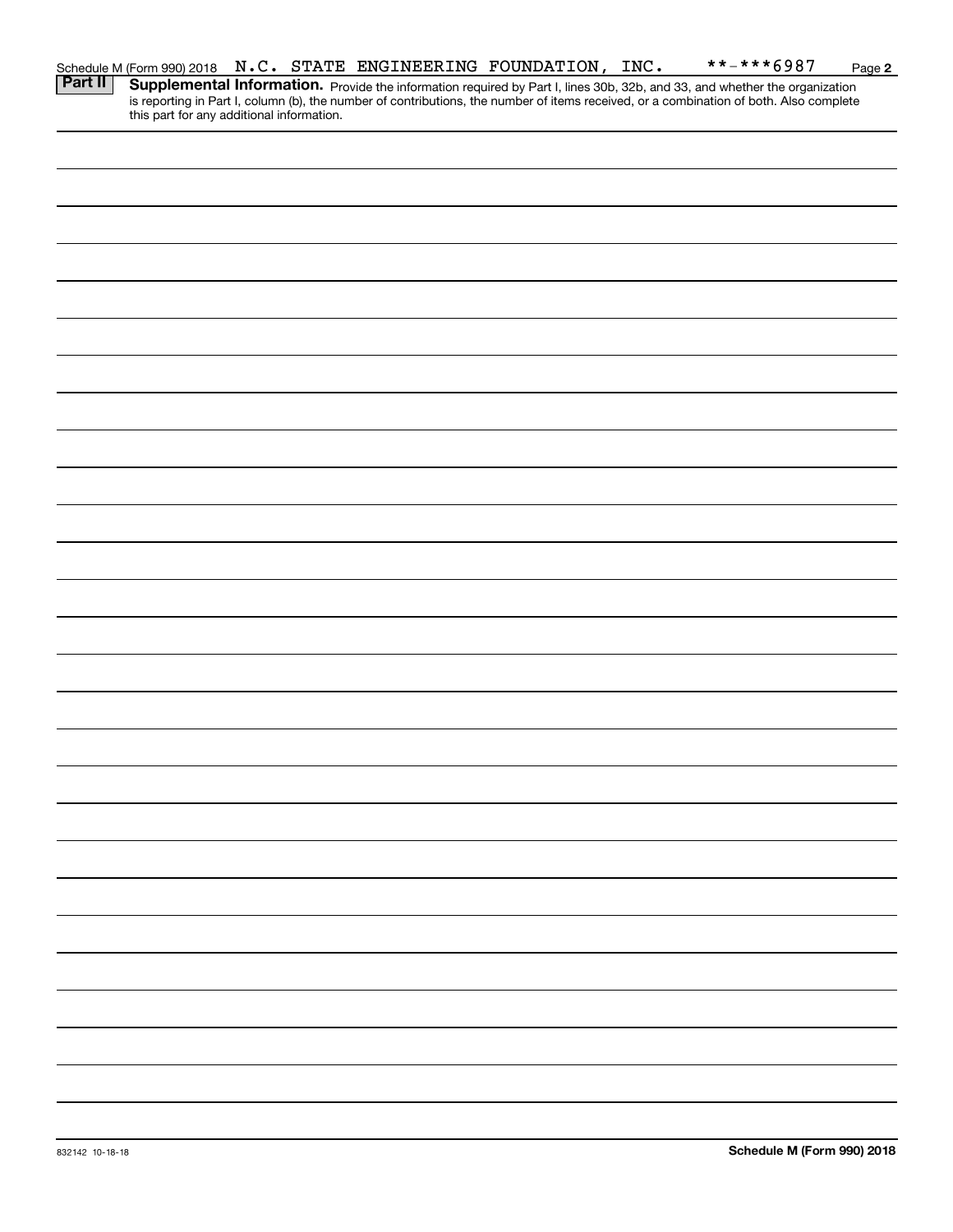**(Form 990 or 990-EZ)**

Department of the Treasury Internal Revenue Service Name of the organization

**Complete to provide information for responses to specific questions on Form 990 or 990-EZ or to provide any additional information. | Attach to Form 990 or 990-EZ. | Go to www.irs.gov/Form990 for the latest information. SCHEDULE O Supplemental Information to Form 990 or 990-EZ**



**Employer identification number**<br>\*\*-\*\*\*6987

## FORM 990, PART I, LINE 1, DESCRIPTION OF ORGANIZATION MISSION:

AIDS AND PROMOTES, BY FINANCIAL ASSISTANCE AND OTHERWISE, EDUCATIONAL,

N.C. STATE ENGINEERING FOUNDATION, INC.

RESEARCH, AND EXTENSION IN THE COLLEGE OF ENGINEERING AT NORTH CAROLINA

STATE UNIVERSITY

FORM 990, PART VI, SECTION A, LINE 1:

THE EXECUTIVE COMMITTEE CONSISTS OF THE OFFICERS, THE IMMEDIATE PAST PRESIDENT, AND THE CHAIRMAN OF EACH STANDING COMMITTEE OF THE BOARD PROVIDED THE IMMEDIATE PAST PRESIDENT, SECRETARY, AND TREASURER OF THE FOUNDATION SHALL BE NON-VOTING MEMBERS OF THE EXECUTIVE COMMITTEE AND SERVE IN AN ADVISORY CAPACITY ONLY, UNLESS THE IMMEDIATE PAST PRESIDENT IS ALSO A MEMBER OF THE BOARD IN WHICH CASE THAT INDIVIDUAL WILL BE A VOTING MEMBER OF THE EXECUTIVE COMMITTEE. THE EXECUTIVE COMMITTEE SHALL EXERCISE ALL OF THE POWERS OF THE FOUNDATION IN THE INTERIM BETWEEN MEETINGS OF THE BOARD, INCLUDING ALL OF THE POWERS THAT HAVE BEEN CONFERRED UPON IT OR UPON THE BOARD, EXCEPT THAT THE EXECUTIVE COMMITTEE SHALL HAVE NO POWER OR AUTHORITY TO (A) AUTHORIZE DISTRIBUTIONS; (B) APPROVE DISSOLUTION, MERGER OR SALE, PLEDGE OR TRANSFER OF ALL OR SUBSTANTIALLY ALL OF THE FOUNDATION'S ASSETS; (C) ELECT, APPOINT OR REMOVE DIRECTORS, FILL VACANCIES ON THE BOARD OR ANY OF ITS COMMITTEES; OR (D) ADOPT, AMEND OR REPEAL THE ARTICLES OR CERTIFICATE OF INCORPORATION OR THESE BYLAWS. THE PRESENCE OF FOUR (4) VOTING MEMBERS OF THE EXECUTIVE COMMITTEE AT ANY REGULAR OR SPECIAL MEETING OF SAID COMMITTEE SHALL CONSTITUTE A QUORUM FOR THE TRANSACTION OF BUSINESS.

FORM 990, PART VI, SECTION A, LINE 4: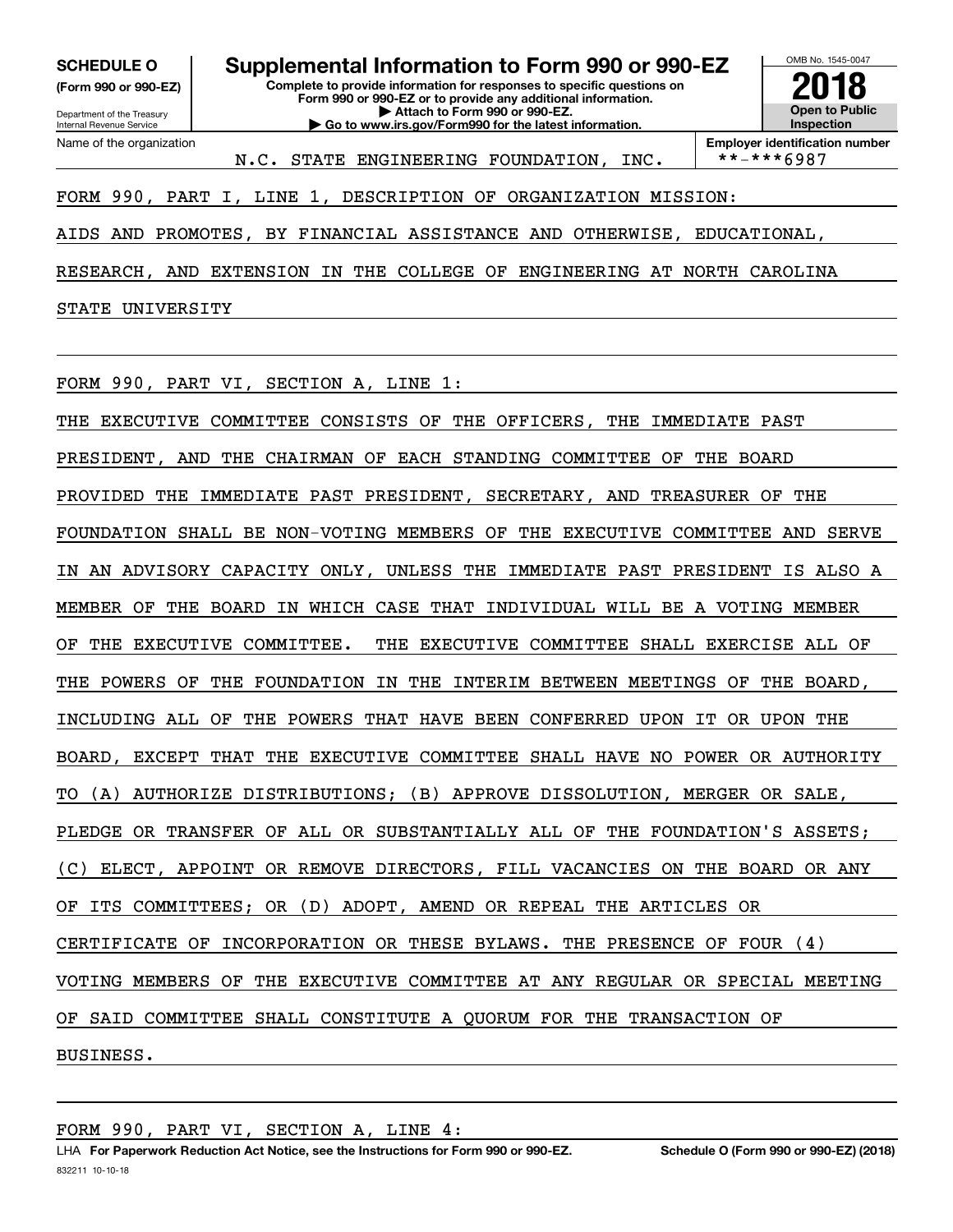ARTICLE VII: DIRECTORS

SECTION 2: NUMBER AND QUALIFICATIONS: EX-OFFICIO NONVOTING MEMBER

AMENDED LANGUAGE:

THE FOUNDATION SHALL BE GOVERNED BY A BOARD OF DIRECTORS. THE BOARD SHALL DETERMINE THE NUMBER OF DIRECTORS. THE BOARD SHALL CONSIST OF AT LEAST FOUR (4) DIRECTORS, BUT NO MORE THAN, FORTY (40) DIRECTORS. THE BOARD MAY FROM TIME TO TIME CHANGE THE NUMBER OF DIRECTORS BY AMENDMENT OF THESE BYLAWS. A DECREASE IN THE NUMBER OF DIRECTORS DOES NOT IN AND OF ITSELF SHORTEN AN INCUMBENT DIRECTOR'S TERM. THE BOARD SHALL DETERMINE THE PERSONS WHO SHALL SERVE AS DIRECTORS, WITH THE ADVICE AND ASSISTANCE OF THE NOMINATIONS, ORIENTATION, AND RECOGNITION COMMITTEE. IN ADDITION TO THE FOREGOING BOARD MEMBERS, (I) THE FOUNDATION EXECUTIVE DIRECTOR AND (II) A SENIOR ACADEMIC OFFICER OR SENIOR ADMINISTRATIVE OFFICER OF NORTH CAROLINA STATE UNIVERSITY TO BE DESIGNATED BY THE BOARD SHALL SERVE AS EX-OFFICIO AND VOTING MEMBERS OF THE BOARD. ALSO IN ADDITION TO THE FOREGOING BOARD MEMBERS, UP TO THREE (3) STUDENT REPRESENTATIVES MAY BE APPOINTED BY THE BOARD EACH YEAR, WITH ADVICE AND ASSISTANCE FROM COLLEGE OF ENGINEERING STAFF, FOR A ONE-YEAR TERM AS A VOTING MEMBER OF THE BOARD. THE STUDENTS WILL BE CHOSEN FROM AMONG THE LEADERSHIP OF STUDENT ORGANIZATIONS IN THE COLLEGE OF ENGINEERING. IT IS THE PREFERENCE OF THE BOARD TO HAVE A STUDENT MEMBER IN ALL YEARS THAT A SUITABLE CANDIDATE IS AVAILABLE.

ARTICLE VII: DIRECTORS

SECTION 3: TERM; STAGGERED TERMS

AMENDED LANGUAGE:

BEGINNING WITH THE ELECTION OF DIRECTORS AT THE REGULAR ANNUAL MEETING OF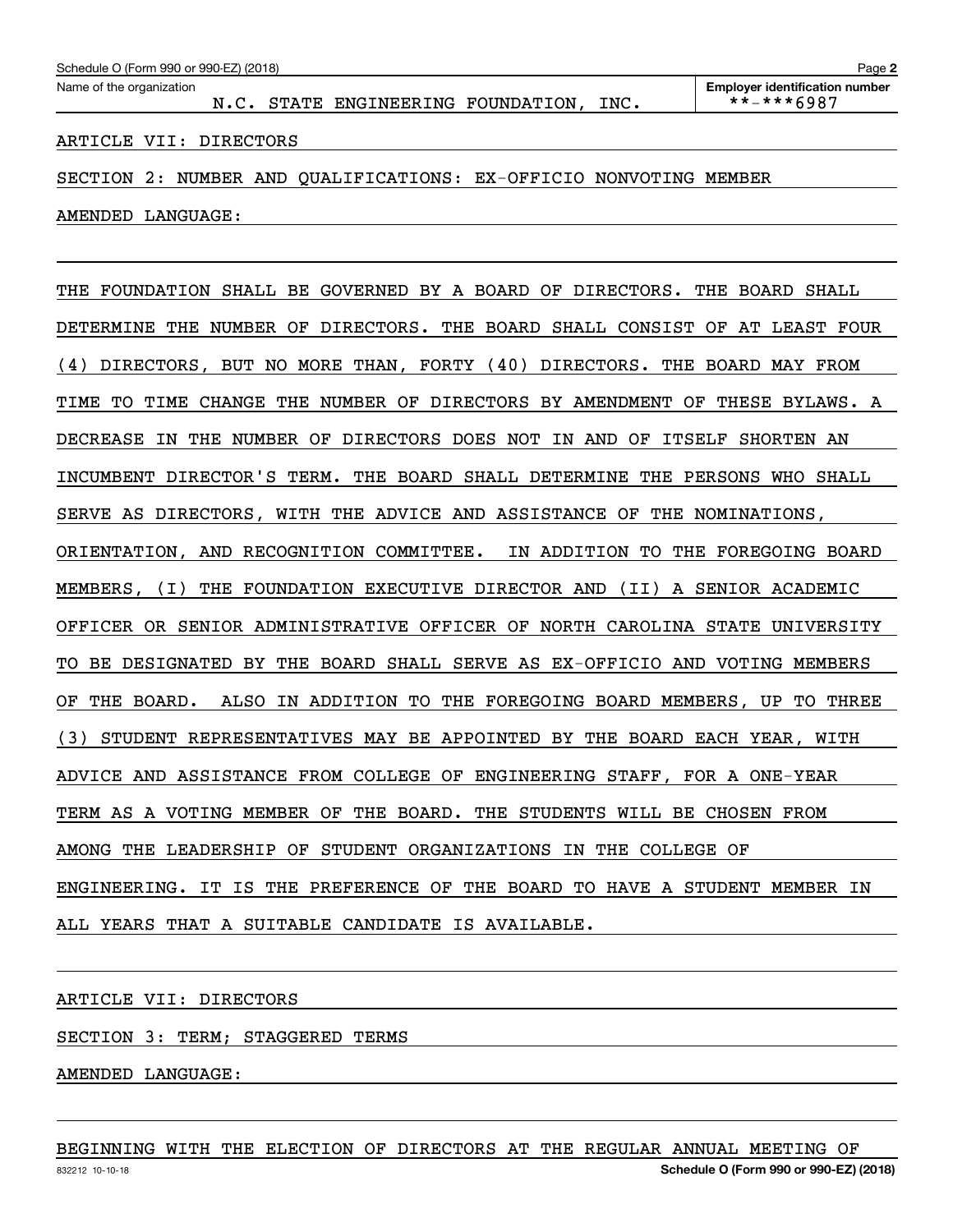| Schedule O (Form 990 or 990-EZ) (2018)                                                                     | Page 2                                              |
|------------------------------------------------------------------------------------------------------------|-----------------------------------------------------|
| Name of the organization<br>STATE<br>ENGINEERING FOUNDATION,<br>INC.<br>N.C.                               | <b>Employer identification number</b><br>**-***6987 |
| 2000, EACH DIRECTOR HAS<br>YEAR<br>THE<br><b>BOARD</b><br>HELD<br>IN<br>THE<br>BEEN<br>AND                 | SHALL<br>BE                                         |
| A TERM OF<br>FOUR $(4)$<br>YEARS,<br>EXCEPT AS OTHERWISE<br><b>ELECTED</b><br><b>SERVE</b><br>TО           | PROVIDED<br>ΙN                                      |
| WITH SAID FOUR $(4)$ -YEAR TERM TO<br><b>BEGIN</b><br>AT THE<br>THESE<br>BYLAWS,                           | ADJOURNMENT<br>OF                                   |
| WHICH<br>REGULAR<br>ANNUAL<br>MEETING<br>OF<br>THE<br>BOARD<br>AТ<br>THE<br><b>DIRECTOR</b><br>THE         | WAS<br>ELECTED.                                     |
| STAGGERED<br>TERMS<br><b>DIRECTORS</b><br>SHALL BE<br>BY<br>THE<br>OF<br>THE<br>DIVIDING                   | NUMBER<br>THE<br>OF                                 |
| THE<br>BOARD<br>INTO<br>FOUR<br>(4)<br>CLASSES<br>UP<br><b>DIRECTORS</b><br>THEN<br>SET<br>BY.<br>ОF       | (10)<br>TO.<br>TEN                                  |
| (1)<br>SUCH THAT<br>TERM OF<br><b>ONE</b><br>CLASS<br>OF<br><b>DIRECTORS</b><br>EACH,<br>THE               | <b>DIRECTORS</b><br>ВE<br>TО                        |
| EACH YEAR.<br><b>BOARD</b><br>FROM<br>TIME<br><b>ELECTED</b><br><b>EXPIRE</b><br>THE<br>MAY<br>TО<br>SHALL | TIME<br><b>CHANGE</b><br>THE                        |
| THESE<br><b>DECREASE</b><br>TERM<br>OF<br><b>SERVICE</b><br>AMENDMENT<br>OF<br>BYLAWS.<br>BY.<br>ANY       | THE<br>TERM<br>OF<br>IN                             |
| OFFICE<br><b>DOES</b><br>AND<br>ОF<br>ITSELF<br><b>SHORTEN</b><br>AN<br>INCUMBENT<br>NOT<br>ΙN             | DIRECTOR'S<br>TERM.                                 |

ARTICLE VII: DIRECTORS

SECTION 4: TERM LIMITS GENERALLY; EXCEPTIONS FOR PRESIDENT AND DIRECTORS

ELECTED TO FILL VACANCIES ON THE BOARD

AMENDED LANGUAGE:

TERM LIMITS FOR DIRECTORS HAVE BEEN AND SHALL BE IMPOSED BEGINNING WITH THE ELECTION OR REELECTION OF DIRECTORS AT THE REGULAR ANNUAL MEETING OF THE BOARD HELD IN THE YEAR 2000. THEREAFTER:

(A) ONLY THOSE PERSONS DULY ELECTED TO THE BOARD WHO ARE ALSO SUBSEQUENTLY ELECTED TO THE OFFICE OF PRESIDENT AND VICE PRESIDENT SHALL BE ELIGIBLE TO SERVE UP TO THREE (3) CONSECUTIVE TERMS, BUT NO MORE THAN THREE (3) CONSECUTIVE TERMS EXCEPT AS PROVIDED IN PARAGRAPH (B) OF THIS SECTION 4 OF THIS ARTICLE VII, FROM THE DATE OF HIS/HER FIRST ELECTION TO THE OFFICE OF DIRECTOR, FOLLOWED BY A MINIMUM OF ONE YEAR OFF THE BOARD BEFORE BEING ELIGIBLE FOR RE-NOMINATION TO THE BOARD;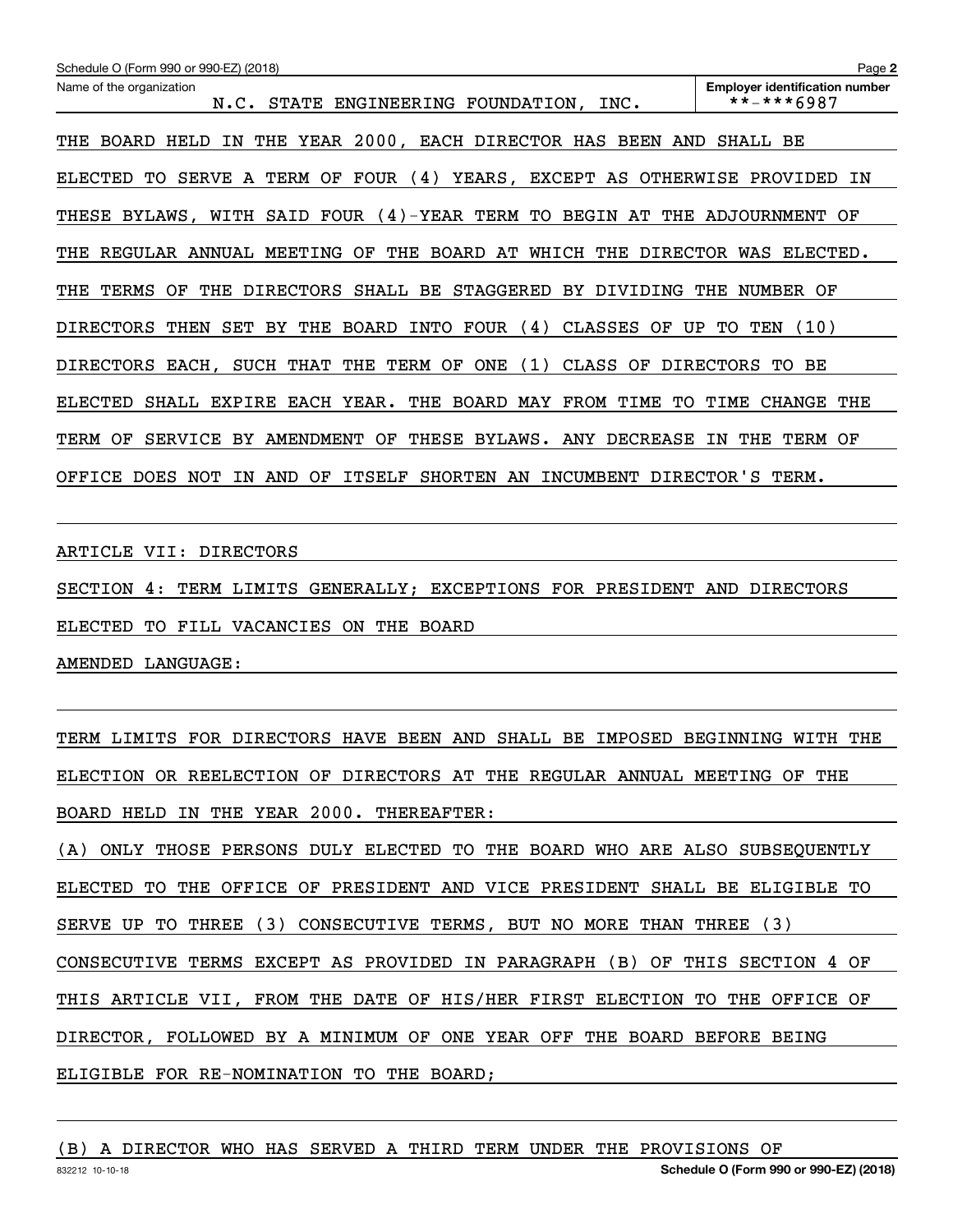| Schedule O (Form 990 or 990-EZ) (2018)                                                                  | Page 2                                              |
|---------------------------------------------------------------------------------------------------------|-----------------------------------------------------|
| Name of the organization<br>ENGINEERING FOUNDATION, INC.<br><b>STATE</b><br>N.C.                        | <b>Employer identification number</b><br>**-***6987 |
| THIS<br><b>SECTION</b><br>THIS<br>ARTICLE<br>PARAGRAPH<br>OF.<br>OF<br>VII<br>AND<br>WHO<br>(A)<br>4    | WILL<br><b>SUCCEED</b><br>TО                        |
| PAST<br>PRESIDENT<br>THE<br>COMPLETION<br>OFFICE<br>ΟF<br>AТ<br>ΟF<br>THE<br>IMMEDIATE                  | SUCH<br>THIRD<br>TERM                               |
| ADDITIONAL<br><b>SERVE</b><br>ONE<br>CONSECUTIVE<br>BE.<br>ELIGIBLE<br>TО<br>(1)<br>SHALL               | TWO-YEAR TERM,                                      |
| ADDITIONAL<br>MORE<br>ONE<br>(1)<br>CONSECUTIVE<br>TWO-YEAR<br>BUT<br>NO.<br>THAN                       | TERM,<br>FULFILL<br>TO.                             |
| IMMEDIATE PAST PRESIDENT,<br>FOLLOWED<br>HIS/HER<br>DUTIES<br>BY A<br>AS                                | MINIMUM<br>ONE<br>OF                                |
| RE-NOMINATION<br>OFF<br><b>BEFORE</b><br><b>BEING</b><br>ELIGIBLE<br>FOR<br>YEAR<br>THE<br><b>BOARD</b> | THE<br>BOARD. A<br>TO.                              |
| TWO-YEAR<br>TERM AS<br>PROVIDED<br>THIS<br>PARAGRAPH<br>DIRECTOR<br>SERVING<br>ΙN<br>A                  | (B)<br>SHALL                                        |
| ANY<br>CLASS<br>CONSIDERED<br>MEMBER<br>OF<br>ОF<br><b>DIRECTORS</b><br>NOT<br>BE.<br>AS<br>A           | DEFINED<br><b>SECTION</b><br>ΙN                     |
| 3.<br>OF<br>THIS<br>ARTICLE VII;                                                                        |                                                     |

(C) ALL OTHER PERSONS DULY ELECTED TO THE BOARD SHALL BE ELIGIBLE TO SERVE UP TO TWO (2) CONSECUTIVE TERMS, BUT NO MORE THAN TWO (2) CONSECUTIVE TERMS, FROM THE DATE OF HIS/HER FIRST ELECTION IN OR AFTER THE YEAR 2000, FOLLOWED BY A MINIMUM OF ONE YEAR OFF THE BOARD BEFORE BEING ELIGIBLE FOR RE-NOMINATION TO THE BOARD; PROVIDED FURTHER, HOWEVER, A DIRECTOR ELECTED BY THE BOARD TO FILL ANY VACANCY UNDER SECTION 8 OF THIS ARTICLE VII (OR "VACANCY DIRECTOR") SHALL BE ELIGIBLE TO SERVE UP TO TWO CONSECUTIVE TERMS, BUT NO MORE THAN TWO (2) CONSECUTIVE TERMS, IN ADDITION TO THE UNEXPIRED PORTION OF THE TERM OF THE PERSON WHOM THE VACANCY DIRECTOR SUCCEEDS, UPON HIS/HER REELECTION AS DIRECTOR AT THE NEXT REGULAR ANNUAL MEETING OF THE BOARD AT WHICH THE UNEXPIRED PORTION OF THE TERM OF THE PERSON WHOM THE VACANCY DIRECTOR SUCCEEDS EXPIRES. THE FOREGOING NOTWITHSTANDING, IN NO EVENT MAY A DIRECTOR SERVE A CONSECUTIVE TERM FROM THE DATE OF HIS/HER ELECTION OR REELECTION IN AND AFTER THE YEAR 2000 UNLESS HE/SHE IS DULY RE-NOMINATED AND REELECTED AS PROVIDED BY THESE BYLAWS.

#### ARTICLE IX: COMMITTEES OF THE BOARD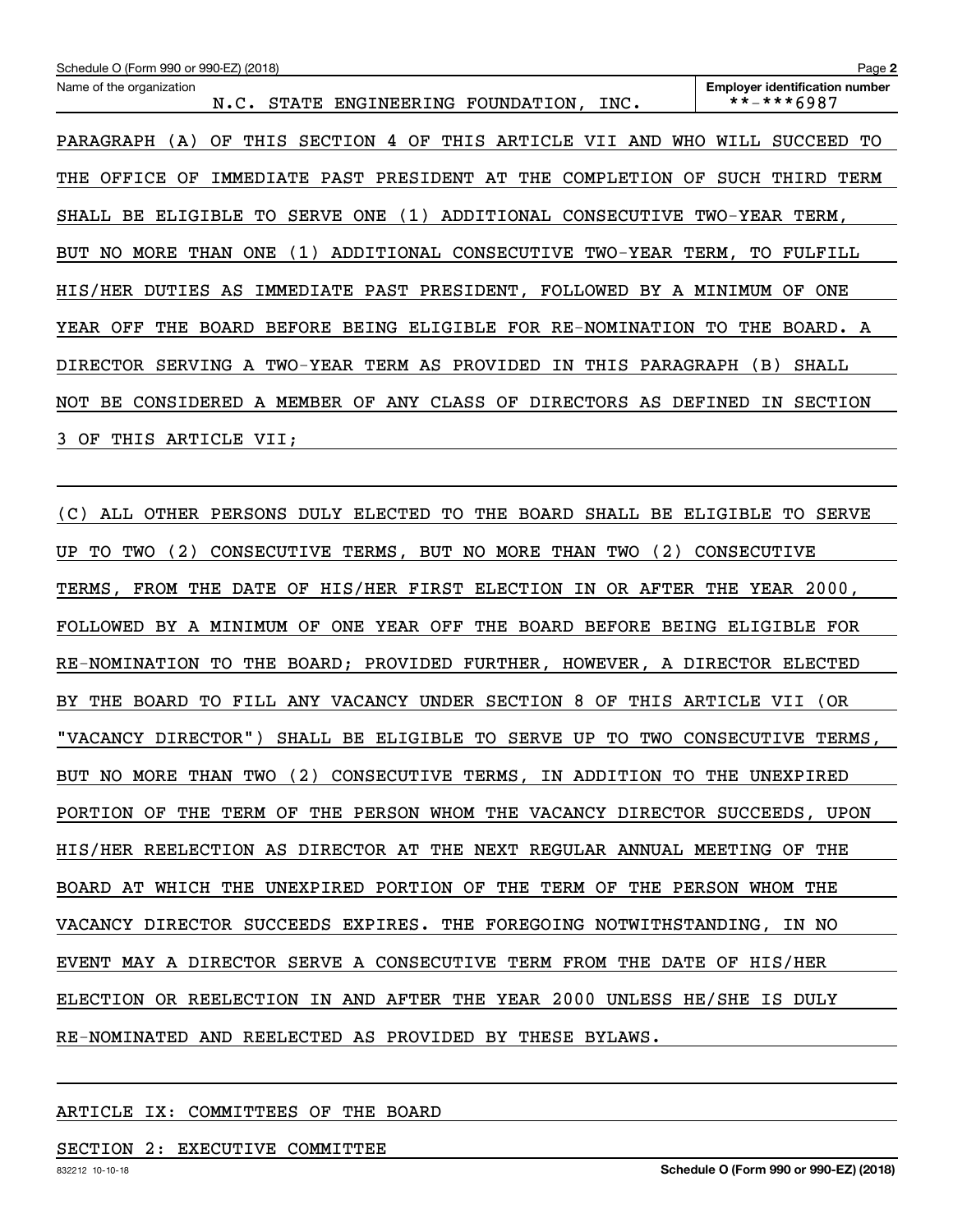N.C. STATE ENGINEERING FOUNDATION, INC. | \*\*-\*\*\*6987

AMENDED LANGUAGE:

AN EXECUTIVE COMMITTEE IS CREATED WHICH SHALL CONSIST OF THE OFFICERS, THE IMMEDIATE PAST PRESIDENT, A SENIOR ACADEMIC OFFICER AND THE CHAIRMAN OF EACH STANDING COMMITTEE OF THE BOARD, WHOSE TERMS ON THE EXECUTIVE COMMITTEE SHALL COINCIDE WITH THE TERMS OF THEIR RESPECTIVE OFFICES OR DESIGNATIONS; PROVIDED, HOWEVER, THE SECRETARY AND THE TREASURER OF THE FOUNDATION SHALL SERVE IN AN ADVISORY CAPACITY ONLY AND SHALL BE NON-VOTING MEMBERS OF THE EXECUTIVE COMMITTEE. THE PRESIDENT SHALL SERVE AS CHAIRMAN OF THE EXECUTIVE COMMITTEE. THE EXECUTIVE COMMITTEE SO CONSTITUTED, IN THE INTERIM BETWEEN THE MEETINGS OF THE BOARD, SHALL EXERCISE ALL OF THE POWERS OF THE FOUNDATION, INCLUDING ALL OF THE POWERS THAT HAVE BEEN CONFERRED UPON IT OR UPON THE BOARD, EXCEPT THAT THE EXECUTIVE COMMITTEE SHALL HAVE NO POWER OR AUTHORITY TO (A) AUTHORIZE DISTRIBUTIONS AS DEFINED IN THE ACT; (B) APPROVE DISSOLUTION, MERGER OR SALE, PLEDGE OR TRANSFER OF ALL OR SUBSTANTIALLY ALL OF THE FOUNDATION'S ASSETS; (C) ELECT, APPOINT OR REMOVE DIRECTORS, FILL VACANCIES ON THE BOARD OR ANY OF ITS COMMITTEES; OR (D) ADOPT, AMEND OR REPEAL THE ARTICLES OR CERTIFICATE OF INCORPORATION OR THESE BYLAWS. THE PRESENCE OF FOUR (4) VOTING MEMBERS OF THE EXECUTIVE COMMITTEE AT ANY REGULAR OR SPECIAL MEETING OF SAID COMMITTEE SHALL CONSTITUTE A QUORUM FOR THE TRANSACTION OF BUSINESS.

FORM 990, PART VI, SECTION B, LINE 11B:

A DRAFT FORM 990 IS DISTRIBUTED TO BOARD MEMBERS FOR THEIR REVIEW PRIOR TO FILING.

FORM 990, PART VI, SECTION B, LINE 12C:

832212 10-10-18 **Schedule O (Form 990 or 990-EZ) (2018)** IF ANY MATTER SHOULD COME BEFORE THE BOARD, OR ANY OF ITS COMMITTEES, IN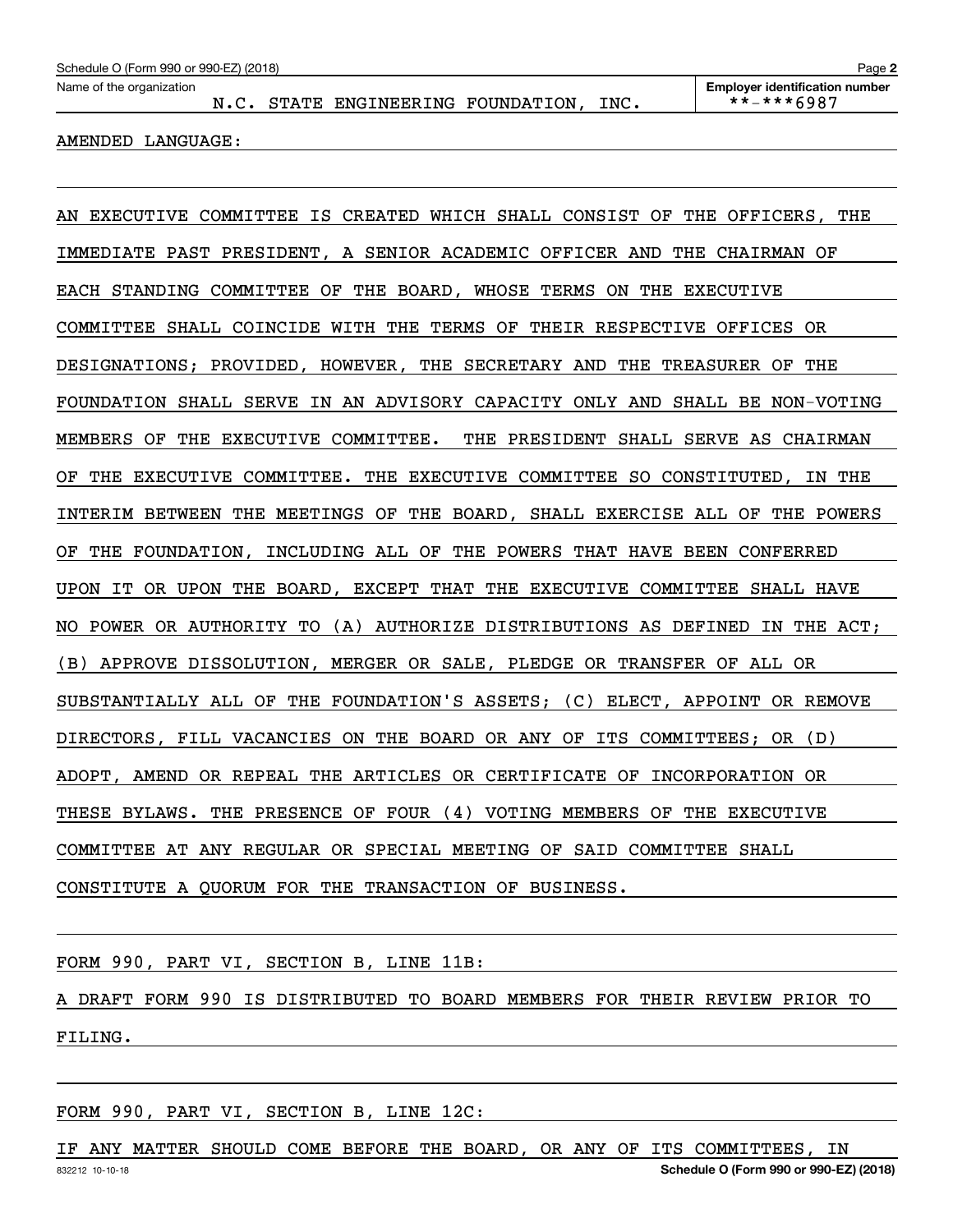| Schedule O (Form 990 or 990-EZ) (2018)                                       | Page 2                                              |
|------------------------------------------------------------------------------|-----------------------------------------------------|
| Name of the organization<br>N.C. STATE ENGINEERING FOUNDATION, INC.          | <b>Employer identification number</b><br>**-***6987 |
| SUCH A WAY AS TO GIVE RISE TO A CONFLICT OF INTEREST UNDER N.C. GEN. STAT.   |                                                     |
| 55A-8-31 (AS AMENDED FROM TIME TO TIME OR THE CORRESPONDING PROVISION OF     |                                                     |
| ANY FUTURE LAW), ANY INTERESTED DIRECTOR SHALL MAKE FULL DISCLOSURE OF THE   |                                                     |
| MATERIAL FACTS OF THE MATTER AND THE DIRECTOR'S INTEREST INVOLVING THE       |                                                     |
| CONFLICT AND, IF REQUESTED, THE INTERESTED DIRECTOR WITHDRAW FROM THE        |                                                     |
| MEETING FOR SO LONG AS THE MATTER SHALL CONTINUE UNDER DISCUSSION, EXCEPT    |                                                     |
| TO ANSWER ANY QUESTIONS THAT MIGHT BE ASKED REGARDING THE SITUATION. IF      |                                                     |
| THE MATTER INVOLVES AN ITEM OF BUSINESS FOR WHICH A SPECIAL MEETING WAS      |                                                     |
| CALLED, THE INTERESTED DIRECTOR SHALL NOT BE COUNTED TO ESTABLISH A QUORUM,  |                                                     |
| NOR SHALL THE INTERESTED DIRECTOR PARTICIPATE IN THE DELIBERATION OR VOTE    |                                                     |
| ON IT. FURTHERMORE, ANY CORPORATE TRANSACTION IN WHICH A DIRECTOR HAS A      |                                                     |
| DIRECT OR INDIRECT INTEREST MUST BE AUTHORIZED, RATIFIED OR APPROVED IN      |                                                     |
| GOOD FAITH BY A MAJORITY, NOT LESS THAN TWO OF THE DIRECTORS WHO HAVE NO     |                                                     |
| DIRECT OR INDIRECT INTEREST IN THE TRANSACTION EVEN THOUGH LESS THAN A       |                                                     |
| QUORUM; PROVIDED, HOWEVER, NO SUCH TRANSACTION SHALL BE AUTHORIZED,          |                                                     |
| APPROVED, OR RATIFIED BY A SINGLE DIRECTOR. FOR PURPOSES OF THIS POLICY, A   |                                                     |
| DIRECTOR HAS AN INDIRECT INTEREST IN A TRANSACTION IF: (A) ANOTHER ENTITY    |                                                     |
| IN WHICH HE/SHE IS A GENERAL PARTNER IS A PARTY TO THE TRANSACTION; OR (B)   |                                                     |
| ANOTHER ENTITY OF WHICH HE/SHE IS A DIRECTOR, OFFICER, OR TRUSTEE IS A PARTY |                                                     |
| TO THE TRANSACTION AND THE TRANSACTION IS OR SHOULD BE CONSIDERED BY THE     |                                                     |
| BOARD OF THE FOUNDATION. ALL CONFLICTS OF INTEREST SHALL BE DETERMINED,      |                                                     |
| ADDRESSED AND RESOLVED IN ACCORDANCE WITH N.C. GEN. STAT. 55A-8-31, AS       |                                                     |
| AMENDED FROM TIME TO TIME AND THE CORRESPONDING PROVISION OF ANY FUTURE      |                                                     |
| LAW.                                                                         |                                                     |

FORM 990, PART VI, SECTION B, LINE 15:

THE BOARD OF DIRECTORS AND OFFICERS OF N.C. STATE ENGINEERING FOUNDATION

832212 10-10-18 **Schedule O (Form 990 or 990-EZ) (2018)** THAT DO RECEIVE COMPENSATION ARE COMPENSATED BY NC STATE UNIVERSITY, A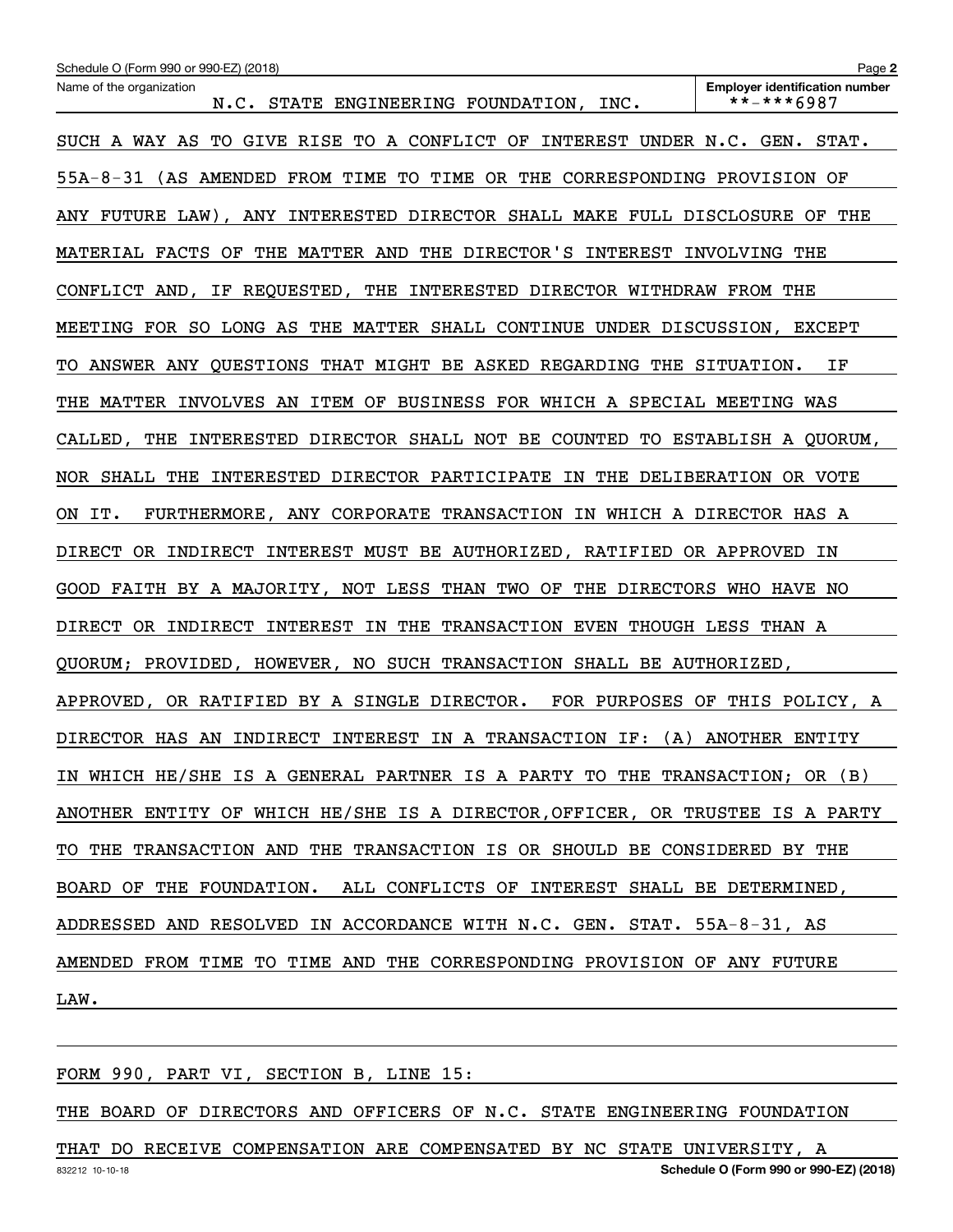| Schedule O (Form 990 or 990-EZ) (2018)                                                                                                   | Page 2                                              |
|------------------------------------------------------------------------------------------------------------------------------------------|-----------------------------------------------------|
| Name of the organization<br>N.C. STATE ENGINEERING FOUNDATION, INC.                                                                      | <b>Employer identification number</b><br>**-***6987 |
| 170(C)(1) ORGANIZATION RELATED TO N.C. STATE ENGINEERING FOUNDATION.                                                                     | NC                                                  |
| STATE UNIVERSITY SETS THE COMPENSATION OF THESE EMPLOYEES BY ACQUIRING                                                                   |                                                     |
| COMPARABILITY DATA WHICH IS REVIEWED AND APPROVED BY INDEPENDENT PERSONS                                                                 |                                                     |
| WITH CONTEMPORANEOUS SUBSTANTIATION OF THE DECISION.                                                                                     |                                                     |
|                                                                                                                                          |                                                     |
| FORM 990, PART VI, SECTION C, LINE 18:                                                                                                   |                                                     |
| THE 990 IS LISTED ON THE WEBSITE. FORM 1023 (WHICH WAS FILED PRIOR TO JULY                                                               |                                                     |
| 15, 1987) IS NOT PUBLICLY AVAILABLE.                                                                                                     |                                                     |
|                                                                                                                                          |                                                     |
| FORM 990, PART VI, SECTION C, LINE 19:                                                                                                   |                                                     |
| THE AUDITED FINANCIAL STATEMENTS ARE AVAILABLE ON THE WEBSITE:                                                                           |                                                     |
| HTTP://FOUNDATIONSACCOUNTING.OFA.NCSU.EDU/FOUNDATIONS/NC-STATE-ENGINEERING-                                                              |                                                     |
| FOUNDATION-INC.<br>OTHER GOVERNING DOCUMENTS ARE MADE AVAILABLE UPON REQUEST.                                                            |                                                     |
|                                                                                                                                          |                                                     |
| FORM 990, PART IX, LINE 24E, ALL OTHER FUNCTIONAL EXPENSES:                                                                              |                                                     |
| EQUIPMENT RENTAL & MAINTENANCE:                                                                                                          |                                                     |
| PROGRAM SERVICE EXPENSES                                                                                                                 | 67,761.                                             |
| MANAGEMENT AND GENERAL EXPENSES                                                                                                          | $\mathbf 0$ .                                       |
| FUNDRAISING EXPENSES                                                                                                                     | 25,948.                                             |
| TOTAL EXPENSES<br><u> 1989 - Johann Barbara, markazi ya mshindi aliyofanyika mwaka wa 1989 - Amerika mwaka wa 1989 - Amerika mwaka</u>   | 93,709.                                             |
|                                                                                                                                          |                                                     |
| CONTRACTED SERVICES:                                                                                                                     |                                                     |
| PROGRAM SERVICE EXPENSES                                                                                                                 | 44,079.                                             |
| MANAGEMENT AND GENERAL EXPENSES                                                                                                          | 0.                                                  |
| FUNDRAISING EXPENSES<br>and the control of the control of the control of the control of the control of the control of the control of the | 3,050.                                              |
| TOTAL EXPENSES                                                                                                                           | 47,129.                                             |
|                                                                                                                                          |                                                     |
|                                                                                                                                          |                                                     |

DUES & SUBSCRIPTIONS: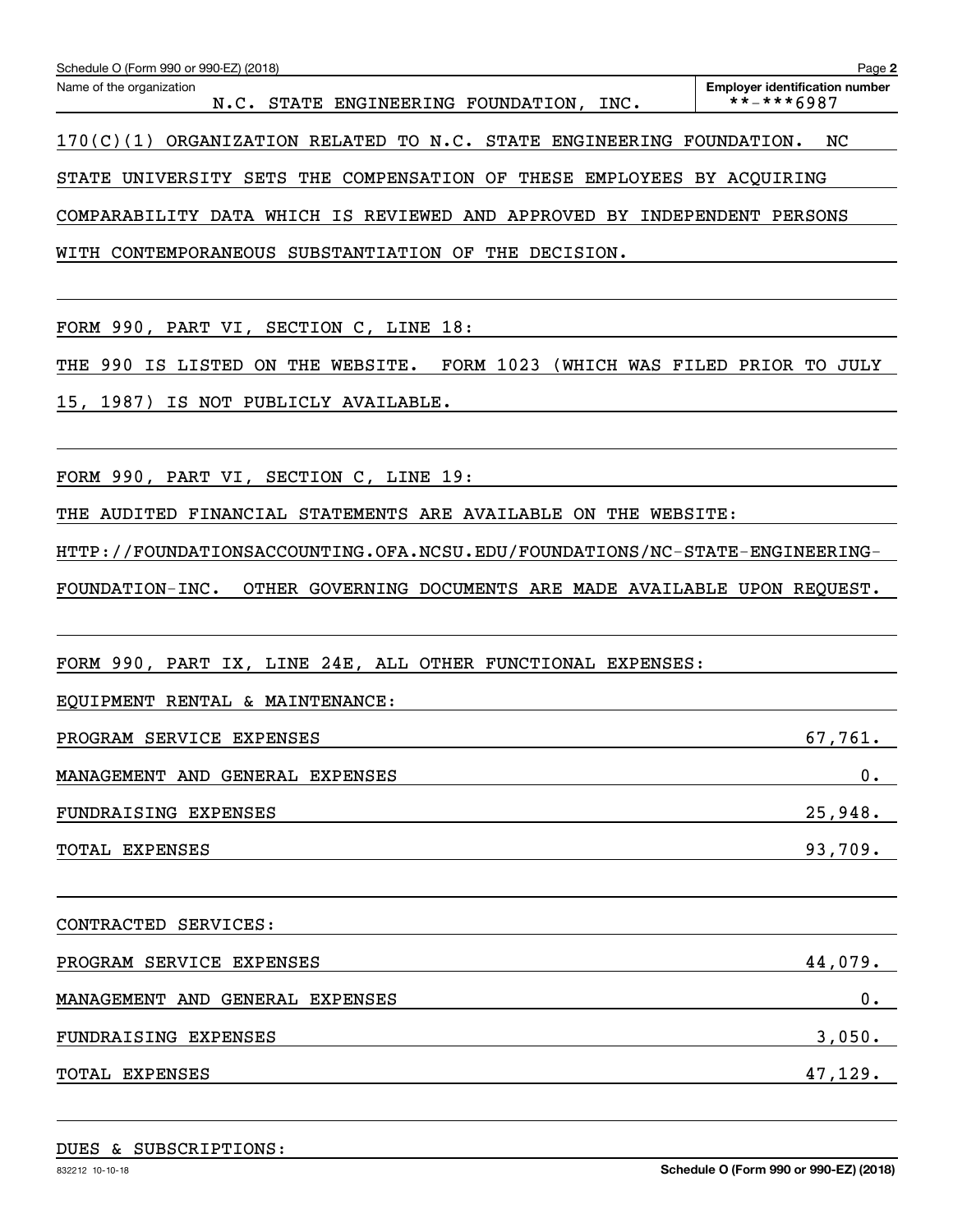| Schedule O (Form 990 or 990-EZ) (2018)                                                | Page 2                                                     |
|---------------------------------------------------------------------------------------|------------------------------------------------------------|
| Name of the organization<br>N.C. STATE ENGINEERING FOUNDATION, INC.                   | <b>Employer identification number</b><br>$***$ ** * * 6987 |
| PROGRAM SERVICE EXPENSES                                                              | 34, 214.                                                   |
| MANAGEMENT AND GENERAL EXPENSES                                                       | 0.                                                         |
| FUNDRAISING EXPENSES                                                                  | 757.                                                       |
| TOTAL EXPENSES                                                                        | 34,971.                                                    |
| TOTAL OTHER EXPENSES ON FORM 990, PART IX, LINE 24E, COL A                            | 175,809.                                                   |
| FORM 990, PART XI, LINE 9, CHANGES IN NET ASSETS:                                     |                                                            |
| CHANGE IN VALUE OF SPLIT INTEREST AGREEMENT                                           | 400,753.                                                   |
| TRANSFERS OF FUNDS FROM ASSOCIATED ENTITIES                                           | 7,200.                                                     |
| TOTAL TO FORM 990, PART XI, LINE 9                                                    | 407,953.                                                   |
| PAGE 1, ITEM J - WEBSITE<br>HTTP://FOUNDATIONSACCOUNTING.OFA.NCSU.EDU/FOUNDATIONS/NC- |                                                            |
| STATE-ENGINEERING-FOUNDATION-INC                                                      |                                                            |
|                                                                                       |                                                            |
|                                                                                       |                                                            |
|                                                                                       |                                                            |
|                                                                                       |                                                            |
|                                                                                       |                                                            |
|                                                                                       |                                                            |
|                                                                                       |                                                            |
|                                                                                       |                                                            |
|                                                                                       |                                                            |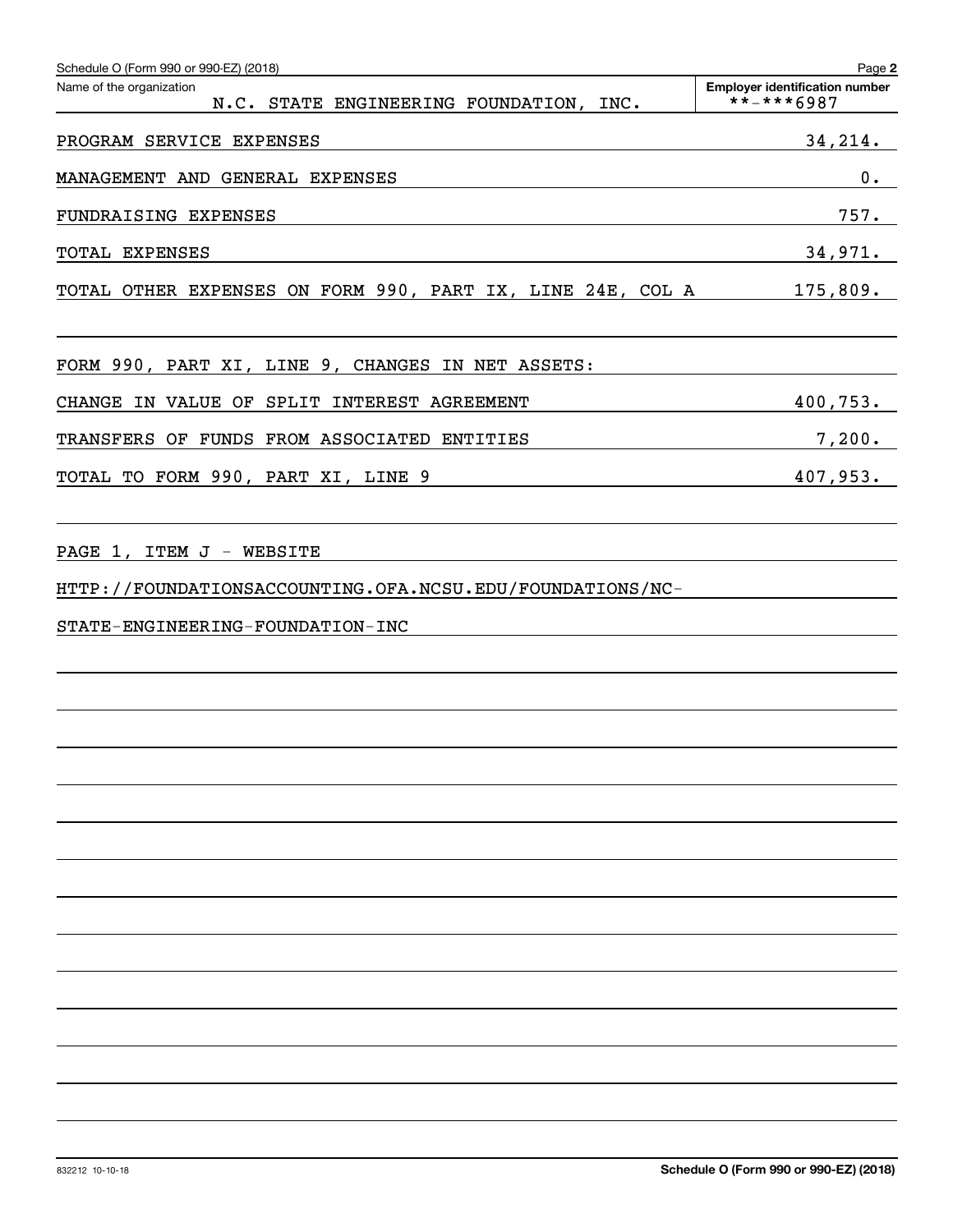| <b>SCHEDULE R</b>         |  |
|---------------------------|--|
| $\sim$ 0.00<br>$\sqrt{2}$ |  |

**(Form 990)**

## **Related Organizations and Unrelated Partnerships**

**Complete if the organization answered "Yes" on Form 990, Part IV, line 33, 34, 35b, 36, or 37.** |

**Attach to Form 990.**  |

OMB No. 1545-0047

**Open to Public 2018**

**Employer identification number**

\*\*-\*\*\*6987

Department of the Treasury Internal Revenue Service

## **| Go to www.irs.gov/Form990 for instructions and the latest information. Inspection**

Name of the organization

#### N.C. STATE ENGINEERING FOUNDATION, INC.

**Part I Identification of Disregarded Entities.**  Complete if the organization answered "Yes" on Form 990, Part IV, line 33.

| (a)<br>Name, address, and EIN (if applicable)<br>of disregarded entity | (b)<br>Primary activity | (c)<br>Legal domicile (state or<br>foreign country) | (d)<br>Total income | (e)<br>End-of-year assets | (f)<br>Direct controlling<br>entity |
|------------------------------------------------------------------------|-------------------------|-----------------------------------------------------|---------------------|---------------------------|-------------------------------------|
|                                                                        |                         |                                                     |                     |                           |                                     |
|                                                                        |                         |                                                     |                     |                           |                                     |
|                                                                        |                         |                                                     |                     |                           |                                     |
|                                                                        |                         |                                                     |                     |                           |                                     |

#### **Identification of Related Tax-Exempt Organizations.** Complete if the organization answered "Yes" on Form 990, Part IV, line 34, because it had one or more related tax-exempt **Part II** organizations during the tax year.

| (a)<br>Name, address, and EIN<br>of related organization | (b)<br>Primary activity   | (c)<br>Legal domicile (state or<br>foreign country) | (d)<br>Exempt Code<br>section | (e)<br>Public charity<br>status (if section | (f)<br>Direct controlling<br>entity | $(g)$<br>Section 512(b)(13) | controlled<br>entity? |
|----------------------------------------------------------|---------------------------|-----------------------------------------------------|-------------------------------|---------------------------------------------|-------------------------------------|-----------------------------|-----------------------|
|                                                          |                           |                                                     |                               | 501(c)(3)                                   |                                     | Yes                         | No                    |
| NORTH CAROLINA STATE UNIVERSITY FOUNDATION.              | SUPPORTS THE VARIOUS      |                                                     |                               |                                             |                                     |                             |                       |
| $INC - **-*******$ , NCSU BOX 7207, RALEIGH, NC          | COLLEGES WITHIN THE       |                                                     |                               | 170(B)(1)(A)                                |                                     |                             |                       |
| 27695                                                    | UNIVERSITY                | NORTH CAROLINA                                      | 501(C)(3)                     | (IV)                                        | N/A                                 |                             | A                     |
| NC STATE INVESTMENT FUND, INC. - **-*******              | INVESTS FUNDS OF NC STATE |                                                     |                               |                                             |                                     |                             |                       |
| NCSU BOX 7207                                            | UNIVERSITY ENDOWMENT AND  |                                                     |                               |                                             |                                     |                             |                       |
| RALEIGH, NC 27695                                        | RELATED ENTITIES          | NORTH CAROLINA                                      | 501(C)(3)                     | 509(A)(3)                                   | N/A                                 |                             | x                     |
| **_*******<br>NORTH CAROLINA STATE UNIVERSITY -          |                           |                                                     |                               |                                             |                                     |                             |                       |
| NCSU BOX 7205                                            |                           |                                                     |                               | 170(B)(1)(A)                                |                                     |                             |                       |
| RALEIGH, NC 27695                                        | EDUCATION                 | NORTH CAROLINA                                      | 170(C)(1)                     | (II)                                        | N/A                                 |                             | x                     |
| NORTH CAROLINA STATE UNIVERSITY ALUMNI                   | PROMOTES ALUMNI AFFAIRS & |                                                     |                               |                                             |                                     |                             |                       |
| ASSOCIATION, INC - **-*******, NCSU BOX                  | AWARENESS OF NCSU IN THE  |                                                     |                               | 170(B)(1)(A)                                |                                     |                             |                       |
| 7207, RALEIGH, NC 27695                                  | COMMUNITY                 | NORTH CAROLINA                                      | 501(C)(3)                     | (IV)                                        | N/A                                 |                             | х                     |

**For Paperwork Reduction Act Notice, see the Instructions for Form 990. Schedule R (Form 990) 2018**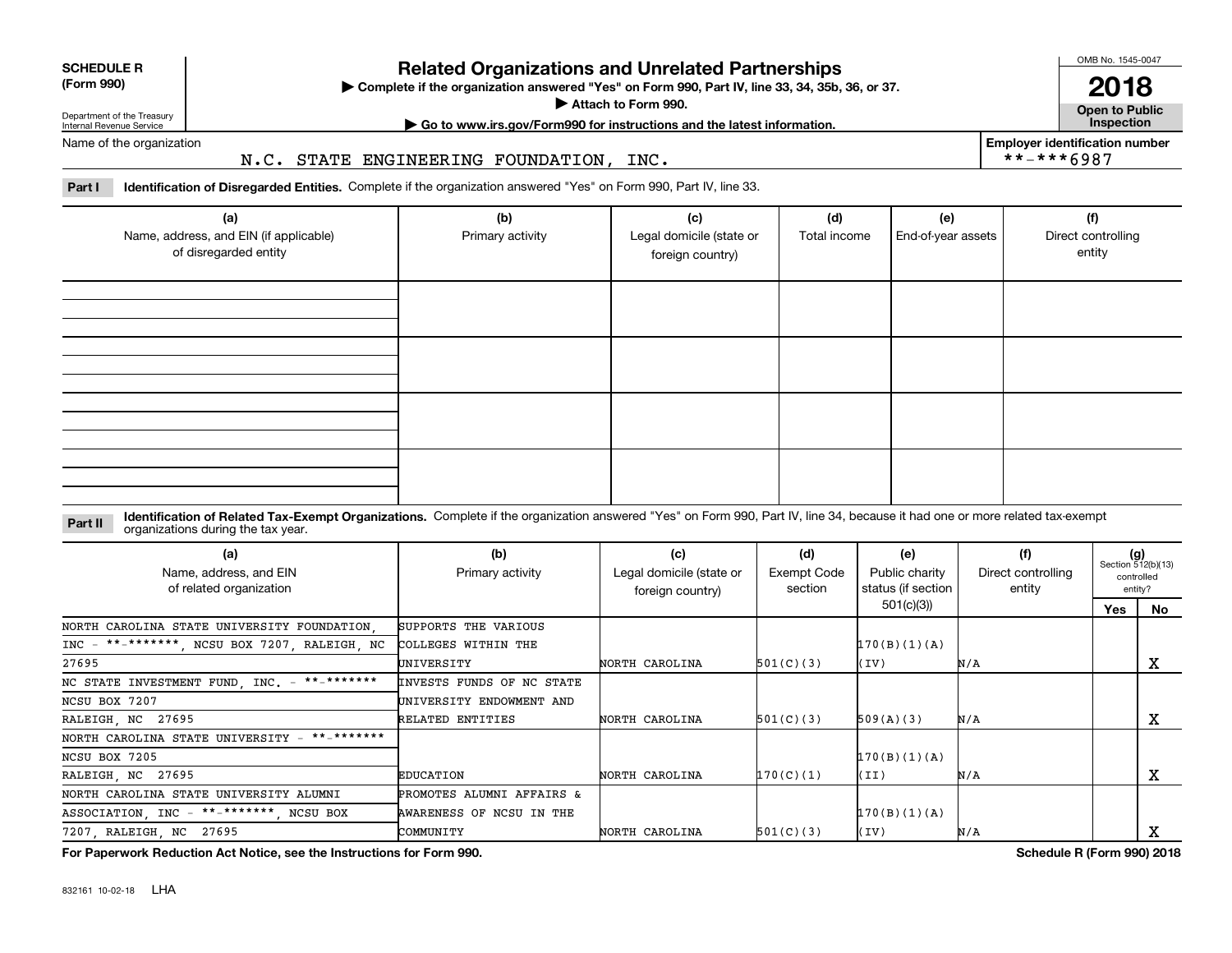#### **Part II Continuation of Identification of Related Tax-Exempt Organizations**

| (a)                                          | (b)                        | (c)                      | (d)         | (e)                | (f)                | $(g)$<br>Section 512(b)(13) |             |
|----------------------------------------------|----------------------------|--------------------------|-------------|--------------------|--------------------|-----------------------------|-------------|
| Name, address, and EIN                       | Primary activity           | Legal domicile (state or | Exempt Code | Public charity     | Direct controlling | controlled                  |             |
| of related organization                      |                            | foreign country)         | section     | status (if section | entity             | organization?               |             |
|                                              |                            |                          |             | 501(c)(3)          |                    | Yes                         | No          |
| THE NORTH CAROLINA AGRICULTURAL FOUNDATION.  | SUPPORTS THE COLLEGE OF    |                          |             |                    |                    |                             |             |
| INC - **-*******, NCSU BOX 7207, RALEIGH, NC | AGRICULTURE & LIFE         |                          |             | 170(B)(1)(A)       |                    |                             |             |
| 27695                                        | SCIENCES AT NCSU           | NORTH CAROLINA           | 501(C)(3)   | (IV)               | N/A                |                             | X           |
| NC STATE UNIVERSITY COLLEGE OF SCIENCES      |                            |                          |             |                    |                    |                             |             |
| FOUNDATION, INC - **-*******, NCSU BOX 7207, | SUPPORTS THE COLLEGE OF    |                          |             | 170(B)(1)(A)       |                    |                             |             |
| RALEIGH NC 27695                             | SCIENCES AT NCSU           | NORTH CAROLINA           | 501(C)(3)   | (IV)               | N/A                |                             | X           |
| NORTH CAROLINA TOBACCO FOUNDATION -          |                            |                          |             |                    |                    |                             |             |
| **_*******, NCSU BOX 7207, RALEIGH, NC       | SUPPORTS THE TOBACCO       |                          |             | 170(B)(1)(A)       |                    |                             |             |
| 27695                                        | CURRICULUM AT NCSU         | NORTH CAROLINA           | 501(C)(3)   | (IV)               | N/A                |                             | X           |
| NORTH CAROLINA VETERINARY MEDICAL            |                            |                          |             |                    |                    |                             |             |
| FOUNDATION, INC - **-*******, NCSU BOX 7207, | SUPPORT ORGANIZATION OF NC |                          |             | 170(B)(1)(A)       |                    |                             |             |
| RALEIGH, NC 27695                            | STATE UNIVERSITY           | NORTH CAROLINA           | 501(C)(3)   | (IV)               | N/A                |                             | x           |
| NC STATE NATURAL RESOURCES FOUNDATION INC -  |                            |                          |             |                    |                    |                             |             |
| **-*******, NCSU BOX 7207, RALEIGH, NC       | SUPPORT ORGANIZATION OF NC |                          |             | 170(B)(1)(A)       |                    |                             |             |
| 27695                                        | STATE UNIVERSITY           | NORTH CAROLINA           | 501(C)(3)   | (IV)               | N/A                |                             | $\mathbf X$ |
| NC STATE UNIVERSITY PARTNERSHIP CORPORATION  |                            |                          |             |                    |                    |                             |             |
| - **-*******, NCSU BOX 7207, RALEIGH, NC     | SUPPORT ORGANIZATION OF NC |                          |             |                    |                    |                             |             |
| 27695                                        | STATE UNIVERSITY           | NORTH CAROLINA           | 501(C)(3)   | 509(A)(3)          | N/A                |                             | x           |
| NC STATE UNIVERSITY STUDENT AID ASSOCIATION. |                            |                          |             |                    |                    |                             |             |
| INC - **-*******, PO BOX 37100, RALEIGH, NC  | SUPPORTS ATHLETIC PROGRAM  |                          |             | 170(B)(1)(A)       |                    |                             |             |
| 27627                                        | AT NCSU                    | NORTH CAROLINA           | 501(C)(3)   | (IV)               | N/A                |                             | X           |
| NORTH CAROLINA TEXTILE FOUNDATION . INC -    | AIDS EDUCATION AND         |                          |             |                    |                    |                             |             |
| **-*******, NCSU BOX 8301, RALEIGH, NC       | RESEARCH IN THE COLLEGE OF |                          |             | 170(B)(1)(A)       |                    |                             |             |
| 27695                                        | TEXTILES OF NCSU           | NORTH CAROLINA           | 501(C)(3)   | (IV)               | N/A                |                             | X           |
|                                              |                            |                          |             |                    |                    |                             |             |
|                                              |                            |                          |             |                    |                    |                             |             |
|                                              |                            |                          |             |                    |                    |                             |             |
|                                              |                            |                          |             |                    |                    |                             |             |
|                                              |                            |                          |             |                    |                    |                             |             |
|                                              |                            |                          |             |                    |                    |                             |             |
|                                              |                            |                          |             |                    |                    |                             |             |
|                                              |                            |                          |             |                    |                    |                             |             |
|                                              |                            |                          |             |                    |                    |                             |             |
|                                              |                            |                          |             |                    |                    |                             |             |
|                                              |                            |                          |             |                    |                    |                             |             |
|                                              |                            |                          |             |                    |                    |                             |             |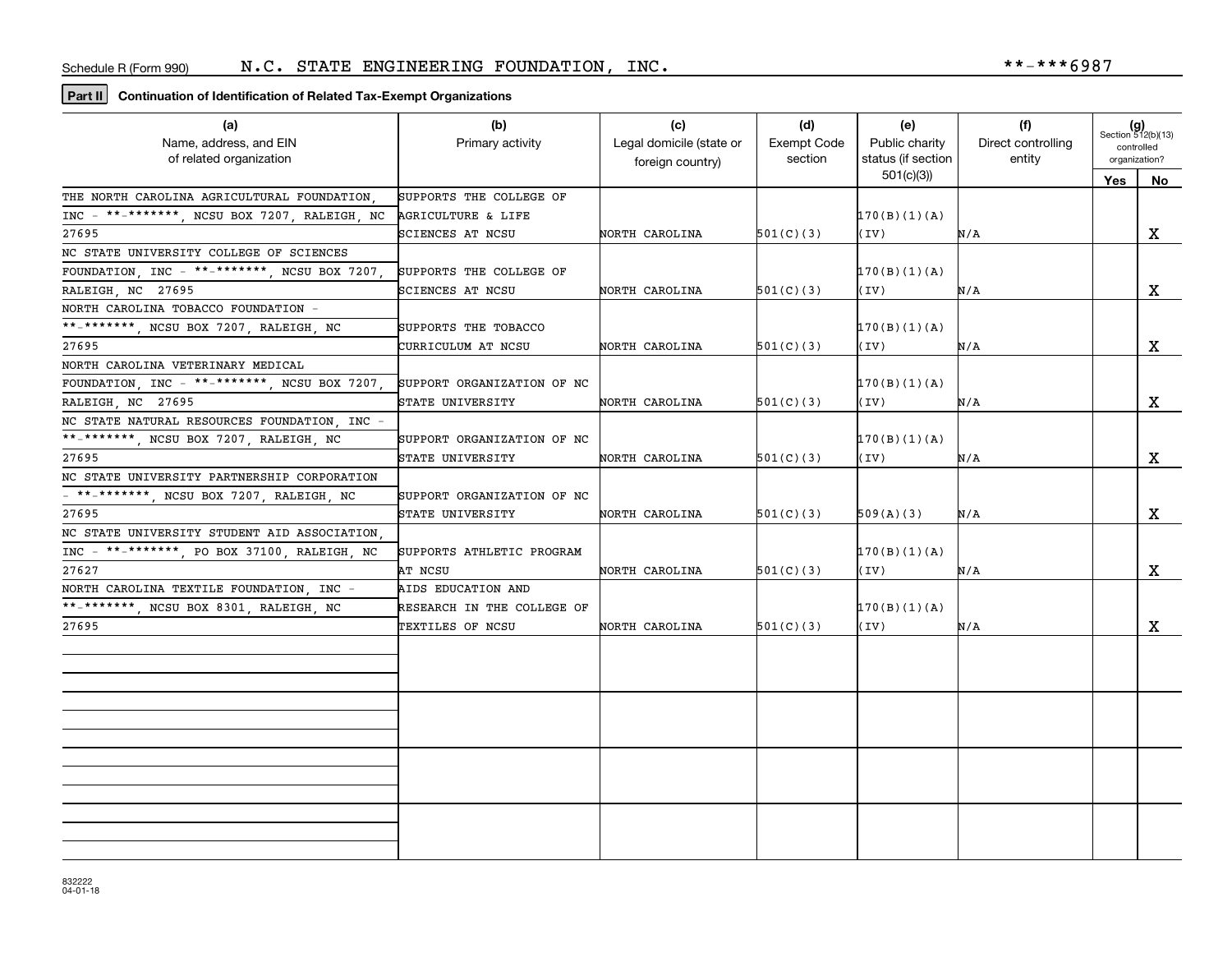#### Schedule R (Form 990) 2018 Page N.C. STATE ENGINEERING FOUNDATION, INC. \*\*-\*\*\*6987

**2**

**Identification of Related Organizations Taxable as a Partnership.** Complete if the organization answered "Yes" on Form 990, Part IV, line 34, because it had one or more related **Part III** organizations treated as a partnership during the tax year.

| (a)<br>Name, address, and EIN<br>of related organization | (b)<br>Primary activity | (c)<br>Legal<br>domicile<br>(state or<br>foreign | (d)<br>Direct controlling<br>entity | (e)<br>Predominant income<br>(related, unrelated,<br>excluded from tax under<br>sections 512-514) | (f)<br>Share of total<br>income | (g)<br>Share of<br>end-of-year<br>assets |            | (h)<br>Disproportionate<br>allocations? | (i)<br>Code V-UBI<br>amount in box<br>20 of Schedule<br>K-1 (Form 1065) <b>Yes No</b> | (j) | (k)<br>General or Percentage<br>managing<br>partner?<br>partner? |
|----------------------------------------------------------|-------------------------|--------------------------------------------------|-------------------------------------|---------------------------------------------------------------------------------------------------|---------------------------------|------------------------------------------|------------|-----------------------------------------|---------------------------------------------------------------------------------------|-----|------------------------------------------------------------------|
|                                                          |                         | country)                                         |                                     |                                                                                                   |                                 |                                          | $Yes \mid$ | No                                      |                                                                                       |     |                                                                  |
|                                                          |                         |                                                  |                                     |                                                                                                   |                                 |                                          |            |                                         |                                                                                       |     |                                                                  |
|                                                          |                         |                                                  |                                     |                                                                                                   |                                 |                                          |            |                                         |                                                                                       |     |                                                                  |
|                                                          |                         |                                                  |                                     |                                                                                                   |                                 |                                          |            |                                         |                                                                                       |     |                                                                  |
|                                                          |                         |                                                  |                                     |                                                                                                   |                                 |                                          |            |                                         |                                                                                       |     |                                                                  |
|                                                          |                         |                                                  |                                     |                                                                                                   |                                 |                                          |            |                                         |                                                                                       |     |                                                                  |
|                                                          |                         |                                                  |                                     |                                                                                                   |                                 |                                          |            |                                         |                                                                                       |     |                                                                  |
|                                                          |                         |                                                  |                                     |                                                                                                   |                                 |                                          |            |                                         |                                                                                       |     |                                                                  |
|                                                          |                         |                                                  |                                     |                                                                                                   |                                 |                                          |            |                                         |                                                                                       |     |                                                                  |
|                                                          |                         |                                                  |                                     |                                                                                                   |                                 |                                          |            |                                         |                                                                                       |     |                                                                  |
|                                                          |                         |                                                  |                                     |                                                                                                   |                                 |                                          |            |                                         |                                                                                       |     |                                                                  |
|                                                          |                         |                                                  |                                     |                                                                                                   |                                 |                                          |            |                                         |                                                                                       |     |                                                                  |
|                                                          |                         |                                                  |                                     |                                                                                                   |                                 |                                          |            |                                         |                                                                                       |     |                                                                  |
|                                                          |                         |                                                  |                                     |                                                                                                   |                                 |                                          |            |                                         |                                                                                       |     |                                                                  |

**Identification of Related Organizations Taxable as a Corporation or Trust.** Complete if the organization answered "Yes" on Form 990, Part IV, line 34, because it had one or more related **Part IV** organizations treated as a corporation or trust during the tax year.

| (a)<br>Name, address, and EIN<br>of related organization | (b)<br>Primary activity | (c)<br>Legal domicile<br>(state or<br>foreign | (d)<br>Direct controlling<br>entity | (e)<br>Type of entity<br>(C corp, S corp,<br>or trust) | (f)<br>Share of total<br>income | (g)<br>Share of<br>end-of-year<br>assets | (h)<br>Percentage<br>ownership | (i)<br>Section<br>512(b)(13)<br>controlled | entity?     |
|----------------------------------------------------------|-------------------------|-----------------------------------------------|-------------------------------------|--------------------------------------------------------|---------------------------------|------------------------------------------|--------------------------------|--------------------------------------------|-------------|
|                                                          |                         | country)                                      |                                     |                                                        |                                 |                                          |                                |                                            | Yes No      |
|                                                          |                         |                                               |                                     |                                                        |                                 |                                          |                                |                                            |             |
| CHARITABLE REMAINDER TRUSTS (6)                          | ASSET INVESTMENT        | NC                                            | N/A                                 | TRUST                                                  |                                 |                                          |                                |                                            | X           |
| CHARITABLE REMAINDER TRUSTS -<br>EXTERNALLY              |                         |                                               |                                     |                                                        |                                 |                                          |                                |                                            |             |
| MANAGED (1)                                              | ASSET INVESTMENT        | NC                                            | N/A                                 | TRUST                                                  |                                 |                                          |                                |                                            | $\mathbf X$ |
|                                                          |                         |                                               |                                     |                                                        |                                 |                                          |                                |                                            |             |
|                                                          |                         |                                               |                                     |                                                        |                                 |                                          |                                |                                            |             |
|                                                          |                         |                                               |                                     |                                                        |                                 |                                          |                                |                                            |             |
|                                                          |                         |                                               |                                     |                                                        |                                 |                                          |                                |                                            |             |
|                                                          |                         |                                               |                                     |                                                        |                                 |                                          |                                |                                            |             |
|                                                          |                         |                                               |                                     |                                                        |                                 |                                          |                                |                                            |             |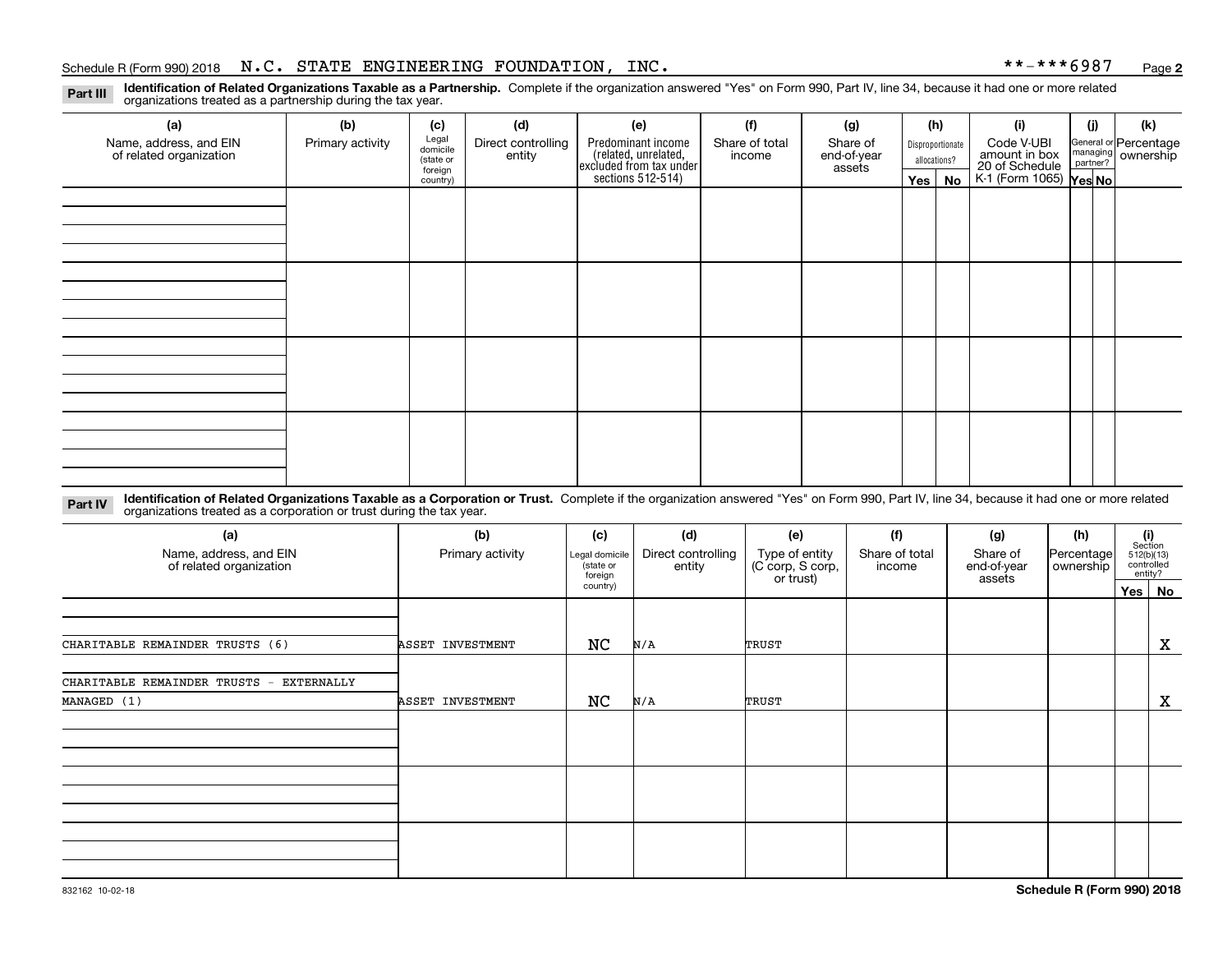#### Schedule R (Form 990) 2018 Page N.C. STATE ENGINEERING FOUNDATION, INC. \*\*-\*\*\*6987

**Part V** T**ransactions With Related Organizations.** Complete if the organization answered "Yes" on Form 990, Part IV, line 34, 35b, or 36.

|   | Note: Complete line 1 if any entity is listed in Parts II, III, or IV of this schedule.                                                                                                                                        |                | Yes   No |             |
|---|--------------------------------------------------------------------------------------------------------------------------------------------------------------------------------------------------------------------------------|----------------|----------|-------------|
|   | During the tax year, did the organization engage in any of the following transactions with one or more related organizations listed in Parts II-IV?                                                                            |                |          |             |
|   |                                                                                                                                                                                                                                | 1a             |          | X           |
|   | b Gift, grant, or capital contribution to related organization(s) manufaction contracts and contribution to related organization(s)                                                                                            | 1 <sub>b</sub> | X        |             |
|   | c Gift, grant, or capital contribution from related organization(s) mature material contract contribution from related organization(s) matured contents of mature material contribution from related organization(s) material  | 1 <sub>c</sub> |          | $\mathbf X$ |
|   |                                                                                                                                                                                                                                | 1 <sub>d</sub> |          | X           |
|   |                                                                                                                                                                                                                                | 1e             |          | $\mathbf X$ |
|   |                                                                                                                                                                                                                                |                |          |             |
|   | Dividends from related organization(s) Entertainment and the contract of the contract of the contract of the contract of the contract of the contract of the contract of the contract of the contract of the contract of the c | 1f             |          | х           |
| a |                                                                                                                                                                                                                                | 1a             |          | $\mathbf X$ |
|   | h Purchase of assets from related organization(s) manufactured and content to the content of the content of the content of the content of the content of the content of the content of the content of the content of the conte | 1 <sub>h</sub> |          | $\mathbf X$ |
|   |                                                                                                                                                                                                                                | 1i             |          | X           |
|   | Lease of facilities, equipment, or other assets to related organization(s) manufactured content to the set of facilities, equipment, or other assets to related organization(s) manufactured content to the set of the set of  | 11             |          | X           |
|   |                                                                                                                                                                                                                                |                |          |             |
|   | k Lease of facilities, equipment, or other assets from related organization(s) manufaction content and content to content and an analyzing content and an analyzing content and an analyzing content and content and content a | 1k             |          | X           |
|   |                                                                                                                                                                                                                                | 11             |          | X           |
|   | m Performance of services or membership or fundraising solicitations by related organization(s)                                                                                                                                | 1 <sub>m</sub> | X        |             |
|   |                                                                                                                                                                                                                                | 1n             | X        |             |
|   | <b>o</b> Sharing of paid employees with related organization(s)                                                                                                                                                                | 1o             | Χ        |             |
|   |                                                                                                                                                                                                                                |                |          |             |
|   |                                                                                                                                                                                                                                | 1p             | X        |             |
|   |                                                                                                                                                                                                                                | 1 <sub>q</sub> | x        |             |
|   |                                                                                                                                                                                                                                |                |          |             |
|   | r Other transfer of cash or property to related organization(s)                                                                                                                                                                | 1r             |          | X           |
|   |                                                                                                                                                                                                                                | 1s             | X        |             |
|   | 2 If the answer to any of the above is "Yes," see the instructions for information on who must complete this line, including covered relationships and transaction thresholds.                                                 |                |          |             |

|     | (a)<br>Name of related organization | (b)<br>Transaction<br>type (a-s) | (c)<br>Amount involved | (d)<br>Method of determining amount involved |
|-----|-------------------------------------|----------------------------------|------------------------|----------------------------------------------|
| (1) |                                     |                                  |                        |                                              |
| (2) |                                     |                                  |                        |                                              |
| (3) |                                     |                                  |                        |                                              |
| (4) |                                     |                                  |                        |                                              |
| (5) |                                     |                                  |                        |                                              |
| (6) |                                     |                                  |                        |                                              |

 $\overline{a}$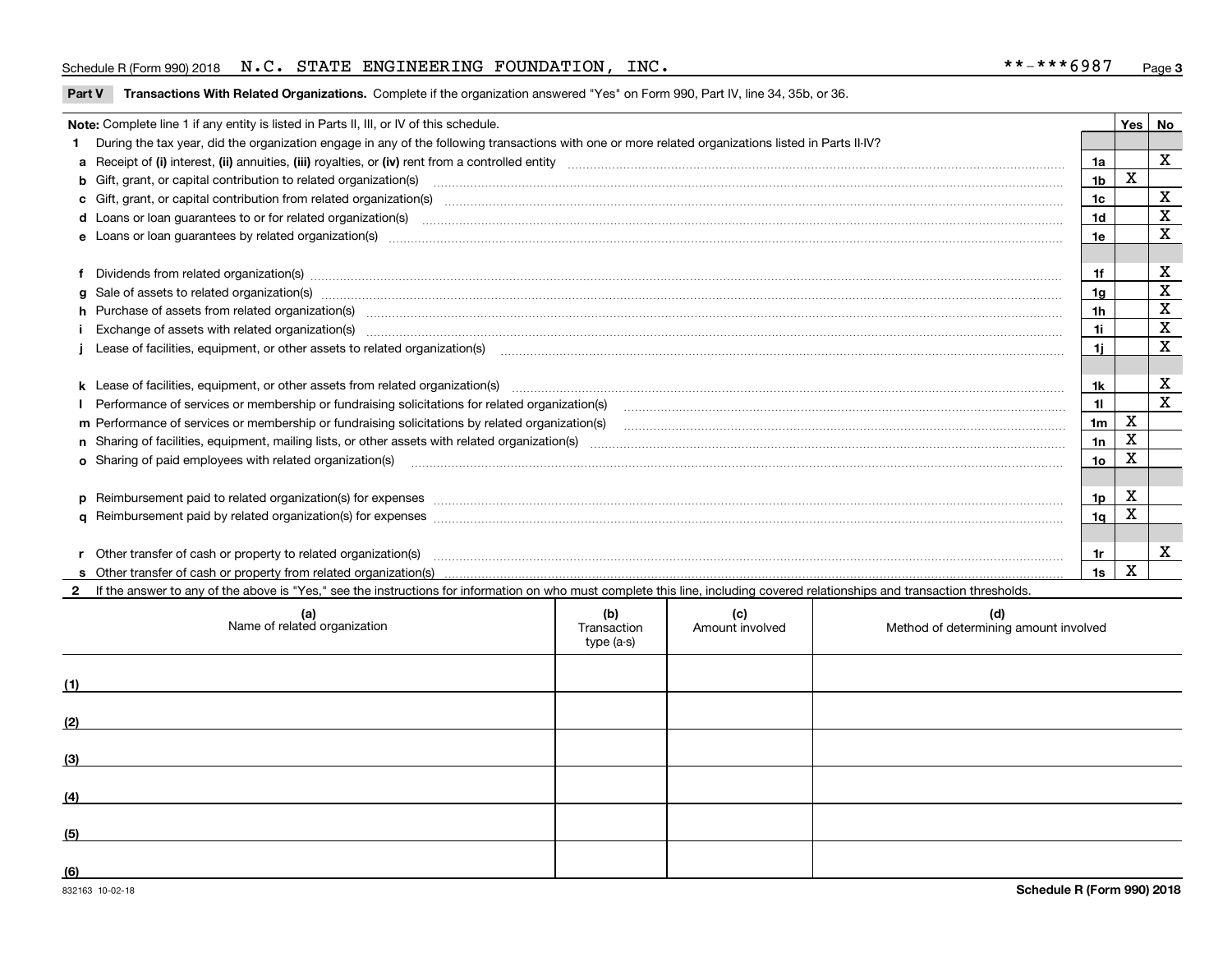#### Schedule R (Form 990) 2018 Page N.C. STATE ENGINEERING FOUNDATION, INC. \*\*-\*\*\*6987

#### **4**

#### **Part VI Unrelated Organizations Taxable as a Partnership. Complete if the organization answered "Yes" on Form 990, Part IV, line 37.**

Provide the following information for each entity taxed as a partnership through which the organization conducted more than five percent of its activities (measured by total assets or gross revenue) that was not a related organization. See instructions regarding exclusion for certain investment partnerships.

| (a)<br>Name, address, and EIN<br>of entity | ັ<br>(b)<br>Primary activity | (c)<br>Legal domicile<br>(state or foreign<br>country) | (d)<br>Predominant income<br>(related, unrelated,<br>excluded from tax under<br>sections 512-514) | $(e)$<br>Are all<br>$\begin{array}{c}\n\text{partners} \sec.\n\\ \n501(c)(3)\n\\ \n0rgs.?\n\end{array}$<br>Yes No | (f)<br>Share of<br>total<br>income | (g)<br>Share of<br>end-of-year<br>assets | (h)<br>Dispropor-<br>tionate<br>allocations?<br>Yes No | (i)<br>Code V-UBI<br>amount in box 20 managing<br>of Schedule K-1<br>(Form 1065)<br>$\overline{Yes}$ No | (i)<br>Yes No | $(\mathsf{k})$ |
|--------------------------------------------|------------------------------|--------------------------------------------------------|---------------------------------------------------------------------------------------------------|-------------------------------------------------------------------------------------------------------------------|------------------------------------|------------------------------------------|--------------------------------------------------------|---------------------------------------------------------------------------------------------------------|---------------|----------------|
|                                            |                              |                                                        |                                                                                                   |                                                                                                                   |                                    |                                          |                                                        |                                                                                                         |               |                |
|                                            |                              |                                                        |                                                                                                   |                                                                                                                   |                                    |                                          |                                                        |                                                                                                         |               |                |
|                                            |                              |                                                        |                                                                                                   |                                                                                                                   |                                    |                                          |                                                        |                                                                                                         |               |                |
|                                            |                              |                                                        |                                                                                                   |                                                                                                                   |                                    |                                          |                                                        |                                                                                                         |               |                |
|                                            |                              |                                                        |                                                                                                   |                                                                                                                   |                                    |                                          |                                                        |                                                                                                         |               |                |
|                                            |                              |                                                        |                                                                                                   |                                                                                                                   |                                    |                                          |                                                        |                                                                                                         |               |                |
|                                            |                              |                                                        |                                                                                                   |                                                                                                                   |                                    |                                          |                                                        |                                                                                                         |               |                |
|                                            |                              |                                                        |                                                                                                   |                                                                                                                   |                                    |                                          |                                                        |                                                                                                         |               |                |

**Schedule R (Form 990) 2018**